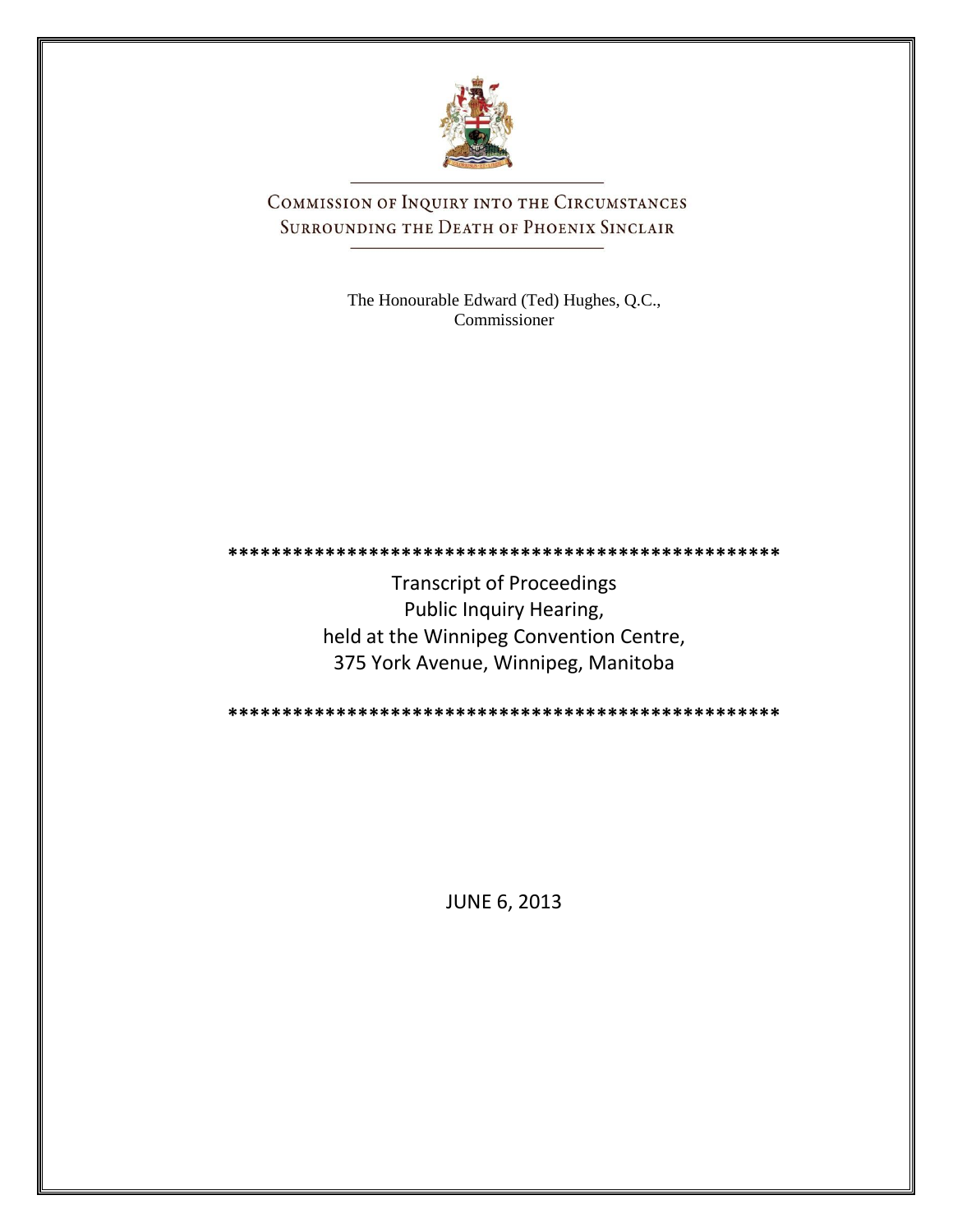### **APPEARANCES**

**MS. S. WALSH,** Commission Counsel **MR. D. OLSON,** Senior Associate Counsel **MR. R. MASCARENHAS,** Associate Commission Counsel **MS. K. DYCK,** Associate Commission Counsel

**MR. G. MCKINNON,** for Department of Family Services and Labour

**MS. L. HARRIS,** for General Child and Family Services Authority

**MR. H. COCHRANE,** for First Nations of Northern Manitoba Child and Family Services Authority, First Nations of Southern Manitoba Child and Family Services Authority, and Child and Family All Nation Coordinated Response Network

**MR. J. BENSON,** for Intertribal Child and Family Services

**MR. J. GINDIN** and **MR. D. IRELAND,** for Mr. Nelson Draper Steve Sinclair**,** Ms. Kimberly-Ann Edwards

**MR. J. FUNKE,** for Assembly of Manitoba Chiefs and Southern Chiefs Organization Inc.

**MR. W. HAIGHT**, for Manitoba Métis Federation and Métis Child and Family Services Authority Inc.

**MS. C. DUNN,** for Ka Ni Kanichihk Inc.

**MR. G. TRAMLEY,** for Aboriginal Council of Winnipeg Inc.

**MR. G. MCFETRIDGE,** for Witness, Jan Sanderson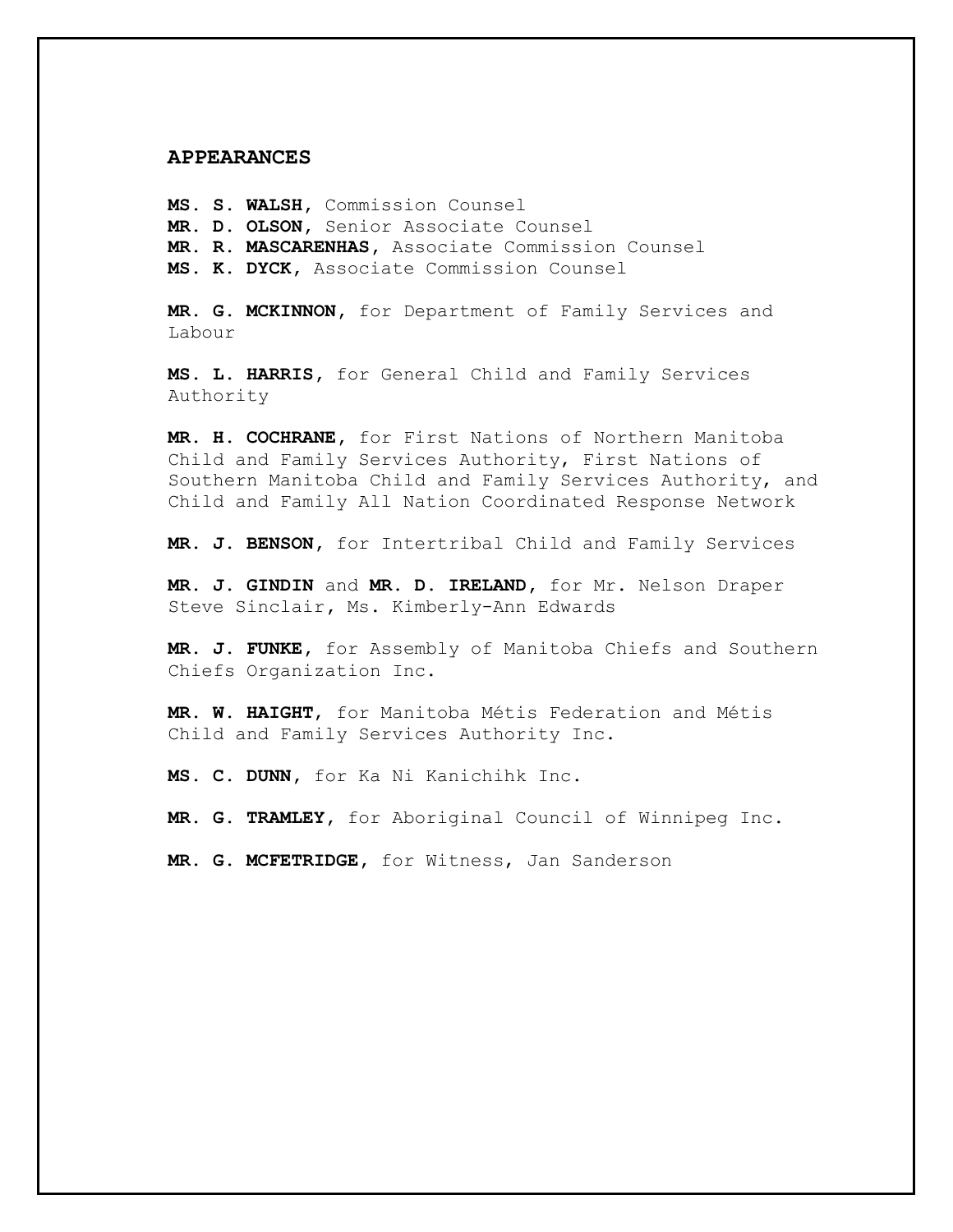# **INDEX**

## PROCEEDINGS 1

## **WITNESSES**:

JAN SANDERSON ROBERT GUZMAN SANTOS

| Direct Examination | (Walsh) |     |
|--------------------|---------|-----|
| Cross-Examination  | (Dunn)  | 179 |

## **EXHIBITS:**

| 151 | Early Childhood Development and the Healthy<br>Child Manitoba Strategy Powerpoint<br>Presentation | 2 |
|-----|---------------------------------------------------------------------------------------------------|---|
| 152 | Healthy Child Manitoba 2012 Report on<br>Manitoba's Children and Youth                            | 3 |
| 153 | FASD programs and initiatives government-wide<br>by strategy goal                                 | 4 |
| 154 | Annual report of the Department of Children<br>and Youth Opportunities 2011-2012                  | 5 |
| 155 | Healthy Child Manitoba annual report<br>2011-2012                                                 | 5 |
| 156 | Healthy Child Manitoba annual report<br>2011-2012 flash drive for Powerpoint<br>Presentation      | 6 |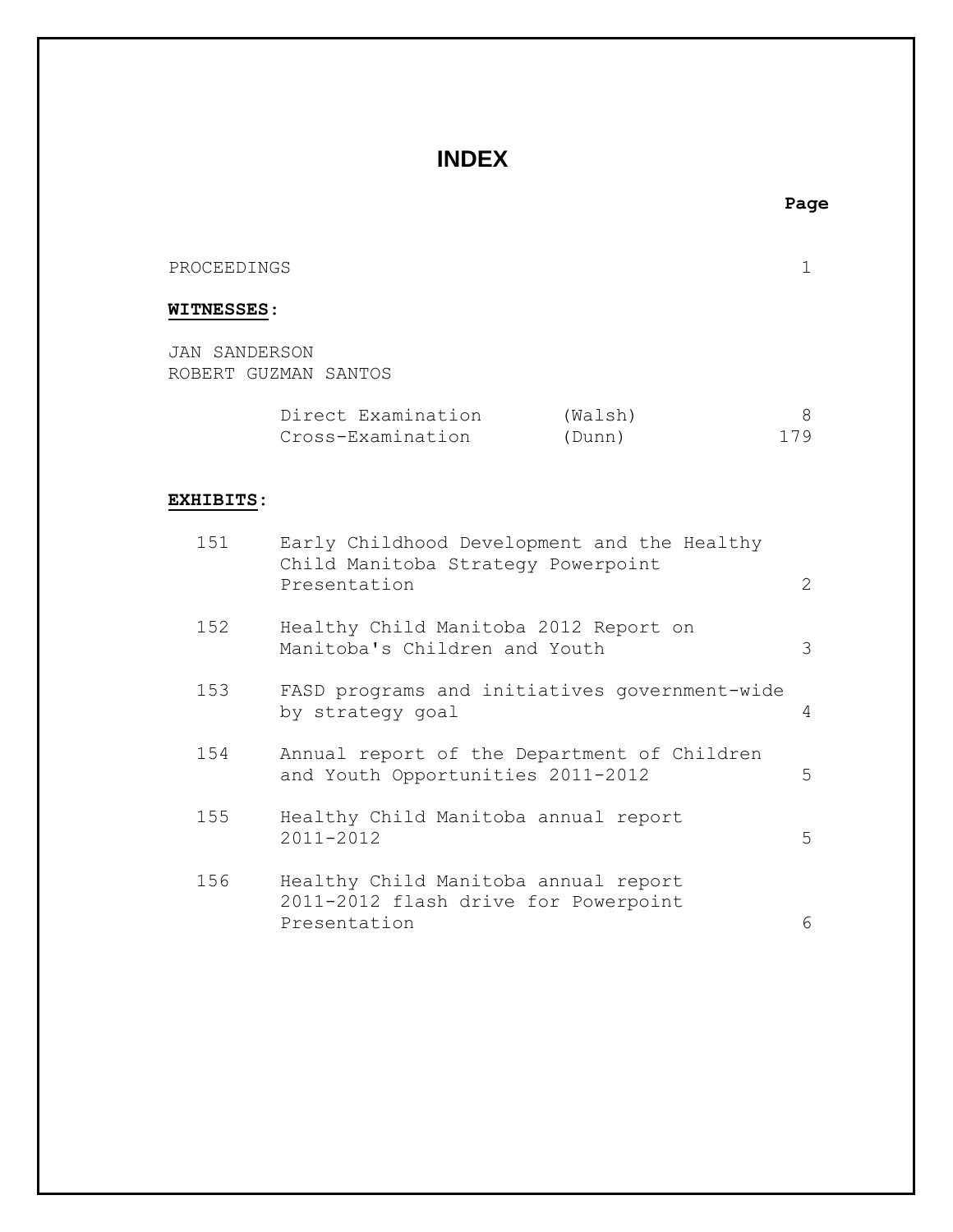JUNE 6, 2013 PROCEEDINGS CONTINUED FROM JUNE 5, 2013 THE COMMISSIONER: Good morning. MS. WALSH: Good morning, Mr. Commissioner. My apologies for the late delay or the late start, we had a technical problem, missing a microphone, but we're ready. 8 THE COMMISSIONER: You got, you got it solved. MS. WALSH: We did. 10 THE COMMISSIONER: All right. MS. WALSH: If we could have the witnesses sworn or affirmed, please. 13 THE COMMISSIONER: Yes. 14 THE CLERK: Could you please state your full name for the record. 16 THE WITNESS: Jan Sanderson. 17 THE CLERK: And can you spell it please. THE WITNESS: J-A-N. S-A-N-D-E-R-S-O-N. THE CLERK: Do you wish to swear on the Bible or affirm to tell the truth? 22 THE WITNESS: Affirm, please. **JAN SANDERSON,** affirmed, testified as follows:

 $- 1 -$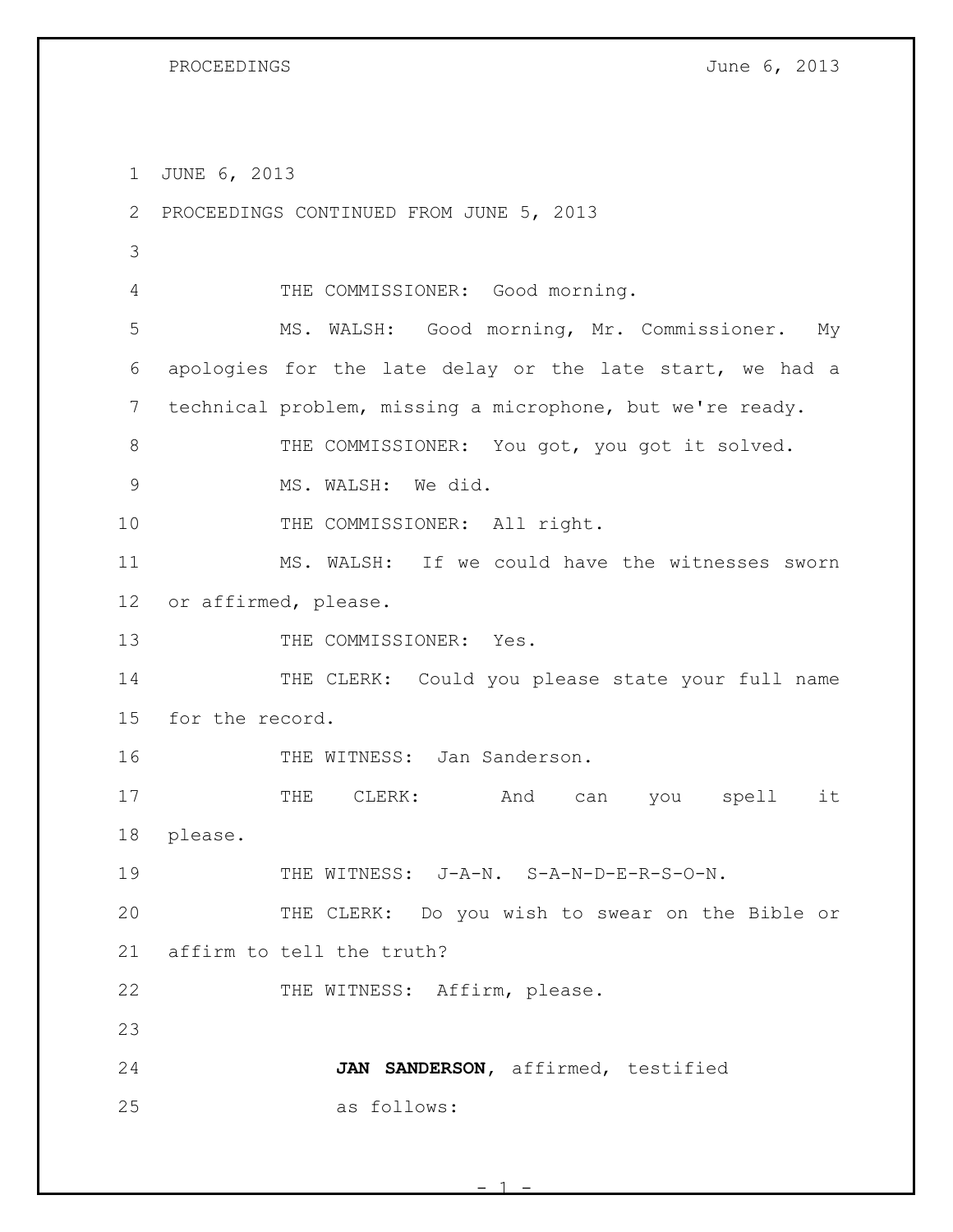PROCEEDINGS June 6, 2013

| $\mathbf 1$ | THE CLERK: Can you please state and spell your             |
|-------------|------------------------------------------------------------|
| 2           | full name for the record.                                  |
| 3           | THE WITNESS: Robert Guzman Santos. R-O-B-E-R-T,            |
| 4           | $G-U-Z-M-A-N, S-A-N-T-O-S.$                                |
| 5           | THE CLERK: Would you like to swear on the Bible            |
| 6           | or affirm?                                                 |
| 7           | THE WITNESS: Affirm, please.                               |
| 8           |                                                            |
| 9           | ROBERT GUZMAN SANTOS, affirmed,                            |
| 10          | testified as follows:                                      |
| 11          |                                                            |
| 12          | MS. WALSH: We'll start by entering into evidence           |
| 13          | the exhibits that relate to these witnesses. Just give the |
| 14          | clerk a minute, we've had a changing of the quard with the |
| 15          | clerk.                                                     |
| 16          | THE COMMISSIONER: Yes.                                     |
| 17          | MS. WALSH: Okay. So the first document is                  |
| 18          | entitled Early Childhood Development and the Healthy Child |
| 19          | Manitoba Strategy and this is the Powerpoint presentation  |
| 20          | prepared by Deputy Minister Sanderson and Dr. Rob Santos   |
| 21          | and that would be Exhibit 151.                             |
| 22          | THE COMMISSIONER: 151.                                     |
| 23          | THE CLERK: Exhibit 151.                                    |
| 24          |                                                            |
| 25          | EXHIBIT 151:<br><b>EARLY</b><br><b>CHILDHOOD</b>           |

 $\mathcal{L}$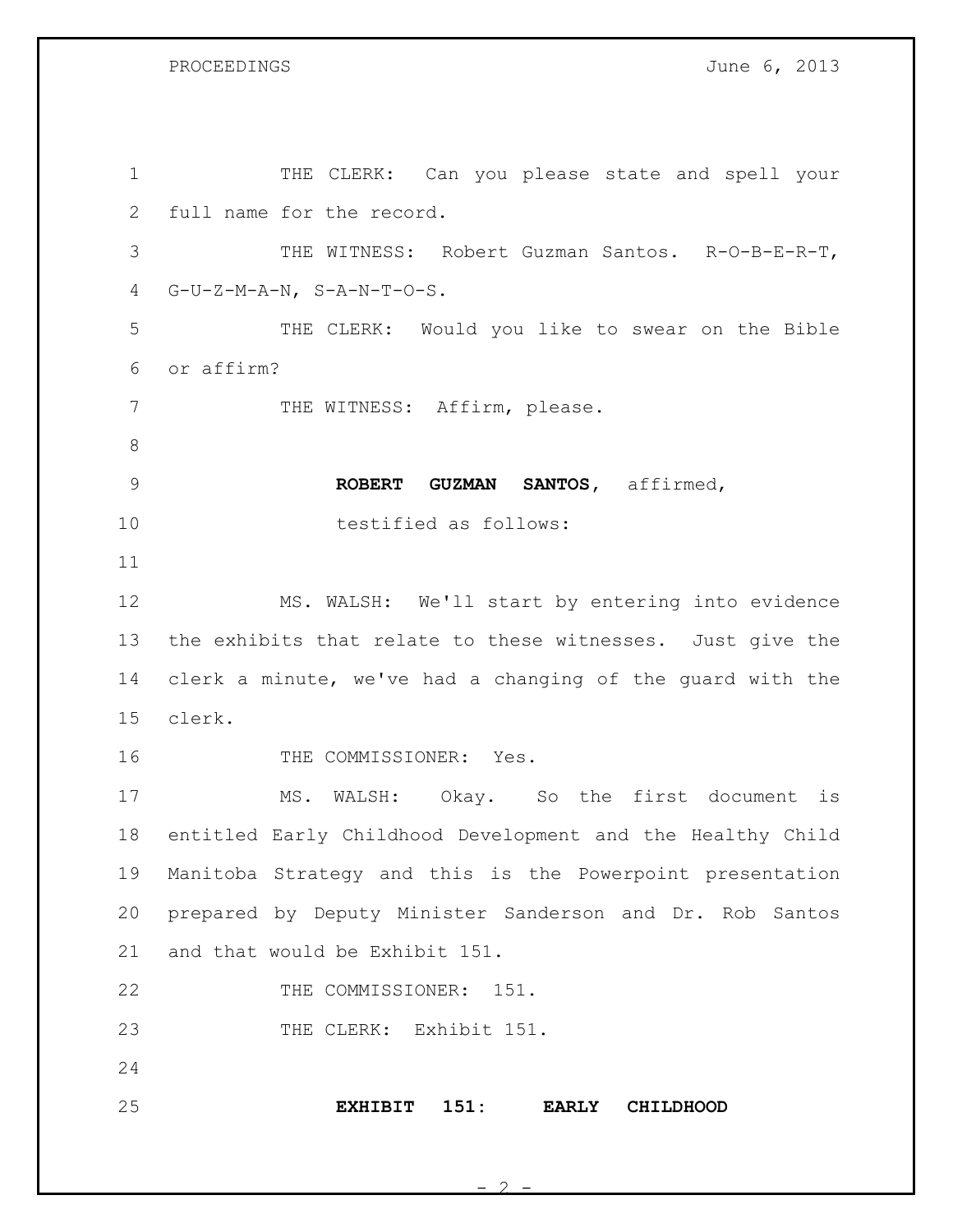**DEVELOPMENT AND THE HEALTHY CHILD MANITOBA STRATEGY POWERPOINT PRESENTATION** MS. WALSH: Then we have the Healthy Child Manitoba 2012 Report on Manitoba's Children and Youth. 7 THE CLERK: Exhibit 152. **EXHIBIT 152: HEALTHY CHILD MANITOBA 2012 REPORT ON MANITOBA'S CHILDREN AND YOUTH** MS. WALSH: Then you'll see in the documents handed to you, Mr. Commissioner, is Commission disclosure 1397, which we don't need to mark as an exhibit because it's part of our disclosure but it has not been entered into the record until now so you will get a hard copy of that when you receive the other exhibits but it has not been given an exhibit number -- 20 THE COMMISSIONER: And, and --21 MS. WALSH: -- consistent with our practice. THE COMMISSIONER: -- how do you identify it? MS. WALSH: It's Commission disclosure 1397. And it's called -- 25 THE COMMISSIONER: Are there page numbers?

 $\mathcal{L}$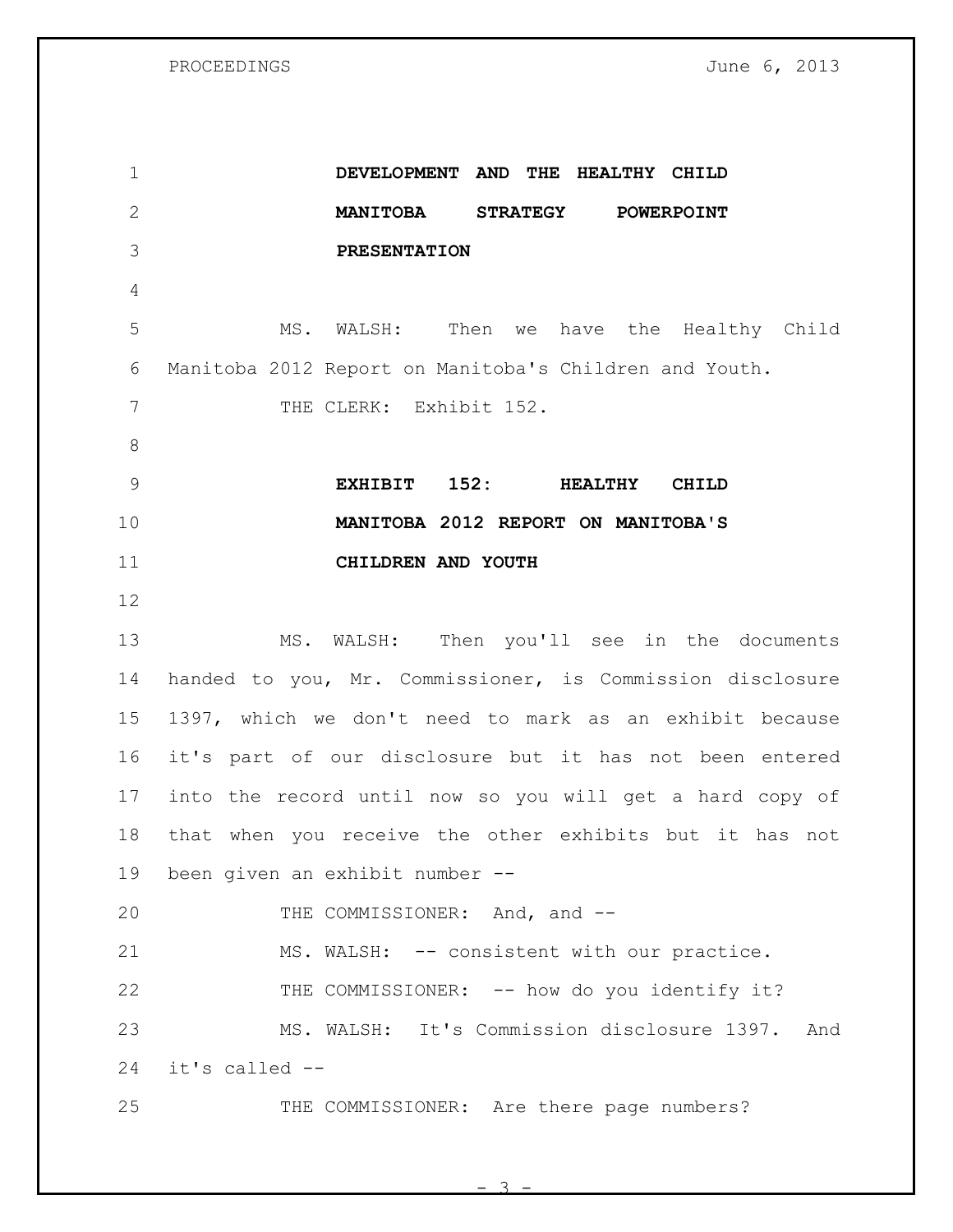1 MS. WALSH: Yes. 2 THE COMMISSIONER: That's the way I've been -- MS. WALSH: Page -- it starts at page 26402. THE COMMISSIONER: It's 26402. MS. WALSH: And goes to page 26421. THE COMMISSIONER: Thank you. MS. WALSH: And it's entitled The Challenge of Integrated Children's Services in Manitoba. 9 THE COMMISSIONER: All right. MS. WALSH: The next document to be marked as an exhibit is the FASD Progress (sic) and Initiatives Government-Wide by Strategy Goal. 13 THE CLERK: Exhibit 152. 14 MS. WALSH: No, that should be 153. 15 THE COMMISSIONER: That will be 153. 16 THE CLERK: I'm sorry, 153. **EXHIBIT 153: FASD PROGRAMS AND INITIATIVES GOVERNMENT-WIDE BY STRATEGY GOAL** MS. WALSH: Okay. And then the Department of Children and Youth Opportunities Annual Report for the fiscal year 2011-2012. 25 THE CLERK: Exhibit 154.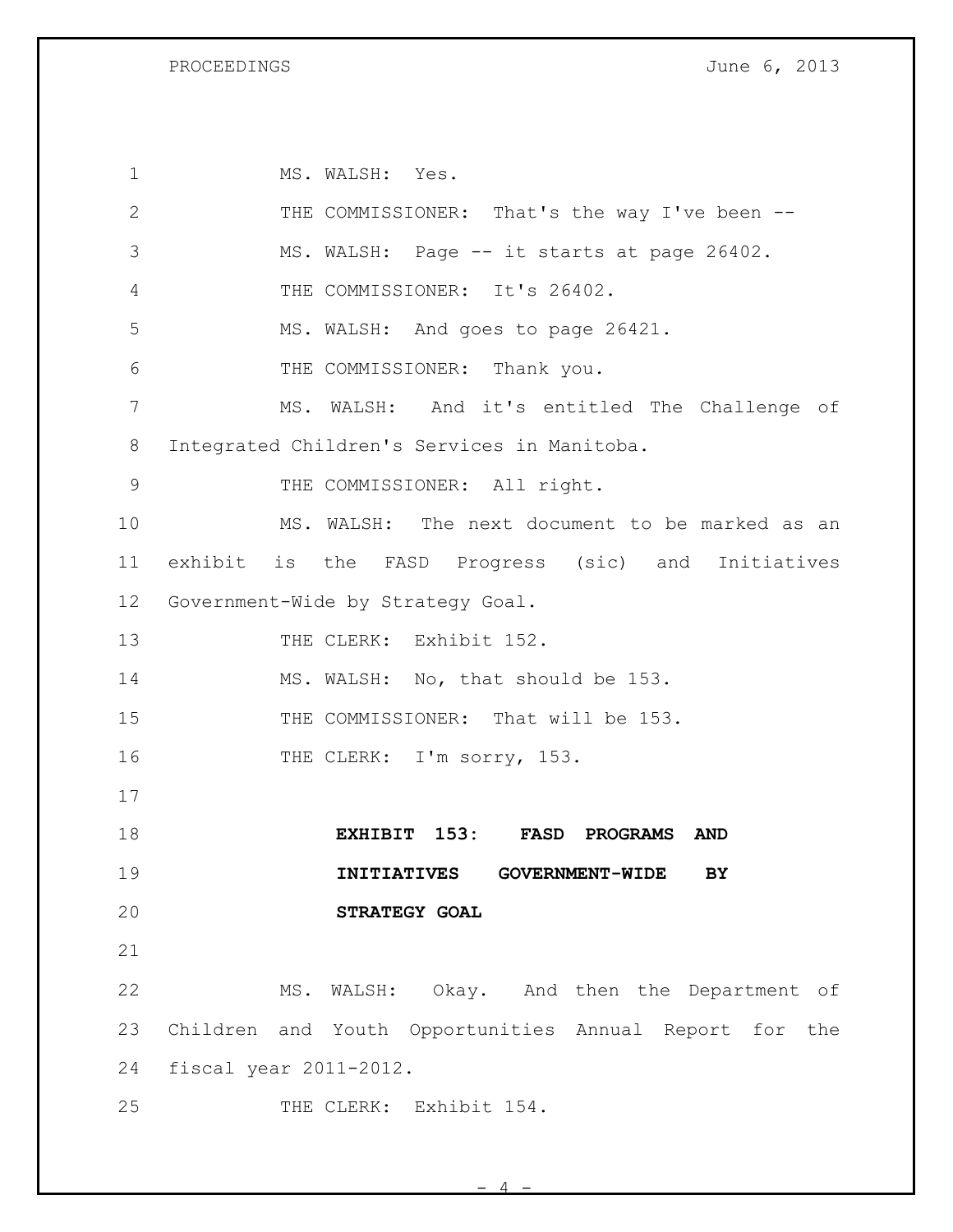PROCEEDINGS June 6, 2013

| $\mathbf 1$     | EXHIBIT 154:<br>ANNUAL REPORT FOR                         |
|-----------------|-----------------------------------------------------------|
| $\mathbf{2}$    | THE DEPARTMENT OF CHILDREN<br><b>AND</b>                  |
| 3               | YOUTH OPPORTUNITIES 2011-2012                             |
| 4               |                                                           |
| 5               | THE COMMISSIONER: Exhibit 154.                            |
| 6               | MS. WALSH: And then the -- Manitoba's Healthy             |
| $7\phantom{.0}$ | Child Manitoba Office Annual Report for 2011-2012.        |
| $8\,$           | THE COMMISSIONER: This is another annual report           |
| 9               | of the department?                                        |
| 10              | MS. WALSH: This is an annual report of the                |
| 11              | Healthy Child Manitoba office.                            |
| 12              | THE COMMISSIONER: Right.                                  |
| 13              | THE CLERK: Exhibit 155.                                   |
| 14              | THE COMMISSIONER: Exhibit 155.                            |
| 15              |                                                           |
| 16              | 155: HEALTHY<br><b>EXHIBIT</b><br><b>CHILD</b>            |
| 17              | MANITOBA ANNUAL REPORT 2011-2012                          |
| 18              |                                                           |
| 19              | MS. WALSH: And then the last document is                  |
| 20              | actually a USB stick containing three videos that will be |
| 21              | shown in conjunction with the Powerpoint presentation,    |
| 22              | Exhibit 151. So you won't get a copy of that USB stick -- |
| 23              | THE COMMISSIONER: Right.                                  |
| 24              | MS. WALSH: -- Mr. Commissioner, but that will be          |
| 25              | Exhibit 156.                                              |

 $-5 -$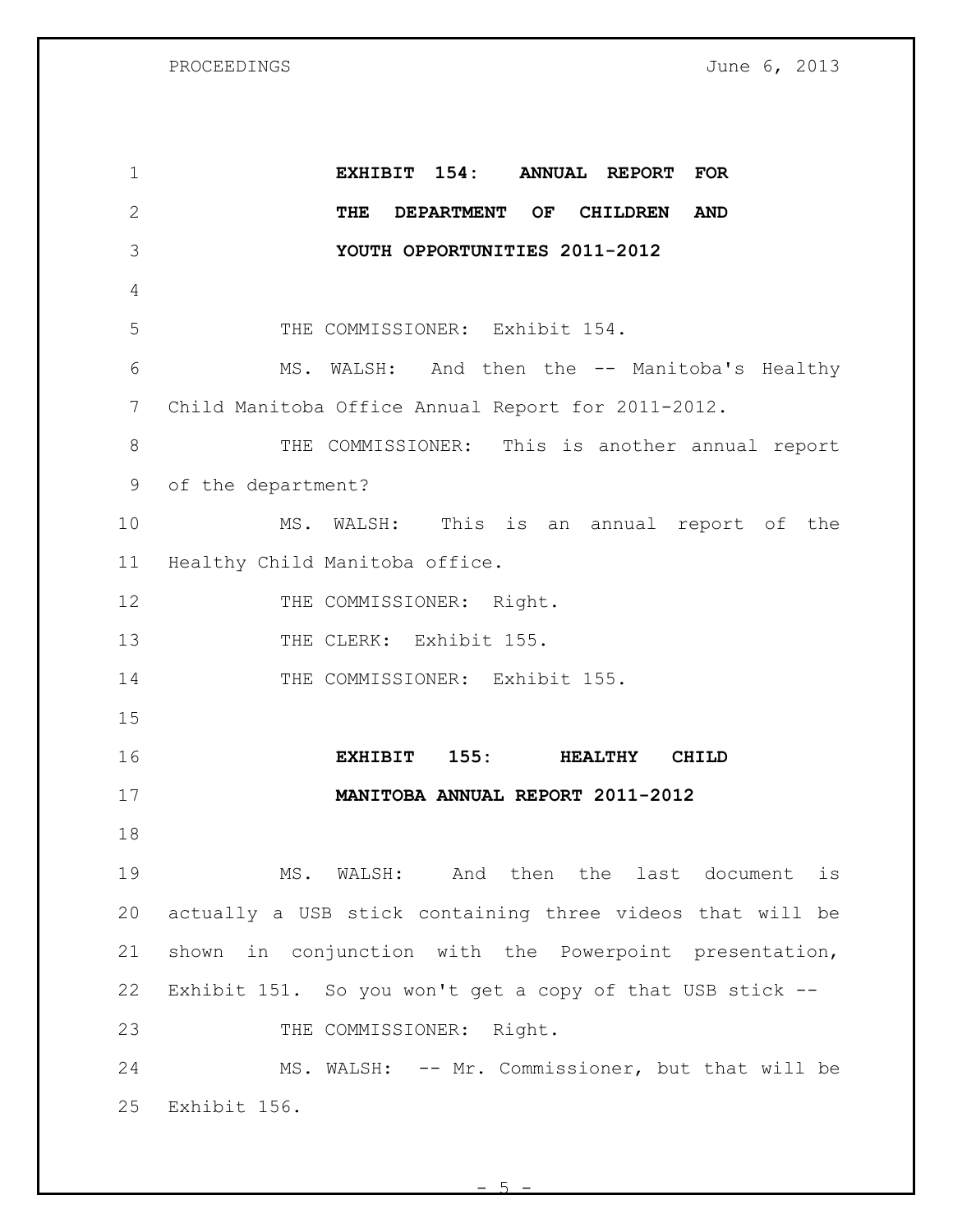J. SANDERSON - DR.EX. (WALSH) June 6, 2013 R.G. SANTOS - DR. EX. (WALSH) THE COMMISSIONER: It will be marked as such. MS. WALSH: Yes. 3 THE CLERK: Exhibit 156. **EXHIBIT 156: HEALTHY CHILD MANITOBA ANNUAL REPORT 2011-2012 FLASH DRIVE FOR POWERPOINT PRESENTATION** 10 THE CLERK: Exhibits 151 through 155. 11 THE COMMISSIONER: Yes. Thank you. All right, Ms. Walsh. MS. WALSH: Thank you, Mr. Commissioner. DIRECT EXAMINATION BY MS. WALSH: MS. WALSH: Starting with some background of each of our witnesses, starting with the Deputy Minister, Sanderson, you were appointed deputy minister of Children and Youth Opportunities in January of 2012? MS. SANDERSON: Yes. MS. WALSH: Now, is your microphone on? 22 MS. SANDERSON: Can you hear me? MS. WALSH: Yes, good. MS. SANDERSON: Okay. MS. WALSH: Thank you. And you're going to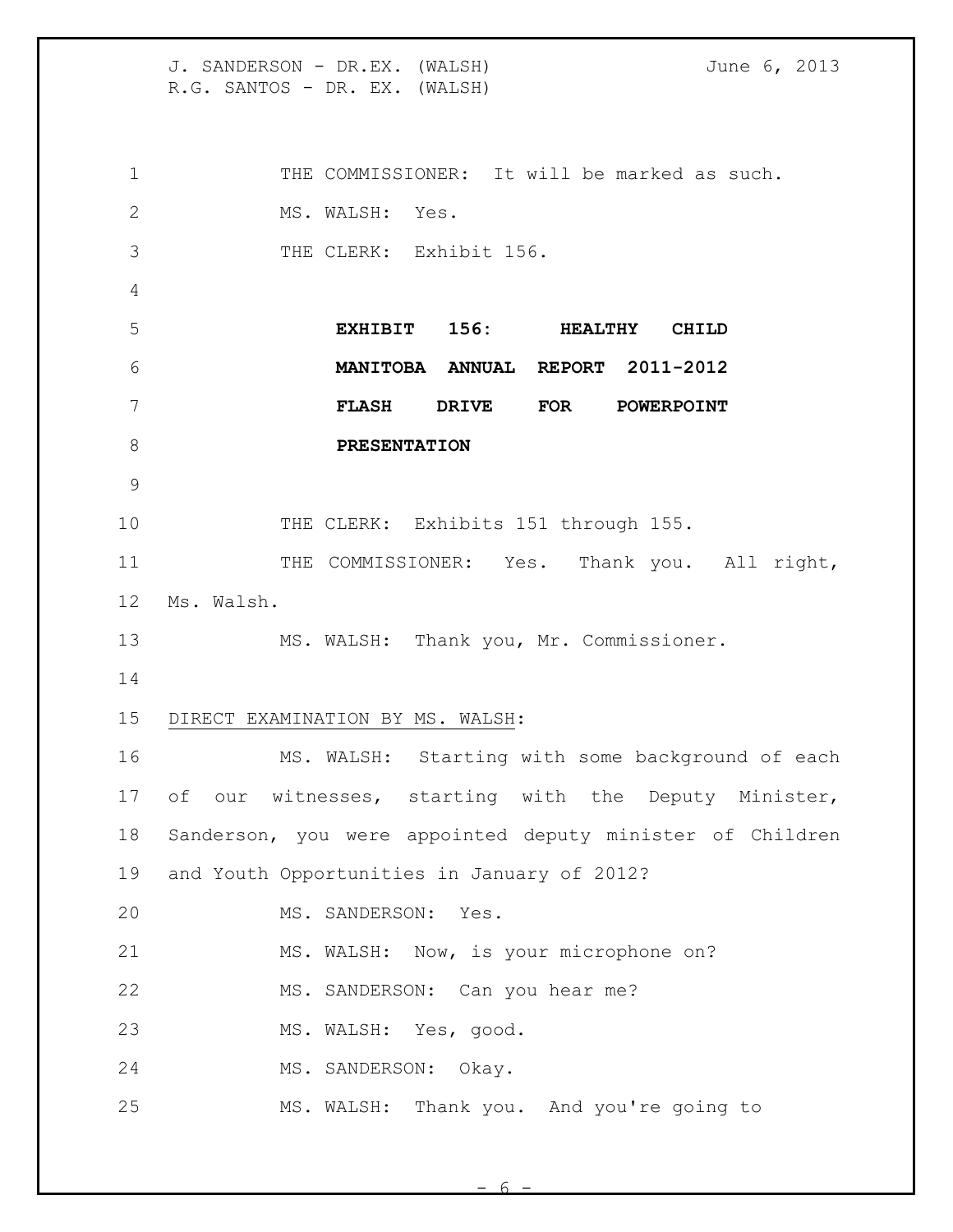describe what that apartment is and does in the course of, of the Powerpoint presentation? MS. SANDERSON: That's correct. MS. WALSH: You have been the chief executive officer of Healthy Child Manitoba since 2001? MS. SANDERSON: Yes. MS. WALSH: You are currently secretary to the Healthy Child Committee of cabinet? 9 MS. SANDERSON: Correct. MS. WALSH: And before your current position as 11 deputy minister, you were appointed as -- of Children and Youth Opportunities you were the deputy minister of Healthy Living, Youth and Seniors? 14 MS. SANDERSON: Yes. MS. WALSH: You have a masters degree in public affairs, through a joint program with the University of Winnipeg and the University of Manitoba? 18 MS. SANDERSON: Yes. MS. WALSH: You have also worked as director of the Canada Service Bureau for the federal government? 21 MS. SANDERSON: Yes. MS. WALSH: Regional director for the National Youth Program Katimavik? MS. SANDERSON: Correct. MS. WALSH: And you also worked with the

- 7 -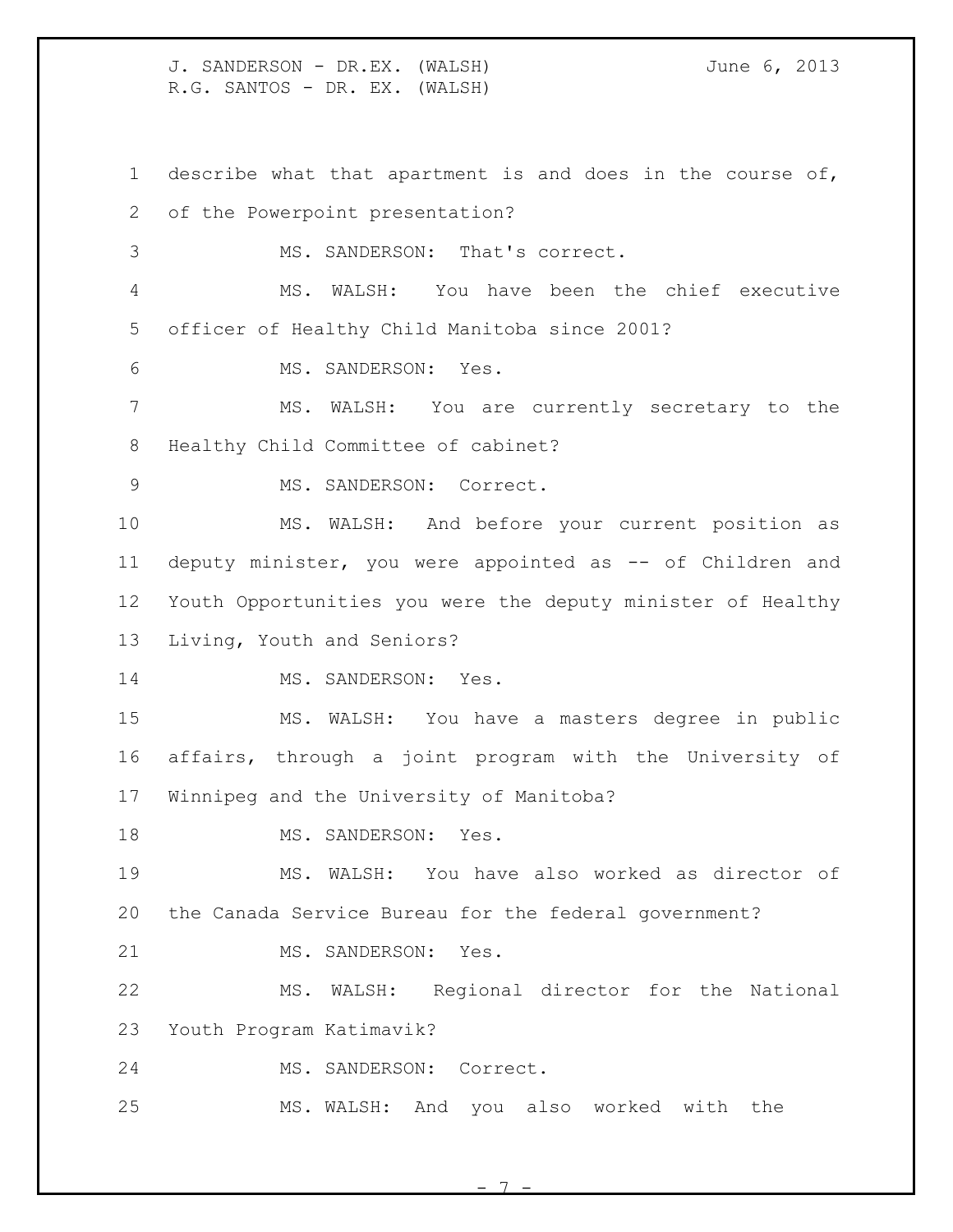J. SANDERSON - DR.EX. (WALSH) June 6, 2013 R.G. SANTOS - DR. EX. (WALSH) Government of Saskatchewan, with the Public Service Commission? MS. SANDERSON: Yes. MS. WALSH: And you were director of communications for the Department of Education, in Saskatchewan? MS. SANDERSON: Yes. 8 MS. WALSH: And you were also director of human resources with the Department of Health and Family Services in Manitoba? 11 MS. SANDERSON: Yes. MS. WALSH: And you have worked with the Civil Service Commissioner in Manitoba, holding senior positions in executive development and employment services and labour relations? MS. SANDERSON: Correct. MS. WALSH: Okay. Dr. Santos, you are associate secretary to Manitoba's Healthy Child Committee of cabinet? 19 MR. SANTOS: Yes. MS. WALSH: You are also the executive director of Science and Policy at the Healthy Child Manitoba office? MR. SANTOS: Yeah. MS. WALSH: And in conjunction with these positions you have represented Manitoba on several federal,

provincial, territorial committees?

 $\alpha$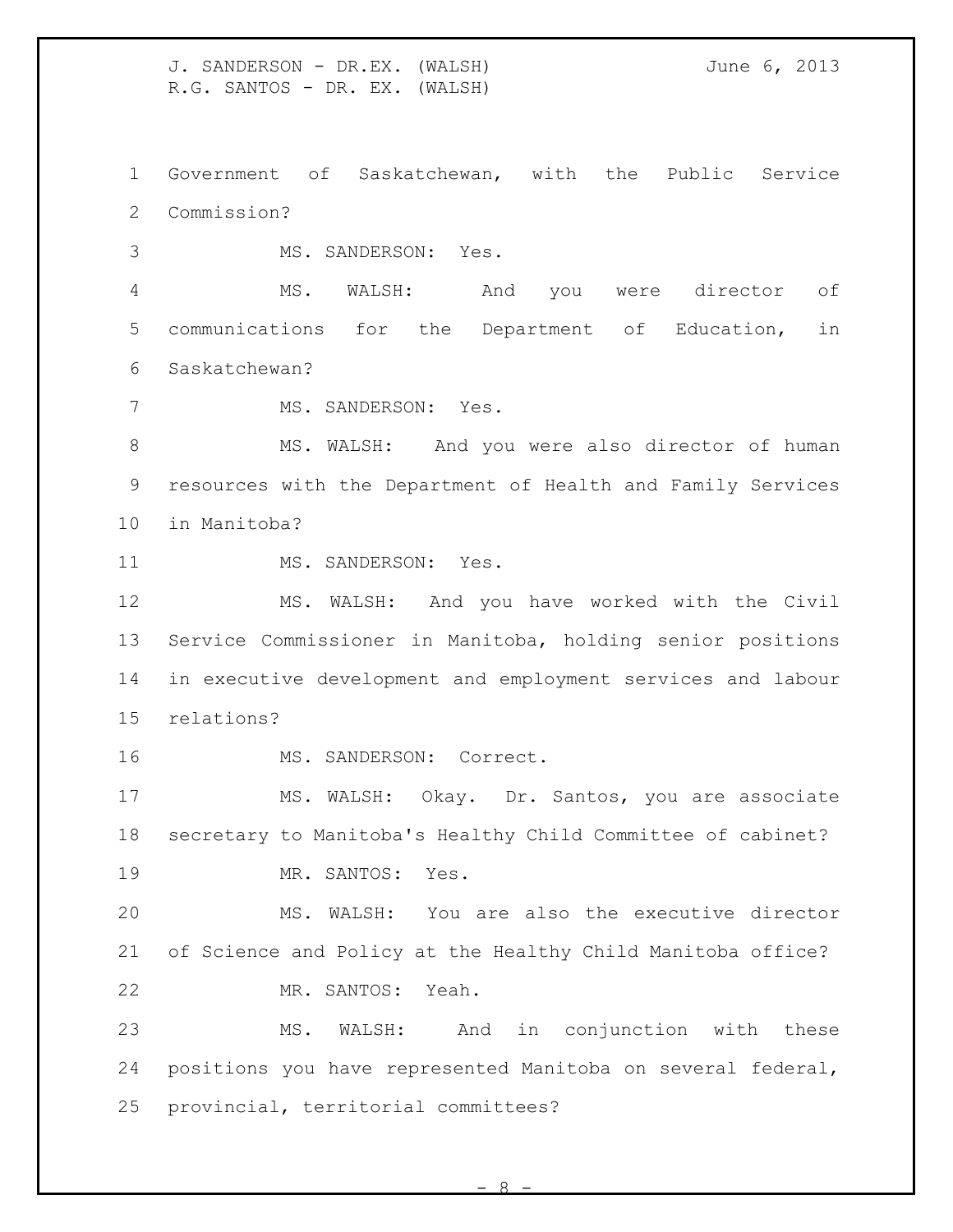1 MR. SANTOS: Yes. MS. WALSH: Ranging from topics relating to early childhood development to programs for youth? MR. SANTOS: That's right. MS. WALSH: You have also served as an advisor for the Canadian Institutes of Health Research, the Institute of Human Development and Child and Youth Health? 8 MR. SANTOS: Yes. MS. WALSH: And as an advisor to the Centre of Excellence for Early Childhood Development. 11 MR. SANTOS: Yes. MS. WALSH: You've been an advisory to Statistic Canada's Aboriginal Children's Survey and National Longitudinal Survey of Children and Youth? MR. SANTOS: Yes. MS. WALSH: And an advisory to the Strategic Knowledge Cluster on Early Childhood Development? 18 MR. SANTOS: Yes. MS. WALSH: And you have PhD in clinical psychology, specializing in community psychology, child development, population health and prevention science and policy. MR. SANTOS: Yes. MS. WALSH: And you are cross-appointed as a research scientist at the Manitoba Center for Health

 $\Omega$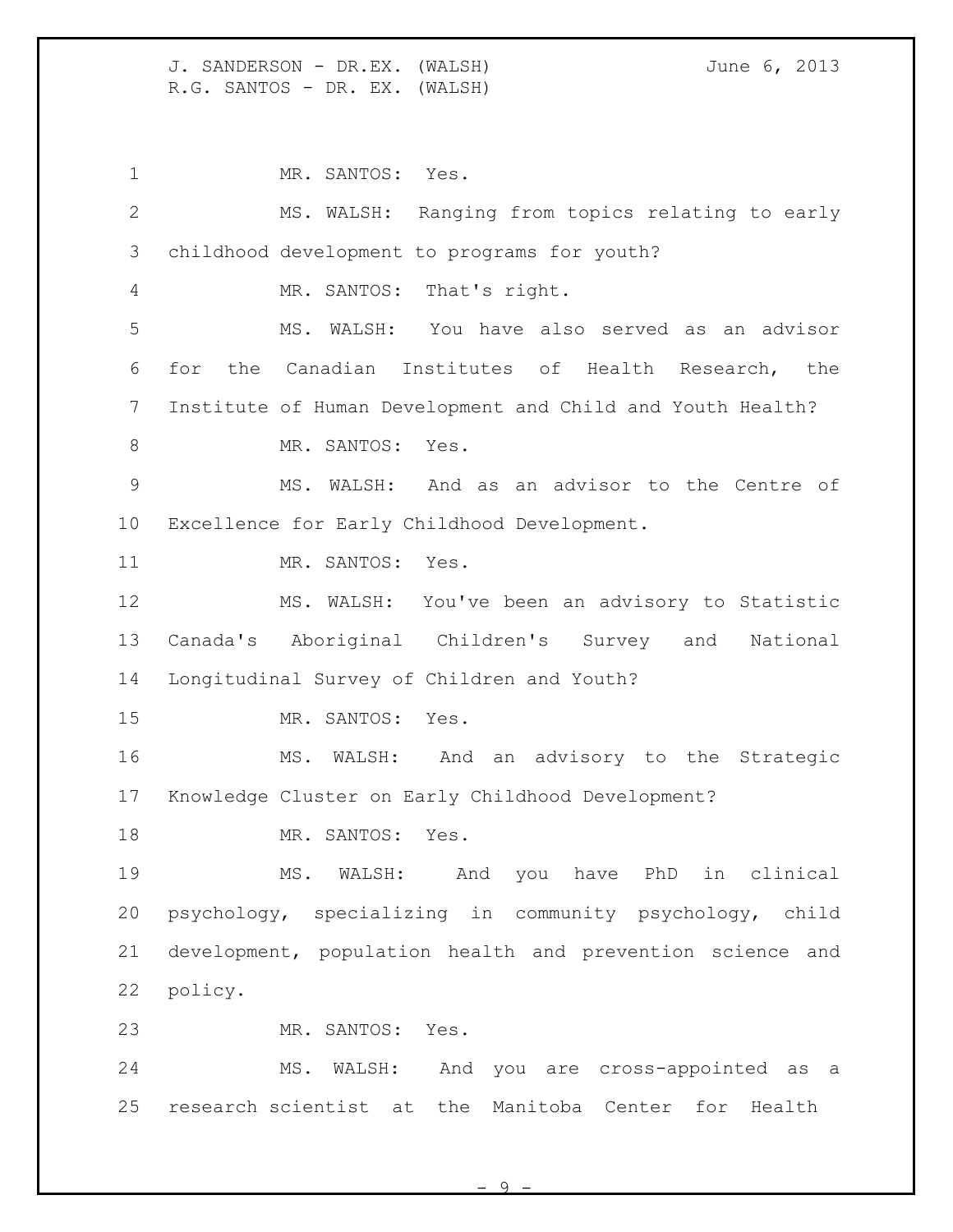Policy?

MR. SANTOS: Yes.

 MS. WALSH: And you're an assistant professor in the Department of Community Health Sciences at the Faculty of Medicine at the U of M?

MR. SANTOS: That's correct.

 MS. WALSH: In preparation for your testimony, the two of you have prepared a Powerpoint presentation which we've marked as Exhibit 151 and so I'm going to actually sit down and let you go through it. If you see me pop up, it signals that, that I have a question that I want to pose right then and there before you move on. The Commissioner may also pose a question, otherwise I'll reserve further questions until you have completed your presentation.

MS. SANDERSON: Thank you. Okay to begin?

17 THE COMMISSIONER: Please.

 MS. SANDERSON: Okay. And please feel free to pause us and ask us to slow down because sometimes we get caught up in what we're talking about --

21 THE COMMISSIONER: Okay.

22 MS. SANDERSON: -- so ...

 So, first of all, the, the key messages of the presentation that we hope to leave you with, which is the, the second slide, is the concept that prevention is

 $1<sub>0</sub>$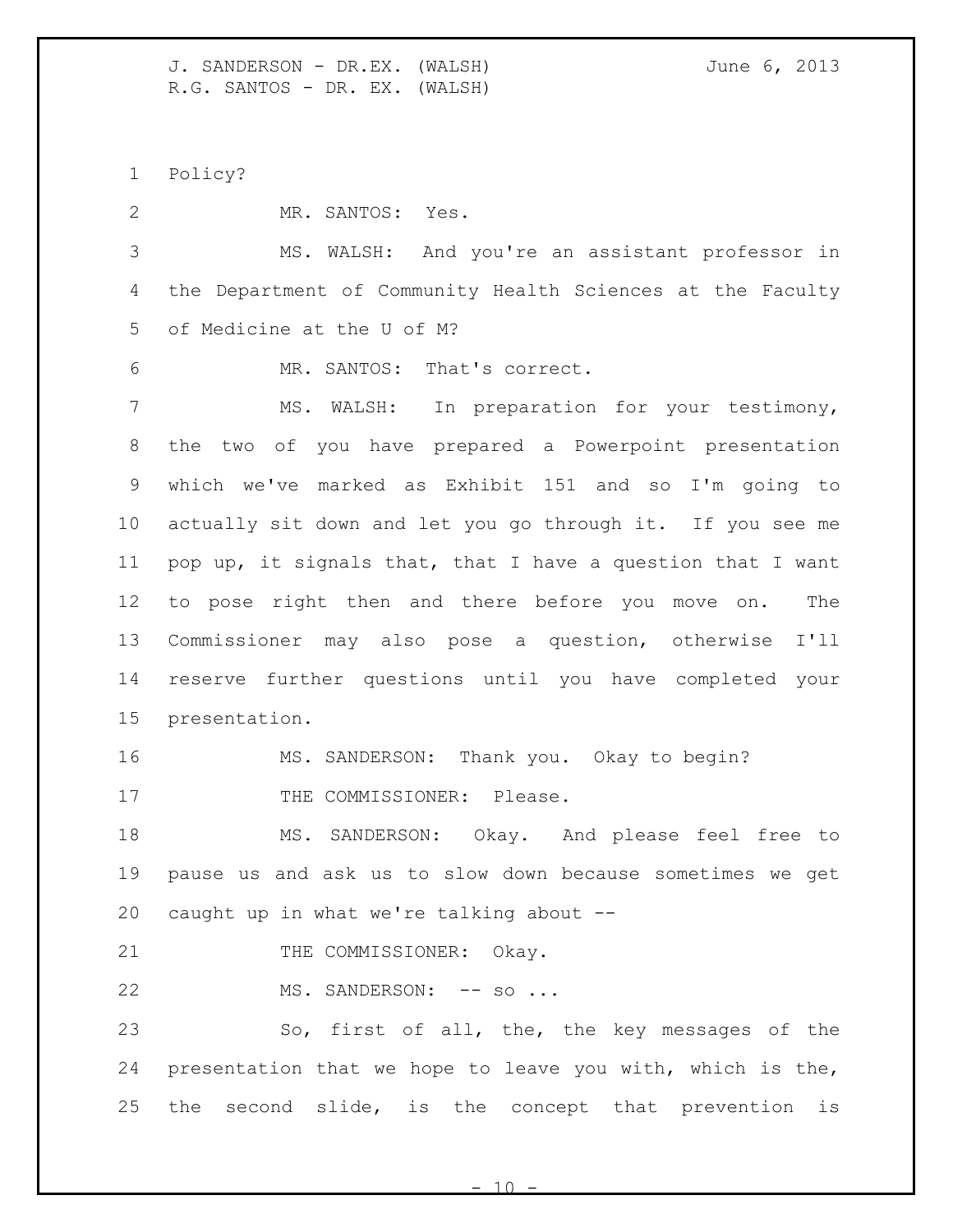paramount in everything that you have been considering for the last several months, and you have heard a lot about the last couple of weeks. And, in fact, prevention is, in fact, the first step on a continuum of protection. THE COMMISSIONER: Now, is this, is this in written form in front of us. MS. SANDERSON: It should be, I believe. 8 THE COMMISSIONER: Is, is that 150 -- MS. WALSH: 151 looks like this, Mr. Commissioner. 11 THE COMMISSIONER: 151. Oh, here is it. 12 MS. SANDERSON: Right, there you go. 13 THE COMMISSIONER: Here is it. Yeah, okay. 14 MS. SANDERSON: Yes, okay? 15 THE COMMISSIONER: Carry on. Yeah, yeah. 16 MS. SANDERSON: I think you might have -- yeah, we need to go back one page. 18 THE COMMISSIONER: Yes. MS. SANDERSON: Correct. Okay. So prevention is paramount. 21 THE COMMISSIONER: Yeah. MS. SANDERSON: We can either pay now or pay much later, if we, if we don't pay attention to the prevention end of the continuum and that there is plenty of evidence about cost effective investments that we can make. And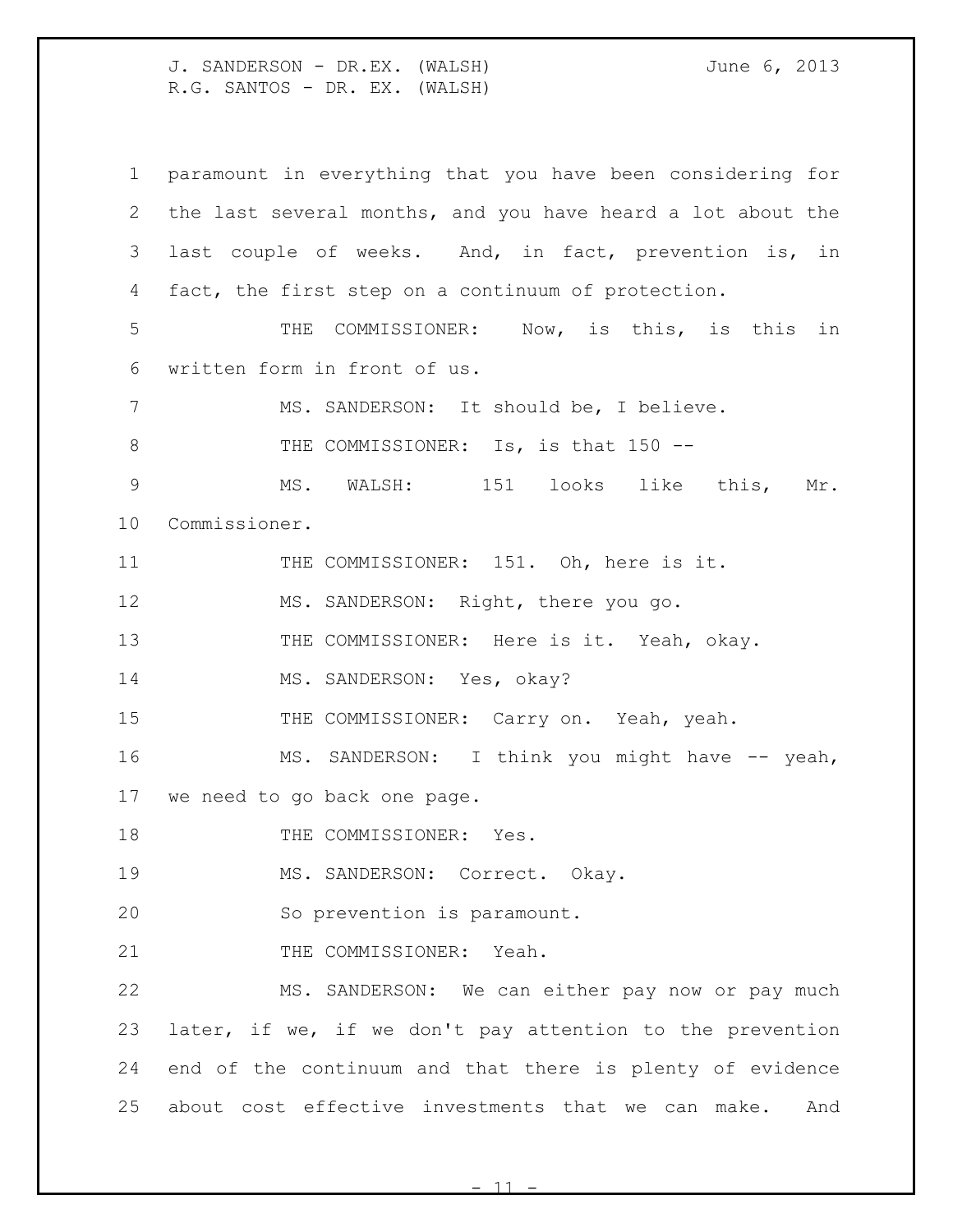we're going to share some of that evidence with you this morning.

 Each of us, all of us, have a role in this, it's a shared responsibility. We're here speaking to you as government employees about public policy but there's a strong belief in -- across systems that government can't be, of course, the parents of children in society, that there is a role for families, there's a role for community institutions, such as the ones that have spoken here over the last couple of weeks, and there's a role for public policy through government and that needs to be collaborative. And we'll talk about that as we unroll this, as well.

 All of our futures are at stake, there is a public imperative. I think you have heard from many of the witnesses that the current way that things are going is not sustainable, it's not sustainable in our, in our child welfare system, in our justice system, in our health system and the exciting news, I think, about what we're going to share this morning is that some of these investments, early on, actually will make a difference in all of those systems, not only the child welfare system and go to some of the roots of the problems that you have heard so much about.

So those are the key messages and we'll use those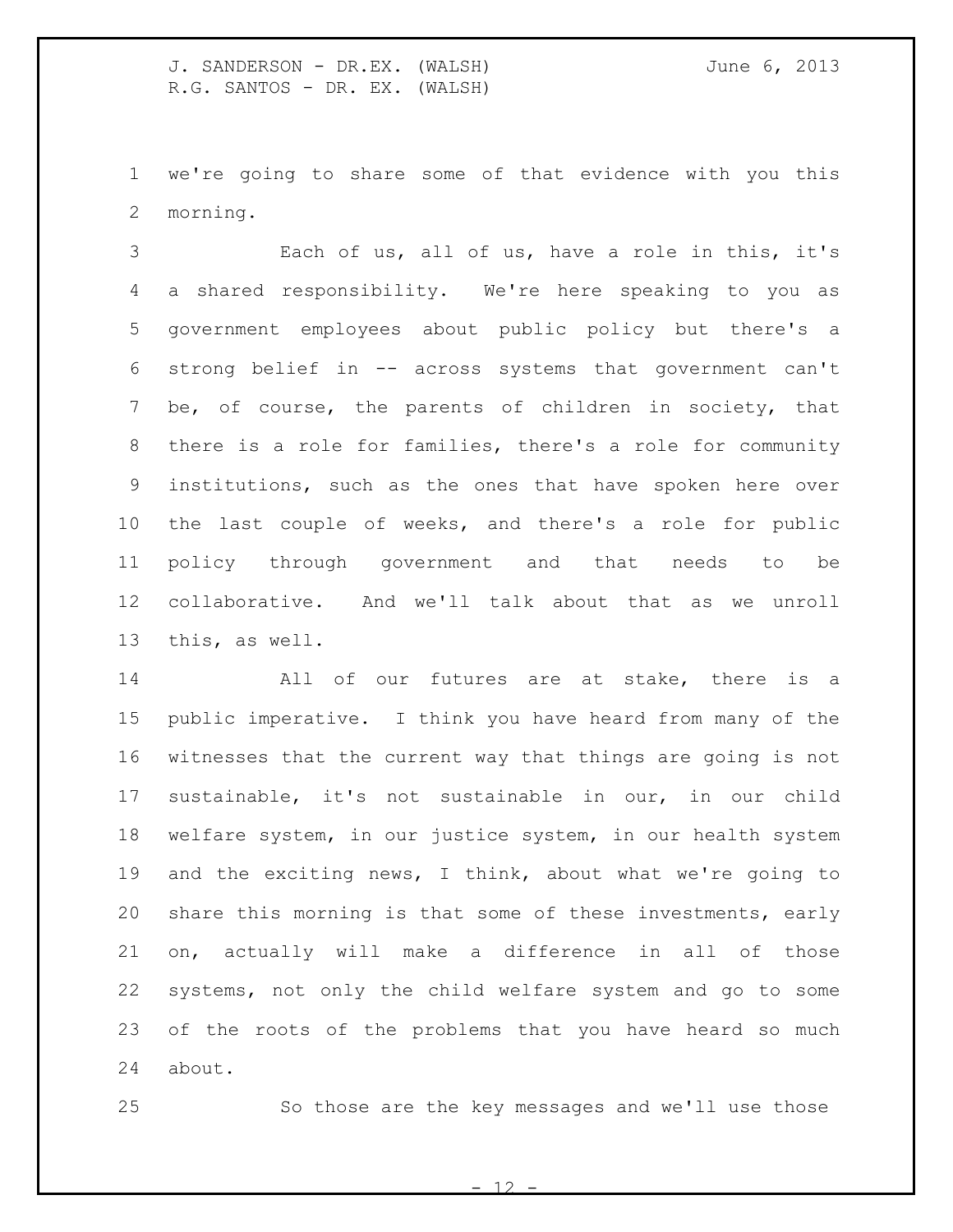sort of as a -- as touchstones, as we talk over the course of the morning and sort of visit back to remind ourselves of where we're trying to get to here.

 The presentation overview, just to give you an idea of how this is going to unfold, I'll speak very briefly about some context for a couple of moments, about the structure of our department and the Healthy Child office. So, Manitoba Children and Youth Opportunities, briefly. I'll talk to you about the Healthy Child Manitoba Act and then I'm going to turn it over to Rob and he's going to walk you through some of the science and the emerging evidence that is driving the decisions we're making around investments with public dollars.

 Then we'll revisit what some of those specific investments are and we'll visit, sorry, what some of those specific investments are in Manitoba. So what we tend to call the Healthy Child Manitoba investment portfolio. So actual programs on the ground. And we'll close by talking about some of the challenges and opportunities that we see on the road ahead.

 So, first of all, just to give you the current situation, you'll see a slide there that speaks about Manitoba Children and Youth Opportunities and as Ms. Walsh indicated in her opening, that's the department Rob and I currently report through. So it can be a little confusing,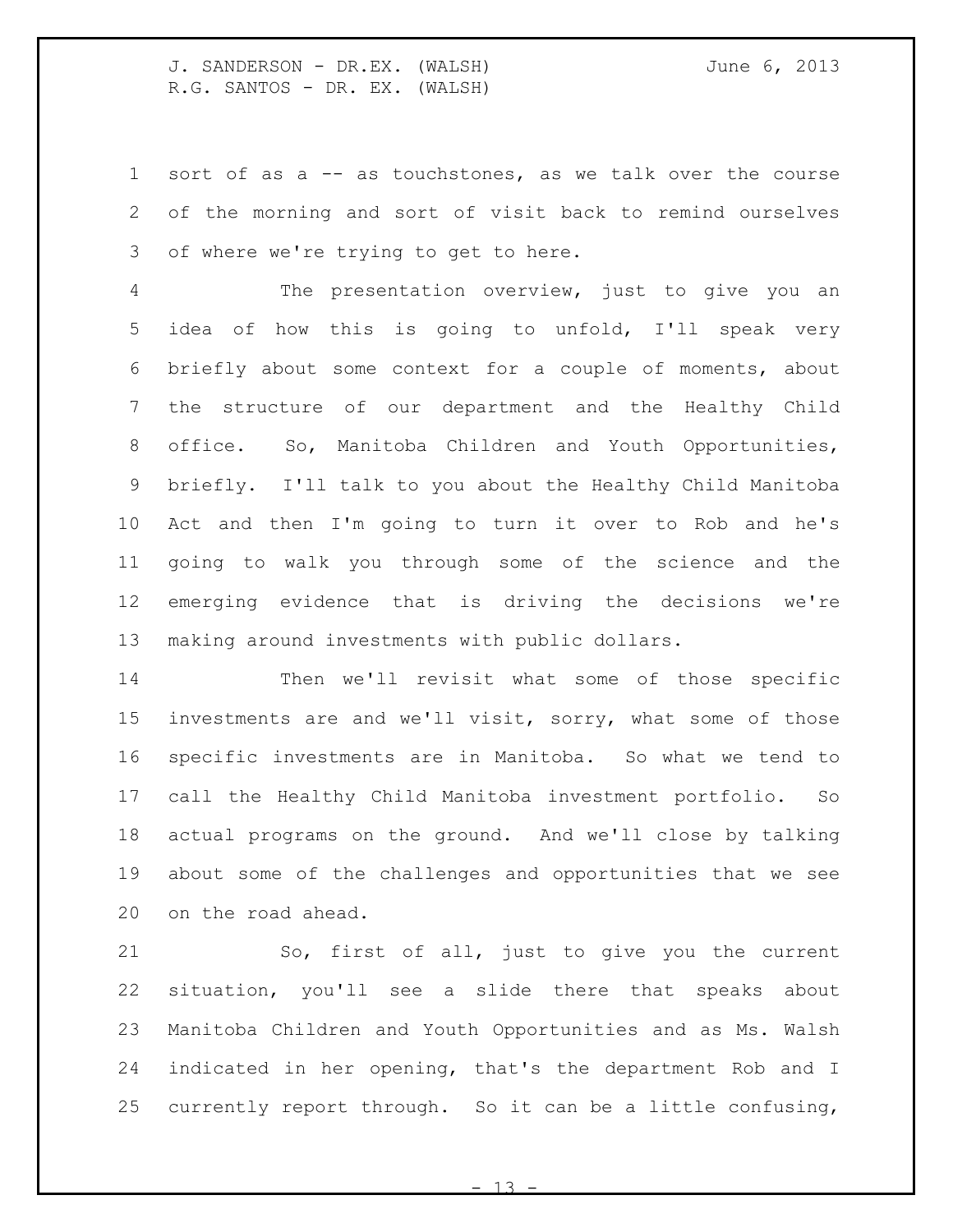there's both the Department of Children and Youth Opportunities and then there also is a Healthy Child Manitoba office and they're separate and distinct but they are related.

 THE COMMISSIONER: And the first is the department of government and it's called what?

 MS. SANDERSON: Children and Youth Opportunities. THE COMMISSIONER: Children and Youth Opportunities.

 MS. SANDERSON: It was only recently established in January of 2012.

12 THE COMMISSIONER: As a department of government. 13 MS. SANDERSON: Exactly.

THE COMMISSONER: Yeah. And then there is also?

 MS. SANDERSON: Right. Then there is the Healthy Child Committee of Cabinet, which is currently chaired by the Minister of Children and Youth Opportunities.

18 THE COMMISSIONER: That's your minister?

 MS. SANDERSON: Yes. And Rob and I have dual roles. So I'm, I'm the deputy to the Department of CYO, Children and Youth Opportunities.

22 THE COMMISSIONER: Yes.

 MS. SANDERSON: But I am also the CEO of the Healthy Child Manitoba office.

THE COMMISSIONER: Yes.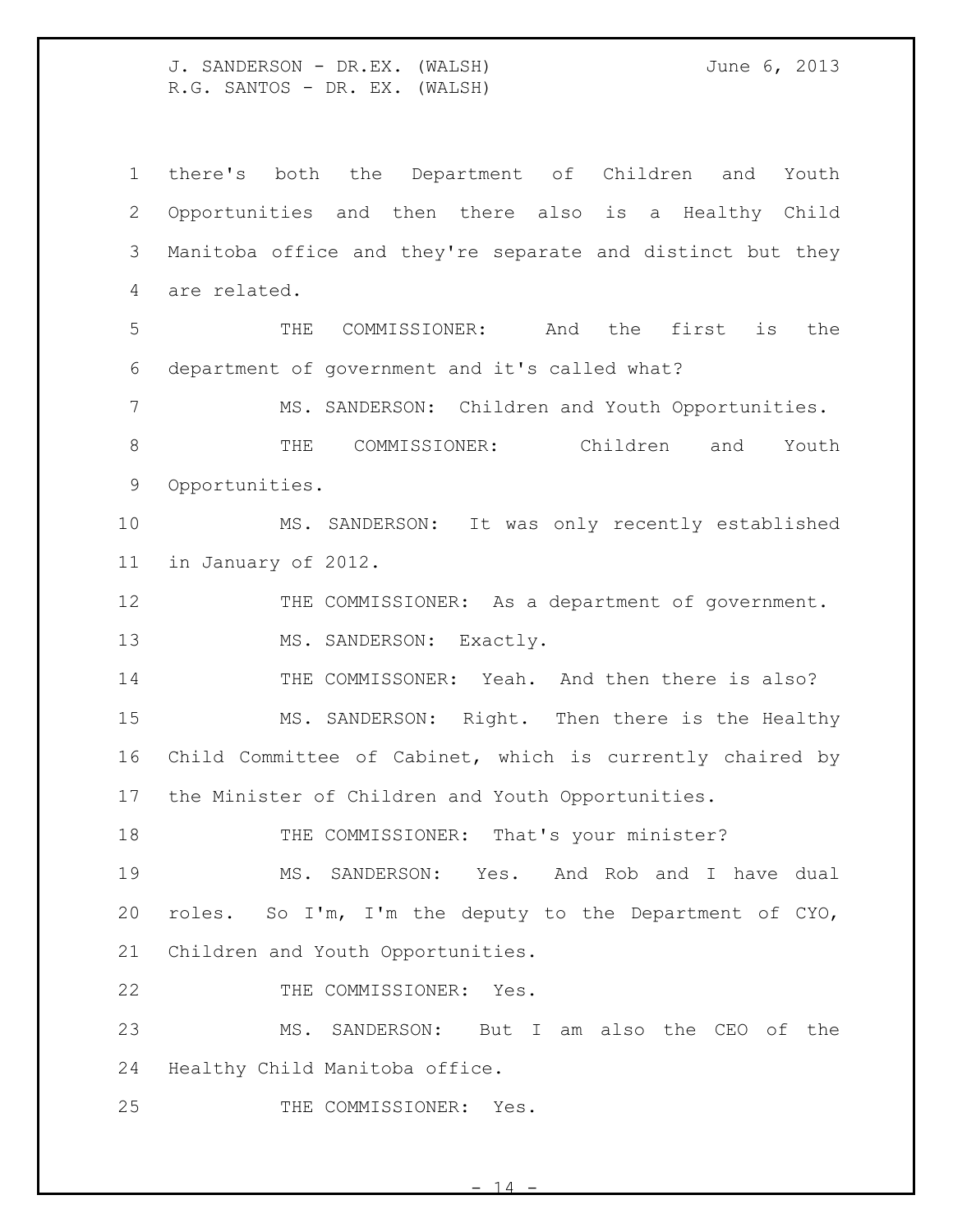MS. SANDERSON: Actually, I guess, three roles because I'm also the secretary to the Healthy Child Committee of Cabinet. THE COMMISSIONER: You're, you're deputy to, to the department. MS. SANDERSON: Yes. THE COMMISSIONER: And you're CEO of Healthy Child Committee of, of Cabinet. MS. SANDERSON: Healthy Child Manitoba office. CEO of the office. 11 THE COMMISSIONER: Oh, oh, CEO of? MS. SANDERSON: Of the Healthy Child office which is a small office of about 35 staff as opposed to a department. 15 THE COMMISSIONER: All right, so you -- Healthy Child office, which is an office within the department? MS. SANDERSON: No, we file a separate annual report, as you noticed, you said we've got two annual reports here. THE COMMISSION: Yes. MS. SANDERSON: So we file a separate annual report but we report up through the Department of Children and Youth Opportunities because that minister is chair right now of the Healthy Child Committee. THE COMMISSIONER: So the -- you're CEO of the

 $- 15$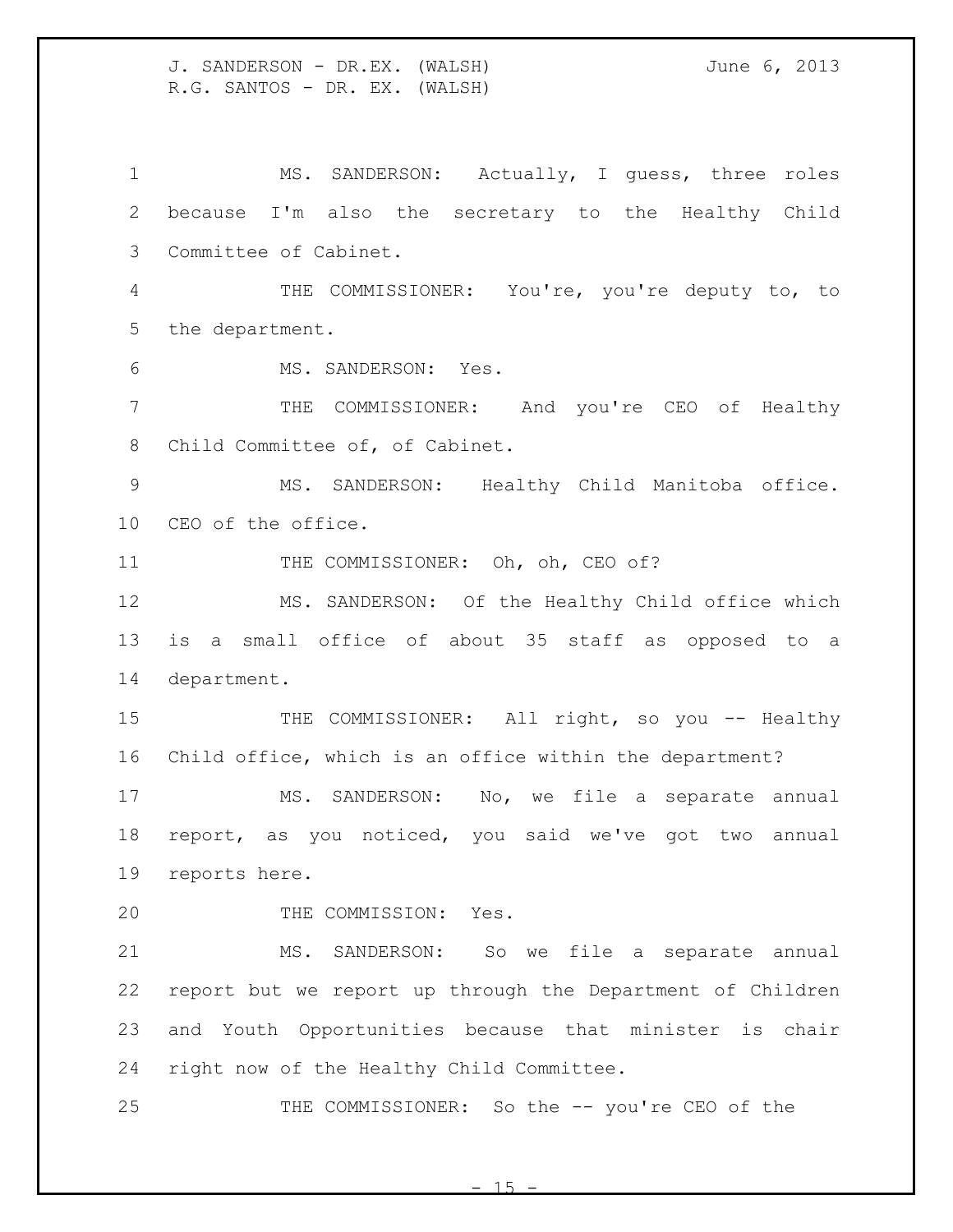J. SANDERSON - DR.EX. (WALSH) June 6, 2013 R.G. SANTOS - DR. EX. (WALSH) Healthy Child office which is a standalone office? MS. SANDERSON: Yes. THE COMMISSIONER: But reports to, to the minister? MS. SANDERSON: That's correct. THE COMMISSIONER: As chair -- MS. SANDERSON: As the chair of the Healthy Child Committee of Cabinet. BY MS. WALSH: MS. WALSH: Just for clarification, as, as I think the presentation is going to indicate, there is an 13 act, the Healthy Child Manitoba Act, that -- and it's under that  $-$ 15 MS. SANDERSON: Spells this -- MS. WALSH: -- the authority of that act that sets up the office. 18 MS. SANDERSON: Right. 19 MS. WALSH: Would that be fair? MS. SANDERSON: And the CEO role and -- 21 MS. WALSH: Right. MS. SANDERSON: Yes. 23 THE COMMISSIONER: Oh, oh, all right, so -- well, does that, does that act also set up the department or is --

 $- 16$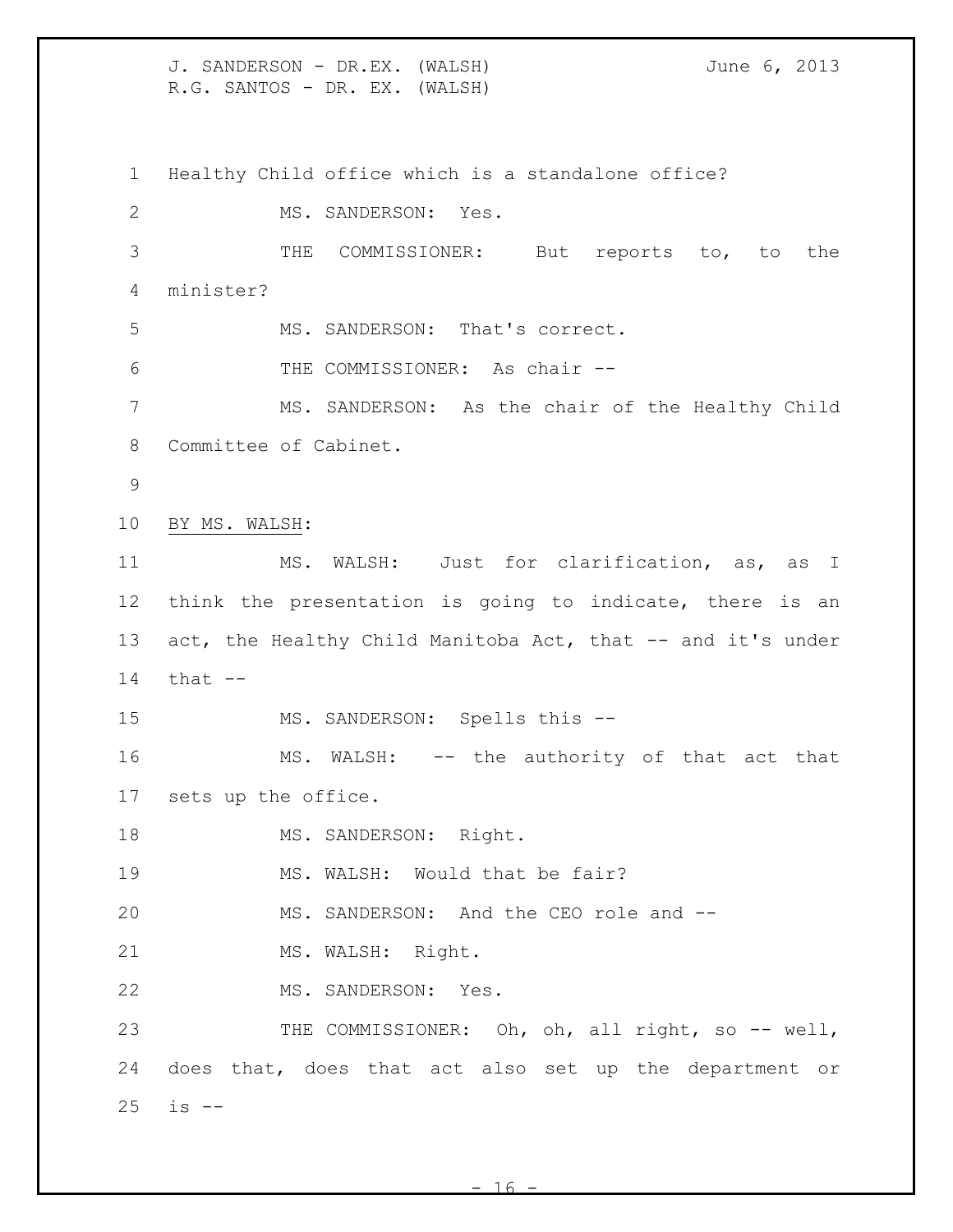MS. SANDERSON: No. THE COMMISSIONER: No. That's just under an OIC or something? MS. SANDERSON: Exactly, yeah. THE COMMISSIONER: All right. So -- and then you said you have a third responsibility? MS. SANDERSON: And that's to be the secretary to the Healthy Child Committee of Cabinet. THE COMMISSIONER: Healthy Child Committee of Cabinet? 11 MS. SANDERSON: Right. And I'll -- in one moment I'll give you more further -- a further explanation about that. 14 THE COMMISSIONER: All right. And, and Dr. Santos, your, your roles are? MR. SANTOS: Associate secretary to the Healthy Child Committee of Cabinet. THE COMMISSIONER: Associate secretary of the committee to cabinet? MR. SANTOS: Yeah. 21 THE COMMISSIONER: Yes. MR. SANTOS: And then I guess there's a dual role, as well, on science and policy for both the department, for CYO, as well as for the office, which is cross-departmental.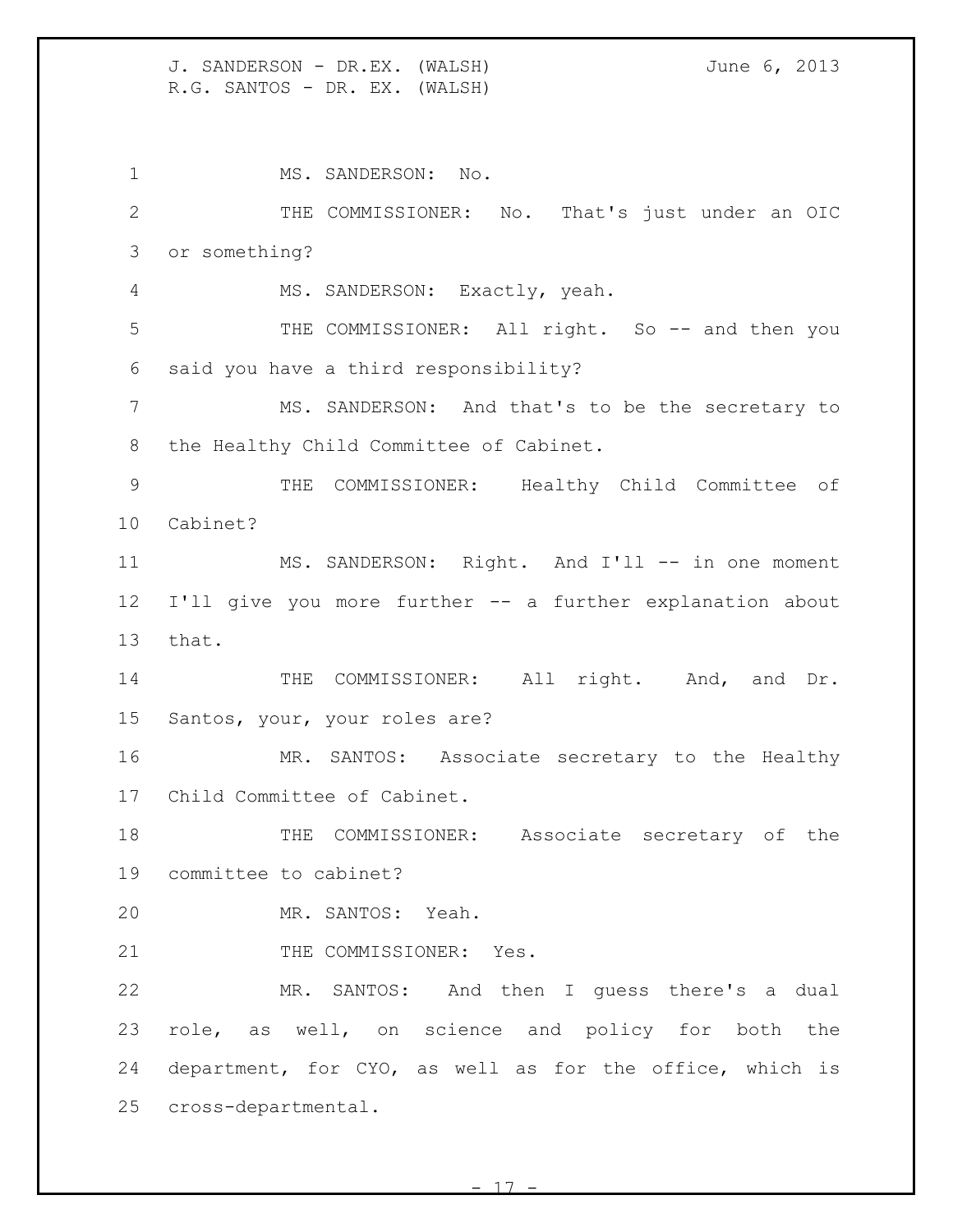1 THE COMMISSIONER: Director of policy or? MR. SANTOS: Executive director of science and policy. 4 THE COMMISSIONER: To, to -- MR. SANTOS: To both the department and to the committee which is 10 departments. THE COMMISSIONER: The committee is comprised of 10 departments? MS. SANDERSON: Yes. MR. SANTOS: Yes. 11 THE COMMISSIONER: Right. Okay, I think I've got that. 13 MS. SANDERSON: Great. Thank you. And a little later on we will get into the, the makeup of the committee and so on, but right now I'll just

 give you a bit of brief history. Prior to this current administration, the previous government in the mid-90s, late 90s, began to take an active interest in the work being done by people such as Dr. Fraser Mustard, who Rob will reference in a moment, and the idea that we needed a holistic approach to children and that there were, there were gaps and crevices that kids could fall through. And they established an office called the Children and Youth Secretariat which became sort of a precursor to what we have now. And the idea there was that this would be an

 $- 18$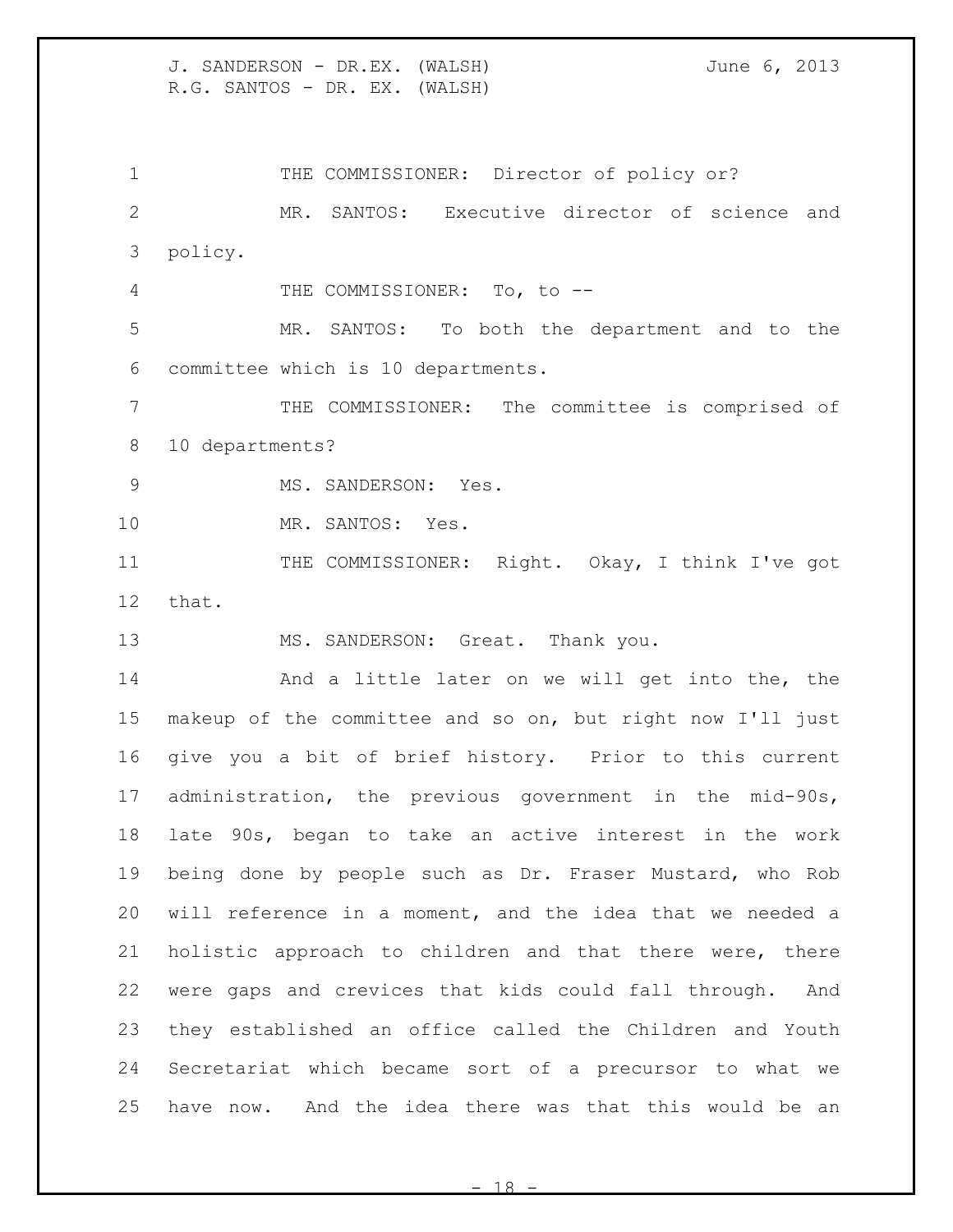office, a very small sort of secretariat, that would work on cross-departmental issues for kids.

 So, they introduced a concept that we still continue on with now, of developing protocols to bridge the gaps between services. So, for example, there is a protocol in existence around how the education system and the child welfare system will work together when kids in care are moving from one school to another. So, outlines what everyone's responsibilities are and so on, and has streamlined some of that work.

 So that's the kind of work that the Child and Youth Secretariat was doing at the time that the government changed and the, the current administration sort of embraced that concept and went a step further by establishing the Healthy Child Committee of Cabinet, which is a cabinet committee dedicated to best possible outcomes for Manitoba's children, is the vision statement, with the idea being that at a very, very at the most senior level, they would be paying attention to children as a priority policy area.

 In a few moments we'll explain a little bit more about what that means but for the moment I think it's interesting to note that the original chair of the Healthy Child Committee of Cabinet was the minister of Family Services at the time, a man named Tim Sale, who was also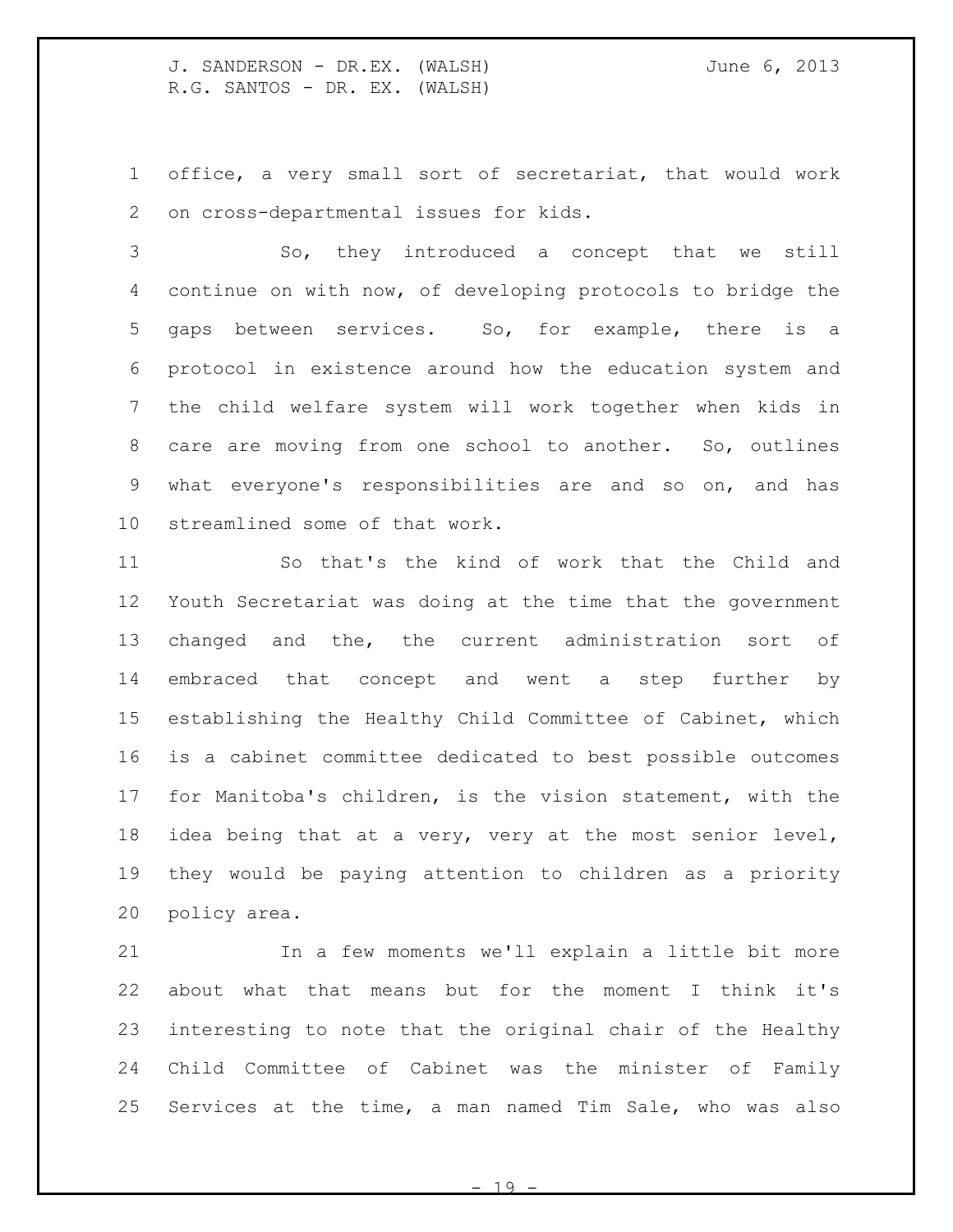the minister responsible at the time of devolution and so Mr. Sale was chairing a cross-departmental committee while also trying to make improvements to the child welfare system and had the vehicle of the Healthy Child Committee to draw on, as well.

 THE COMMISSIONER: That's S-A-L-E, is his name? 7 MS. SANDERSON: Yes, that's correct.

 The committee operated for a number of years and then in 2007 the Healthy Child Manitoba Act was introduced and there's reference to that in the, in the presentation in front of you, as well.

 Essentially, the act was brought into place to entrench what was believed, at that time, to be a system that was working well, so entrenched the structures of the Healthy Child Committee, a corresponding deputy ministers' committee. So for every minister sitting around the Healthy Child table there is a corresponding deputy ministers' table and a number of community structures, all of which I am going to explain to you a little bit earlier, so this was -- a little bit later, so this was just to give you some brief background and then we'll, we'll go into more detail.

 What we thought what we, we would do now is to kind of set a foundation of this conversation is have Rob walk us through the emerging science on the importance of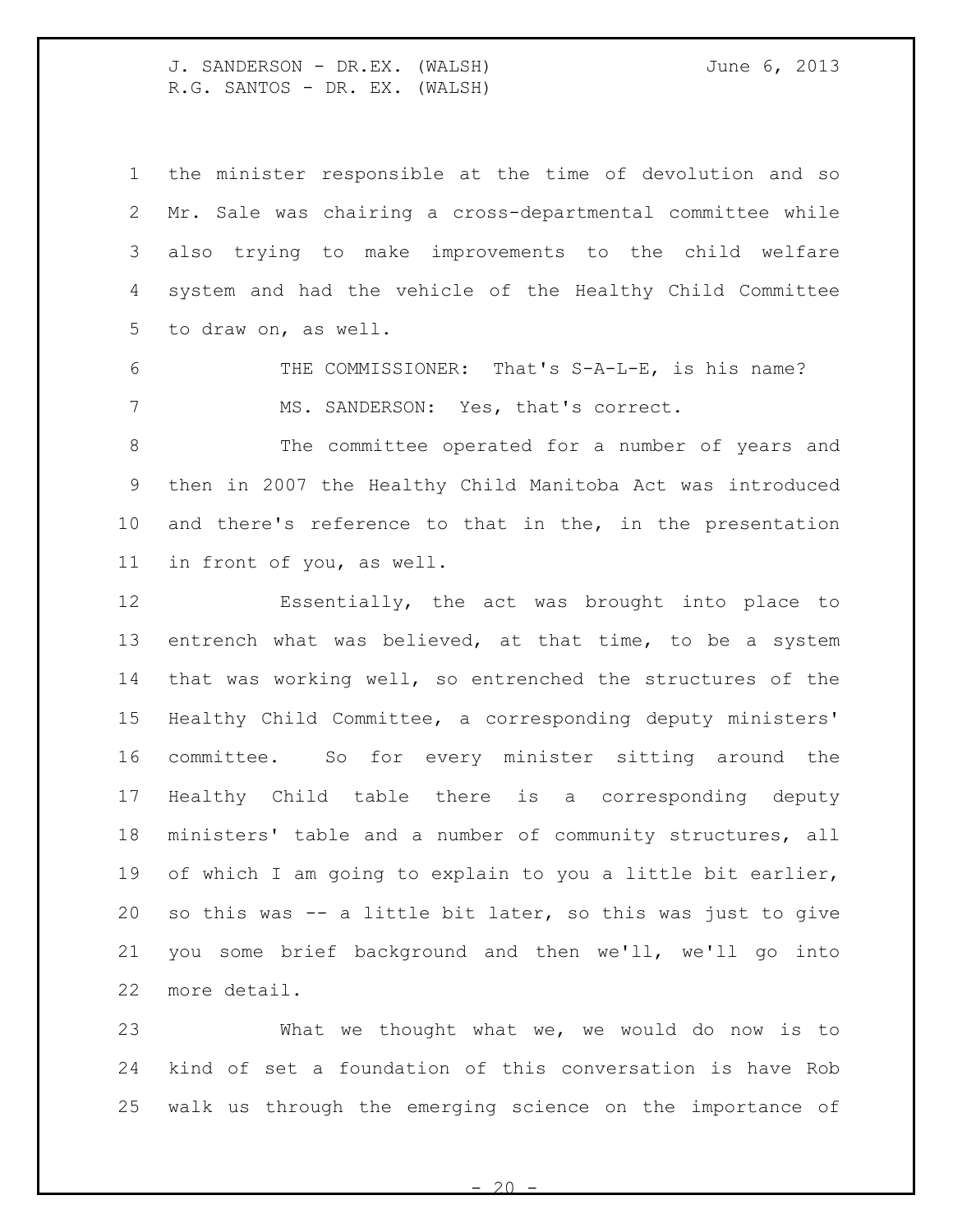the early years and why this prevention piece has become so critical and why, in our view, and I think the view of a lot of stakeholders that we work with, it's a direction that we need more public support for, more public understanding of, in order to be able to advance this through public policy.

7 THE COMMISSIONER: Right.

MS. SANDERSON: So I'll turn it over to Rob.

 MR. SANTOS: Thank you. So I want to just begin by crediting and honouring the late Dr. Fraser Mustard, who Ms. McCuaig referred to in her testimony last, last week. He, probably single handily, led the revolution on early childhood development across Canada and internationally in many countries. He was the co-author, with the Honourable Margaret McCain, of the three earlier reports, studies, that Ms. McCuaig referred to last, last week, the third version having come out about a year and a half ago. And then there's a picture there on the slide of him receiving the Order of the Buffalo Hunt from the Premier from his contributions to Manitoba in this area. And so he's not well known I think to the -- to many of the general public but to those working in terms of children's outcomes he's, he's well known as probably the leading champion and he passed away in November of 2011.

And so a lot of the work here comes from his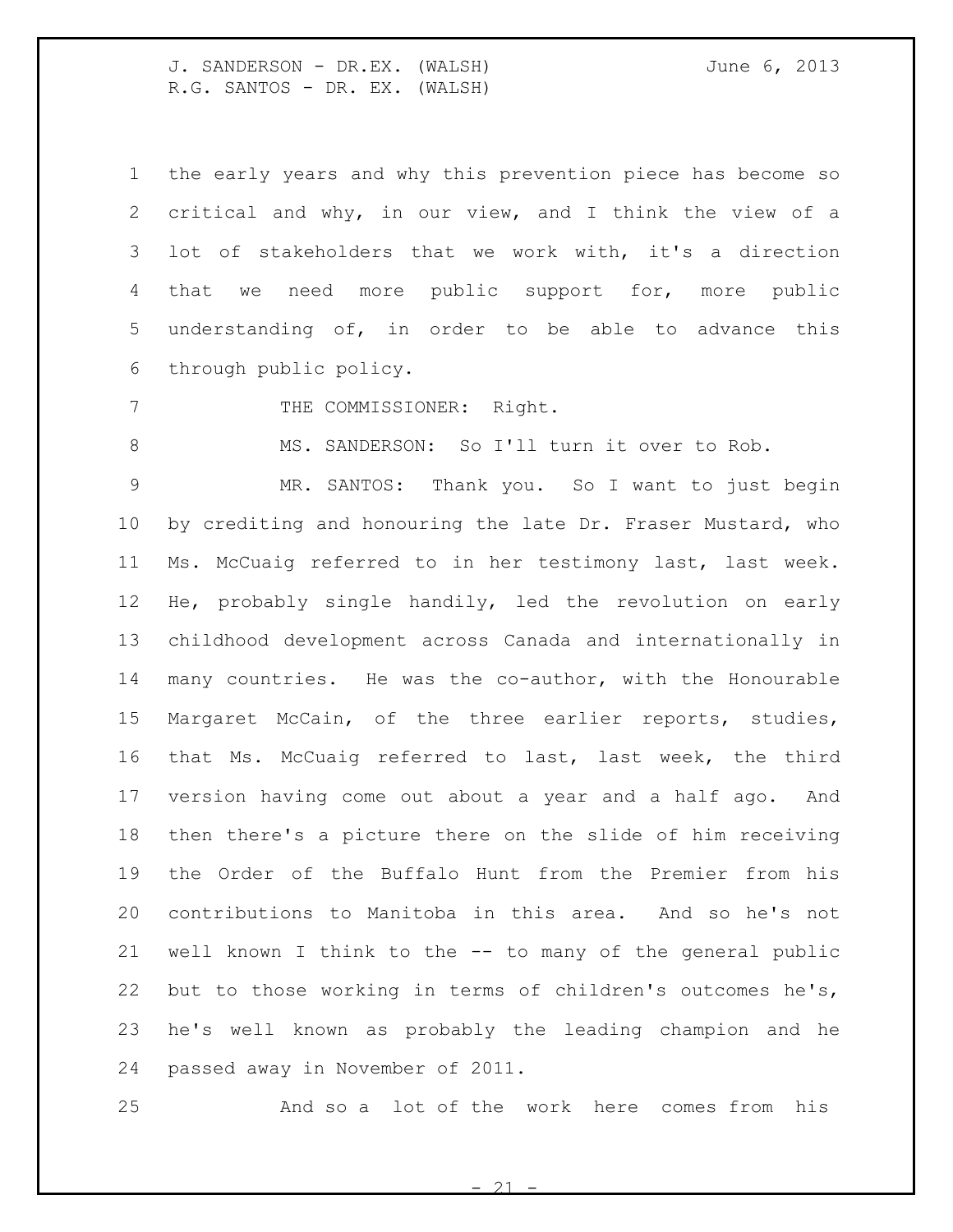championing this agenda along with other prominent experts in Canada with the current government, the previous administration, governments across the country and across the world in terms of how important it is for all of society to focus on the early years.

 THE COMMISSIONER: And he worked out of McMaster, I think?

8 MR. SANTOS: That's right.

9 THE COMMISSIONER: Yeah.

 MR. SANTOS: He was formerly the head of the faculty there.

12 THE COMMISSIONER: Yeah. I have followed him over the years.

MR. SANTOS: Yeah. That's great.

 And so we're just going to touch on some of the things that were -- have already been referred to by Ms. McCuaig, by Dr. Brownell yesterday, and others throughout the inquiry.

 Back in 2000 a landmark report was published in the US by the national research council and the institute medicine called from Neurons to Neighbourhoods, the Science of Early Childhood Development and that, at the time, summarized the state of the art and the science on, on ECD on early childhood development and the key quote from there, which is important for this inquiry and for all of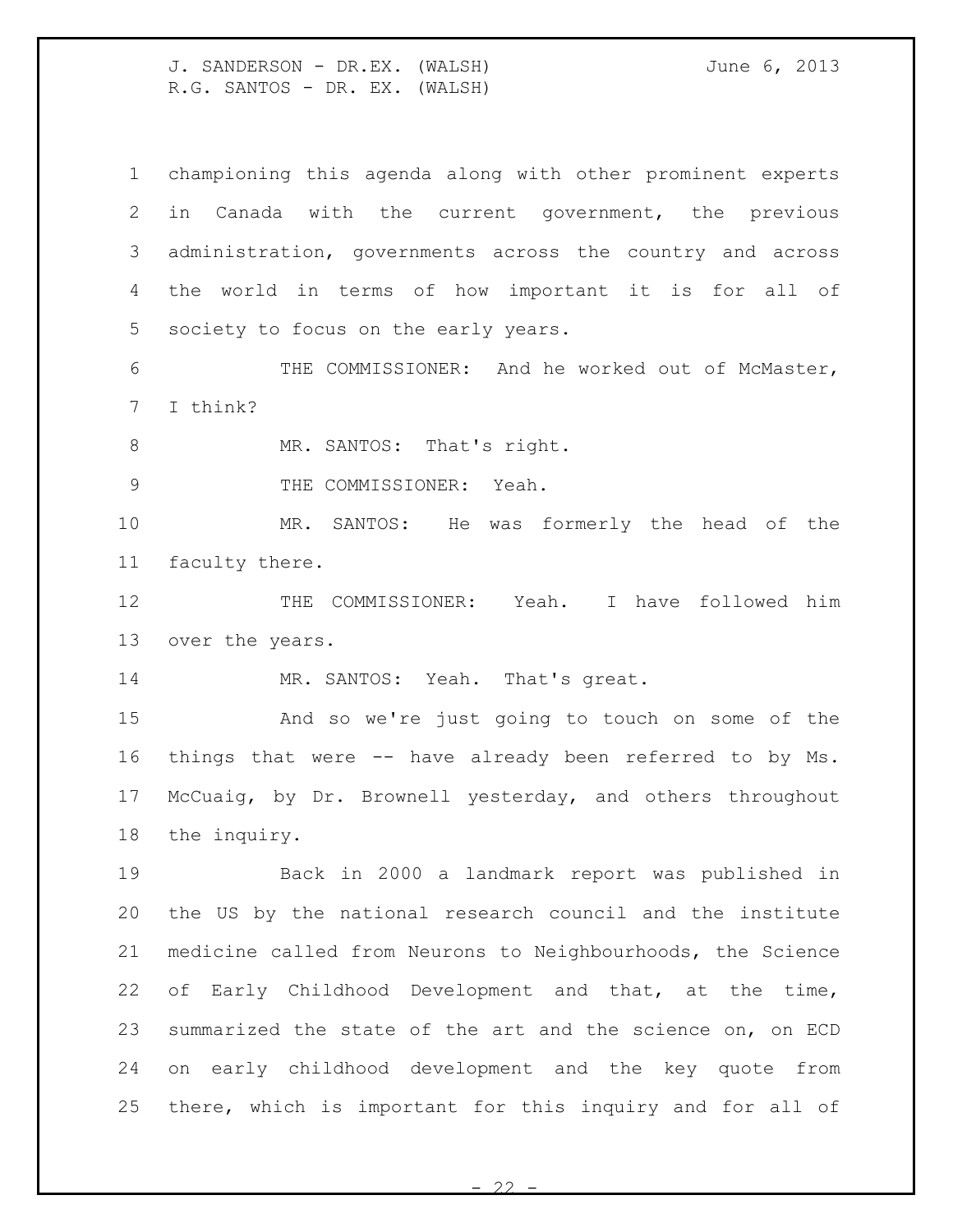us to understand, as well, those early years matter enormously by no means are -- do they set the destiny of children, they set a foundation, sturdy or fragile, for what comes later.

 And so while we want -- while we don't want to understate how important those years are, we also want to emphasize that of course we make a difference for children at any time in their lives but the biggest opportunity is really in those early years from before children are born, while they're in their mom's womb, up until they start school and kindergarten.

 You've heard already from other witnesses about the importance of early childhood development so this slide 14 sort of summarizes 40 years of -- plus of evidence on, on the lifelong benefits, not just to children but to all of society, in terms of lifelong health, lifelong educational attainment, investment in children is, is fundamental to developing communities. It happens to be the most effective approach to crime prevention in the literature. It's the foundations of economic productivity and 21 prosperity because of the nature of, of the modern economy depends heavily on the knowledge and skills of, of people, of human beings and so human capital development is the economic angel to early childhood development.

And then as Dr. Brownell, I think, mentioned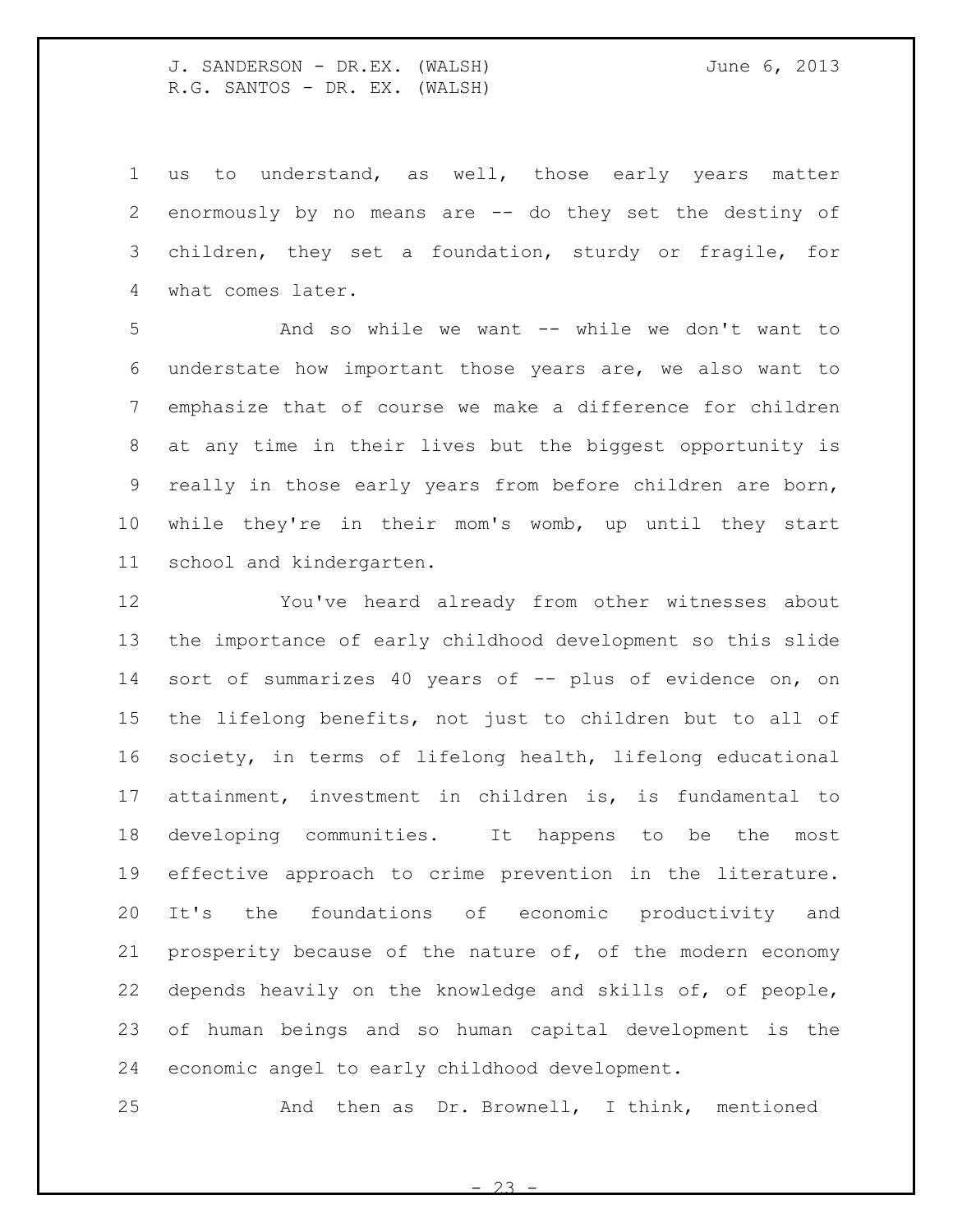yesterday, you can -- the return on the investment is up to 17 fold return, depending on the time (inaudible) and the nature of the, the intervention for children.

 In other words, this is one of those social (inaudible) health and social policies that pays itself in many fold. There's also a perspective from many that it's unique among policies and that it bridges different sides of the political spectrum left and right of the centre. So on the one hand it promotes equity, full participation, social justice for all of the members of society, starting from before they were born. It's also the most efficient policy, the best use of limited public dollars, and so whatever your political stripe, I think part of the appeal, certainly in Manitoba and nationally and internationally, in early childhood, is it speaks to the full range of political perspectives in terms of what the priorities are 17 for the public which makes it, hopefully, easier to implement in terms of public support.

 So this slide tries to summarize several decades of what we know about early brain development and I'll show you a few more slides in a second to illustrate.

 The quote there is an intentional pun, "A Womb with a View." Many neonatologists talk about the first three months after a child is born as the fourth trimester. The reason for that is humans are unique on the planet as a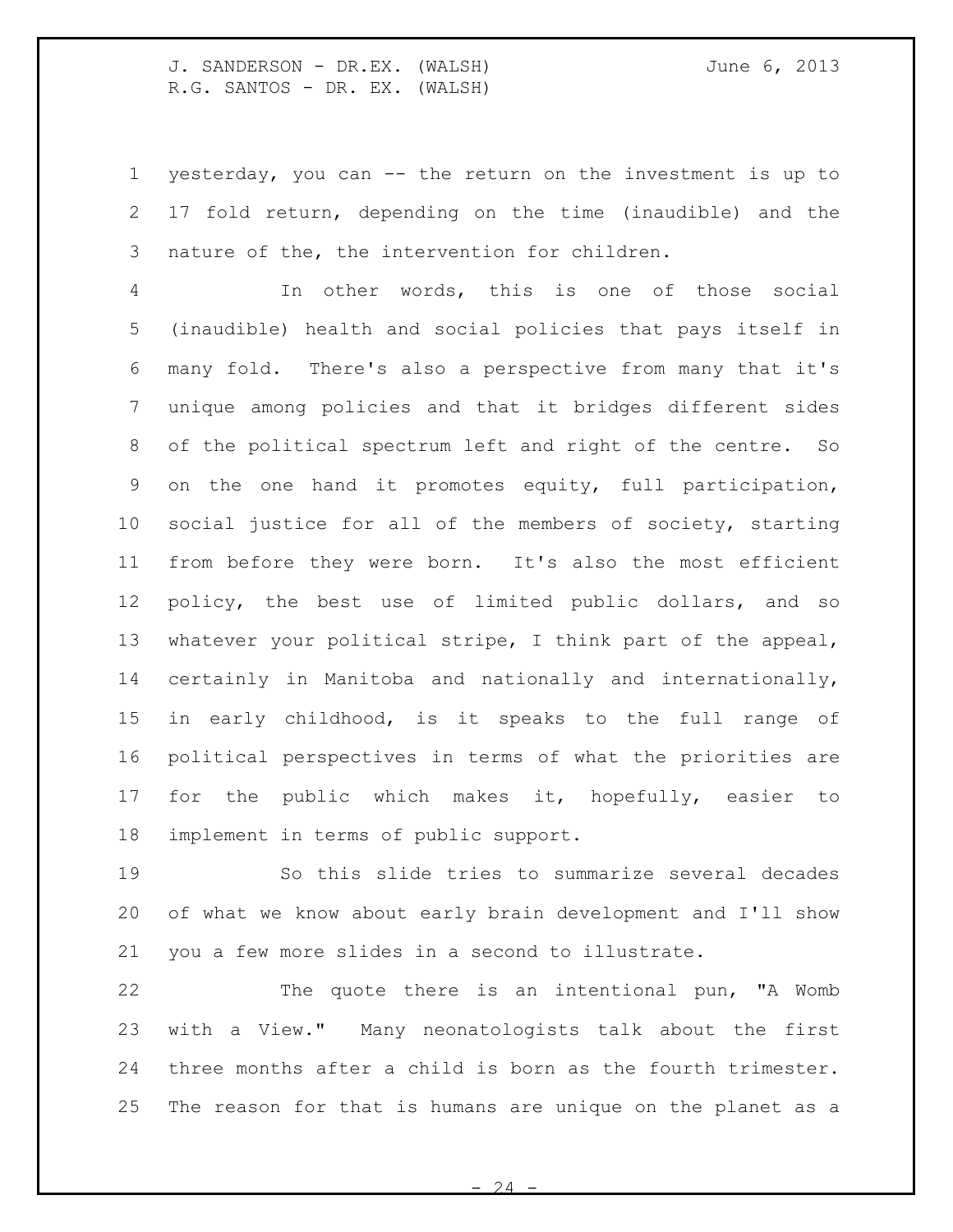species in our brains not being fully formed at the time of childbirth. That's revolutionary reasons, the human brain 3 is so large that if, if, if our -- biologically we waited until children's brains were fully formed every woman would die during childbirth because of the size of the birth canal.

 And so evolution, mother nature has, has developed this approach where children are born with their brains not fully developed, entirely dependent on the environment, especially the social environment, to develop and that has implications for not just this inquiry but for all of, all of policy that affects the population.

13 So, when you measure activity in, in the, in the human brain what surprises many is the most active time of brain development at any time in the life course, from before we are born, to our elderly years, is in the early years, so by age three, if you do PET scans, for example, of children's brains, they're twice as active as any, any adults, their parents, their pediatrician, and so on.

 That's important because that rapid pace of development is both an opportunity and a period of vulnerability in terms of what experiences and environments we make available to young children in the early years.

24 And here, if I may, I'll just, I'll just click on this video to illustrate. The -- there are three core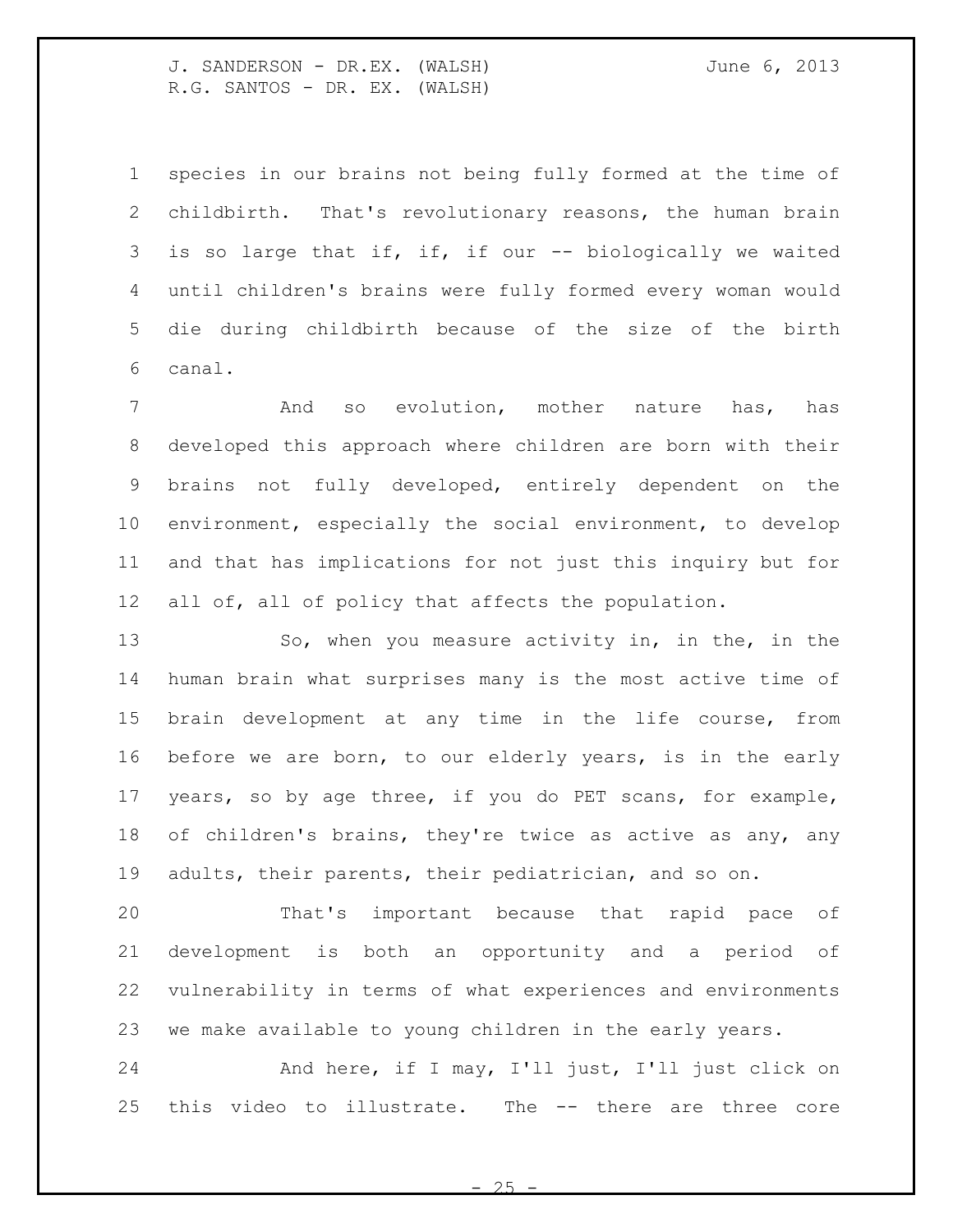| $\mathbf 1$     | concepts that we wanted to submit to the inquiry on early   |
|-----------------|-------------------------------------------------------------|
| 2               | child development. These videos were produced at Harvard    |
| 3               | University by the Centre for the Developing Child. This is  |
| 4               | a centre established after the Neurons to Neighborhoods     |
| 5               | report because it was seen to be hugely important to        |
| 6               | continue assembling the evidence and sharing it widely,     |
| $7\phantom{.0}$ | especially to the public and to policy makers, to influence |
| 8               | public decisions about our children.                        |
| $\mathcal{G}$   | And so the first core concept is how experience             |
| 10              | builds the architecture of the brain, and I think we have   |
| 11              | that transition of the clerk so I'll just click it up here. |
| 12              |                                                             |
| 13              | (AUDIO/VISUAL RECORDING PLAYED)                             |
|                 |                                                             |
|                 |                                                             |
|                 | MR. SANTOS: Thank you.                                      |
| 14<br>15<br>16  | So this, this idea of experiences building the              |
| 17              | architecture of the brain is important because<br>not       |
| 18              | everybody is fully aware, including many parents, about how |
| 19              | important that, that environment is for the child and this  |
| 20              | actually is true when the child is still in -- during the   |
| 21              | pregnancy period.                                           |
| 22              | So it's a -- to build on what was in the video,             |
| 23              | what we have on the slide here are pictures of the density, |

 $-26$  -

from left to right at birth, at age six, and then at age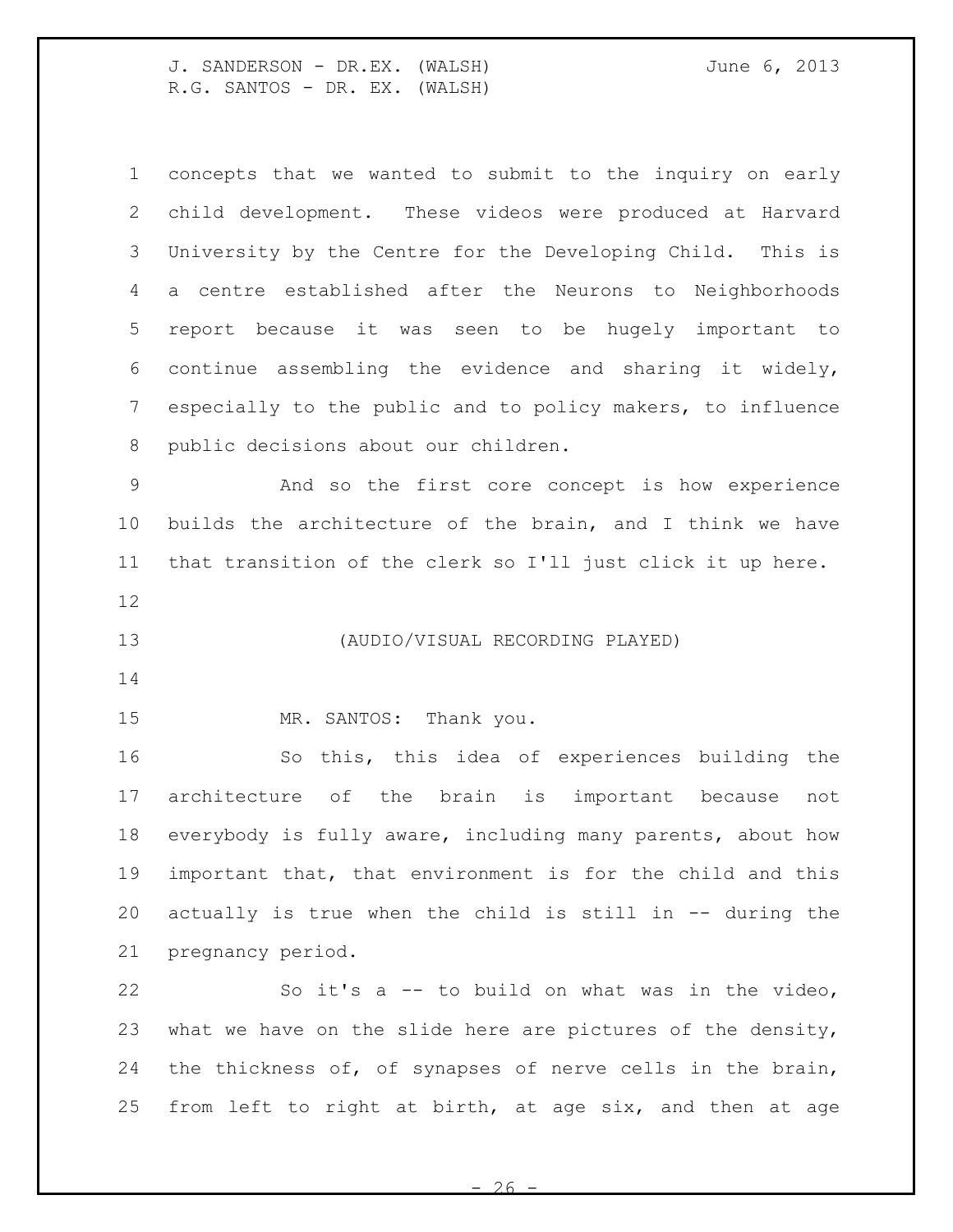14. And you can see the density of nerve cells and the developing brain are very dense, much more dense than those early years. And as mentioned in the video, experience sculpts the developing brain. Areas of the brain that aren't stimulated or aren't attuned to that experience die away, and so there's this, there's this millions of years in the making developmental process in the brain of the brain preparing itself, based on the signals, the experiences that it's receiving from its environment, the, the world that the child is born into, to prepare that child for that world, for better, for worse. And so this overproduction of neurons in the brain is then shaved and sculpted by experience.

 And so what this slide shows is how brains are built, as mentioned in the video, from the bottom up. And so in the bottom of the chart is the age of the child, the first nine months of conception or in utero. The early months of the first year of life in the square area and then the first 18 years of life, through childhood.

 And you can see that the basics are built first, of seeing, hearing, vision and hearing, the sensory pathways are among the first areas of the brain to develop. Language develops very early, most people know that it's easy to learn a second language or a third language when you're younger, and then not shortly after, in pre-school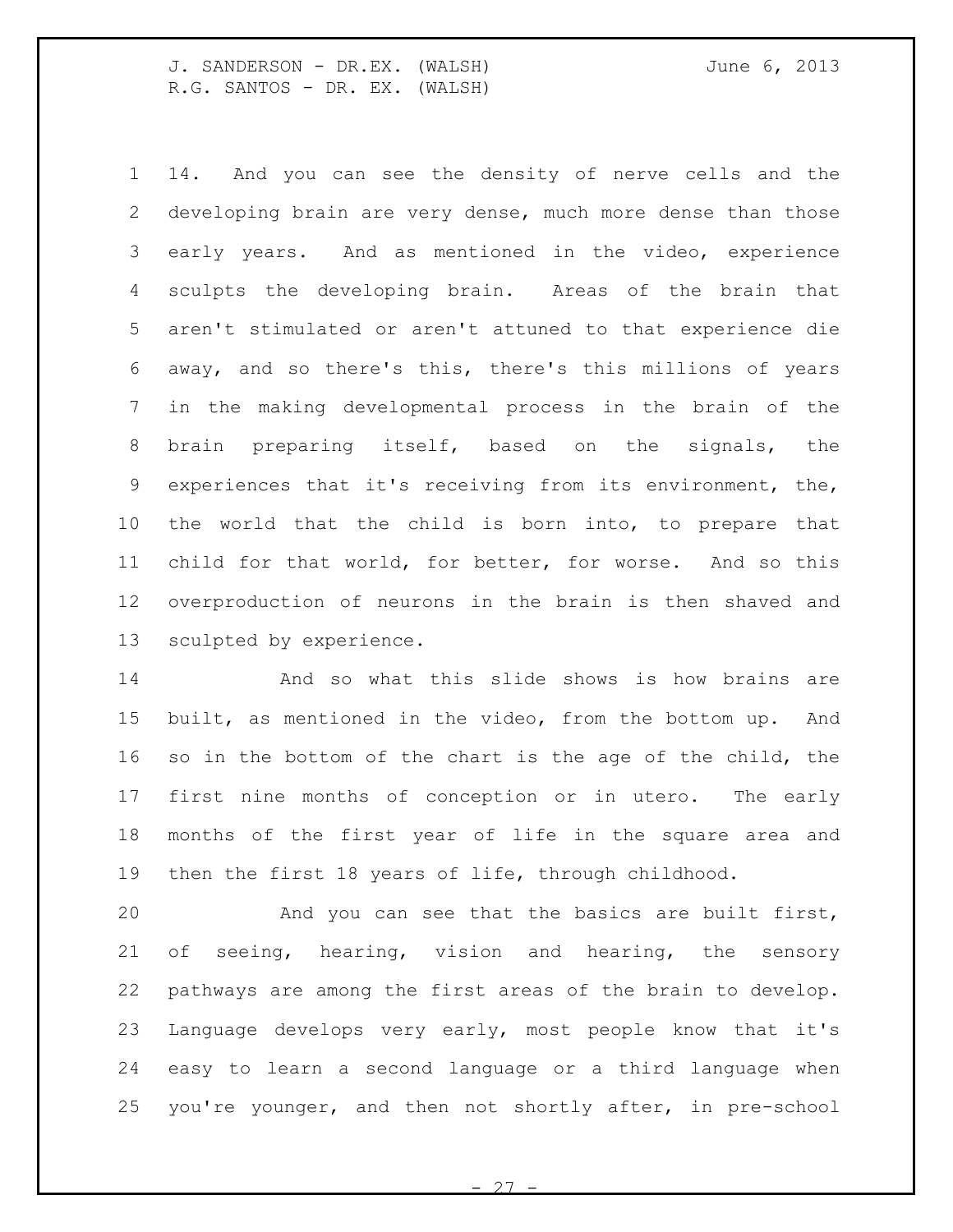period but not completed until the early adult period, teenage years are the higher cognitive functions, reasoning, planning for the future, and, and so on, which Ms. McCuaig I believe mentioned last week.

 So skills beget skills, brains build from the bottom up. So what some of the recent discoveries in the neuroscience, the brain research over the last several years, is how long it takes for the brain to fully develop and mature to its relatively complete state. So over the first two decades of life, through childhood up until children enter young adulthood, the grey matter of the brain is replaced over time by white matter, which are the, 13 the fatty covered, the myleonated sheets of the brain that enable rapid thinking, processing, intelligence, the higher cognitive functions.

16 So the pictures here, at age five, age eight, 12, 16 and 20 of the brain, as they become more purple, shows that that's happening. So it's -- the brain is kind of being remodeled from the back to the front, with the higher functions being at the front of the brain in the prefrontal cortex.

 So this remodeling, this brain under construction, happens through the third decade of life. So there's evidence now that the brains are, are still developing up until the mid-20s. And so as, as many people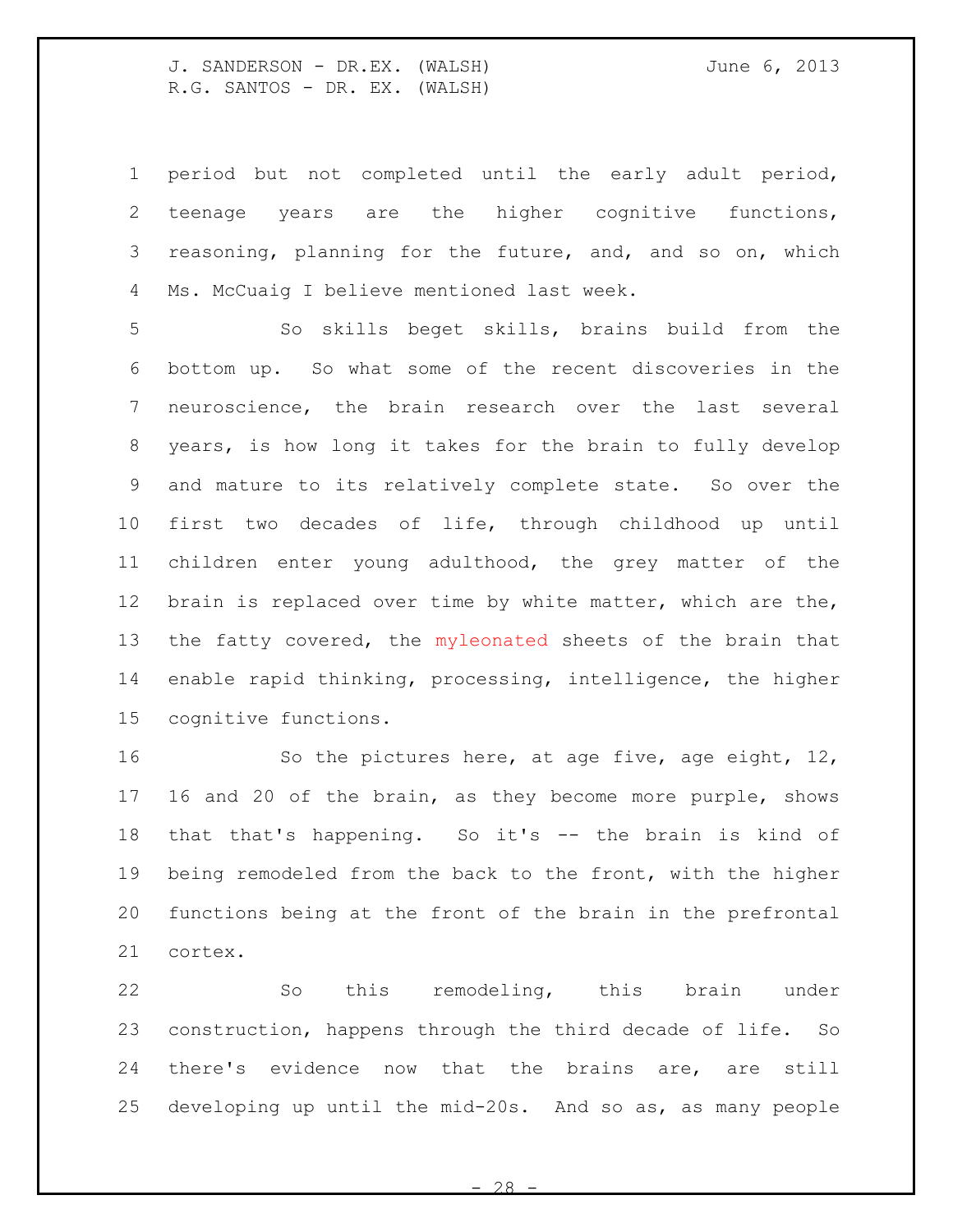were discovering this has lots of implications for what we do also for teenagers, for young people, and as Ms. McCuaig mentioned last week, for young people who become parents of children, themselves, and what we need to think about and do to support their, their optimal development and their children's.

 This slide shows the same time at the bottom from the time children are born until their, their adult years and it just shows the contrast between the amount of physiological effort required to change the brain and so the -- as the brain is so malleable, so developing so rapidly in the early years of life, malleability is very high, which then over time tapers off. Can still change our ways later on but they become more set as we become adults.

 The physiological effort to change the brain, how it's organized, how it thinks and feels, how it responds to the environment, how it deals with stress, how it plans for the future, becomes much harder into the adult years and this is represented in the, in the later slide that we'll show in terms of the enormous costs associated with after the fact intervention as, as Dr. Brownell mentioned yesterday, it's much harder, more intensive, more expensive, often less effective to intervene after a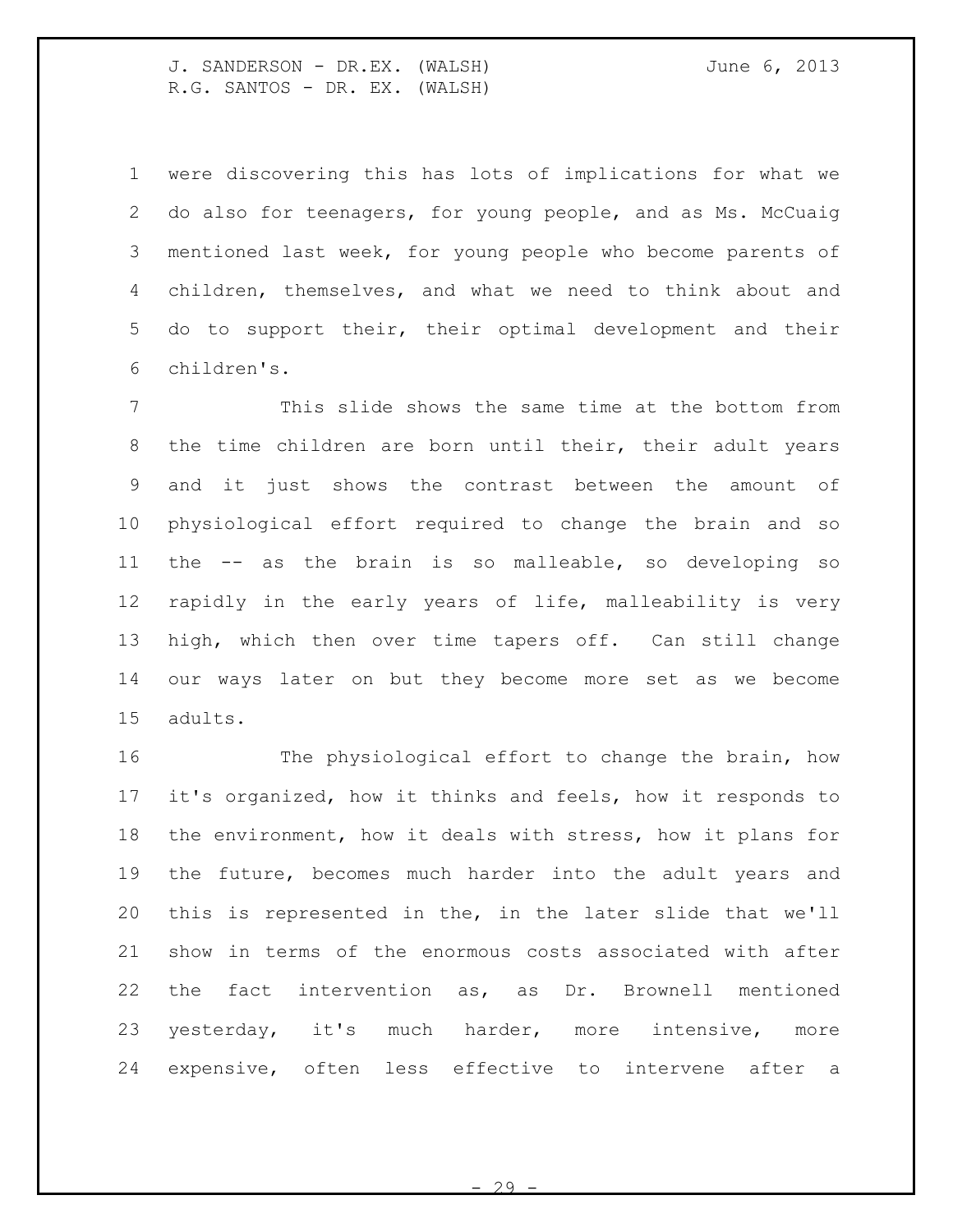problem has already occurred. Partly because of the physiological effort required to change the human brain.

 So the second -- the first core concept from the, the centre was around how experience shapes the -- builds the architecture of the brain. The second is this particular kind of environmental experience or interaction that shapes the circuitry of the brain. If you just click on the picture -- you need to click on the picture of the baby with the tennis racket. And it's -- that researchers have called serve and return, very much like a racket sport, as you will see.

### (AUDIO/VISUAL RECORDING PLAYED)

 MR. SANTOS: Thank you. So the serve and return interaction is the fundamental environmental experience that shapes early brain development. Every brain in this room, every brain in the province, every human brain since we became homosapiens, those brains were built that way, through this developed process over, over time of the human brain, as a baby, being dependent on the actions and interactions of caring wise adults that surround that child, that developing child.

 The connections developed from these, what appear to be very simple interactions, produce thousands of

 $30 -$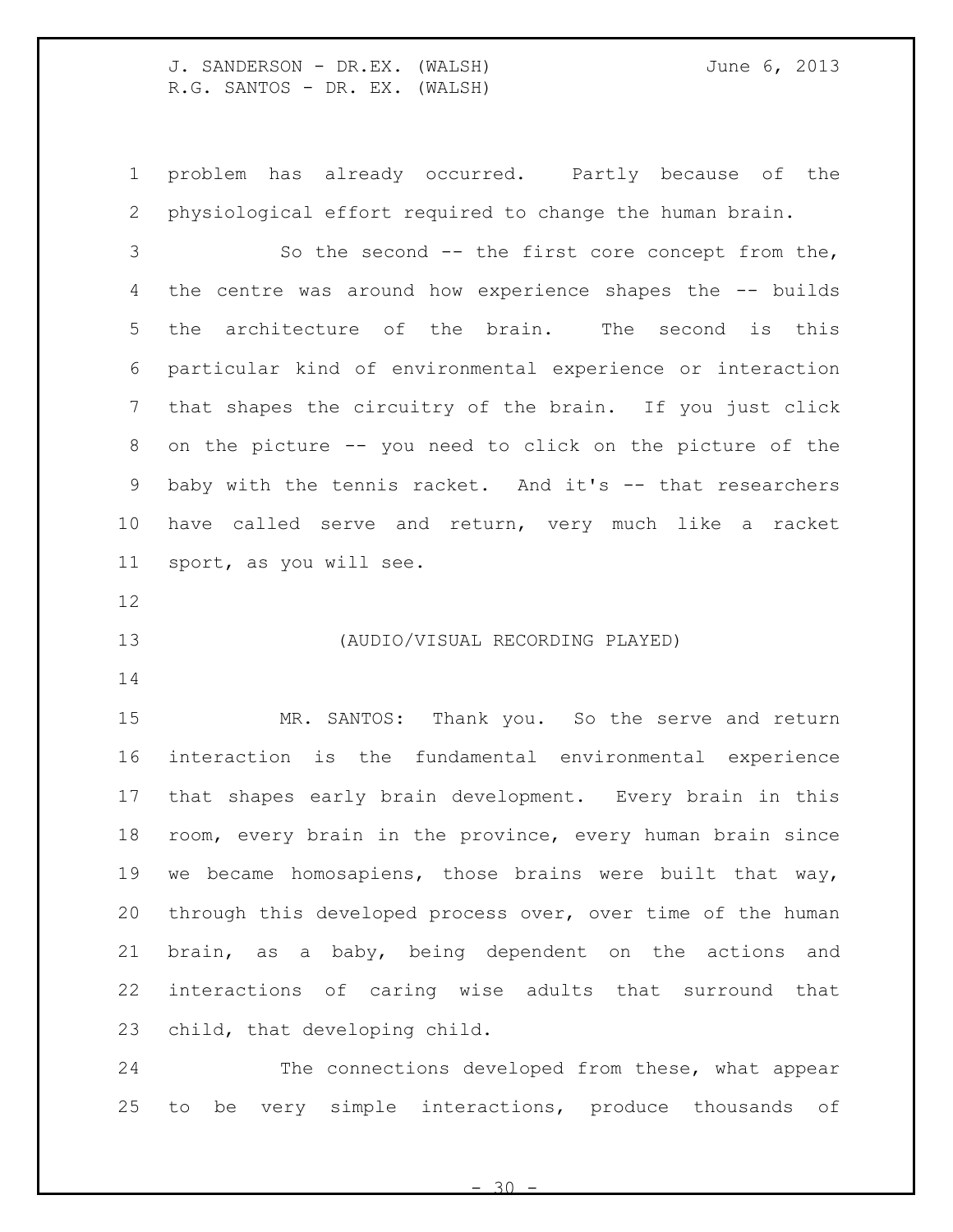connections in the brain every second as, as that rapid brain development is occurring.

 One of the breakthroughs over the last decade has been something that Ms. McCuaig referenced last week, as well, that's called epigenetics and so if we think back 20 years to the 1990s, the whole world was preoccupied, in the scientific community, with mapping the human genome of the -- the human blueprint they were calling it, that once we understood the components of human DNA we would have all the answers. It turns out that that's only a fraction of the story of what makes us human and how, and how we develop. It turns out, as mentioned, that our DNA, our genes, are dependent on the environment for their expression for better or for worse, which is the field of epigenetics. And so there is an increasingly understood process of signals from the environment, for better or for worse, caring and nurturing, threat, danger, maltreatment for example, violence, that sends cues electrochemically to the developing brain and to the genes in the human, human body that sets in motion a process of turning on or off those genes and many of those genes regulate some of the things that, that matter most to us throughout our lives, our emotions, how we cope with stress, as well as physiologically in terms of our, our health and, and illness.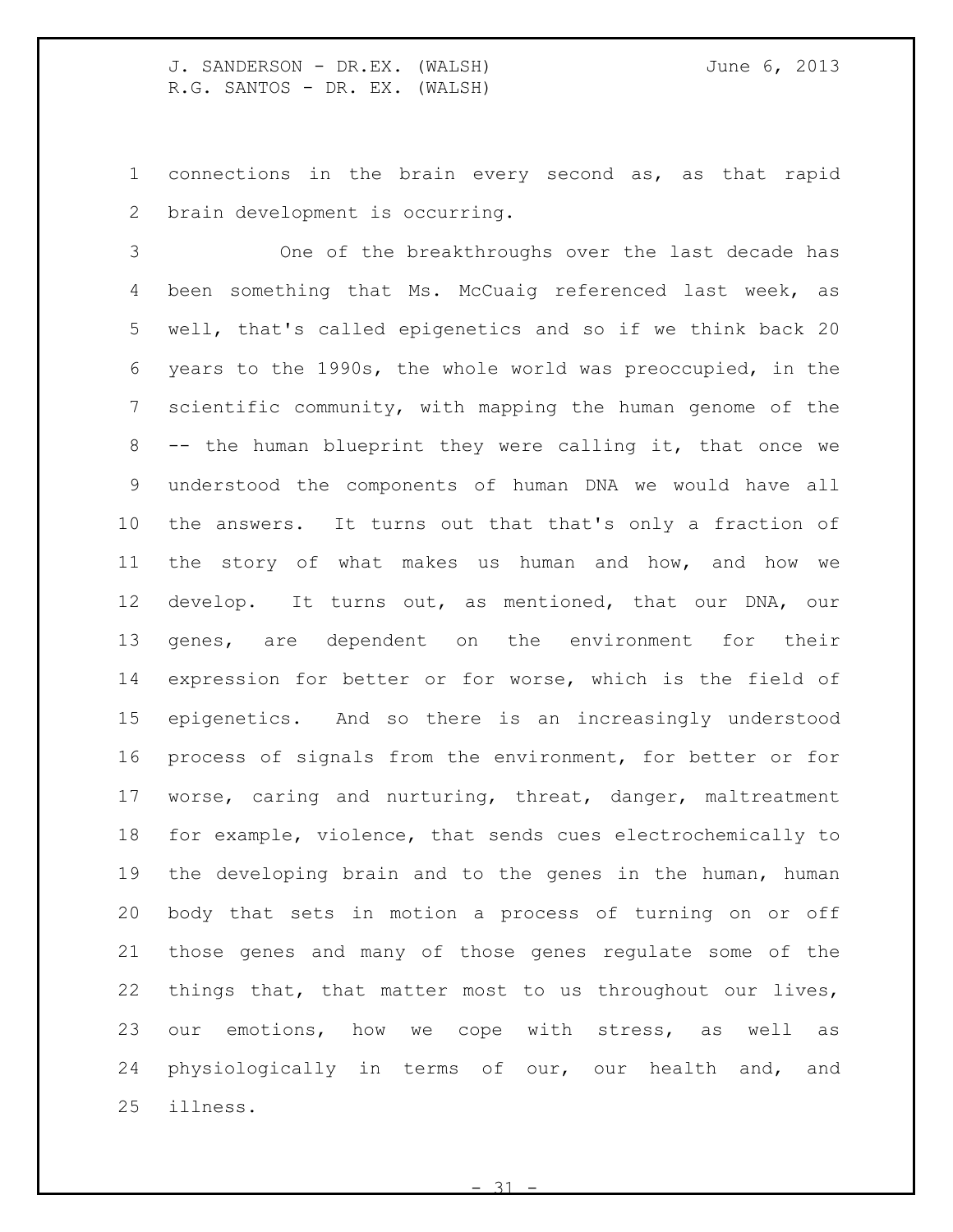And so if you think about the environment as kind of the -- being able to turn on and off the light switches in our genes, that's, that's a, that's a simple way of understanding what's happening here.

 The implication of this is, is quite far reaching for the inquiry in terms of understanding the nature of the challenges, of the problems, of the travesties, as well as some of the potential solutions.

 So epigenetics, in more technical terms, refers to changes in gene expression that don't change the actual genes or their sequence, themselves, so it's merely about their expression, whether they are turned on or off.

 What's striking about the -- this breakthrough science is that these effects can occur intergenerationally 15 and so if you think about in the picture there, the developing fetus, the baby in their -- his or her mom's womb, there are three generational effects operating there already, epigenetically. There is the parent's own DNA and their epigenetics, there's the baby's own DNA and there's the reproductive cells of that, that baby when they become an adult and so the messages, the signals sent by the environments of all those generations have the potential, for better, for worse, for carrying forward over time, sometimes skipping a generation. And so there's, there's amazing research now showing that, for example, the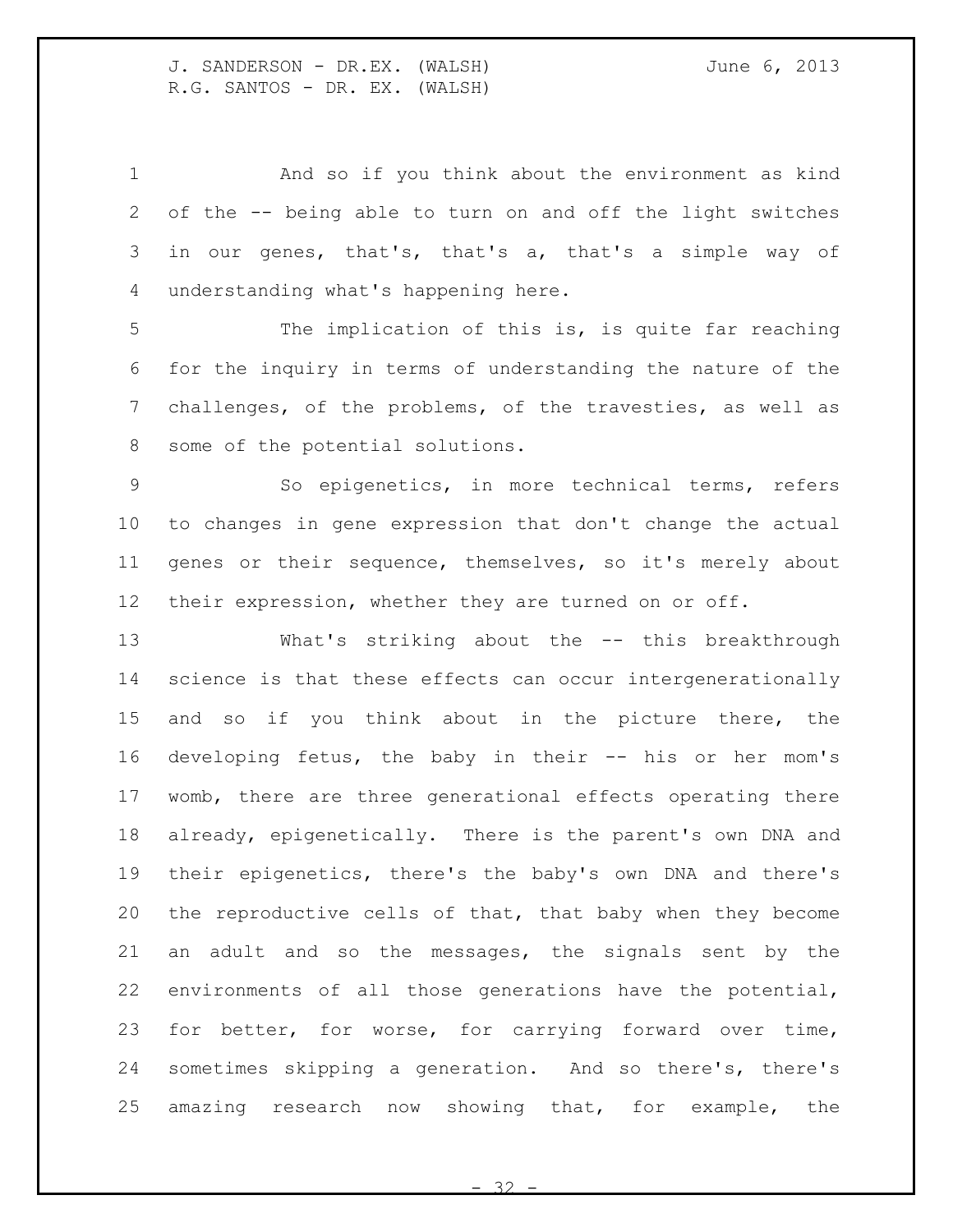nutritional environments of grandmother's will affect the obesity status of their grandchildren because of epigenetic mechanisms resulting from those environmental experiences, going from famine to, to different settings, for example.

 Epigenetics has now been tied to a whole host of things that plague human life, cancer, prenatal changes to the fetus, brain disorders including mental illness and mental health disorders, as well as chronic disease, metabolic problems, as well as autoimmune diseases, like 10 lupus and other -- diabetes, for example.

 Part of what science is coming to understand from multiple disciplines, from anthropology, from neuroscience, from psychology, from medicine, in other areas, is that what might be like a strong explanation for some of the, the biggest challenges facing the public in terms of health and wellbeing for, for people in modern society, is what's known as developmental mismatch. And so we have, evolutionarily speaking, very ancient bodies but living in modern circumstances. So a good example is the human body has been evolved over millions of years to walk a minimum of a least 20 miles a day. Most of us don't get a fraction of that in modern life because of how we've organized modern society.

 And so on the slide here are pictures of covers 25 of many books published just in the -- in recent years,

- 33 -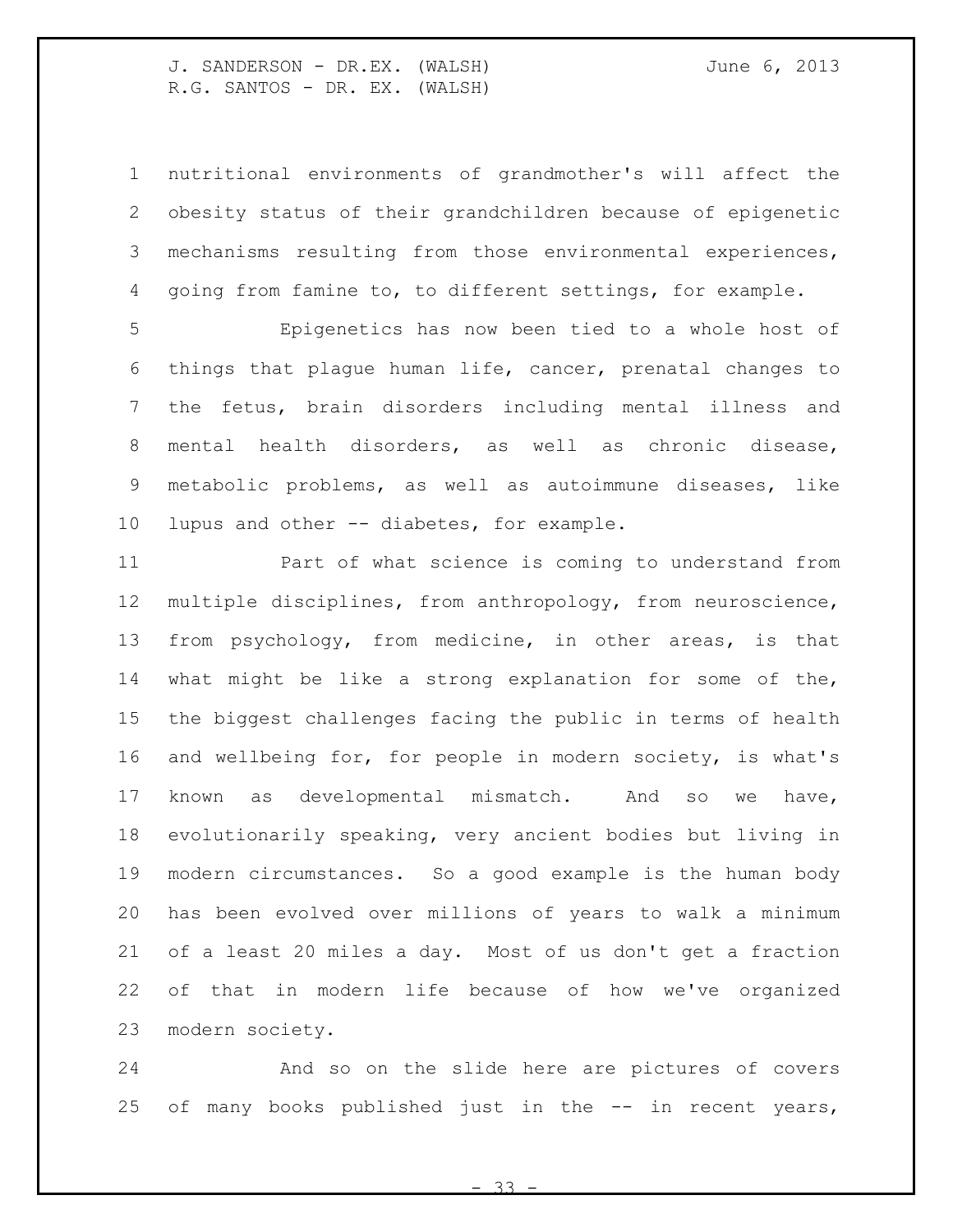piecing together those multiple strands of evidence from different disciplines that show how that mismatch is likely one of the leading ways of understanding why we have the diseases that we have today, why we have the mental health issues that we have today, and so on.

 So understanding our origins, our ancestral history within this evolutionary perspective becomes important and it also provides an unusually positive bridge to what I think the inquiry has heard in terms of ancestral and traditional wisdoms certainly from indigenous cultures.

 Many of the things that were shown to be hugely important for human development in our ancestral environments, things like breast feeding, co-sleeping with parents and their children, something that's called alloparenting, which one of the books is called Mothers and 16 Others, so extended family but also non -- can non-biologically related adults in the community all taking shared responsibility for the parenting of the next generation.

 The extended family I mentioned. Intergenerational peers turns out to be very important for child and youth development, being exposed and being able to interact with children and adults of multiple ages at the same time which contrasts how we organize much of modern day life, for example, by grades and schools of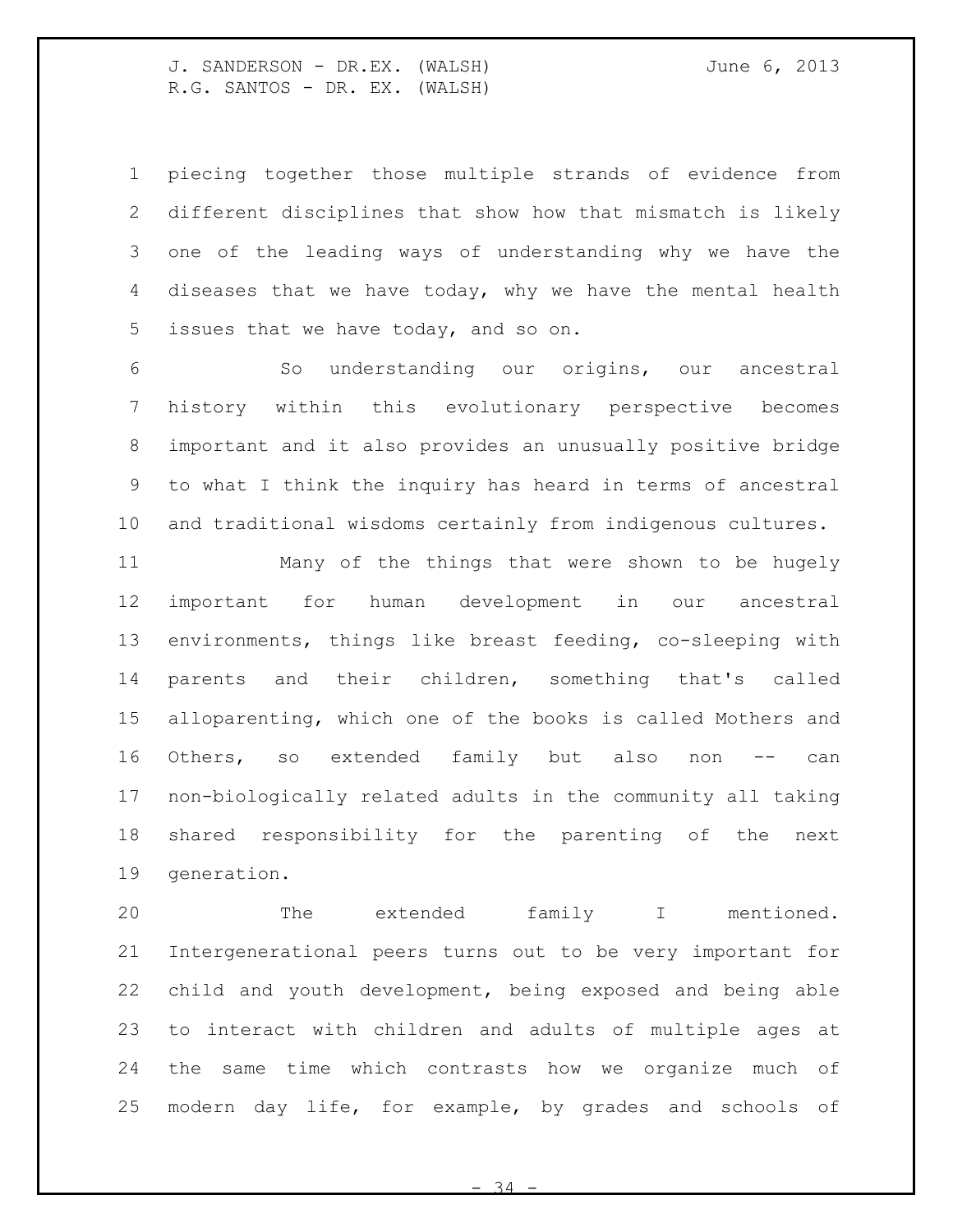children the same age, and spending most of their time with other children of the same age.

 Play has become identified as a huge and important driver of human development, not just cognitive language and literacy and numeracy development but also social and emotional development. Play kind of gets short shrift in modern society as frivolous but it turns out that play is actually the work of child development, of brain development and, and our modern day life has often crowded that out.

11 The importance of the land, of nature, of oral history of the transmission of knowledge and wisdom, orally, verbally through generations and then, of course the centrality of language and culture, all intertwined in, in our ancestral communities, our ancestral members in terms of raising children.

 So the implications here are to try to recapture what, what some are calling more of a back to basics approach of these fundamentals that our, our brains need to develop successfully, for us to adapt successfully to modern life to, you know, the requirements of living in the 21st century world.

 So building on experiences, building the architecture of the brain, that serve and return interaction shaping the circuitry of the brain. The third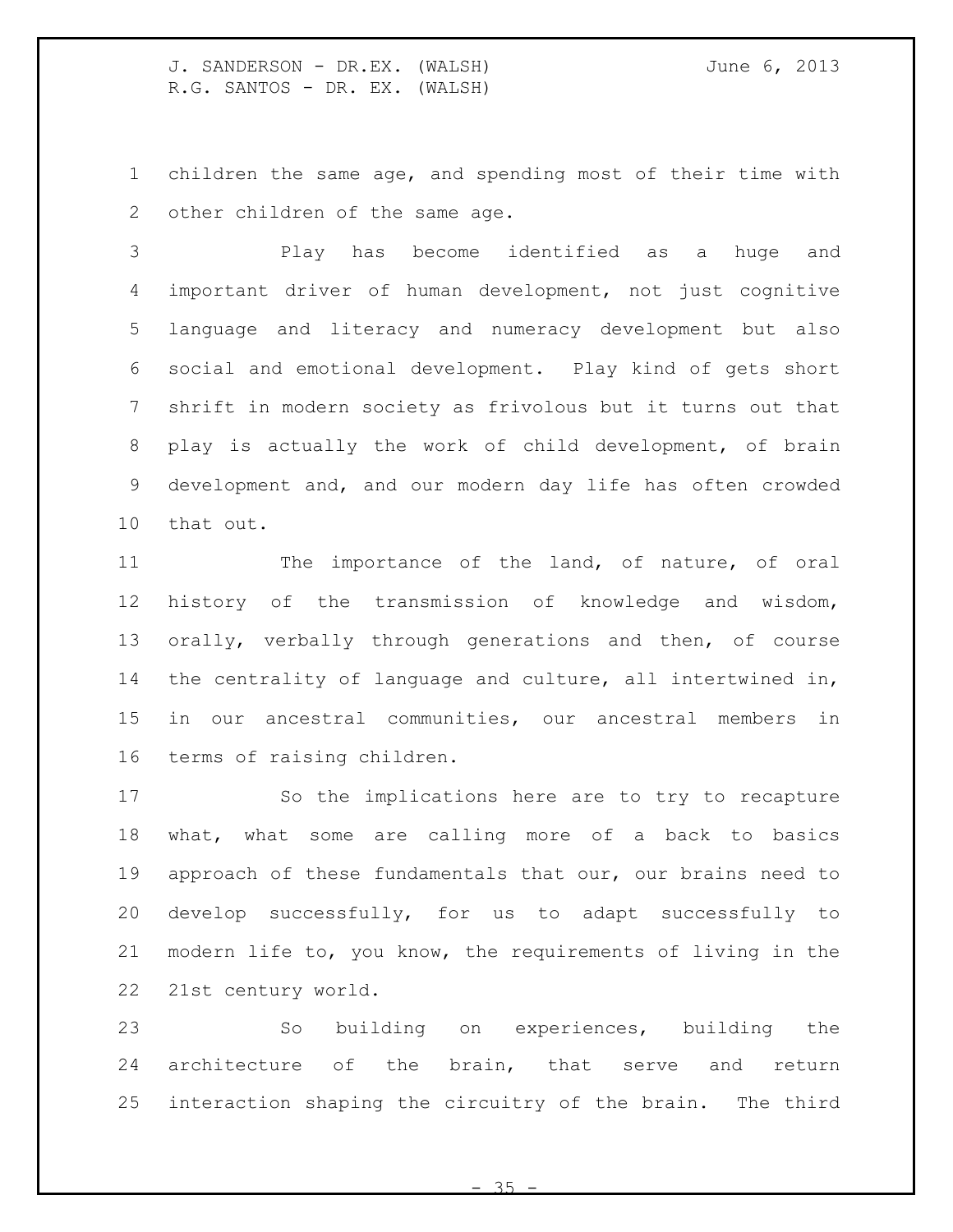core concept which is probably the most important of the three, for the Commission, the inquiry, is this idea of toxic stress derailing healthy development and so if you could click.

- 
- 

## (AUDIO/VIDEO RECORDING PLAYED)

8 MR. SANTOS: Thank you. Just cancel it, please. Thanks.

 So, with those three core concepts there are sort of two big implications not just for the inquiry but for what we do for all of our children, you know, today and for future generations.

 The first big implication is the importance of nurturing environments for all human development, right from the beginning, from the prenatal period. That serve and return interaction being particularly powerful and important. Also showing, as I will show you in a slide in a second, why neglect, as one of the most pernicious and invisible forms of child maltreatment is so damaging because of the absence of that serve and return interaction, the developing brain simply doesn't have the opportunities to develop in the ways that it, it needs to in order to be healthy and successful in life.

The second big implication is the importance for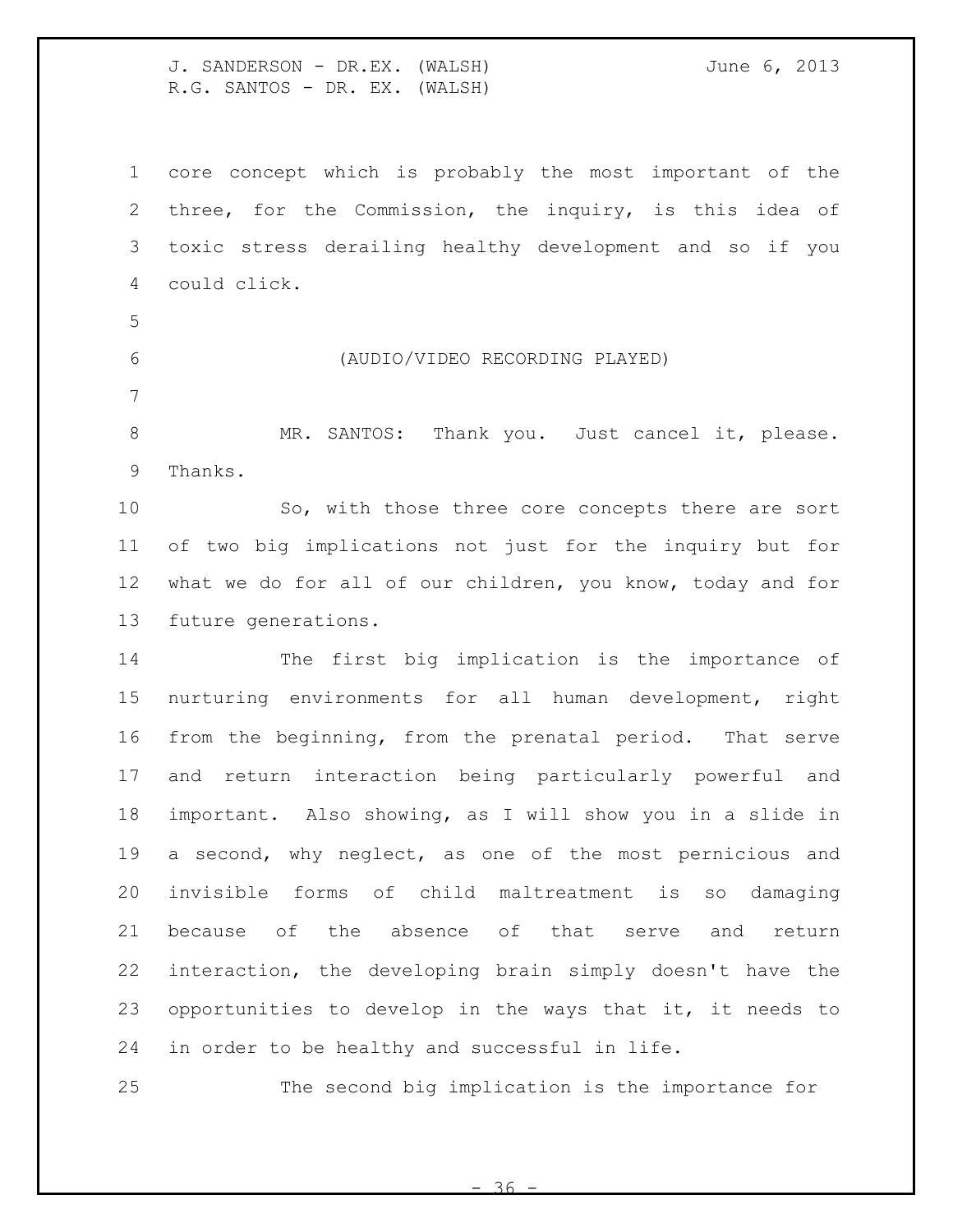all of us, and I want to speak beyond programs and services, but all of our actions in our lives that affect young children, in particular, is the importance of either reducing or buffering toxic stress. It's very clear now from this evidence that there is, there is physical damage, visible damage, as I will show you, to the developing brain as a function of, of things like crime and poverty, addictions, violence, chronic uncontrollable stressors that literally have a toxic effect on the developing brain.

 So here we have photos of -- microscopic photos of, of neurons, of brain cells. On the top is a normally developing brain, you can see there's lots of connections when you look at the, the actual nerve cell. On the bottom is a, is a microphoto of a, of a brain in the environment of toxic stressors, you can see actual physical damage on the neuron, fewer connections, and it's the connections that matter most in the developing brain, the density and 18 the connections that shape the -- you know, the, the future of that child.

 And so leading authorities, the Canadian Medical Association, for example, the Canadian Pediatric Society, the parallel organizations in the U.S., just in the past few weeks, in the mass media, have talked about the need for physicians, as one group, to treat poverty, toxic stressors, as they would other, other causal agents for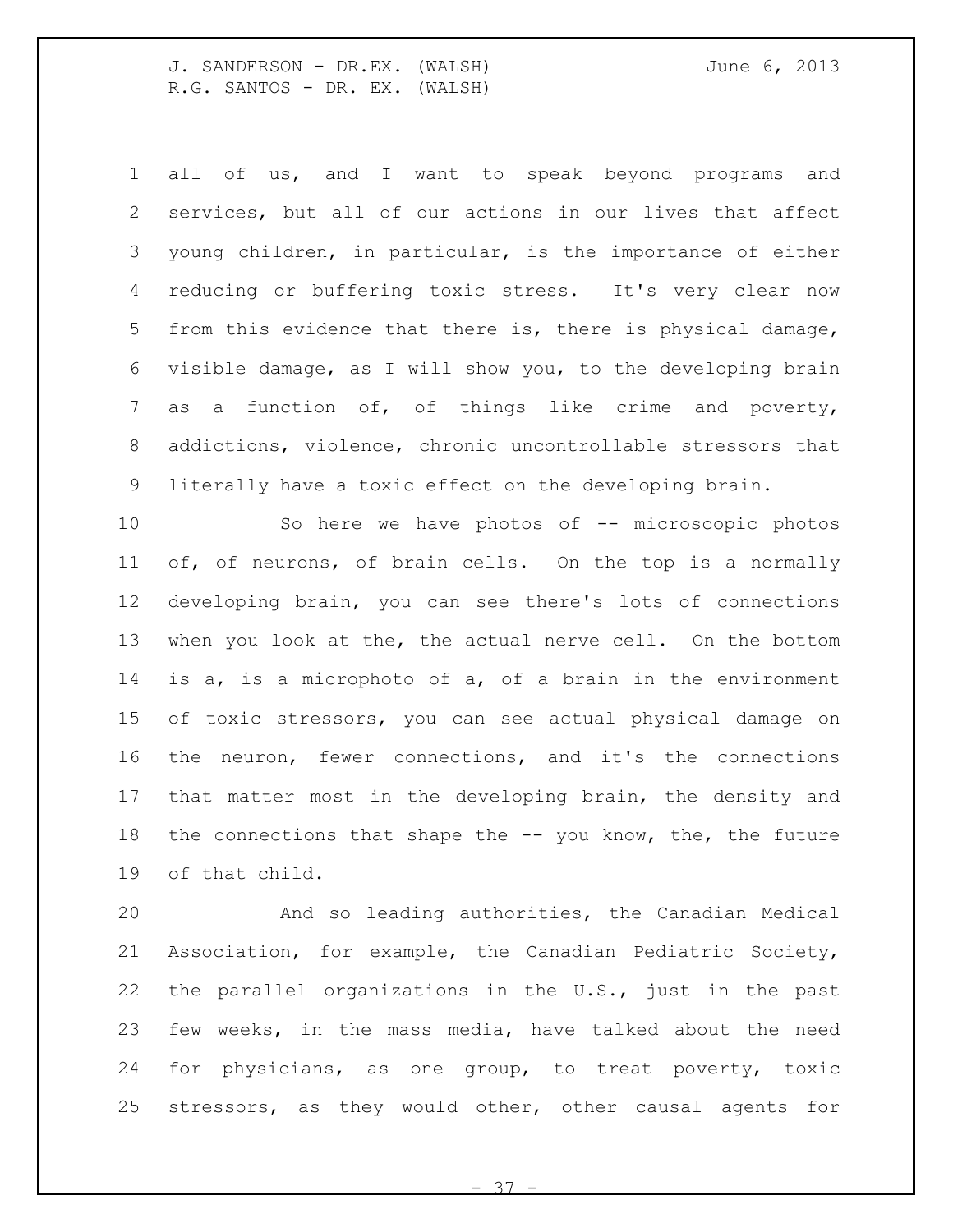disease because of the enormous negative effect they have on human health and illness, which is a different realm of action if you think about people trying to be medical doctors, how do you, how do you do that, and, and it implies what is a big foundational principle of the prevention approach that we have been working within, working across systems and sectors in a, in a very integrated collaborative way. Because no one area can possibly do, on their own, what's needed in order to effect the kind of change required.

 Many physicians are now saying that they can have a bigger impact on human illness, not by -- not, not simply by treating diseases after the fact or through medication but by actually tackling with what other witnesses have referred to as the social determinance of health, simply because of the huge imprint that they leave on the human body.

 And so this is another framework from the Harvard Centre, the basis gist here is that that environment is constantly shaping that interplay between our genes and our environment, those accumulate over time.

 The late Clyde Hertzman, from B.C., called this biological embedding. And so over the last 20 years as people began to understand the effects of poverty, of education, of other social forces on health, on human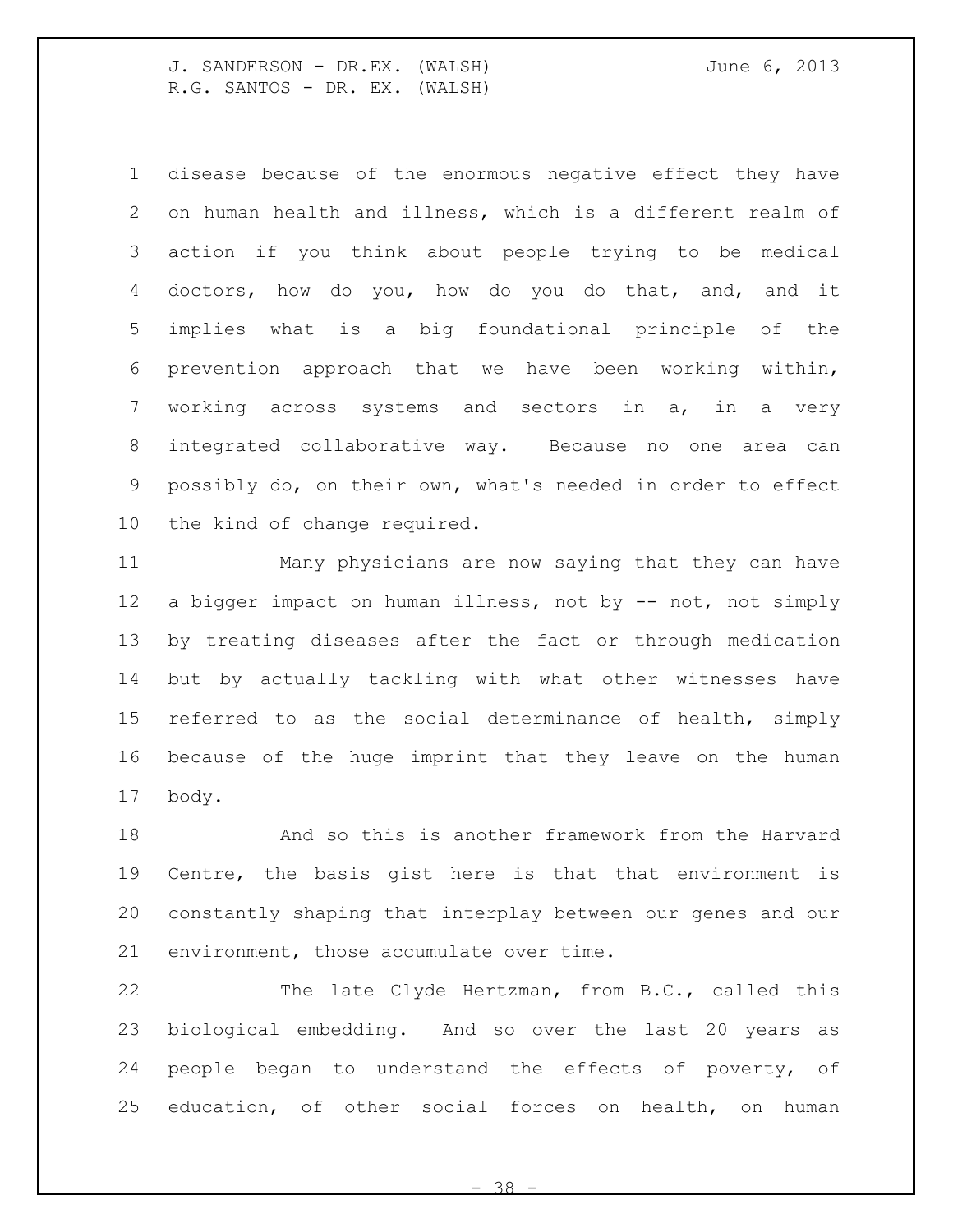health, the question then got, got posed, well, how do these -- how does the social environment get under the skin, how does what we're -- the environments that we're living in actually come into, into play and affect our developing biology and, and human health.

 And this all centers on that epigenetic process that the brain is constantly adapting right before birth to the environment that it's being reared in, for better or for worse, adapting as best it can, and many of the problems that we see over the life course, problems with education, problems with health, physical and mental health, as well as health related behaviours, substance use, smoking, drinking, drug use, physical activity, are all efforts of the human organism to adapt to those environments, sometimes, sometimes effectively, sometimes less so. And so the -- again this tying back the story of how all those foundations start very early in life.

18 There are studies now, these are studies from a massive study of tens of thousands of, of adults at Kaiser Permanente in the, in the States, where they looked at toxic stressors or what they call adverse childhood experiences, so very similar things, chronic poverty, child maltreatment in childhood, addictions and, and severe violence in the family, in the community.

What this chart shows on the bottom is with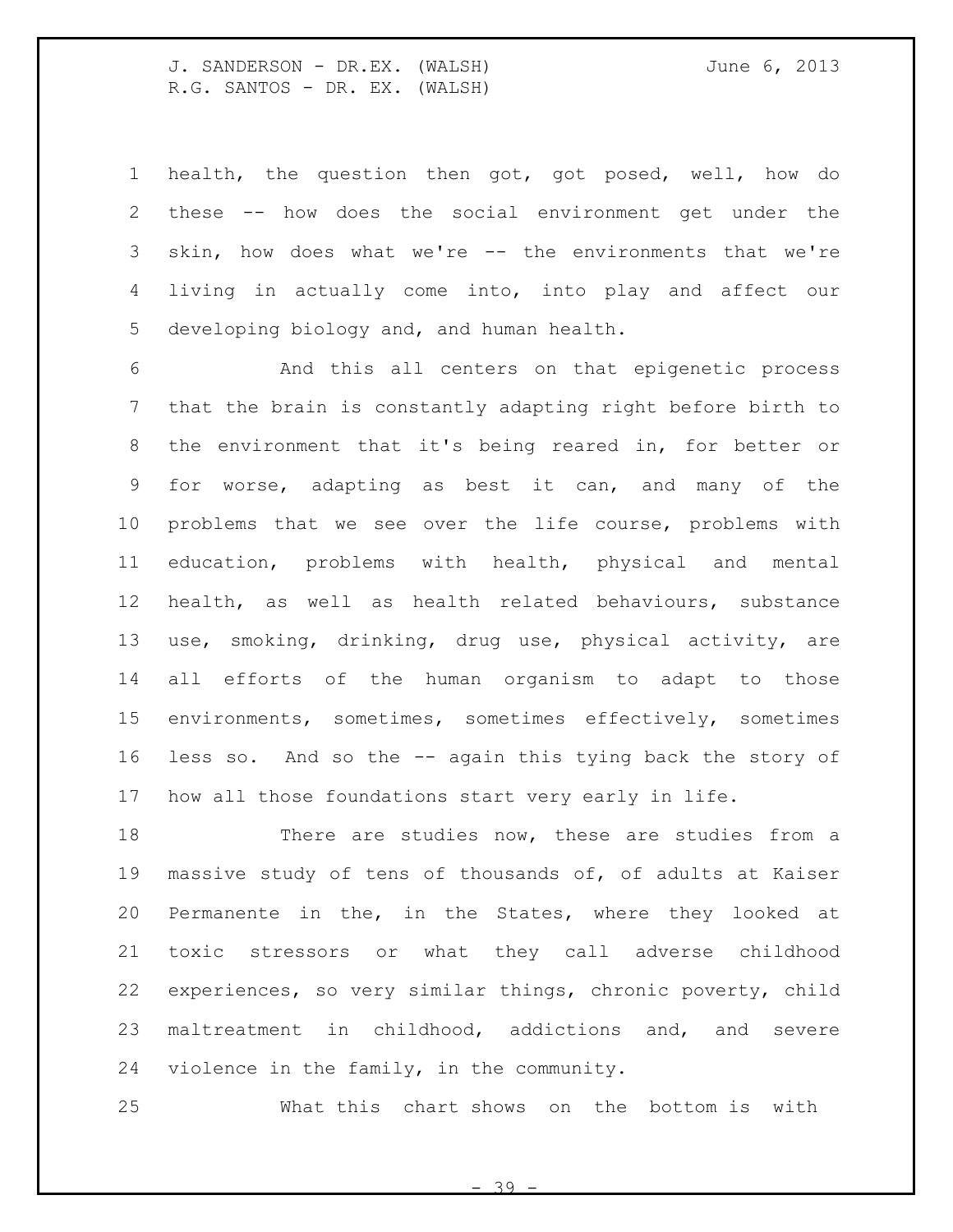increasing numbers of toxic stressors or adverse childhood experiences, here from zero to eight, you have anywhere from a doubling to nearly a quadrupling of the odds of those children having cardiac disease as adults, decades later.

 There is similar data showing that children growing up in poverty only in their early years, they may enter better socio-economic status in later years, still predicts their obesity status as adults, their body/mass index. And there is a mass of literature, this is just one example showing how the social environment, how social deprivation, social disadvantage, gets under the skin to shape human health.

 This also appears in mental health and addictions, as well. The same pattern shows with increasing numbers of toxic stressors in childhood, especially in early childhood. You have a quadrupling or a quintupling of the prevalence of things like alcoholism, substance use. There are similar charts for suicide attempts. Pretty much every outcome that matters to use in our health is, is -- can be related back to these adverse childhood experiences.

 The implication, of course, for the physicians treating these diseases and these mental health illnesses and disorders in a, in a health management organization is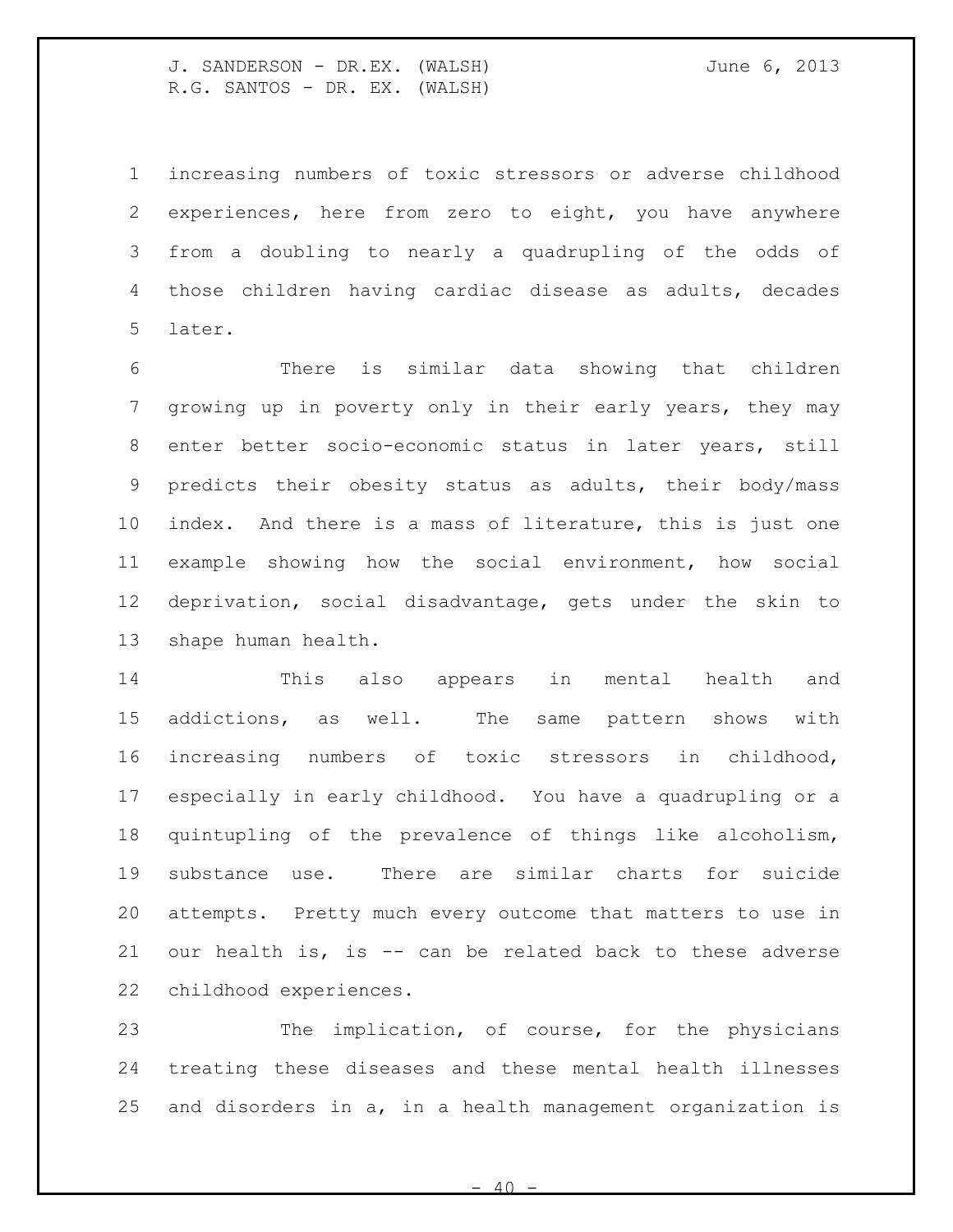that the most effective treatment would have been prevention much earlier to prevent or reduce these, these adverse experiences when these, these adults were children.

 And then just to link this back to our indigenous knowledge, our indigenous communities and indigenous peoples, there are indigenous researchers, Amy Bombay is a psychologist, specializing in neuroscience, she did her PhD at Carlton University, she's doing a post-doctoral fellowship now at the University of Ottawa. She has published two papers that illustrate this growing bridge between this epigenetic research and history and the trauma of indigenous peoples in Canada, and particularly Indian Residential Schools.

 She's written a great review paper about intergenerational trauma and, and ties in the available evidence around epigenetics as a likely mechanism of why the, the negative effects of trauma, in some cases several generations ago, in some cases several -- almost over a hundred years ago, can persist today.

 She's also looked at studies of, of children of, of, of adults who were children in the residential schools and this is just an illustrative study that just shows how that experience of their parents moderates their children's own development, in this case of whether they're going to develop clinical depression and how they deal with things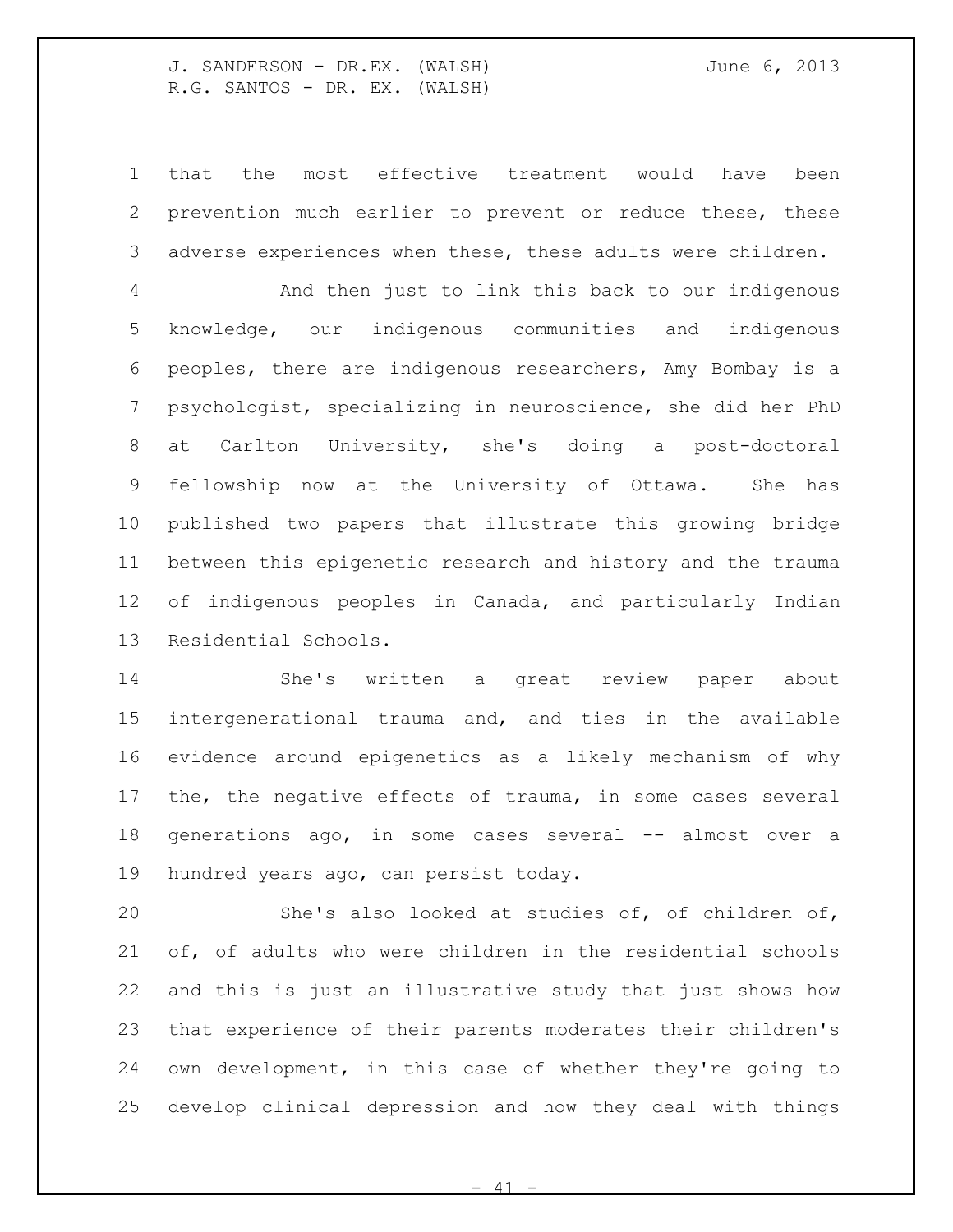like traumas, as adults, themselves, or how they deal with racism and perceived discrimination, in their own lives. And so this ties back to the biological understanding we have of trauma which is that it's affecting the developing child's stress regulation system, how does that child deal with stress, small or large, how capable is that child of dealing with challenges in their life over time.

8 As well as the capabilities of their own parents who, themselves, many of them were reared in, in similar environments that limits their own capabilities and capacities for that kind of nurturing, that kind of serve and return interaction that their own children require.

 And so this is helpful because many in the general public, and we know this from public opinion polls and just from anecdotal data, is that many in the general public still struggle to understand why it is that the effects of the Residential Schools still persist into modern day, why can't they just get over it, is a common refrain.

 Many of those people may understand better with unfortunately grounding it in science as opposed to history, as if that weren't enough but there is a growing scientific understanding of why the particular traumas and experiences in the Residential Schools, the cultural dislocation, dispossession, the eradication of their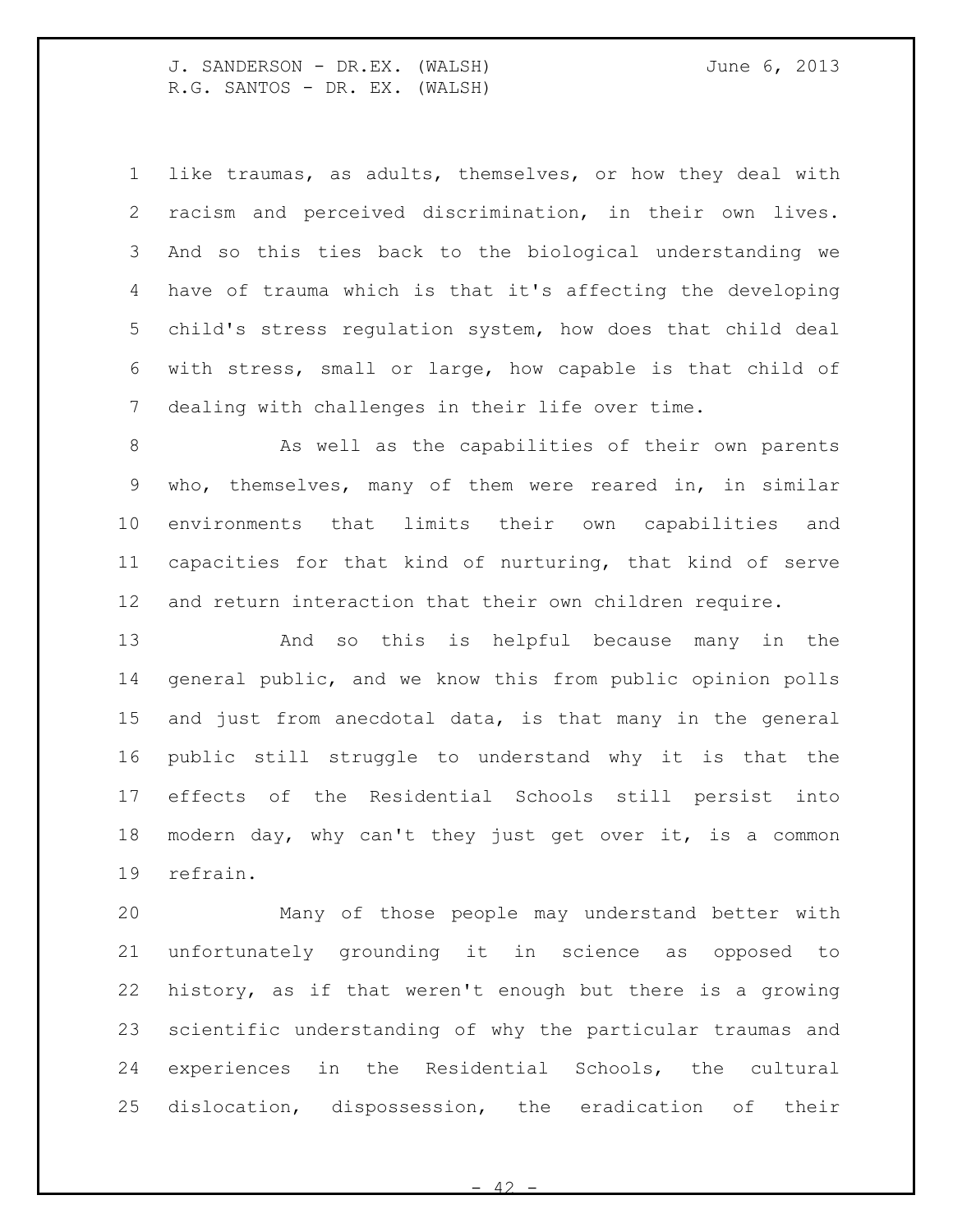language as well as the child maltreatment experienced by many of the Residential School survivors could translate epigenetically into their own challenges as adults and transfer those intergenerationally, epigenetically, to their own children and why it's imperative for us to also act, for all of those but also the, the children as yet unborn. And there is a direct scientific tie-in here to the, the philosophy of many indigenous communities about thinking about the seventh generation yet to come in terms of, of children.

 There's also work, Lawrence Kirmayer from McGill University, he is a well respected psychiatrist in the area of indigenous work. There's perspectives that tie back to the same story about understanding resilience, how do we overcome the odds, how do we overcome trauma and, and, and toxic stressors in our lives. And again, grounded in the ancestral wisdom, this idea of the collective of being grounded in language, culture, the land, all the things that we've heard from our indigenous colleagues at this inquiry as well as other things like the Truth and Reconciliation Commission.

 And they have implications for understanding the challenges that we face, the problems and, and, and issues that we have to address as well as potential solutions.

Another bridge between traditional knowledge and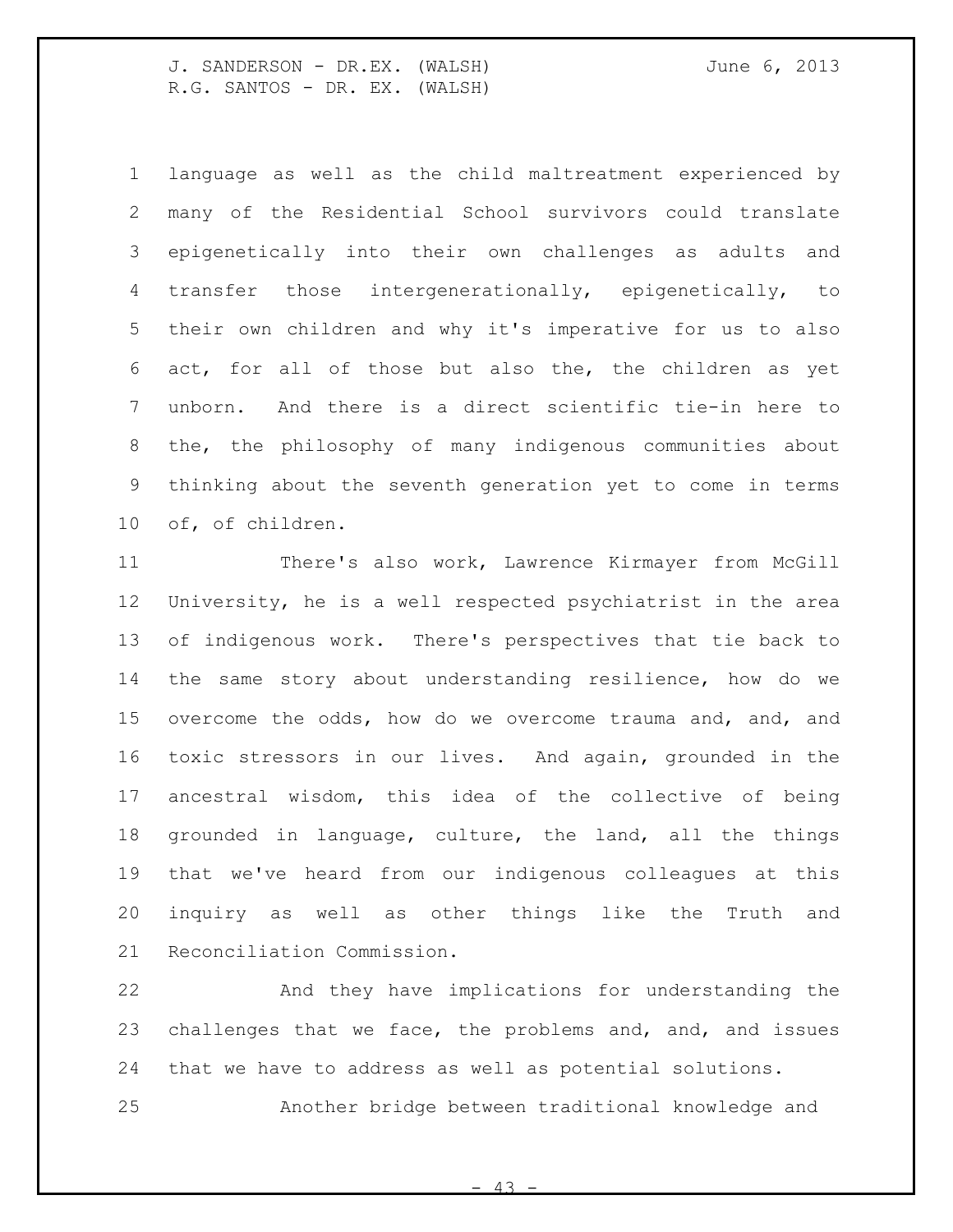brain science is the growing understanding about the emotional systems of the brain. And so Jaak Panksepp is a well respected neuroscientist, he's just published a book, with Lucy Biven, called the Archeology of Mind, which delves deeply into the oldest structures of the human brain, many of which are built over the last million or 7 billion years, over time.

 They have identified the seven fundamental emotional systems in the brain, which are seeking, anger, fear, lust, care, panic and play. Those are important because those, for most of our existence as a species on, 12 on earth, were our tools for living effectively, of, of, of exploring new areas, of, of building relationships with one another, of dealing with challenges, of procreation, of the passing of, of wisdom and so on there.

 There is now work showing how these can tie directly to very longstanding traditional teachings by indigenous peoples, that seven sacred teachings, for example, as actually being anchored in these differing areas of the brain, so there are bridges and one of the messages that we, we really want to encourage people to think about is the compatibility of these different perspectives on knowledge. Scientific knowledge is just one of the seats at the table, it's relatively new to public policy, we need to look at experience, we need to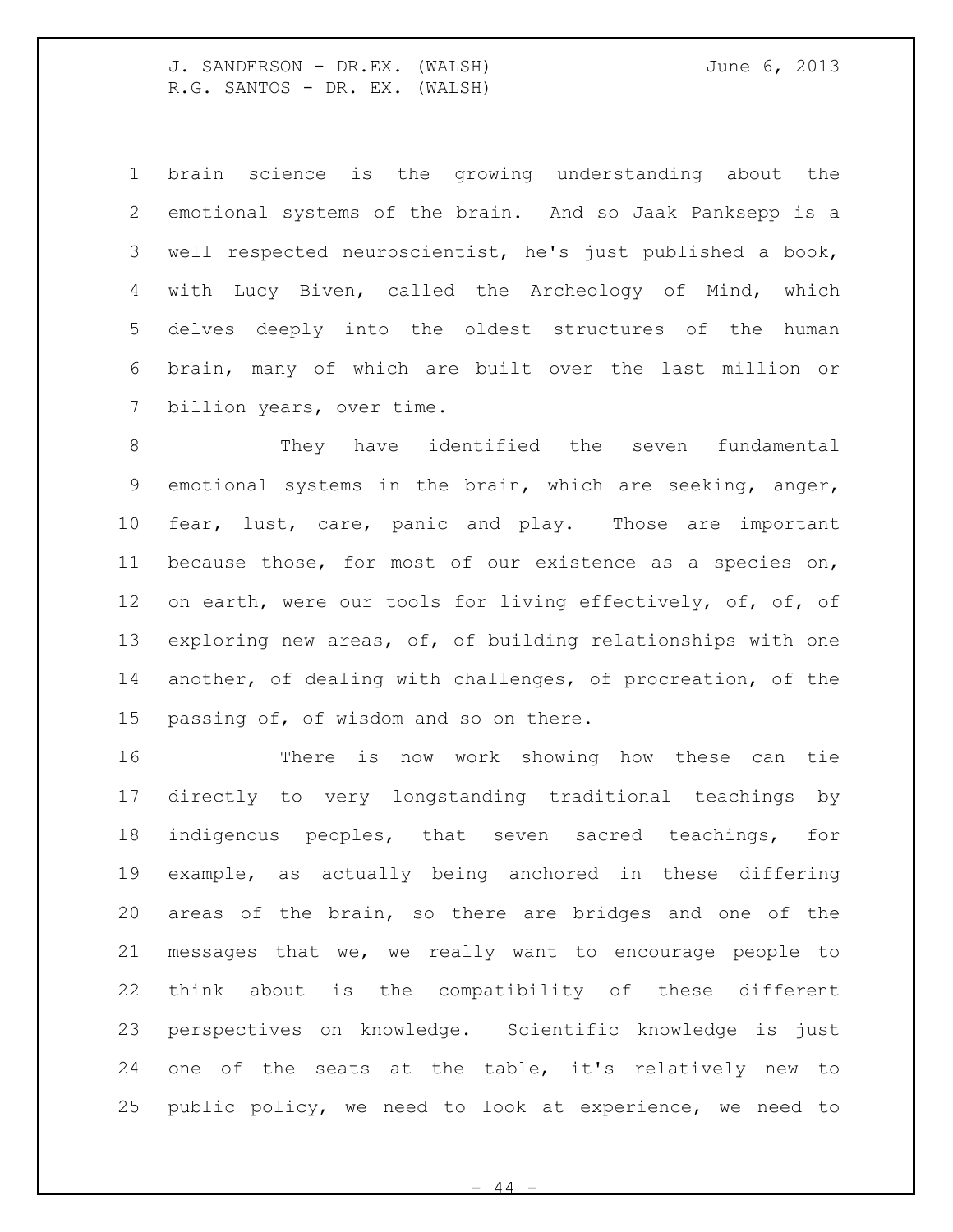look at clinical and individual wisdom, we need to look at tradition and things, so that the challenge really is to assemble all these things together to help us find better and better solutions and the exciting part of this is that it turns up much of this because we're all ultimately connected back, is quite compatible.

7 A good example of that comes from two reports that I think have been mentioned, or have been submitted by the previous witnesses, so the, the Truth and Reconciliation Commission of Canada, with Justice Murray Sinclair as the Commissioner, some months ago released its interim report. One of its -- its eighth recommendation, in terms of action to follow the Residential Schools, is that all levels of government develop culturally appropriate early childhood and parenting programs to assist young parents and families affected by the impact of residential schools, and historic policies of cultural oppression and the development of parental understanding and skills.

 And so the other report that I believe Dr. Trocmé offered two weeks ago is the Royal Society of Canada's report on Early Childhood development. So they were asked by -- they convened an expert panel, chaired by Professor Michel Boivin from Laval University and the now late Dr. Clyde Hertzman, from UBC to, to co-chair.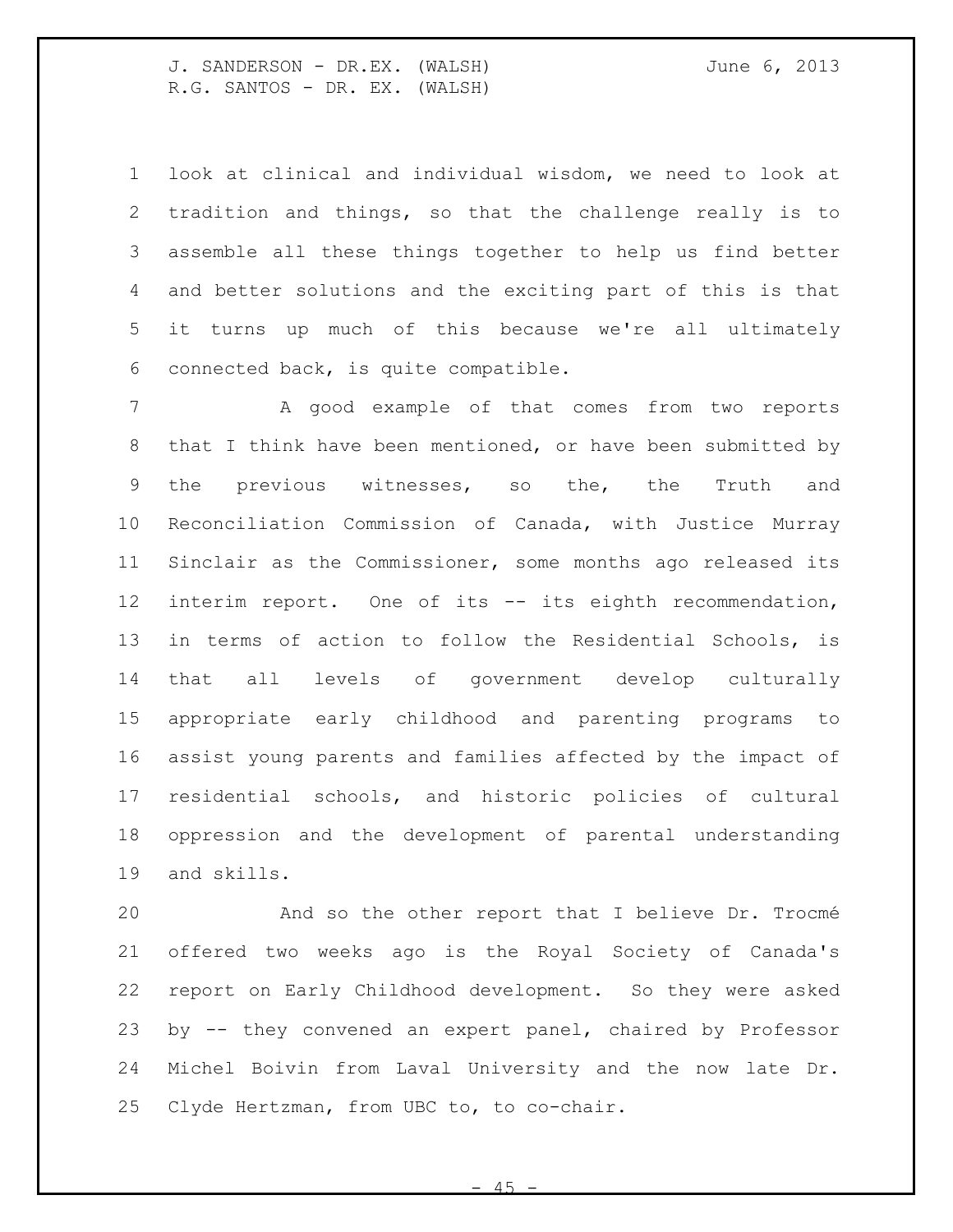They talk about how the overrepresentation of indigenous children in the child and family services system is indivisible from the Residential Schools history of our country and that addressing that the reconciliation steps required to redress those traumas and injustices have everything to do with addressing, today and into the future, the adverse childhood experiences still encountered by too many young children, particularly in their early years.

 So to take this more closer to home, we have data in Manitoba and in some cases some of it is unique to the province, on exactly these mechanisms, and so one could ask the question, well, what is the prevalence of toxic stressors for children being born in Manitoba. And so what we have here, the finding which is -- that's startling to many, is that one in four babies born every year in Manitoba is born into toxic stress, defined as three or more risk factors that are operating at the time of the child's birth in the province. This is based on universal data collected by public health nurses, through each regional health authority, called the Families First Screen which is really a quick screen of about three dozen risk factors, biological, social, environmental, that enable us to look at what are children experiencing right from the beginning, and these are indicative, not just at the time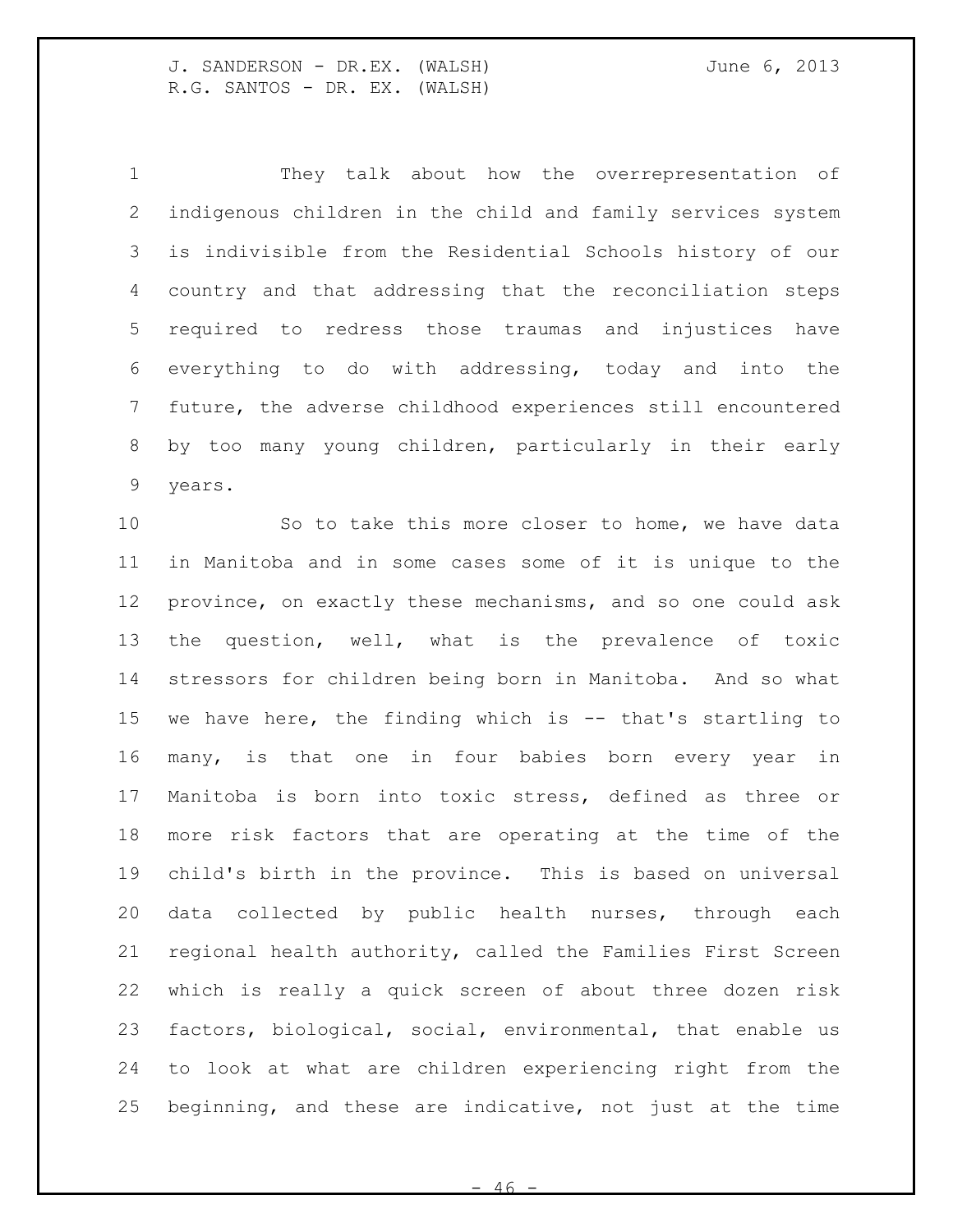of childbirth but, of course, they are likely operating during the time of pregnancy.

 And, as mentioned, the prenatal period and, and as Dr. Brownell mentioned yesterday, the preconception period become important areas of attention, if we are to prevent, on a larger scale, on a more effective scale, child maltreatment in the future. And these, these results are similar to other babies born in other jurisdictions across the country.

 This says something, I think, about society and what we accept as what one, one expert has called an intolerable equilibrium, that we've sort of settled as a 13 society into. These data are quite consistent, year over year because of the, the structural factors here. This is a -- some of these toxic stressors include things like poverty that we talked about already.

17 The picture is, is even more contrasting when we look at indigenous babies born in our province where we find that provincially, and this is off-reserve births, two out of every three aboriginal babies in Manitoba are born into toxic stress. That's about 2,000 every year. And when you break that down by our two most populace indigenous groups, the First Nations is about three and four babies and for Metis and Inuit it's one and two babies.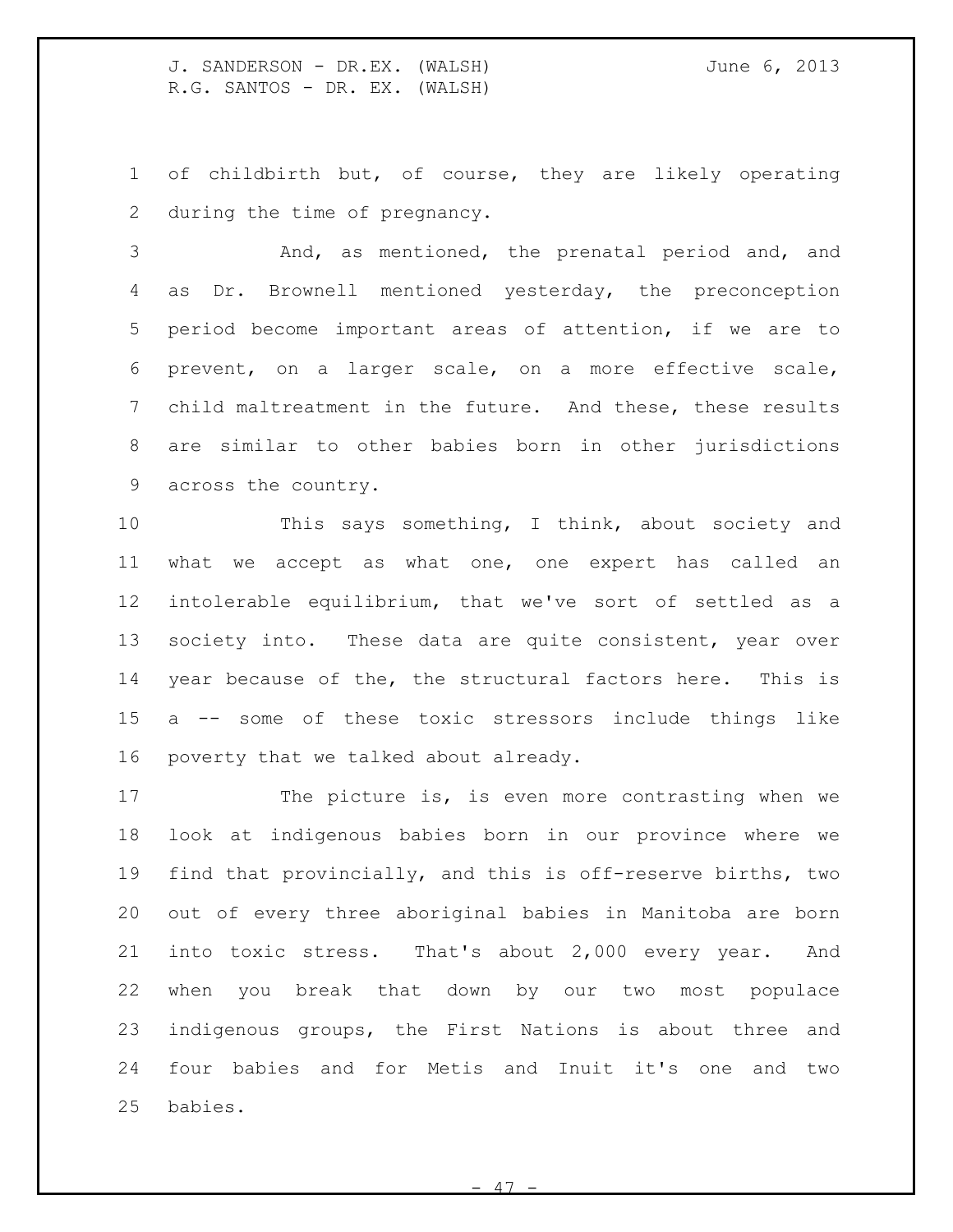1 THE COMMISSIONER: Both off and on reserve? MR. SANTOS: This is off reserve data. What we know from a parallel screen that is just being implemented now, in many First Nations is that these prevalence figures are higher in many reserve communities because of the conditions in those communities.

7 So an implication here, of course, given what we know about early brain development, is that we really need to do all that we can, across system sectors, and beyond programs and services to people in the everyday lives of young children and pregnant moms and their families to buffer the effects of these toxic stressors or better yet, to reduce or eliminate them if we can, right from the start.

 Just to give you a picture of what these look like, they do look different for our aboriginal newborns versus our non-aboriginal newborns. The toxic stressors faced by our aboriginal newborns are largely socio-economic. The top one is poverty, financial difficulties and then things associated with that like mom not completing high school.

 There is some equal opportunity toxic stressors in -- equal opportunity in that they affect all segments of the population. For example, teratogens or toxic stressors like smoking during pregnancy, drinking alcohol during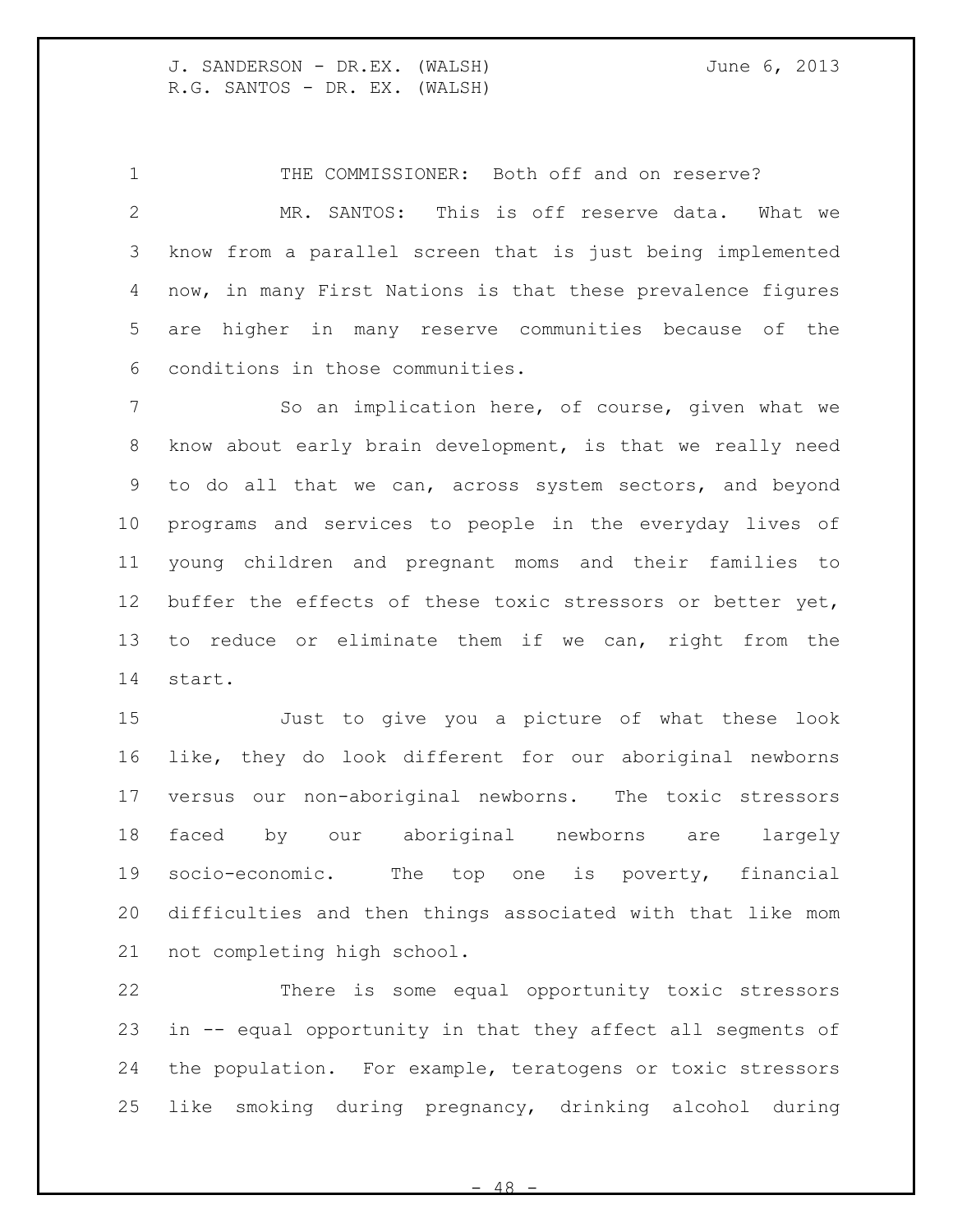pregnancy, as well as the histories of the families, for example, of whether there is a child abuse history of the mother.

 Mental health of the mom is a huge toxic stressor, for example, significant depression or anxiety. For two reasons, one, it affects the neurodevelopment of the child hypogenetically. It also affects the care giving ability of that parent.

 THE COMMISSIONER: What are those percentages, the percentage of babies that fall into that category?

11 MR. SANTOS: That's right. That's right.

 And then just for illustrative purposes, the arrows going down, up or horizontal show whether there has been a change over the last -- over that period, 2003 to '09 in that toxic stressor.

 So you can see on the left, the non-aboriginal, while that's -- when we look at that group it's only about 18 one in six -- well, I shouldn't say only, that -- any level is probably unacceptable but the, the contrast is quite high, two out of every three babies, who are aboriginal, versus about one in six non-aboriginal newborns every year.

 And so there is, there is already a list here of things, of clues, of potential areas of focus where there is already significant work, of course, and across the province to tackle all of these things, in utero and before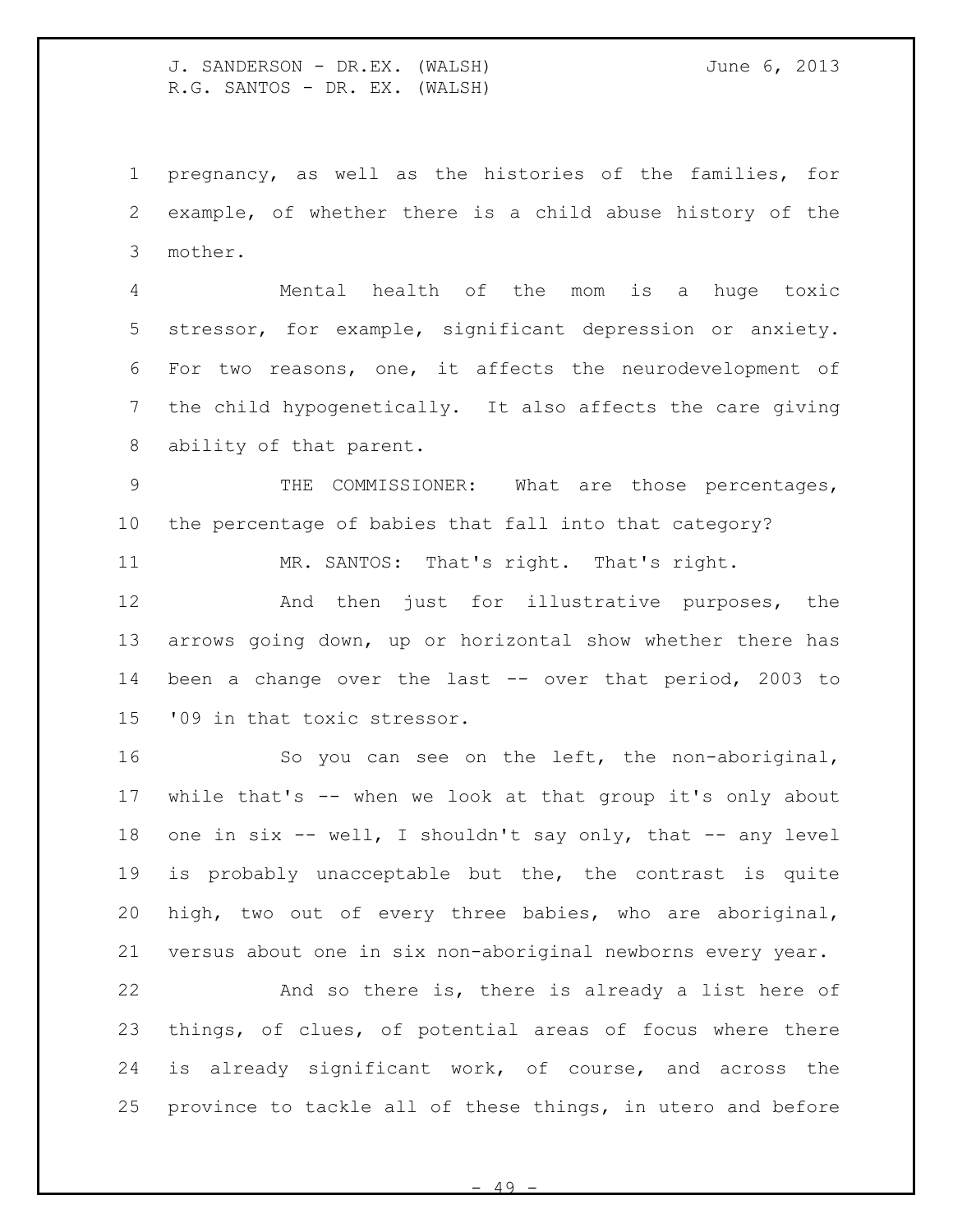children are even conceived in terms of preparing the next generation of parents, both in terms of how they care for themselves, nutrition, not smoking or drinking while, while pregnant but the larger issues that almost every witness has made reference to, in terms of the structure of society, of the, the level of inequality in the society of available socio-economic resources, of available housing, et cetera, and social support, become hugely important for brain development.

 The second check point that we can look at after the child is born which was also created under the Healthy Child Strategy over the last decade, in conjunction with almost every jurisdiction across the country and in many countries in the world now, as Ms. McCuaig mentioned last week is something called the Early Development Instrument, the EDI.

17 THE COMMISSIONER: This is the second checkpoint? MR. SANTOS: This is the second checkpoint at age five, in kindergarten. And so back in 2002/03 school year, the province invited all the public school divisions to voluntarily phase in the EDI in kindergartens, as a kind of census. In other words, it's collected for all children by all kindergarten teachers in all public school divisions.

 Within a couple of years all the school divisions who ready become fully aware and active partners and the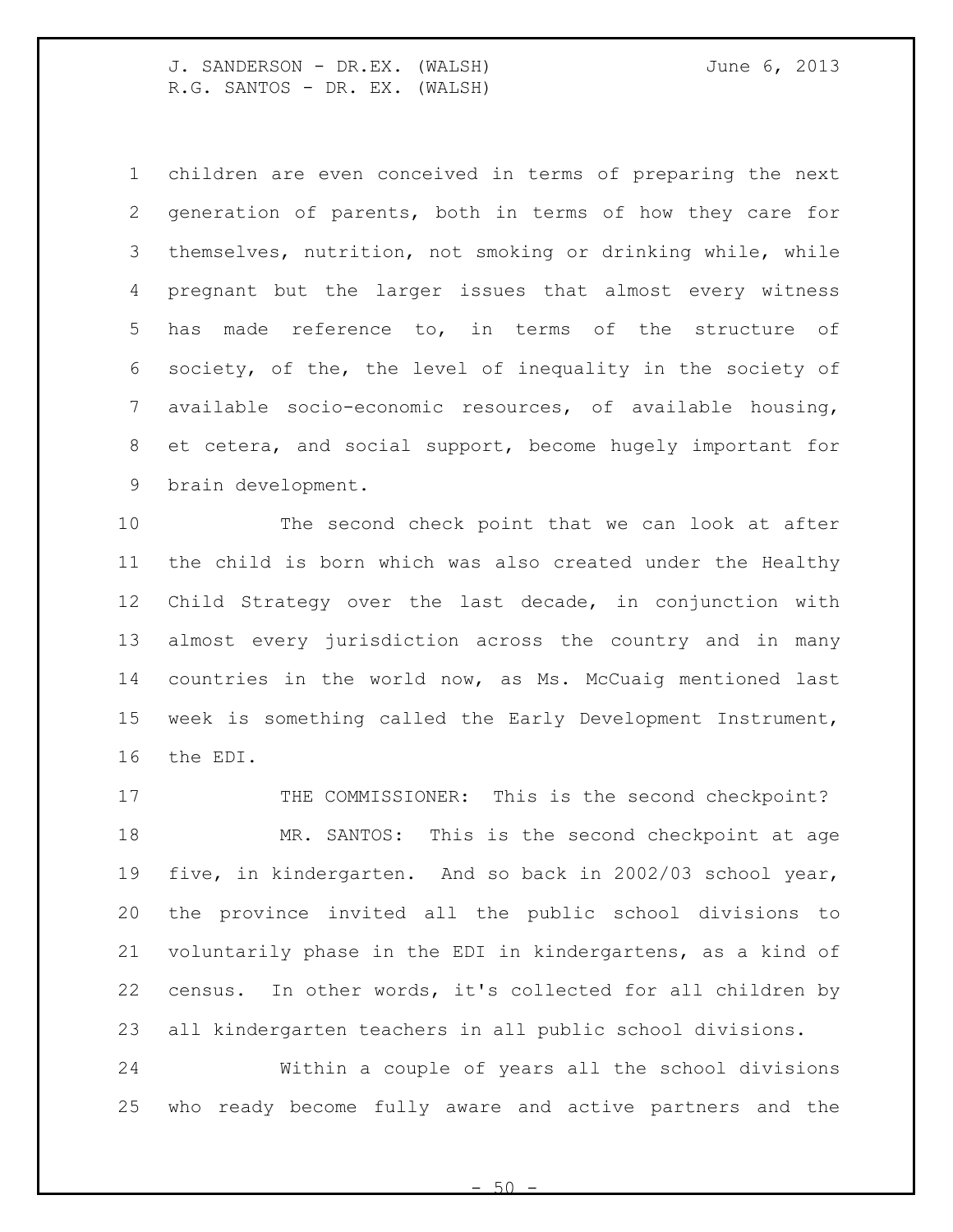importance of the, the years before children start school had already voluntarily phased in the EDI as a, as a routine measure of how children are doing when they started school, in kindergarten, in most divisions.

 Since that time period we've had an active open invitation to our, our indigenous colleagues and partners and in the last couple of cycles there has been a phase in now on reserve and it would -- through the Manitoba First Nations Educational Resource Centre as our partner, about 50 percent of the First Nations Band School kindergarten classrooms are now collecting this, as well. So we have -- we'll have a growing picture of, of early development on 13 our -- on reserve communities, as well.

14 And as mentioned, Ms. McCuaig mentioned, and as 15 Dr. Brownell mentioned yesterday, for the EDI report, just as a refresher, the EDI looks at the five classic areas of child development, physical, social, emotional, cognitive, which is literacy and numeracy, and then communication and general knowledge skills. Sort of the fundamentals of school successes and success in life over time.

 And as mentioned, the importance not just of the cognitive academic skills but what some call the soft skills or the non-cognitive skills which turn out to be as or more important in terms of social and emotional skills and development.

 $.51$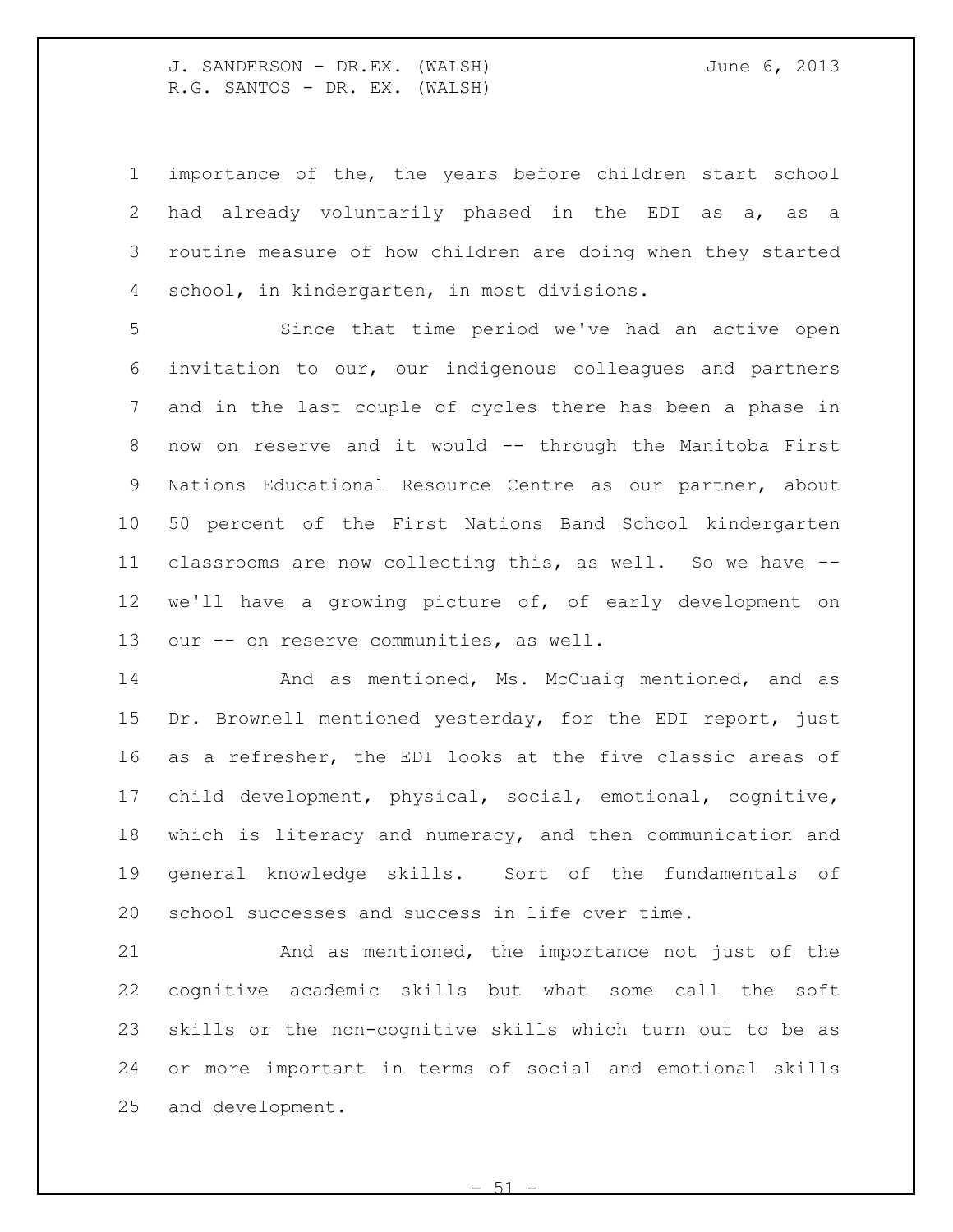So what does that picture look like for Manitoba? So what we find that same one in four statistic for the whole population in Manitoba, every time -- we collect the EDI bi-annually, so about 29 percent, about one in four, of all kindergarten children in the public school divisions are vulnerable, as measured by the EDI, vulnerable denoting being low, very low in at least one of those five areas, physical, social, emotional, cognitive or communication.

 Again, there's a contrast with our indigenous children, almost double that prevalence rate, about 45 percent or about two in four aboriginal children, kindergarteners, are vulnerable when they start school. And so this is -- there's lots of research, these, these results for both indigenous and non-indigenous children are similar in other jurisdictions.

 If you look at B.C., Alberta, Saskatchewan, for example, it's very similar. And again that equilibrium is apparent that the, the -- all the causal factors and mechanisms that lead to how children are doing are not doing so well, appear to be operating in almost every community.

 And then again there's a clue here because we know that these data are also a good forecast of what happens to children later, both in terms of school and in life. And so it gives us an early indicator, an early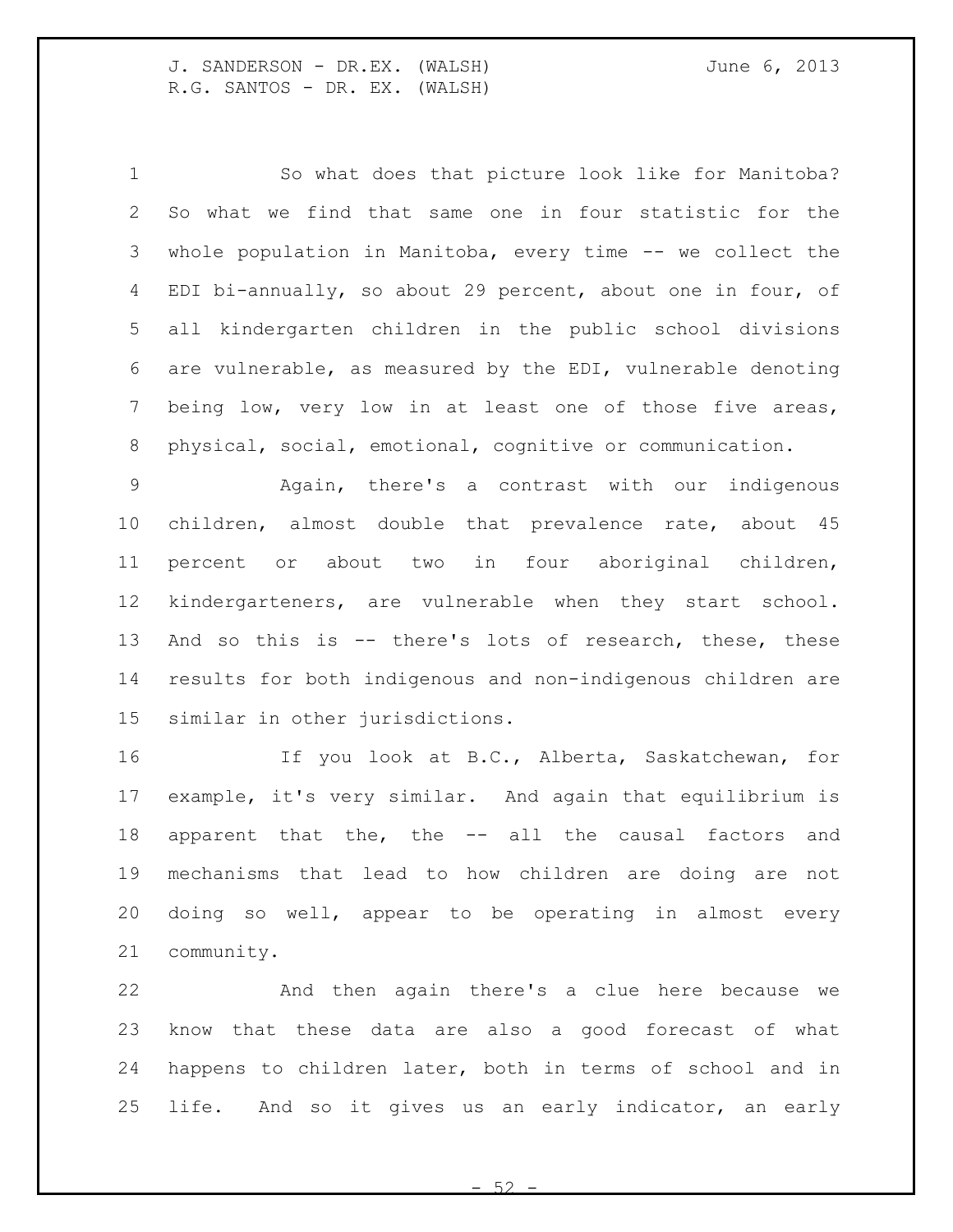warning system, if you would like, like the birth screen, to know how we're doing in the early years but also areas that we need to shore up and, and improve on over time.

 Ms. Spillett yesterday reminded us, as I think other witnesses did, about the importance of not just looking at the deficits, at the misery, at the weakness, but at the strength and the resilience and the resource in all peoples, particularly indigenous peoples in communities.

 So we just added this slide to show that while 45 percent of aboriginal children every year starting kindergarten are vulnerable, an equal proportion, 45 percent, are doing very well on the EDI as measured by the EDI, they're in the top 10 percentile, above 90 percent across the board.

 So there's clues here and we have started to try to understand this better with the data, is to -- what is happening that we have such distinct classes of children, at age five, in the indigenous -- in our indigenous communities doing so differently. Effectively, no middle class. There's children doing very well, and then there's children not doing very well at all. And you can see the contrast there between two-thirds of, of the provincial and this is true for non-aboriginal children, in general, doing very well. So while we don't want to ignore or overlook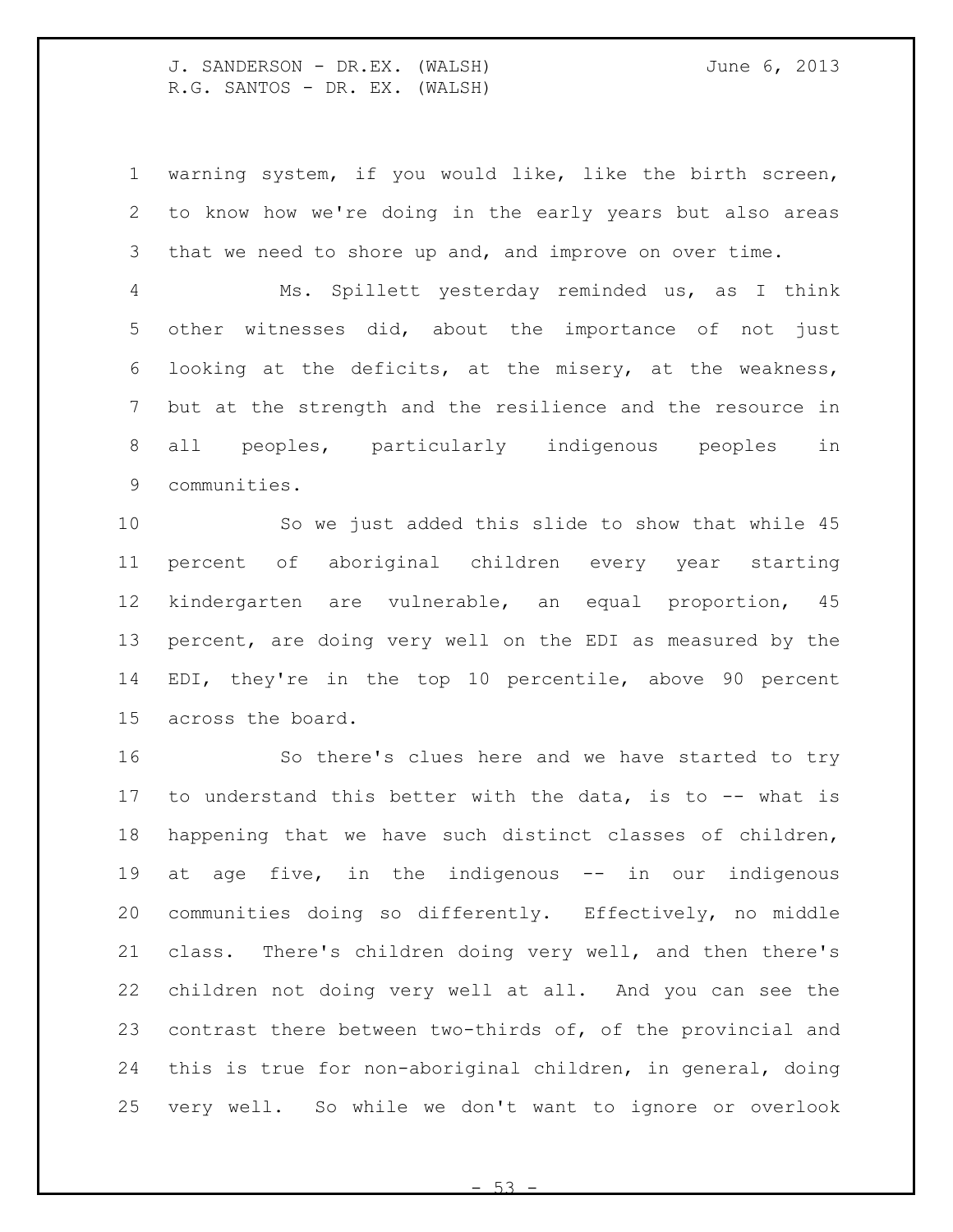the strengths also apparent for -- that are operating in the lives of young aboriginal children, there's still an inequity there very young, very early, as Dr. Brownell discussed yesterday.

 The relationship between early development and socio-economic status is the same as, as other witnesses have already testified, is that there is a gradient such that there is a disproportional amount of things we don't want, of misery outcomes in the -- as you move down the socio-economic ladder.

 Some years ago we did a survey of parents whose children were in kindergarten and we collected not just what we have available publicly in terms of the income of the area or community that they live in, we actually got information about their own families from the parents about their education and their own household income as a measure of SES, of socio-economic status, and we find again the same story that in these days about 40 percent of children and the, the bottom 25 percent of socio-economic status, were vulnerable compared to about 15 percent than the more well off groups.

 The implication here is Ms. McCuaig, Dr. Brownell and others have testified is that while targeting this is very important, we need to do more as much as we can for those with greater need, proportional universality.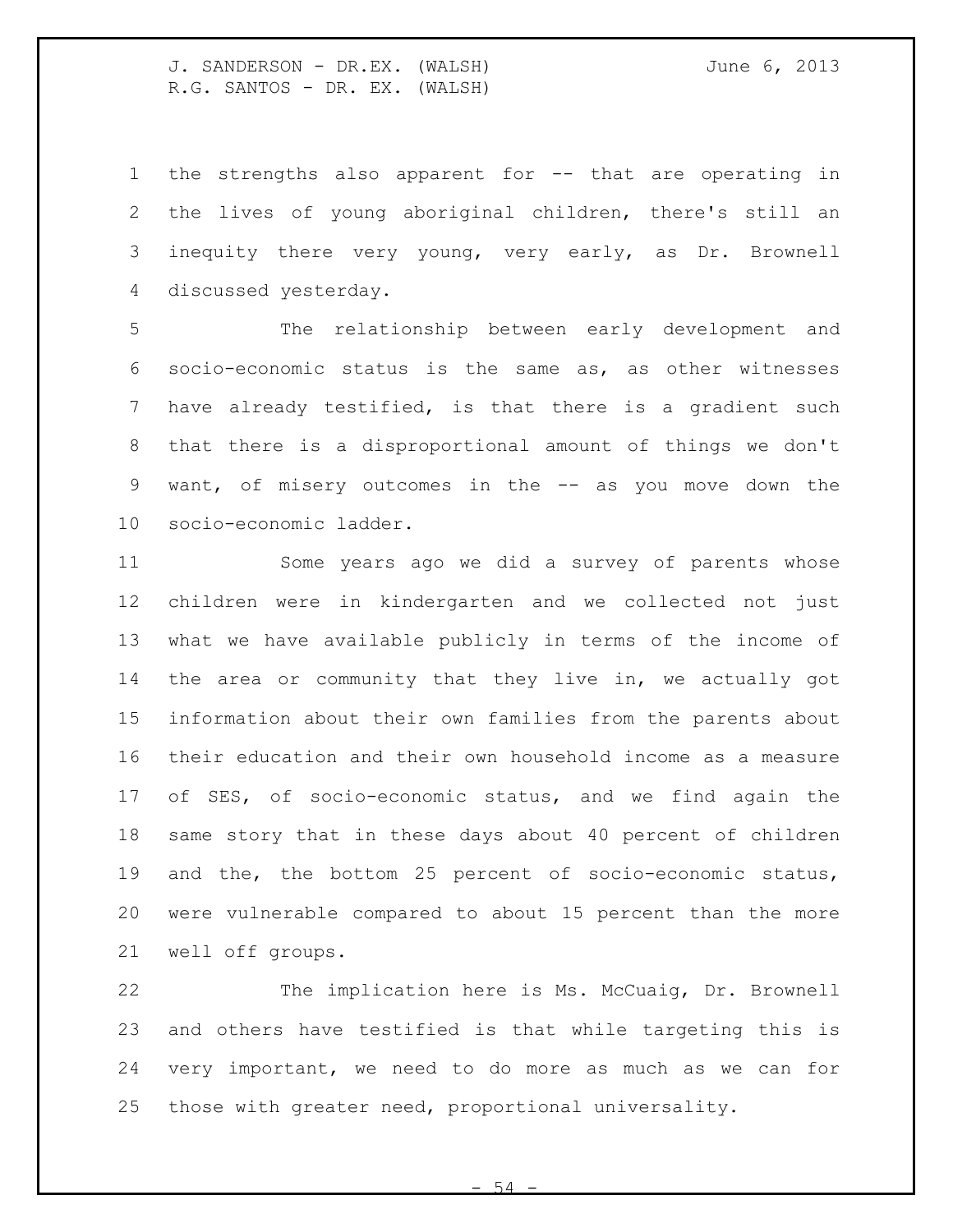We also -- if we only target interventions we miss, in this case, about two-thirds of children who are measurably vulnerable, just -- who happen to be in the middle class. And so this is something that is operating across income groups, it's just that the concentration of factors and causal mechanisms that lead to poor outcomes 7 are much more concentrated in the poor, as, as you already know, the toxic stressors are much more prevalent in our low SES communities and, and peoples.

10 So some of the hopeful part of the data, especially when we look over time, with longitudinal data, is that children move in and out of vulnerability as they grow up, for better and for worse. It's not permanent, there's no time in life, with few exceptions, where this cannot change, at least some for the better.

 So when we want to look at this is to look at vulnerability at birth as -- with the data I mentioned a second ago, that families first, and we find about one in four, as mentioned, are vulnerable at birth and then if we look five years later we see that same statistic, about one in four kids are vulnerable at kindergarten, and it kind of feels like there has been no change.

 It turns out that when you look between any two points of time children follow one of four pathways. Children stay on a good positive developmental track or, or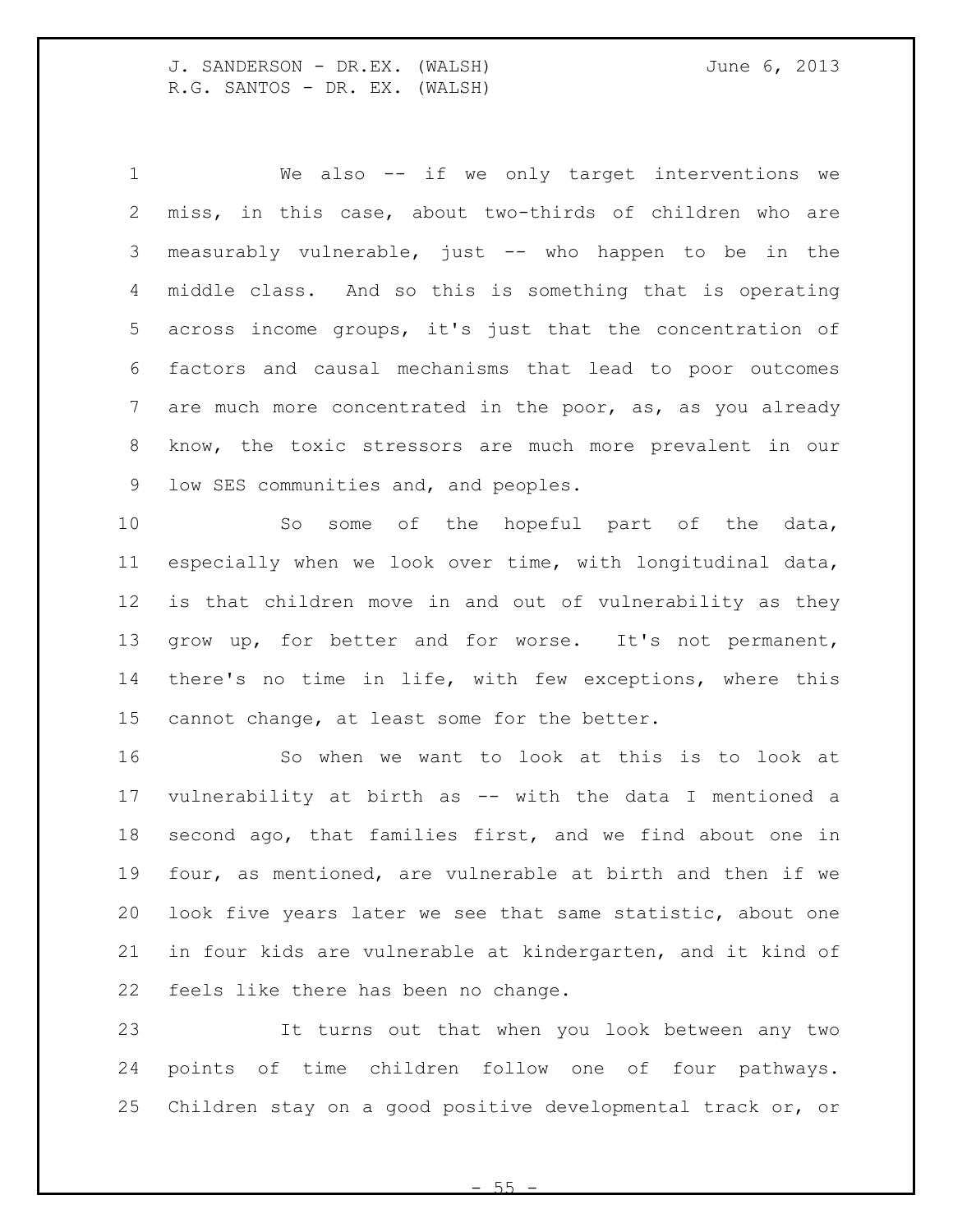trajectory, in this case about 60 percent of children who are doing okay at birth are doing okay when they're age five.

 And then there's a group of kids who are doing okay at one point, not vulnerable, who enter a period of vulnerability at that next check point, in this case about 17 percent are vulnerable at age five.

 Interestingly, when we look at this, about a similar proportion, escape vulnerability, they overcome the odds, they're resilient, that's the green trajectory. And then there's that bottom group on the chart, the red group, long term vulnerable where they are vulnerable at each check point and that's about -- it's typically 10 percent of the population of children.

 And so this has implications for understanding what drives healthy development and prevents vulnerability or reduces it and gives clues about what the policy next needs to look like for our children.

 If the goals are to level the playing field, to ensure that we have equitable outcomes so that whether a child is rich or poor, aboriginal, non-aboriginal, they have the opportunity to have the same good outcomes as other children, flattening that and leveling the playing field. And if our second goal is to improve the children's Development over time, their trajectories, then you need a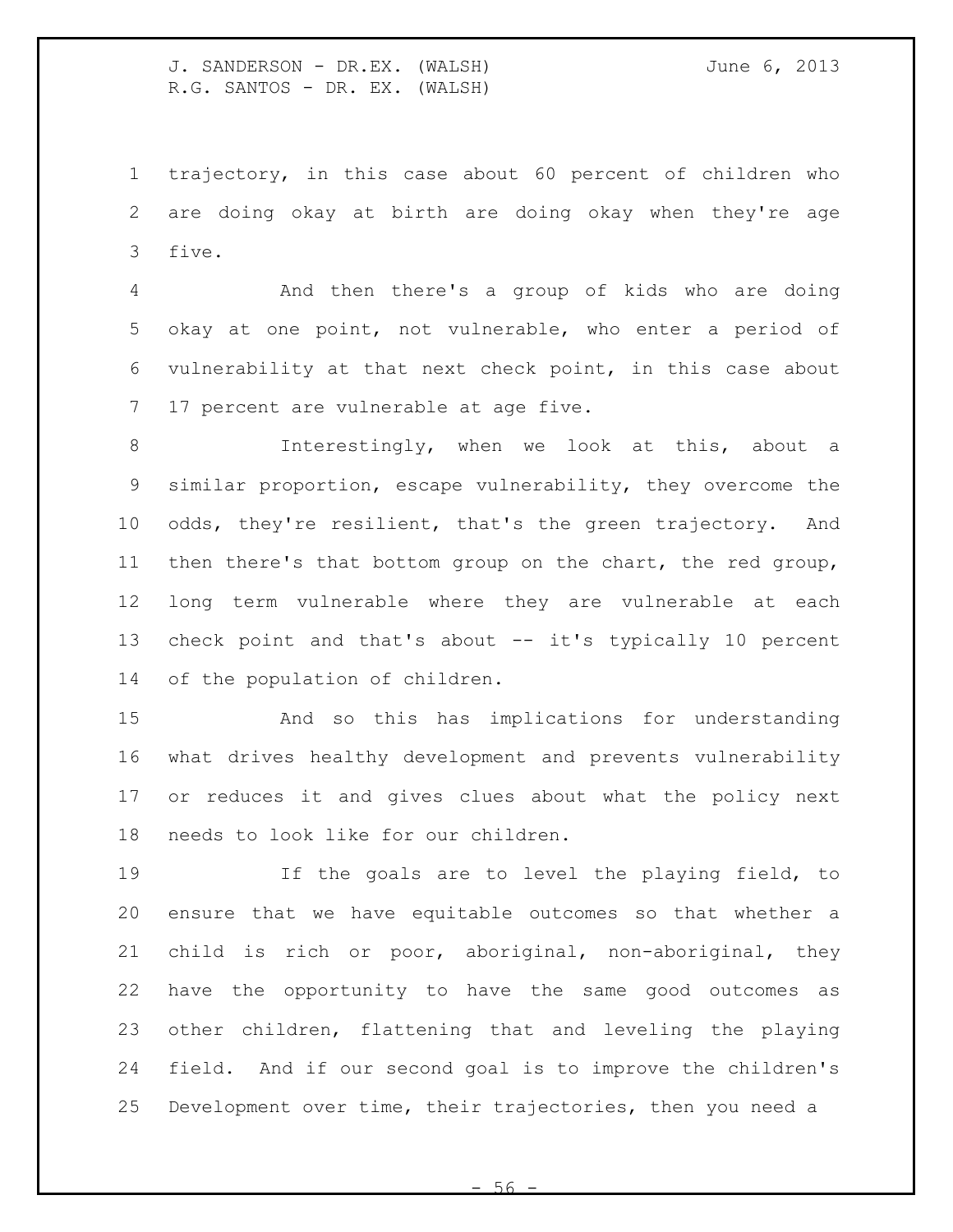mix as people have already testified at this inquiry.

 We want to keep children on that positive pathway so universal supports are typically the first port of call there, so things like universal healthcare, universal public education.

 What we lack is a universal early childhood system. Many children, as I have shown you, need more supports, building on a universal foundation to build resilience, to overcome toxic stressors, or to overcome the odds, or to prevent them from entering vulnerability later on. Those are typically targeted interventions on top of universal.

 And then lastly there is a smaller group of children that need additional supports to universal and targeted, those are typically treatment, clinical services, and these parallel Dr. Brownell's upstream, midstream, and downstream discussion yesterday.

 The challenge here is it's hard to do this unilaterally for any province because the mix of toxic stressors and protective factors in any community varies community to community and so what we need to do is understand local context, local capacity and strengths as well as challenges and do the best we can to tailor the mix for what the children need in each community as opposed to a one size fits all provincially.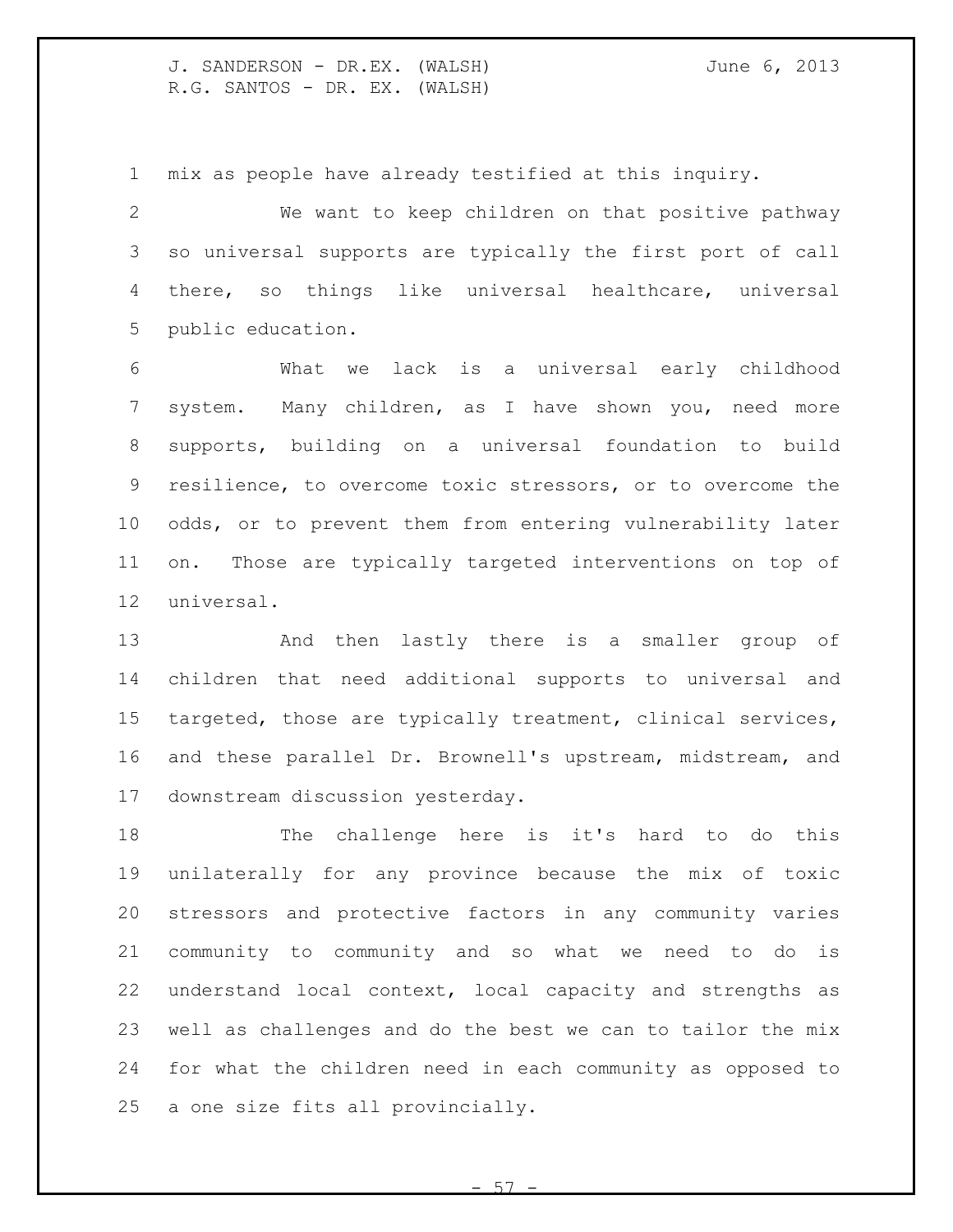These are data that I think Dr. Brownell referenced or is in one of the previous exhibits, the How are Manitoba's Children Doing report that was released last November.

 This just shows, on the bottom, the number of vulnerabilities on the EDI from one to five and the prevalence of basically failing reading or numerous "E" tests in Grade 3.

 The troubling part of this picture is that the EDI is a good predictor of how children are doing three years later despite the excellence of schools, despite all the resources available to children in Grade 1, 2 and 3.

 It shows how much of a foundation is set before children ever come to school and it's the largest single biggest reason why the school community trustees, superintendents, educators have come on full side to working with, with everybody on the early years agenda.

 And so an adage in the prevention field is that if you can predict something you can prevent it, and what we're showing here is one example of how we are able to predict these things earlier on which gives us prospects for prevention down the road.

 So that's the bad news story. The good news story is that children from age five to Grade 3 follow the same four pathways, vulnerability is not permanent at age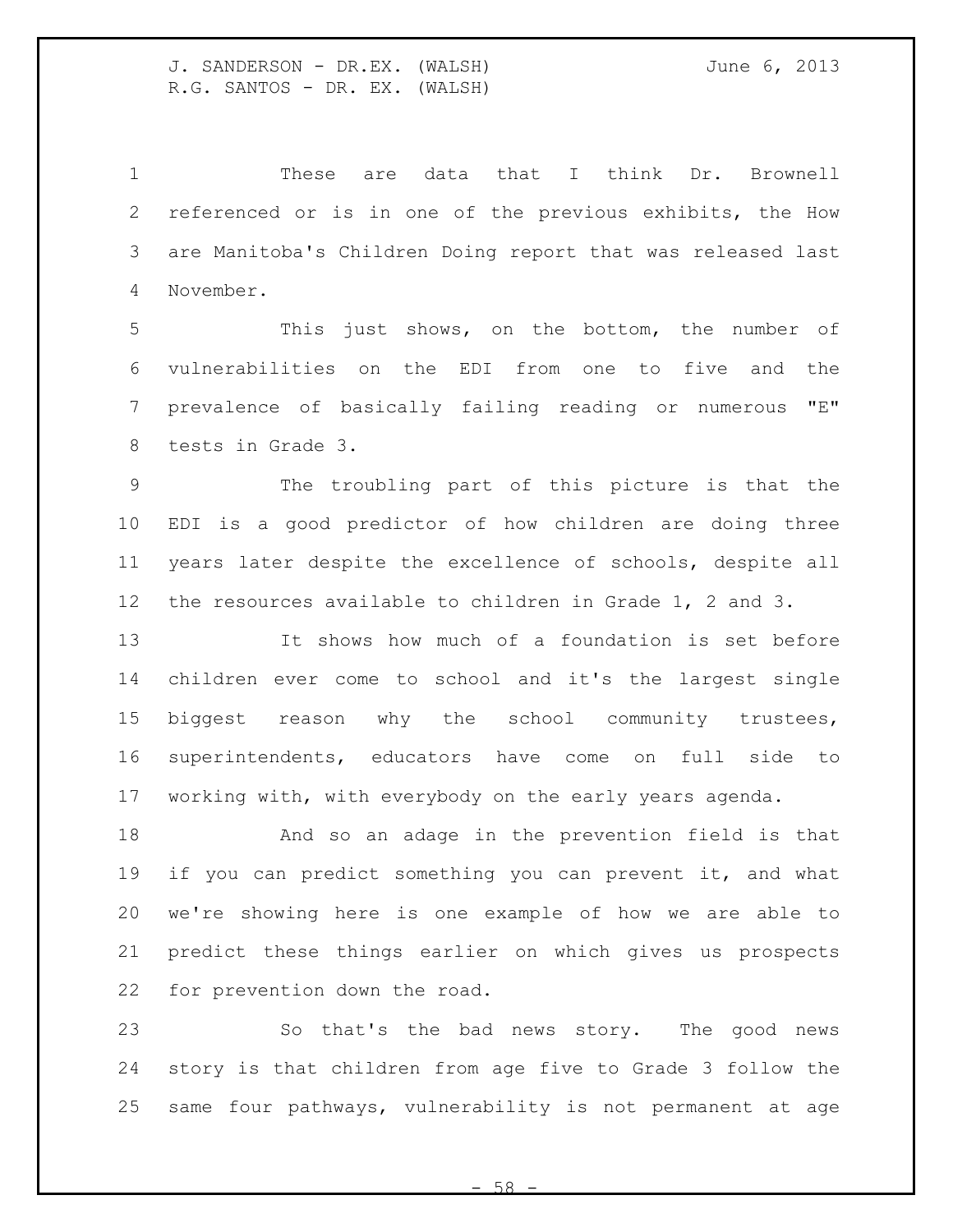five either, and so you have these similar pathways. Dr. Brownell has referenced them a little bit differently.

3 So at the top one, where kids stay on track, is the positive trajectory, the kids that escape vulnerability are called positive deflection, they kind of bump back onto track. Negative deflection are kids that are okay in kindergarten but are doing poorly at Grade 3, and then the negative trajectory are those long term vulnerable kids, again that are doing poorly at both check points.

 So if you -- I'll just scroll back and forth. The colours of the pie charts here show the proportion of children in each of the groups. So for reading and for math, left and right. So the good news is in both cases the majority of children going from kindergarten to Grade 3 are on a positive track. Another good news story is that there is a much larger proportion in both reading and math of kids getting positively deflected, of kids that needed help in kindergarten getting the help they needed to do well, at least by these outcome initiatives three years later. But there's still some work to be done, of course, for the kids who are on -- enduring vulnerability pathways.

 When we look at the influence of socio-economic status which this shows you reading in the bottom SES quintile the bottom fifth of SES for reading and on the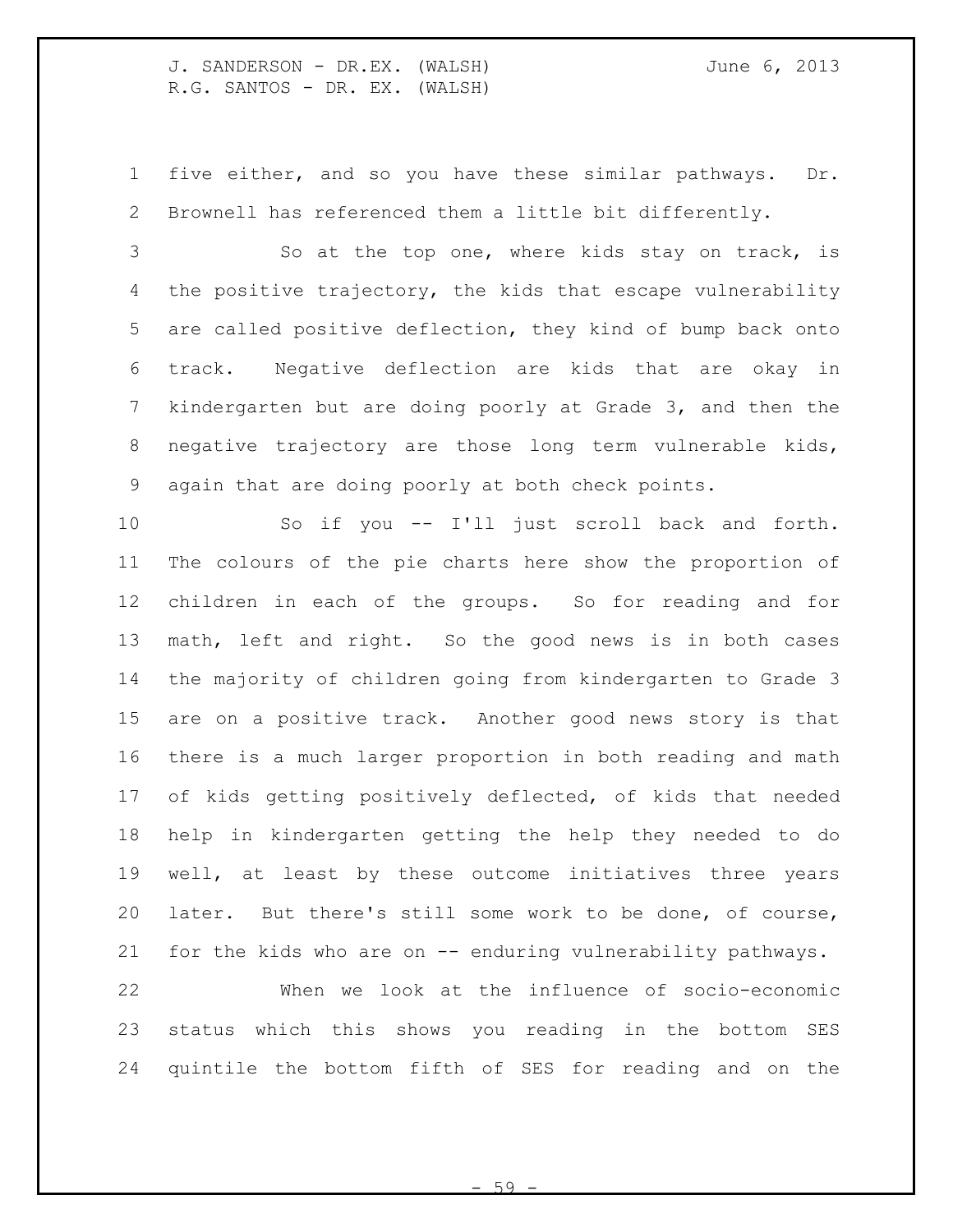left and then the bottom -- the top fifth or quintile for the -- on the right.

 So you can see the inequity there, that in the bottom the lowest socio-economic communities in Winnipeg and Brandon, in this case, about -- only about half of the children are on that positive trajectory, the poor -- only about half of poor children, compared to about three-quarters of the children in the highest income group.

 The good news, I guess, if there is some here, is that if you look at the lowest income group of children there is a much larger group who are being positively deflected and so all that targeted effort that schools have been actively working on, is working such that they're having more success in deflecting kids, getting kids back on track in low SES than they are even in the high SES groups, partly because of attention, partly because some of those challenges in more -- children from wealthier families are often less visible to some.

 So there's good news and bad news here in terms of our predictive ability but a real goal that is kind of a funny thing for a scientist to say is actually we don't want to be able to predict, we want to be able to do things so that these early forecasts don't, you know, bear the storm clouds later.

As Dr. Brownell mentioned yesterday, there's a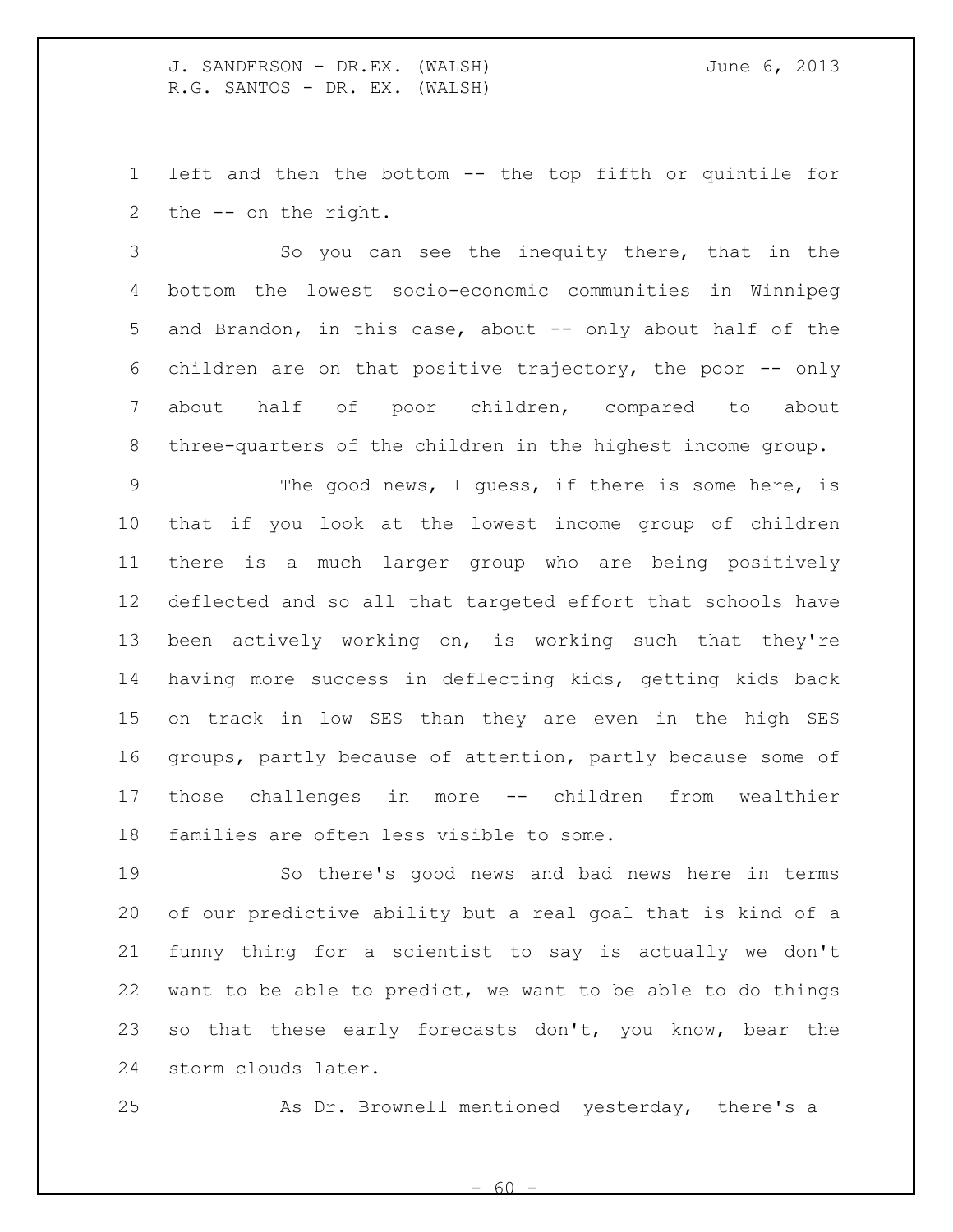whole host of factors from before children are born, leading them to age five and, and Grade 3 that contribute to those outcomes but SES dominates them all. It's not that these other factors about how children are developing at birth biologically, all the resources and experiences in their environments, it's just that SES is related to every one of them, they're all driven or graded socially, economically, in, in their operation. And so this has implications for how we organize and collaborate and set up prevention and intervention to make a difference.

 Dr. Brownell mentioned this yesterday, as well, this is the data from the EDI report that just shows the overlap of those three adverse groups, children born to moms who are teenagers at the first child birth, teen moms; children on income assistance and families on IA; and then children in CFS and the overlap and the, the striking figure that, in Winnipeg, for children born in the years 2000 and 2001, one in three Winnipeg children are in one or more of those groups. A figure that's largely unchanged from another cohort that she studied, that were born in 1984 and '85, a decade and a half earlier.

 So, again, the structural features of socio- economic status being very hard to change in the immediate term but have a long lasting reach in terms of their effects on child development and the factors that can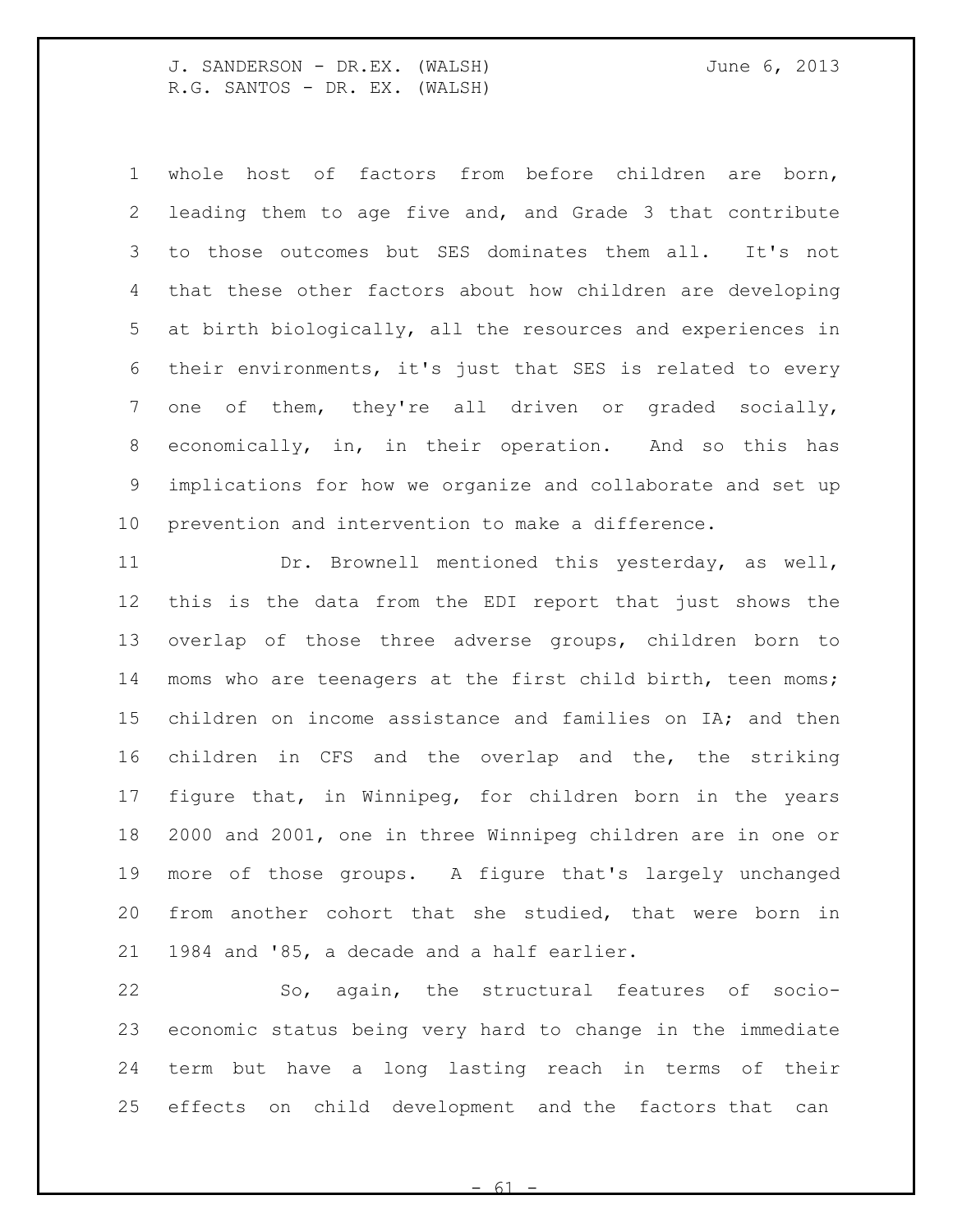prevent child maltreatment in communities.

 THE COMMISSIONER: Now, at some point we need to take a mid-morning break, that -- you tell me when it's a convenient time, if you want to finish a slide or two before you break, it's entirely up to you when it's an appropriate time.

 MR. SANTOS: I think there's an actual break after --

9 MS. SANDERSON: Six more slides.

MR. SANTOS: Yeah. Thank you.

 So what this chart shows is the membership of children in one or more of those three adverse groups. So the orange colour are children not in any of those groups, the red are children born to teen moms, the green are children in CFS and the blue are children and families on income assistance.

 The height of the bar shows the prevalence of vulnerability at age five in those groups. So if you look from left to right, the zero group, they're not in any of the three groups, but one in four of them are vulnerable, which is what the provincial statistic is.

 If you are in one of those groups as a, as a five year old, the prevalence of, of, of vulnerability at age five, in kindergarten goes up to about one in three, up to 40 percent.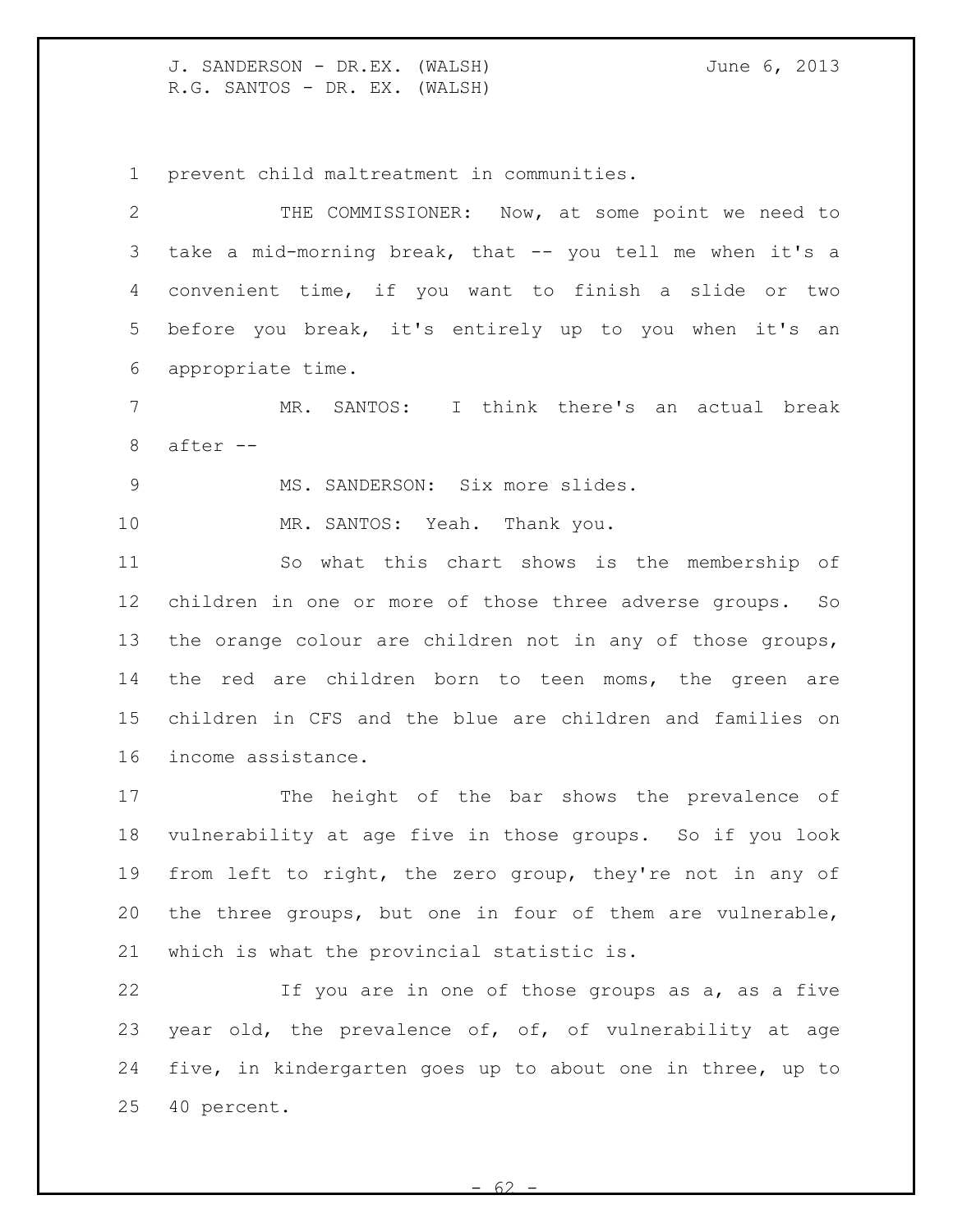If you're a child in two, two of those groups, combinations, it goes up from 40 to about 50 and it's over 50 percent if you're one of the children who are in all three, and as Ms. Walsh and others mentioned yesterday, that is a description of, of, of the family of Phoenix Sinclair.

7 So the implication here is that already, by age five, using information that we have readily available about the, the status of children, the membership in one of these groups, we can identify not only how they are doing but these are also forecasts of what is to come.

 Now, I would just add that none of these are -- as mentioned earlier, are set in stone, there are children and every one of these at risk groups that overcome those odds and do well but as a group, on average, across studies, the odds of them doing well are much lessened compared to children who are in those, in those groups.

 And just to contrast this with the data that Dr. Brownell presented yesterday, which was about a different group that were followed into high school, we've combined 21 those on the next slide, which is a bit of a  $-$  just shows the difference, so these, these are the same groups, it's a different cohort of kids, but this is whether they fail to graduation high school within seven years of Grade 9, so you have a couple more years to complete Grade 12.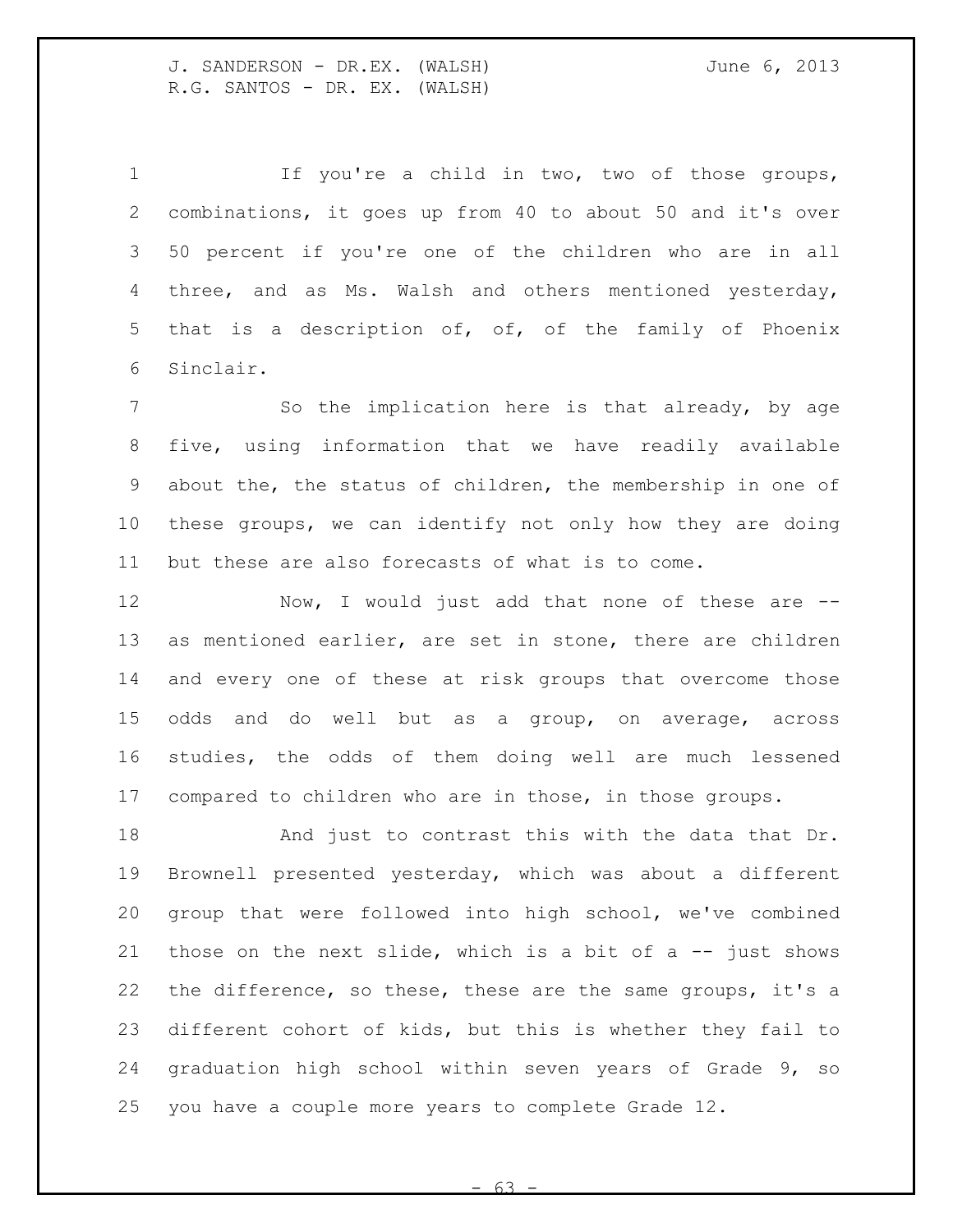I'm just going to flip back and forth because you can see how the bars just kind of ramp up dramatically, you know, about 12 years later, because of the cumulative nature of toxic stressors that they build up over time and they multiple their negative effects and so the argument for early intervention becomes clear because we can, we can tackle some of this much earlier before those problems affect many, many more children. So by the time the children, who are in all three groups, 84 percent of them do not complete high school.

11 And then this chart, which is a bit more busy, just shows those outcomes and the academic and social paper that Dr. Brownell presented yesterday, including the EDI data from the other group, just showing their odds of those poor outcomes over time. The higher bar means higher odds of that, that outcome and then the colours are rated from left to right, kind of follow children growing up.

18 So the blue, left to right, is EDI, the vulnerability at age five, the next one is at Grade 9, whether they completed all the credits. The green one is whether they completed high school, the purple is whether that child goes on to become -- or that girl goes on to become a teenage mother, herself. And then the orange is whether that child, as an adult, received income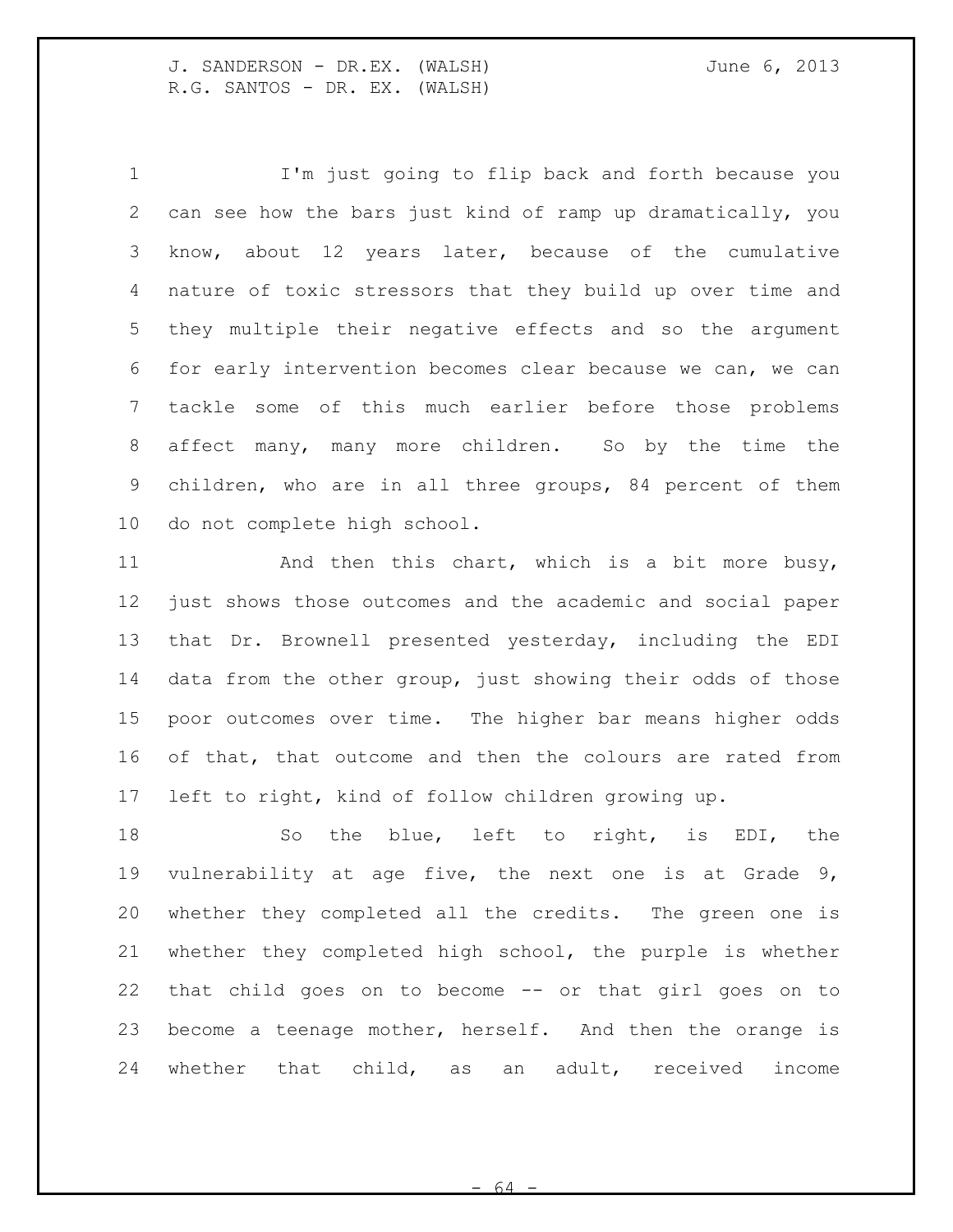assistance, the intergenerational cycle of social assistance.

 And you can see almost without exception in all the combinations of the three adverse groups, the odds of the negative outcome just goes up exponentially as children grow up over time and so the implication again here is that if we're trying to improve the odds for children we want to make the investments when we have the best chances of good odds of, of success and it's -- it should be evident that 10 it -- you've got better chances when you've only, only, so called only two or three times the odds of a poor outcome versus 13, to 14, to 15 fold the odds of a poor outcome as an adult.

 And it's not to say that we can't do things over the life course but with limited resources the evidence is very clear that we will have the biggest potential for impact if we do this much earlier, as well as over time.

 This is illustrated in this chart here, it's similar to the one earlier, the gold bar show the relative malleability of the brain from the early years of life into the elderly years. So those of us in the room that are over the age of five, there's still gold there for us, our brains still have hope but it's much less than when we were babies.

The green bar show the relative investment, in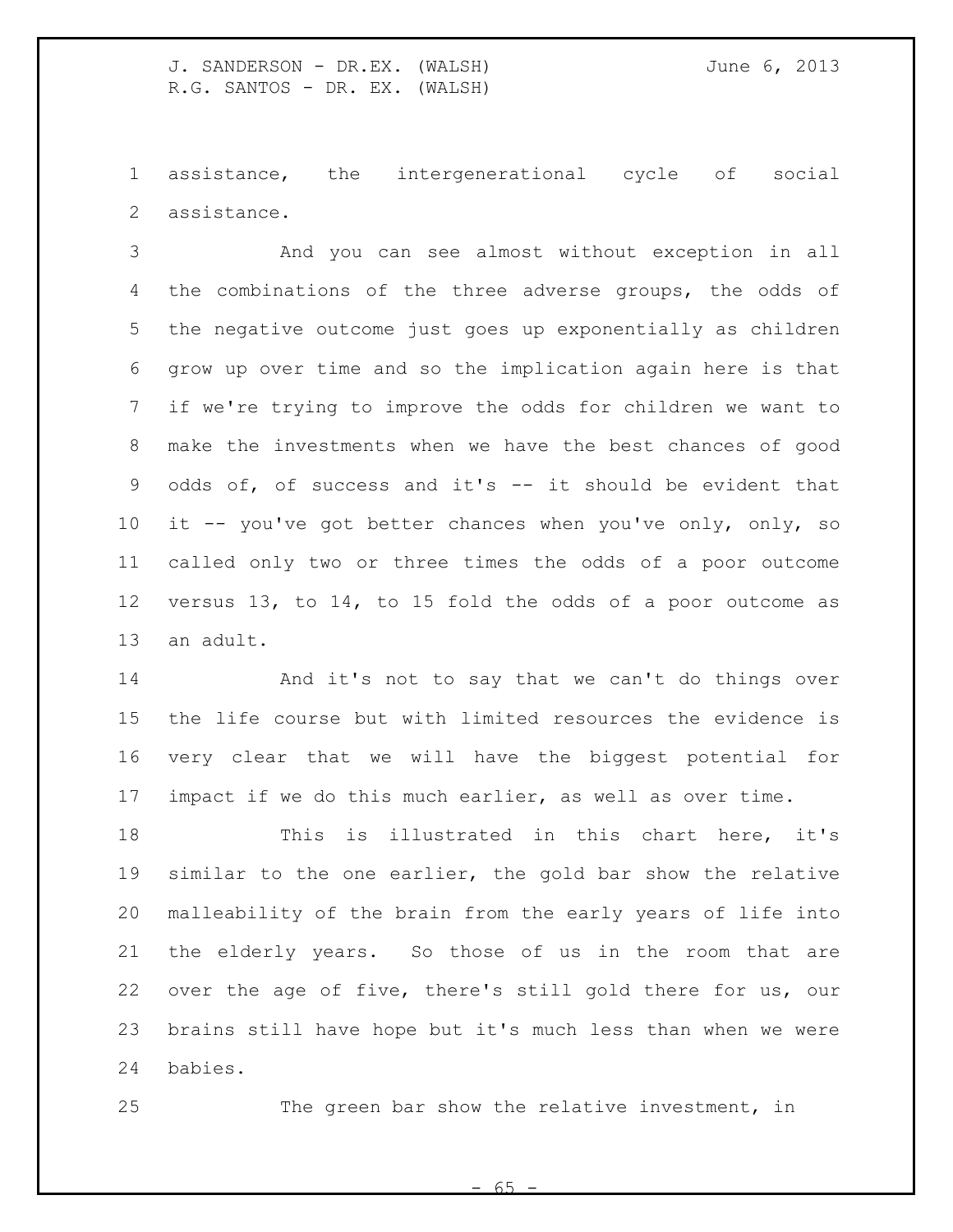every jurisdiction and this is characteristic, in Manitoba and every country, really in the world, on health, education and social services. And you can see the mismatch between when we can make the biggest impact in terms of human development and brain development and when we spend most public dollars. And this is understandable, we are very much a reactive or even a second chance society, we, we often decided to act after a problem has already occurred because the problem has become apparent. But with the knowledge in hand now part of the challenge is balancing what Jan called a portfolio. Because it's not simply about moving existing resources over, as somebody with elderly parents, I want to make sure they're cared 14 for, but we also need to attend to our youngest generation.

15 The economics of this are very strong, Jim Heckman was referenced by previous witnesses, he won the Noble Prize in economics in 2000. He's become an unlikely champion for early childhood. He started out by looking for when does the sweet spot occur for investment in education.

 Job training, he had to go back further into schooling. He didn't find a cost benefit return of investment until the pre-school period. This is for two reasons. One is because the, the brain, itself, is like an RRSP or a -- like a bank account, it's a compound interest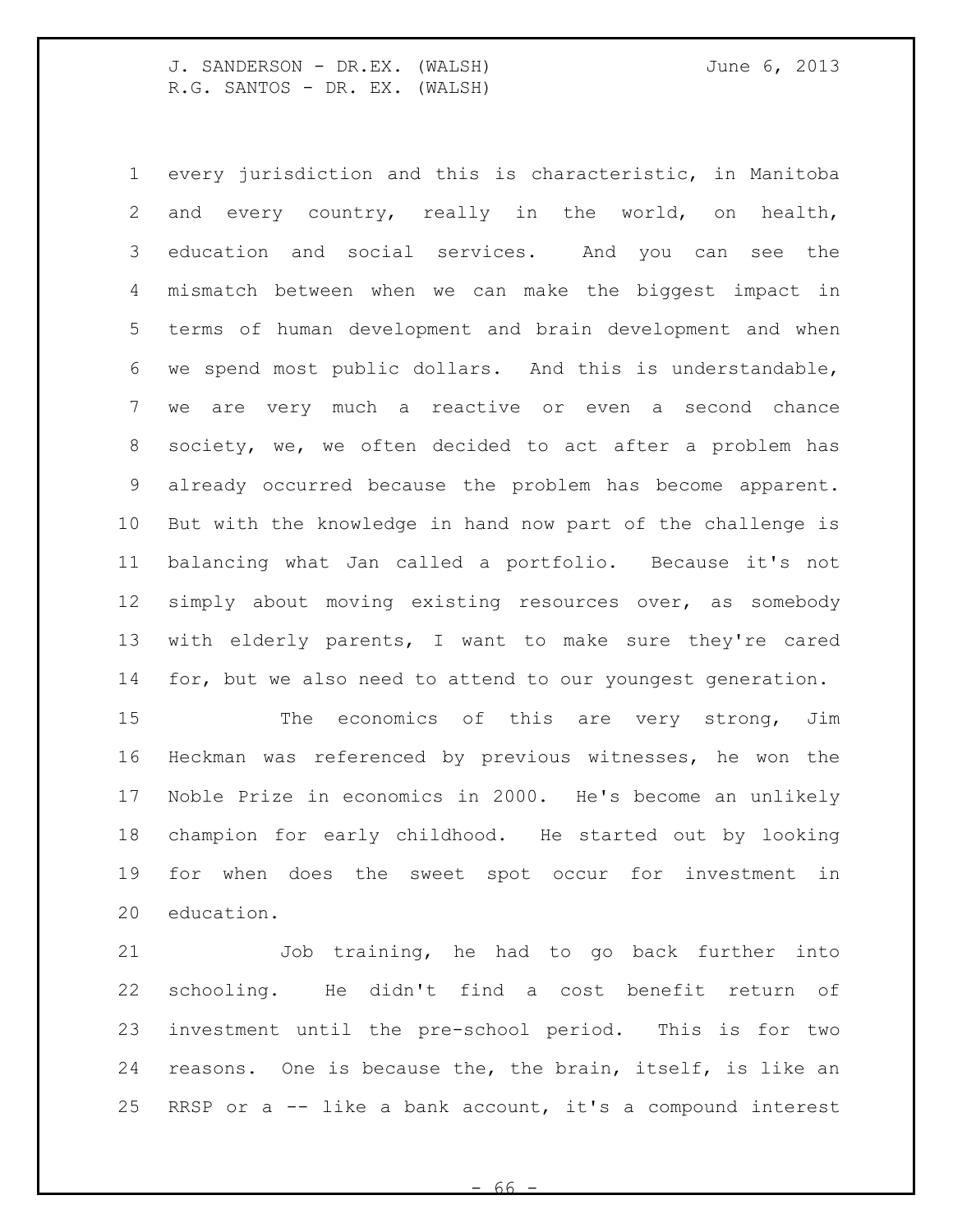model of development. If you start early and let that investment multiple over time, you get a better return.

 Secondly, it's because of what was shown on the video is in that the brain is built from the bottom up, it's cumulative, skill begets skill and so the foundations become hugely important, very challenging to -- for adult education when the foundations weren't, weren't as solid in their earlier years.

 The challenge of public health and, and tackling things after the problem has already occurred has already been discussed by other witnesses. This is other data reinforcing that. These are data from CIHI, the Canadian Institute for Health Information, they're a national agency that counts health statistics.

 These are data counting the number of health professionals in Manitoba per hundred thousand population. So there's about a million people in Manitoba, give or take, so if you multiple all these numbers by 10 that's about how many of these practitioners we have in the health field as of 2010.

 So for every hundred thousand Manitobans there are 20 psychologists, 68 social workers, 76 registered psychiatric nurses, RPNs, about 186 physicians and these, and we have the most resource we have are our nurses, our Registered nurses, about 935 nurses per hundred thousand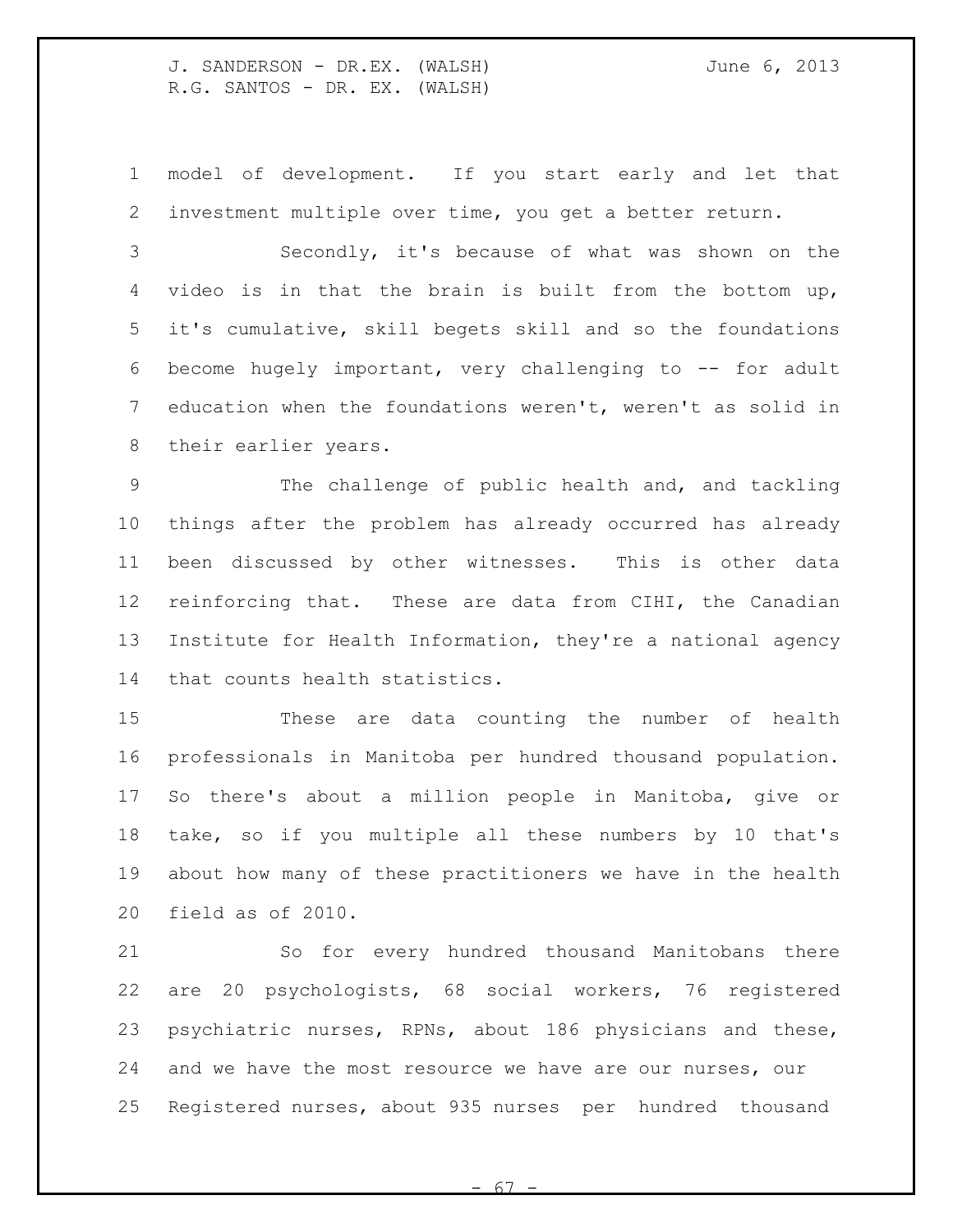Manitobans.

 We've used this data with other data showing because of the high prevalence of need, of vulnerability for our children, even if somebody decided to deploy every single one of these healthcare professionals, out of ERs, out of personal care homes, out of non-child services, to children who needed health services, we could never treat our way out of the problem. This public health paradox or prevention paradox has been known for several decades and history has shown, time and again, that no major public health threat, and many agree that child maltreatment, child abuse and neglect is itself a massive public health threat, has ever been reversed by treating people, one and one, after the fact. It's only reversed, historically, by prevention at a population level. Hence our key message about prevention being paramount. So this applies to child maltreatment, mental illness, physical health, et cetera.

18 The big challenge, as we showed you on the previous slide is as a society, as reflected in our governments, we have organized ourselves as an after the fact society, largely. There's been massive effort over the last many decades on the prevention side but it's -- 23 but relatively speaking it had -- it, it, it pales in comparison to the investment on the tertiary side.

So this is probably a good transition point for a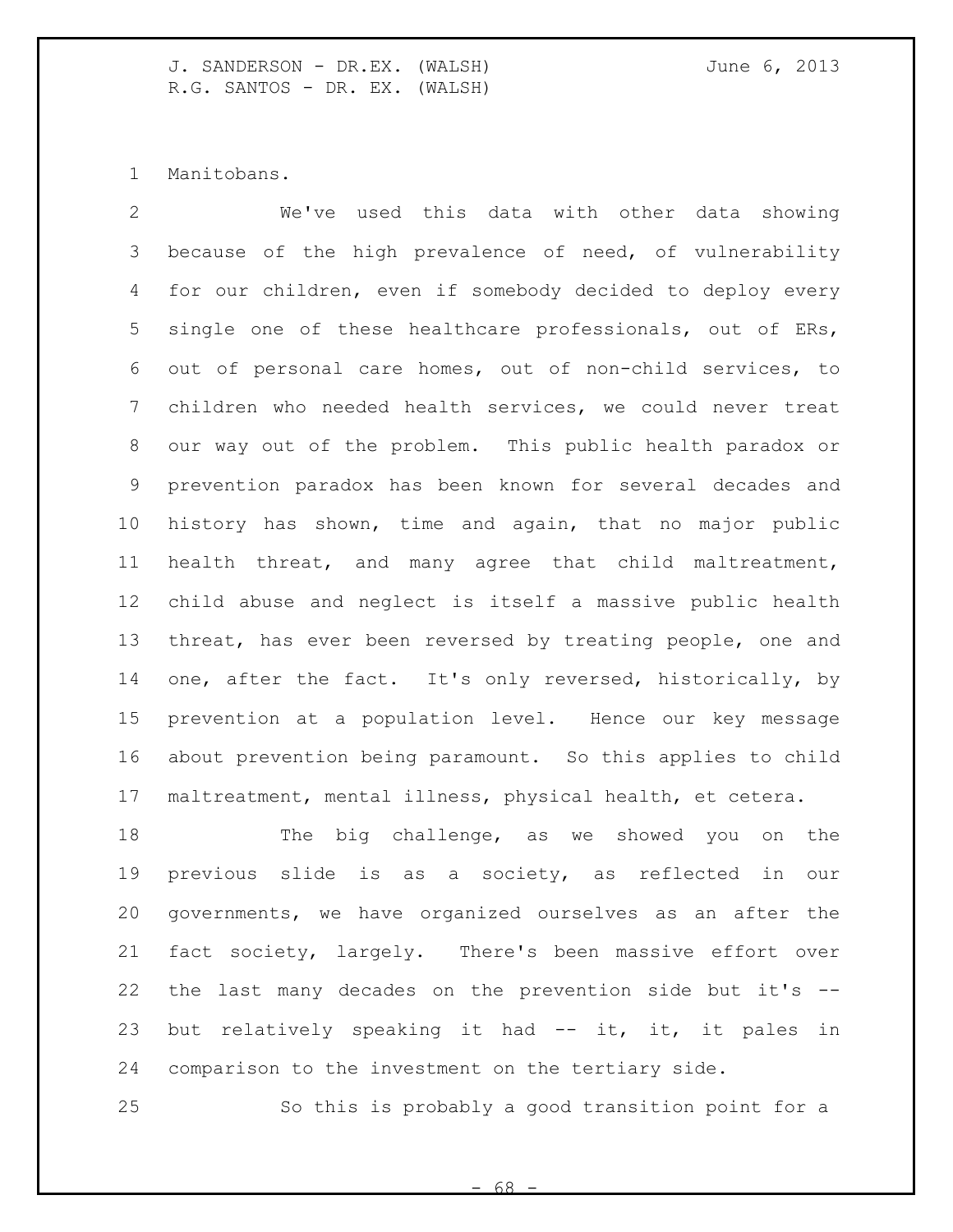| $\mathbf 1$     | break, Mr. Commissioner. We just want to reiterate the      |
|-----------------|-------------------------------------------------------------|
| 2               | same messages in that fundamental, again, to the prevention |
| 3               | as paramount are those two areas of action, increasing      |
| 4               | nurturing environments for all children, especially the     |
| 5               | most vulnerable, and doing everything we can to decrease or |
| 6               | buffer toxic stressors right from the beginning, from       |
| 7               | prenatally, at least until they are starting school, if we  |
| 8               | are going to have the biggest impact.                       |
| 9               | THE COMMISSIONER: Right. I think that is a good             |
| 10 <sub>o</sub> | point to take our break so we will adjourn for 15 minutes.  |
| 11              | MR. SANTOS: Thank you.                                      |
| 12              | MS. SANDERSON: Excellent.                                   |
|                 |                                                             |
| 13              |                                                             |
| 14              | (BRIEF RECESS)                                              |
| 15              |                                                             |
| 16              | THE COMMISSIONER: All right, please.                        |
| 17              | MS. SANDERSON: Thank you. So I'm going to pick              |
| 18              | up in just a moment and talk about the Manitoba experience  |
| 19              | and how a lot of the science that Rob was speaking about    |
| 20              | influenced us and how we hope we're putting it,<br>has      |
| 21              | imbedding it in the public policy that we're developing.    |
| 22              | Before I do that, there was just one example that           |
| 23              | I asked Rob is he would just use, to illustrate for a       |

- 69 -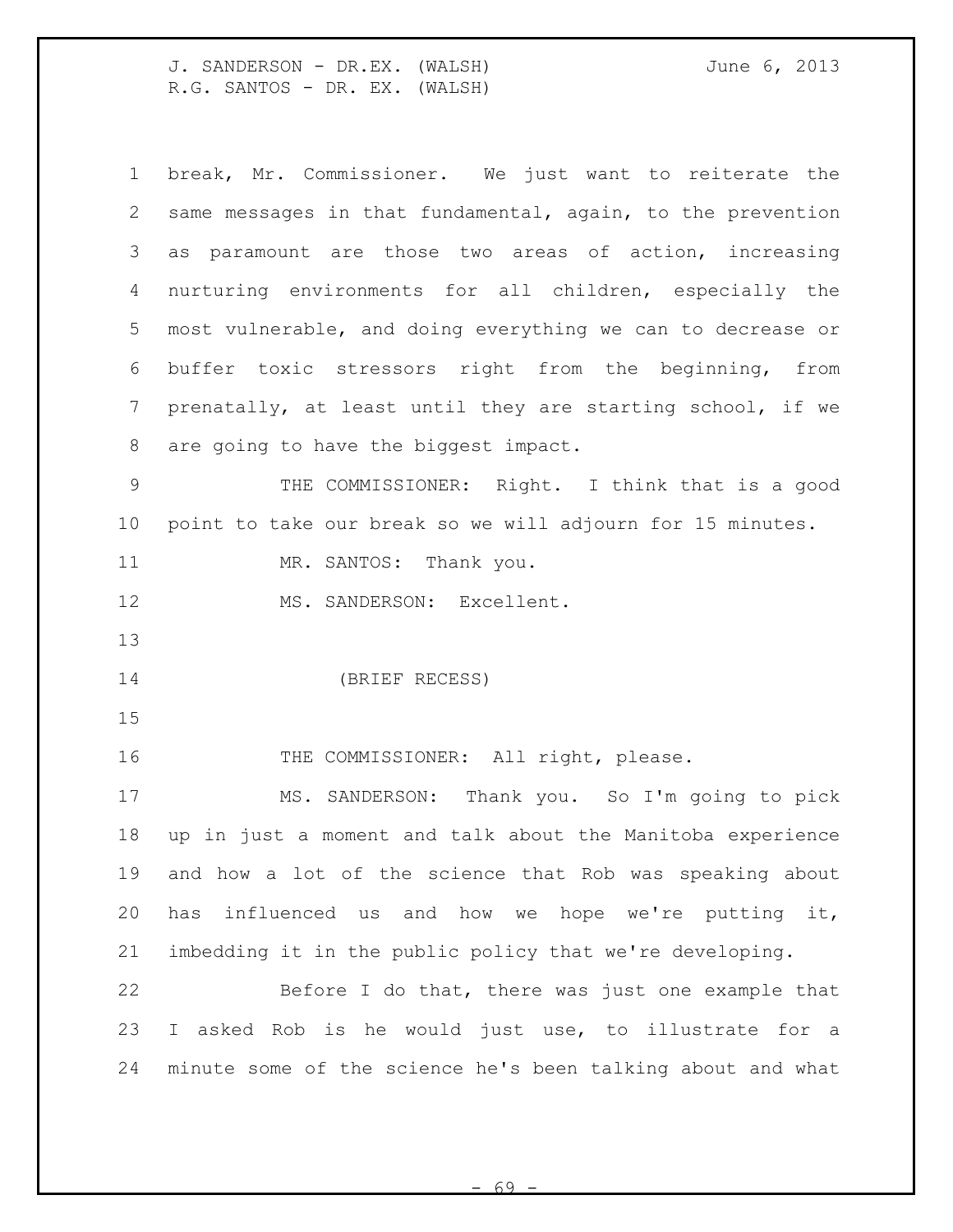it means, or the implications for kids. So I'm going to ask him to explain this --

3 THE COMMISSIONER: Right.

4 MS. SANDERSON: -- particular research study.

5 THE COMMISSIONER: Right.

MR. SANTOS: Sure.

 So if you look at any child who has been unfortunate to experience toxic stressors in the early development and their brains have been shaped accordingly, two things. One is that if you think about the brain as adapting to the environment that it's being reared in and being raised in, it makes sense. So many of the toxic stressors represent signals for disadvantage, not enough food, not enough money, threat, danger, unpredictability, chaos, all the things that we don't want for ourselves or our children. But the brain becomes shaped in order to live in that kind of an environment.

 The difficulty then becomes when a child, whose brain has become adapted to a threatening predatory environment also has to live and interact in other settings where those threats are not, not as operative. For example, in the schools.

 So many researchers, developmental researchers, have studied this with clever ways, such as having young children look at pictures of human faces expressing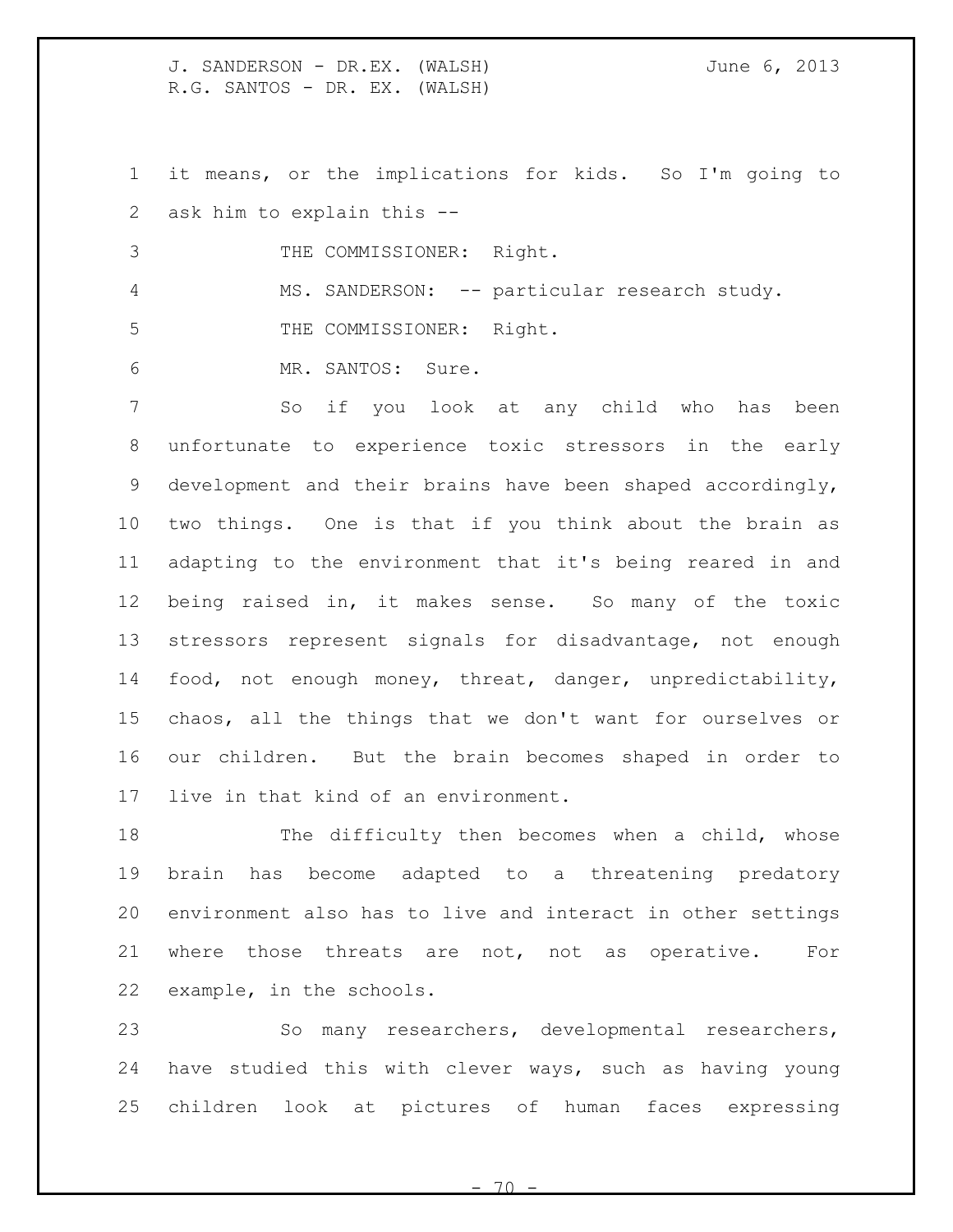different expressions, and asking them to describe what it is that they see. And as you might predict, children that have had their brain shaped to prepare for dangerous environments interpret human faces and human emotions differently than children that haven't been reared in those environments.

 So you have children who have difficulty or different ways of processing in their brains social information and so what looks to most of us like somebody just looking at you right now, is looked at as disrespect or as danger, or as aggression which, you can imagine, leads to all kinds of difficulties for that child when, in fact, those emotional expressions, those cues in the environment, actually do not represent any threats or danger.

 Often those children become rejected by their peers, they get involved in aggressive acts towards others, have difficulties regulating their own emotion and so on. So that there's this, sort of, real life -- I think Jan asked for that story because I think it helps picture what it means for an individual child whose brain has been shaped in this way, for understandable reasons, but when those -- it's very much that mismatch concept, like the brain is not -- that child's brain is no longer matched well and, and the supports that we need to provide to that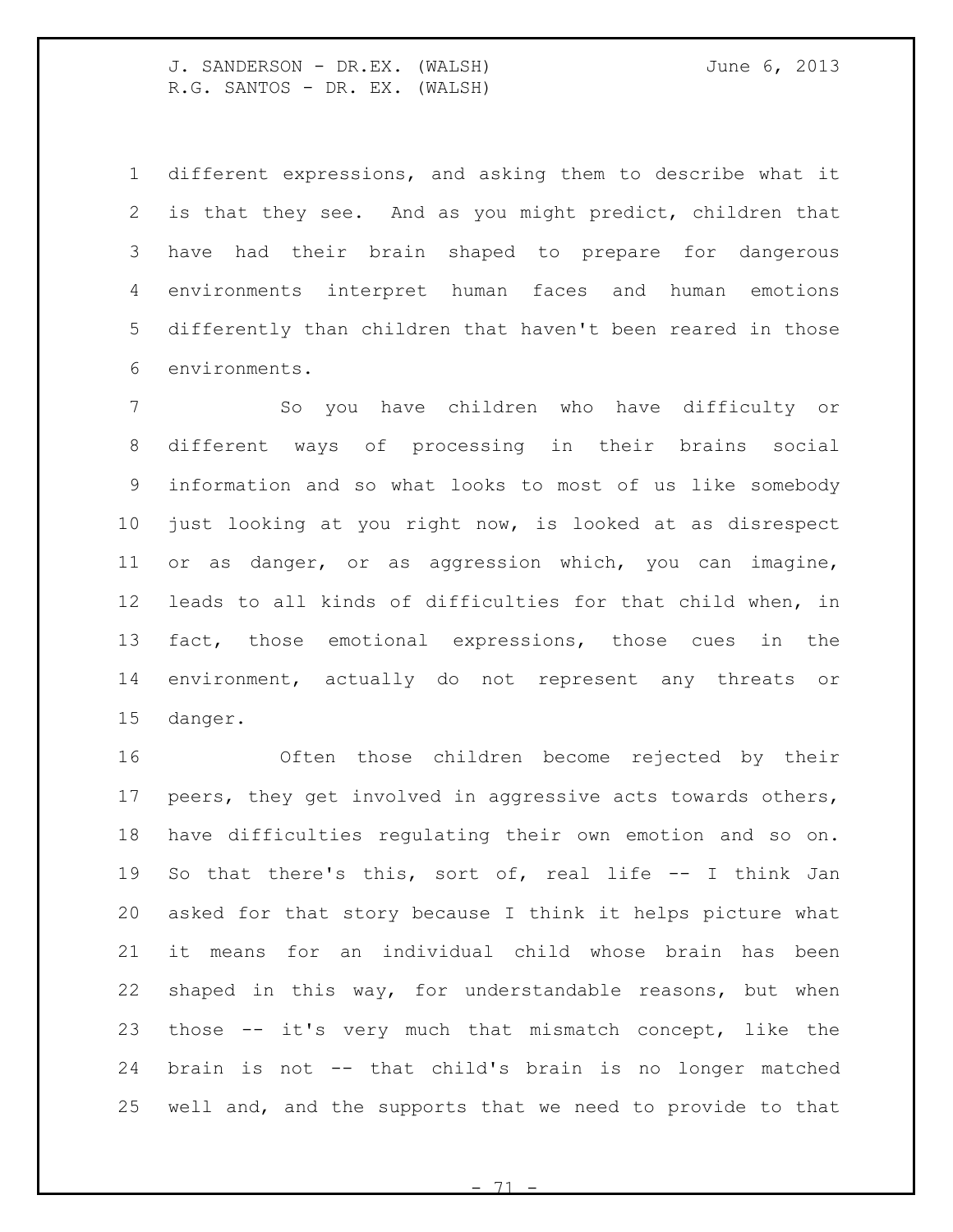child, and that developing youth, teenager, that carries forward. So those same children who have difficulties interpreting or have, have different ways of attributing people's intentions, their actions, their emotions, also become, as in the case of the inquiry, future parents and with their own challenges difficulties in raising children. 7 A very common thing and a big target of many prevention programs, where they have children to prevent child maltreatment is to help parents reinterpret, reattribute what their children are doing. You often hear parents who are in an abusive situation say that my baby meant to make me mad, or my baby is testing my patience and at that age it's simply developmentally impossible. And so it's helping individuals who have this way of processing

 social information in a different way so that they can better interact in a more positive way. And so it has implications not just for helping children but helping parents with their own children.

 MS. SANDERSON: And I guess I would just add, too, that there is physiological implications to all this, so if you are a child who has been raised in adverse circumstances, who interprets the world as a risky place, generally speaking, and is always on hyper alert, then you've got adrenalin and other toxic hormones surging through your system at a different rate than other kids do.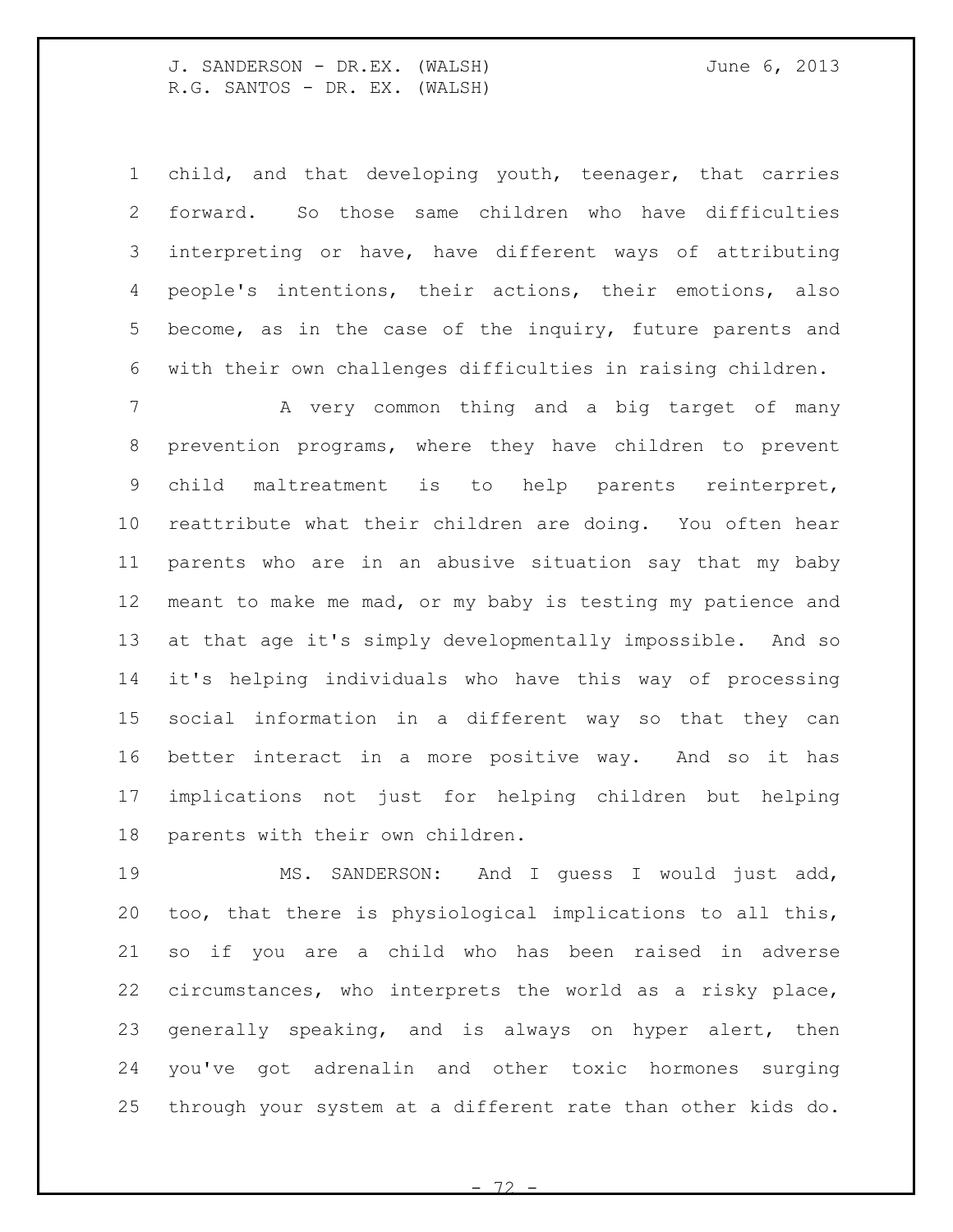It may manifest itself as you being labeled as the bully, you may be labeled as having ADHD, and a whole other chain of events can unfold from there that all really have a physiological starting place.

 So, what do we do with all this, I guess. And we've, we've sort of bombarded you with a lot of information so apologies for that but now we are going to talk about the practical side of what this looks like in Manitoba, without trying to suggest for one moment that we've got it all figured out because clearly we haven't. You've heard a lot about that for the last number of weeks and months. But that hopefully we're on a positive path and that there is hope in all of this, around what can be done in the systems.

 So, first of all, let's revisit the Healthy Child Manitoba Act, you have it on the slide in front of you. It is enabling legislation that recognized that we had developed this sort of long term, cross-departmental prevention approach and that the government wanted to make sure that it was imbedded in legislation so that it would be protected as time moves forward because we all understand that this isn't something that is going to be fixed in a brief period of time.

 The purpose of the, of the legislation and the healthy child approach is to achieve the best possible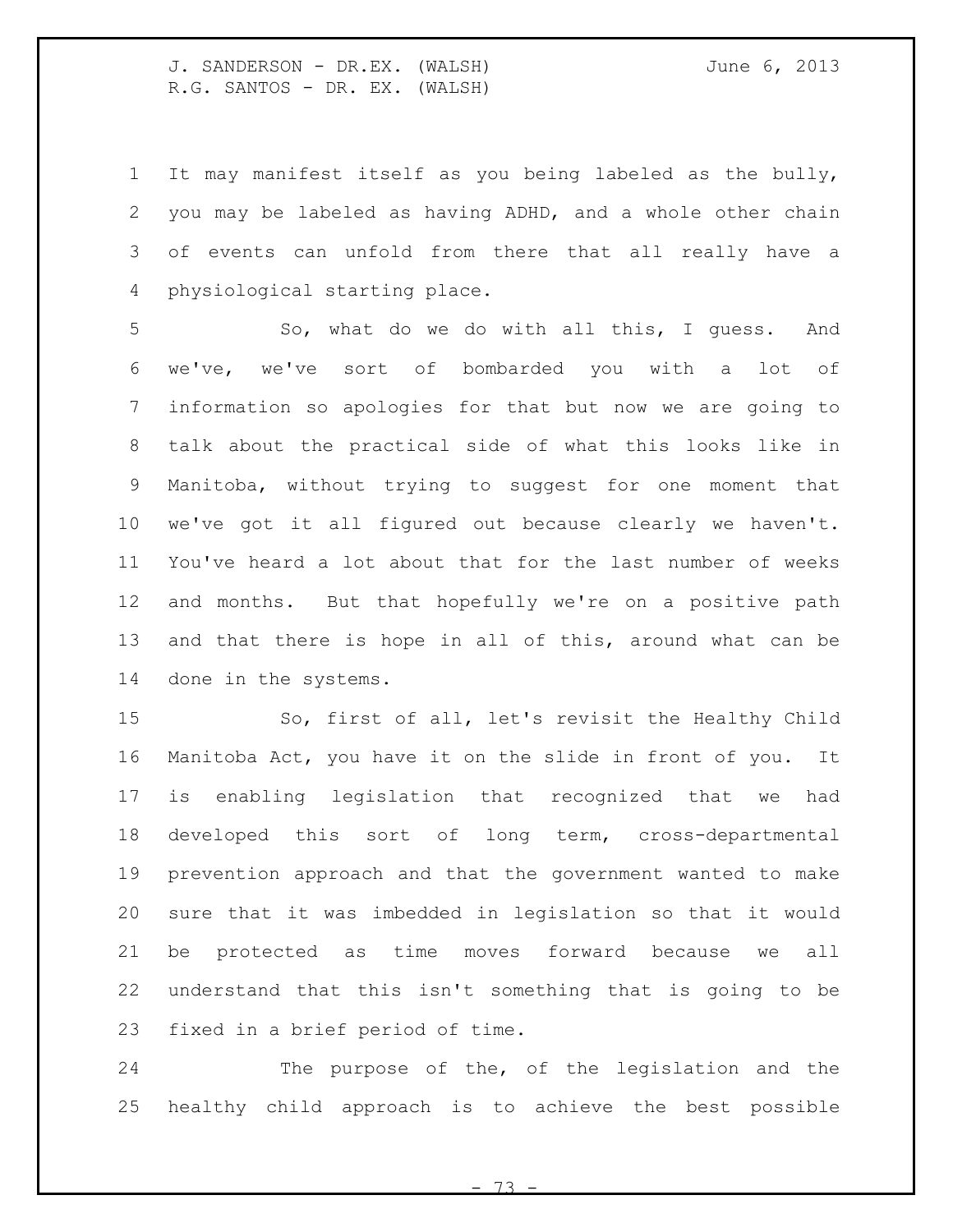outcomes for Manitoba's children, with a policy emphasis on early childhood development, for all the reasons that you just heard from Rob.

 It legislates several cross-sectoral government structures, such as the cabinet committee which crosses multiple departments. It also legislates community structures and I'll talk about those in just a moment.

 Very importantly, it gives us the authority to collect and link data across the sectors. So a lot of the research that Rob is referring to within Manitoba is us linking education data with health data, with social services data, which families are on EIA and so on.

 Being able to collect and link that data is really the only way we are going to know if we're making a difference or not by the investments we're making.

 And it also contains a requirement for regular public reporting on progress in child and youth development. So you have as one of the exhibits the five year report so at least every five years we're required to do a report to the public on how are kids doing in this province. And the first of those reports, since the passage of the act, was just released in April and is one of the exhibits.

MR. SANTOS: 152.

25 MS. SANDERSON: One -- Exhibit 152.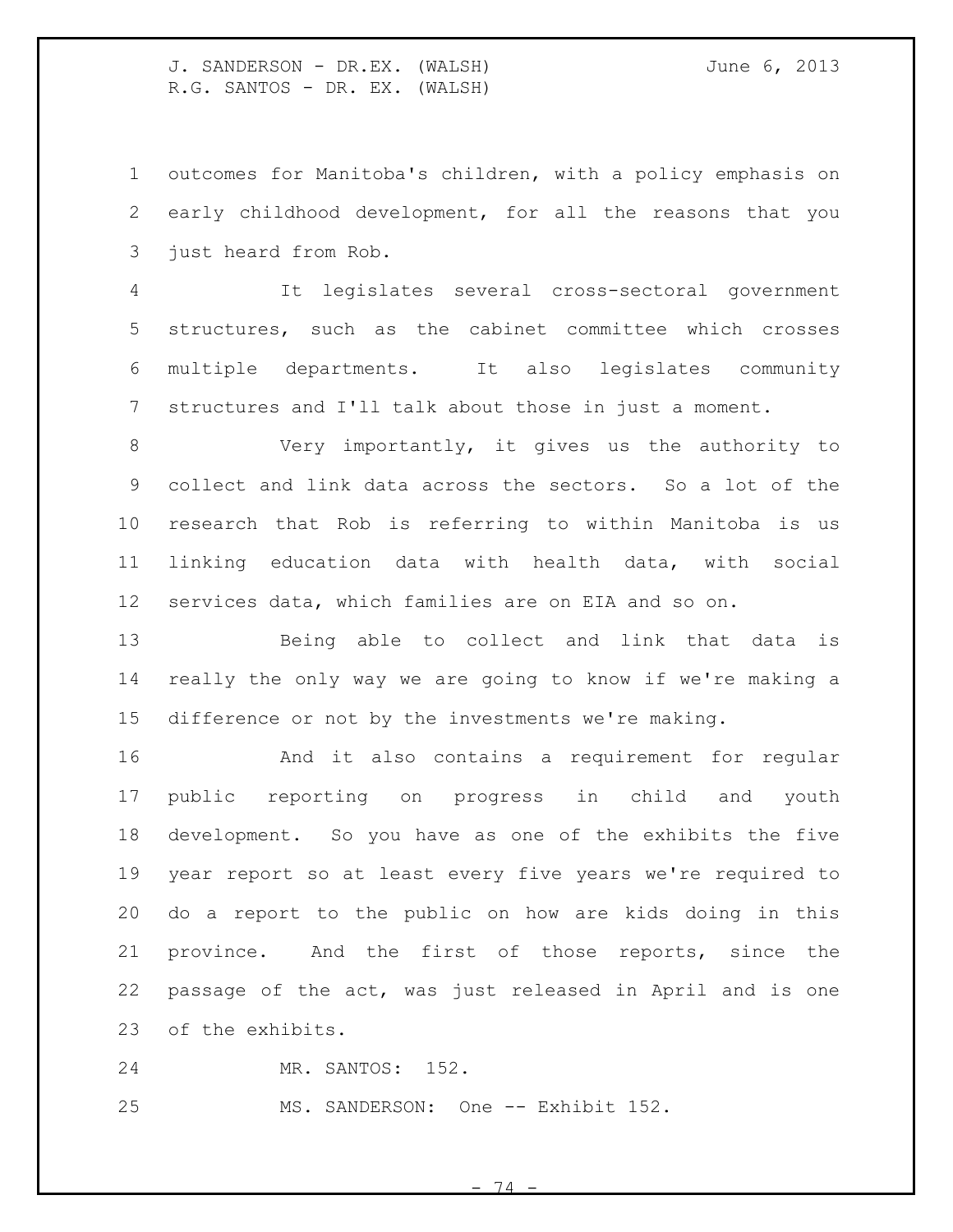1 THE COMMISSIONER: Yes. MS. SANDERSON: So just we're going to work our way through what does this Healthy Child Manitoba portfolio look like, what's the work of the cabinet committee who works together, and so on. So, first of all, the Healthy Child Manitoba vision, which I have mentioned a few times, is the best possible outcomes for Manitoba's children. What does that really mean and sometimes the fact that we -- THE COMMISSIONER: Just a minute, before you get to that. 12 MS. SANDERSON: Sure. Sorry. 13 THE COMMISSIONER: The slide preceding that --14 MS. SANDERSON: Right. 15 THE COMMISSIONER: -- Healthy Manitoba is number three. 17 MS. SANDERSON: Yes. 18 THE COMMISSIONER: What's two -- I -- a number of -- MS. SANDERSON: These -- those were the major sections of the presentation. So number one was sort of the background of the department. THE COMMISSIONER: Number one is Manitoba Children and Youth Opportunities. MS. SANDERSON: Right.

 $-75$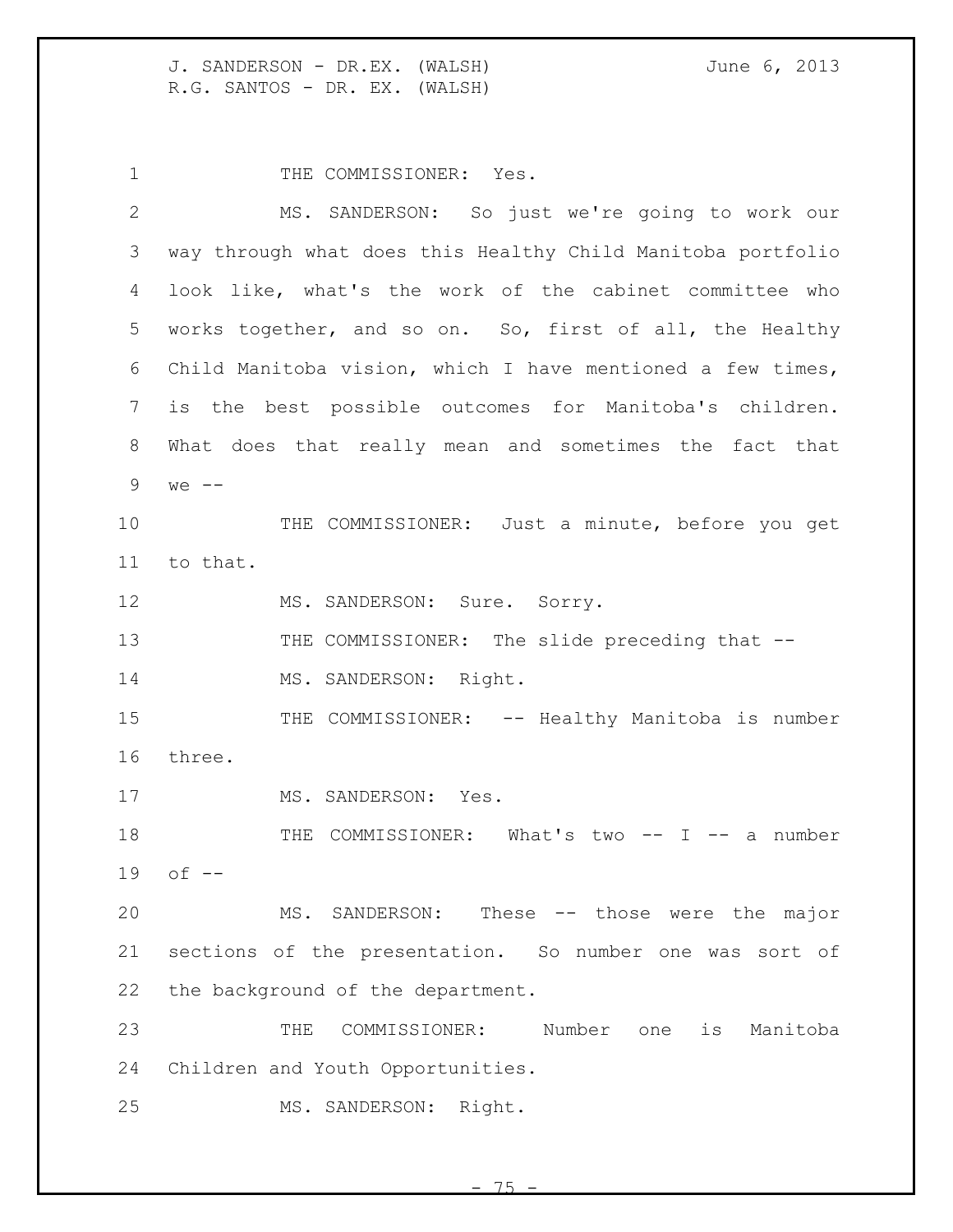J. SANDERSON - DR.EX. (WALSH) June 6, 2013 R.G. SANTOS - DR. EX. (WALSH) 1 THE COMMISSIONER: Number two, the Healthy Child -- MS. SANDERSON: Manitoba Act. 4 THE COMMISSIONER: -- Manitoba Act? MS. SANDERSON: Right. THE COMMISSIONER: Oh, okay. Well, should that be number two up on top of that preceding slide? MS. SANDERSON: It could be. The Healthy Child Manitoba Act was referenced right at the beginning -- 10 THE COMMISSIONER: Oh, right at the beginning, okay. 12 MS. SANDERSON: -- too, so it's --13 THE COMMISSIONER: This -- okay. MS. SANDERSON: -- a little confusing, sorry. 15 THE COMMISSIONER: Right, I'm -- I understand now. MS. SANDERSON: So number three is just sort of the outline for the, the following pieces of the presentation. THE COMMISSIONER: Right. 21 MS. SANDERSON: So the vision -- and I just want to point out that when we talk about healthy, we're talking about a very broad definition of health, it's not physical health, entirely, it's listed there that: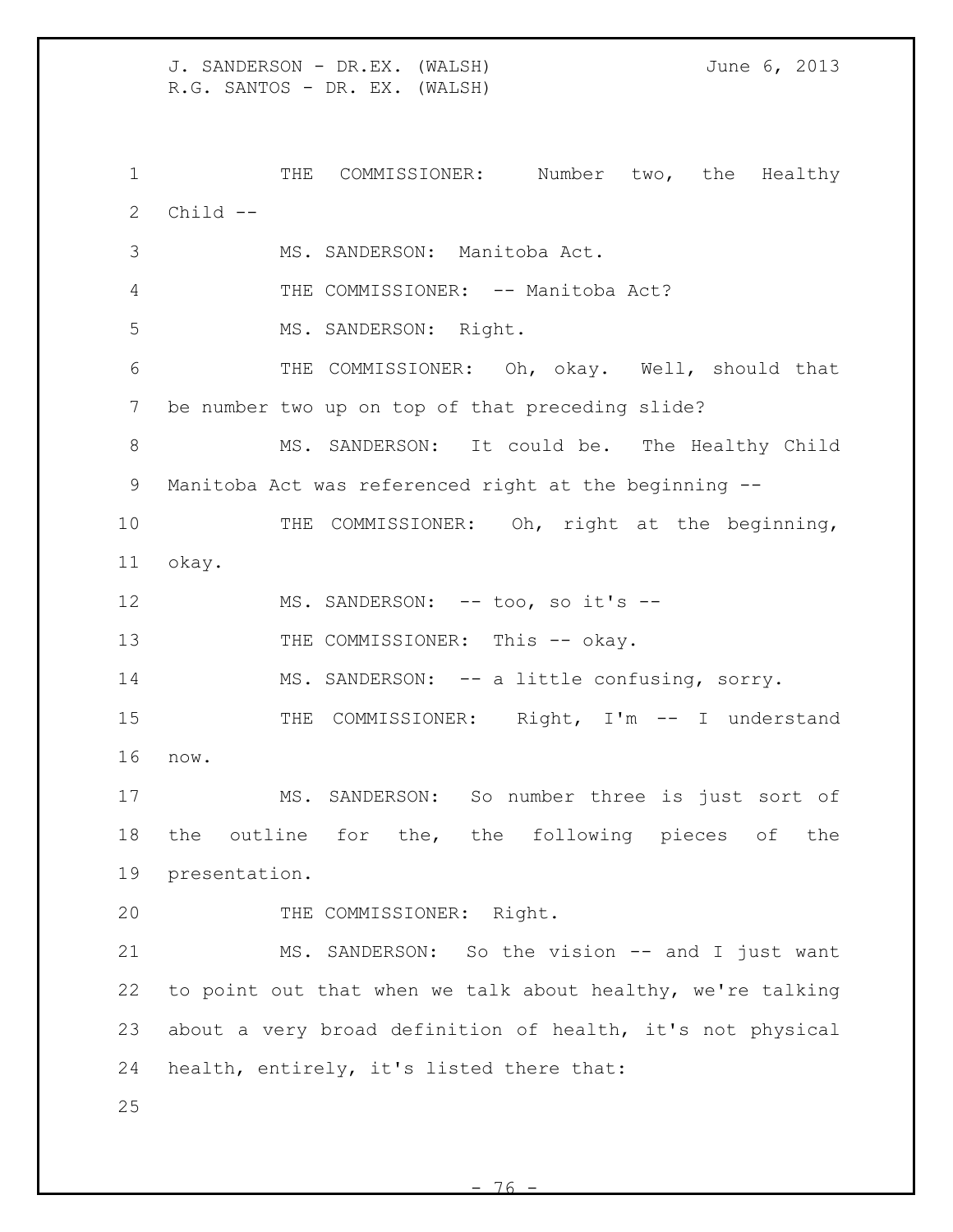To their fullest potentials kids will be physically and emotionally healthy, safe and secure, successful at learning and socially engaged and responsible. And those outcomes are actually agreed to nationally, many jurisdictions measure against those outcomes so we actually have some cross-jurisdictional data in that regard, as well. Our mission statement which is really more about how we intend to achieve that vision is that: Healthy Child Manitoba will work across departments and sectors to facilitate community development. 18 So many of the speakers that you've had, virtually all of the presenters you have had as witnesses for the last week are people that we work with in the community and often that we're giving some level of funding to. We believe in a community development model, we realize that Civil Servants are not the best ones to be out there servicing at, at grassroots level so about 80 percent of our funding goes out the door as grants to other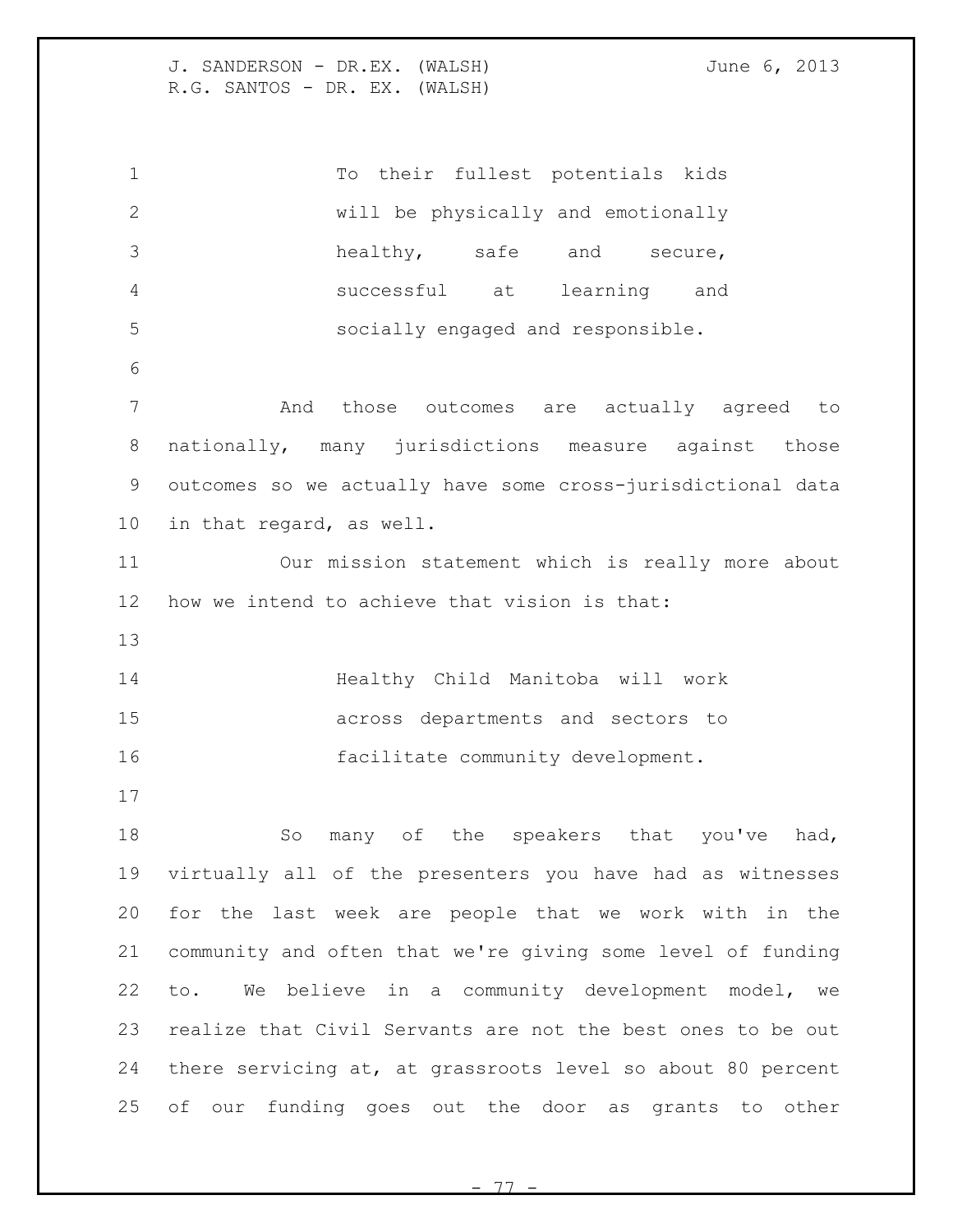organizations that are very close to families to deliver services and again, I can give you some examples as we go forward.

 So facilitate community development for the wellbeing of Manitoba's children, youth, families and communities, again with a priority focus on the early years. Our mandate is prenatal, to age 18, but we put a particular policy imperative on the early years because of the importance of that investment and also because there has never really been a public policy structure around the early years, the way there is for public education, for example, when you hit age five.

 So until Fraser Mustard and others started shining a light on the early years, it was a bit of a vacuum as to what happened to kids between birth and showing up at school. We know that they got inoculated, that was one of the few check points, but other than that, kind of every man for himself out there, in terms of families and young kids. And we're trying to build more of a system for the early years.

 There's a number of guiding principles listed. First of all, that we will be community based and I referenced that a moment ago, in terms of utilizing those systems that are closest to families and most respected and trusted as our delivery agents.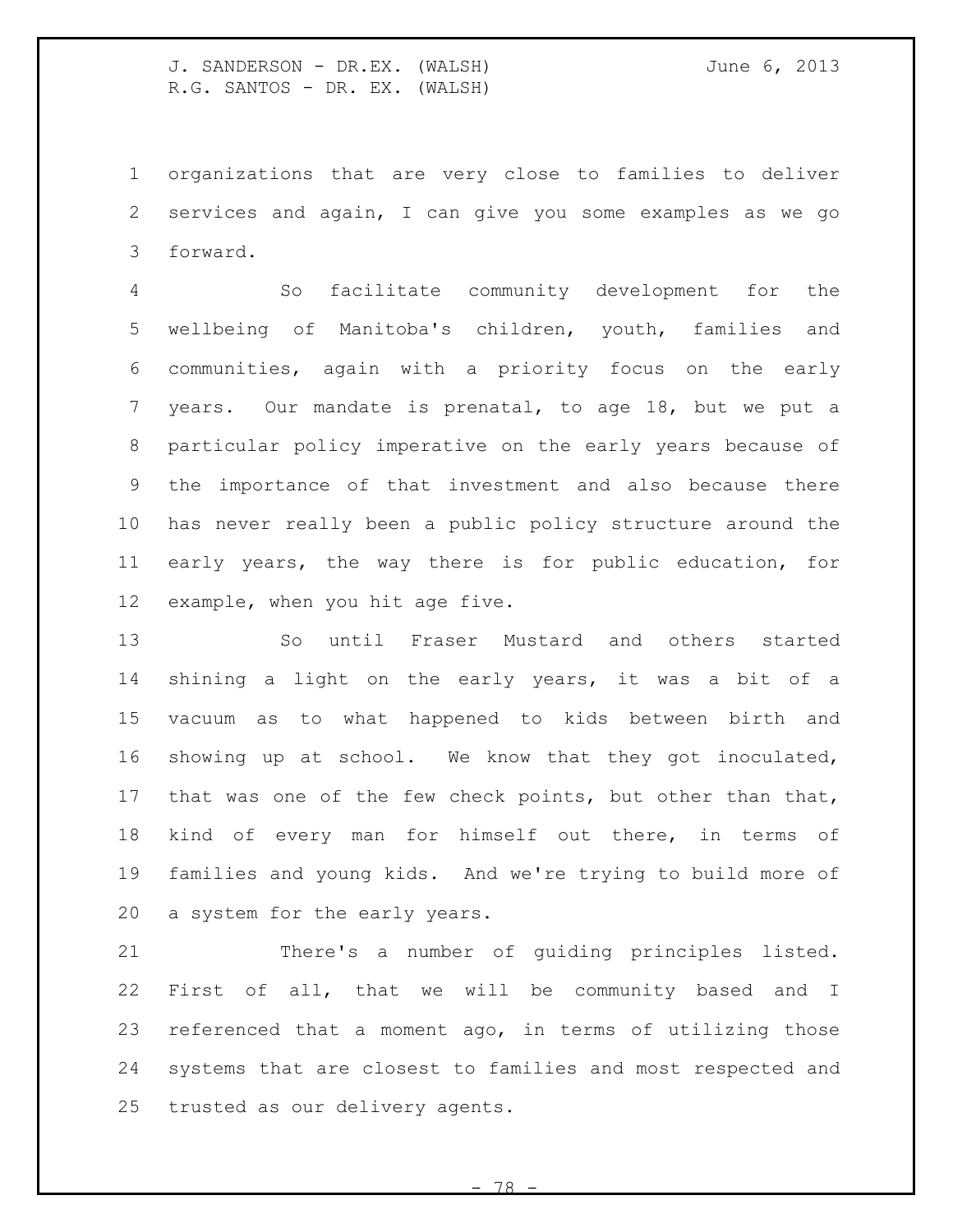That would be inclusive so that obviously the doors are open to all families from all walks of life but recognizing that we have to make a special effort to reach out to families who are typically disengaged by services -- from services, and so making particular targeted efforts. That those services will be comprehensive so it will be a spectrum that follows kids as they grow up and we don't have these crevices where they may not have access to services. 10 That they will be integrated. In other words, the systems are talking to one another, including sharing information about how kids are doing. Part of that we achieve through the protocols that I mentioned earlier. Services will be accessible. So in places where families will naturally go to find them, and believe me that can be a challenge, as you can imagine, with the geography of the province and even, even within the inner city there are streets that people will not cross. So you might think you only need one healthy baby site in Point Douglas but, in fact, you need several. So we'll come back

to that.

 Quality assurance. We're very committed to, first of all, bringing to the province best practice, best practice programs that have a good solid evidence base. That's our, our first choice. We are, however, also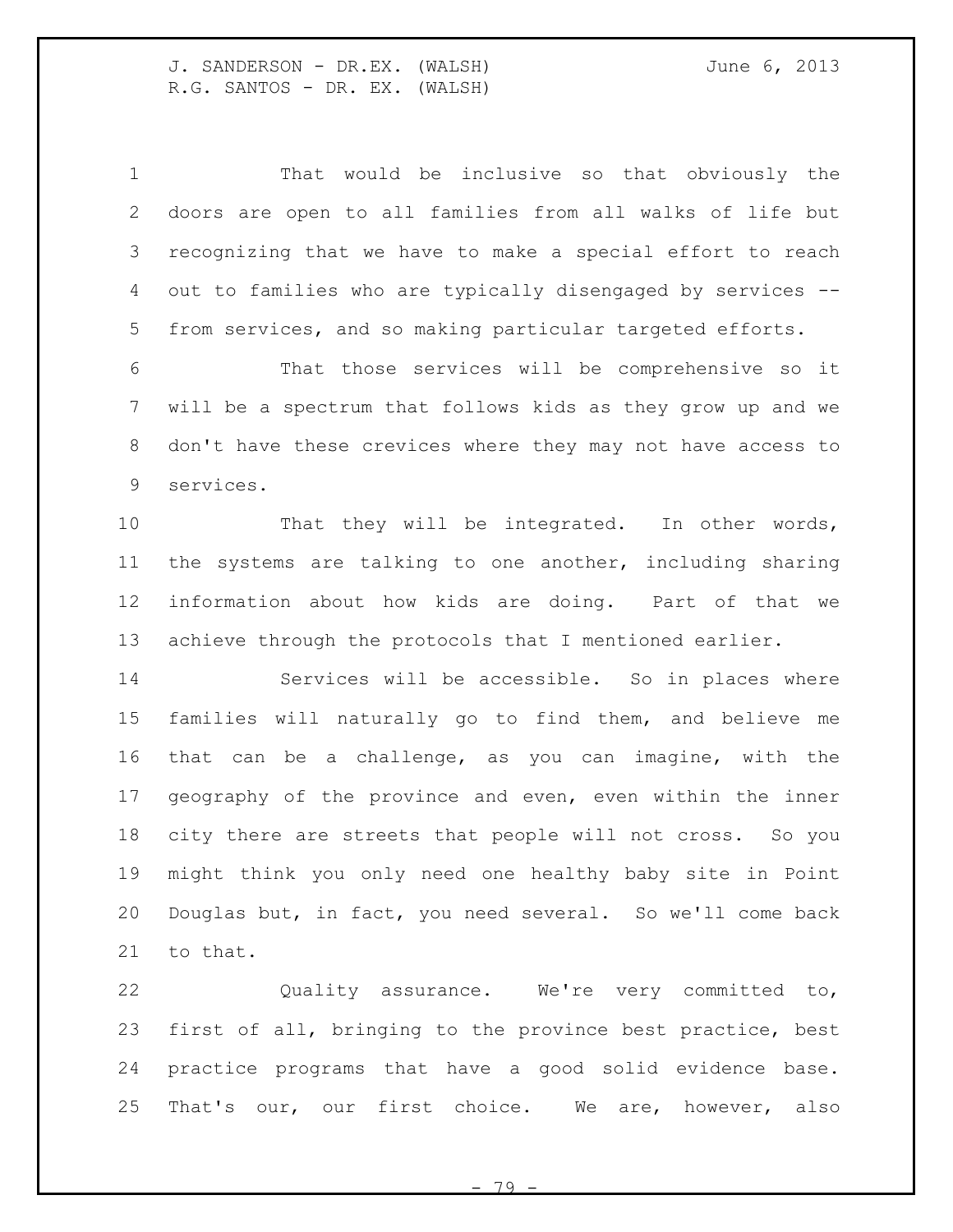developing programs locally in Manitoba but where we develop then we put an even greater emphasis on rolling them out in a manner that they can be rigorously evaluated and reporting back on the results of those evaluations.

 And public accountability which speaks both to that five year report I talked about earlier, but as I outlined, some of the programs that we're investing in you'll see that in a number of cases we've done or had done third party evaluations of the programs and those reports are released to the public as well as the lessons learned from them and our intentions of addressing the gaps that 12 have been identified through evaluation so ...

 The physical structures begin, first of all, with our leadership structure, which is the Healthy Child Committee of Cabinet, and I've -- haven't yet listed for you the departments that are involved on that committee. When it started in 2000 it was eight ministries, it's now 10, and you'll see, first of all, is Mr. Kevin Chief, the Minister of Children and Youth Opportunities. I won't name all the ministers but I will go through all the departments.

 So, Aboriginal and Northern Affairs, Culture, Heritage and Tourism, Minister of Education, Family Services and Labour, who is also the minister responsible for the Status of Women. The Minister of Health, the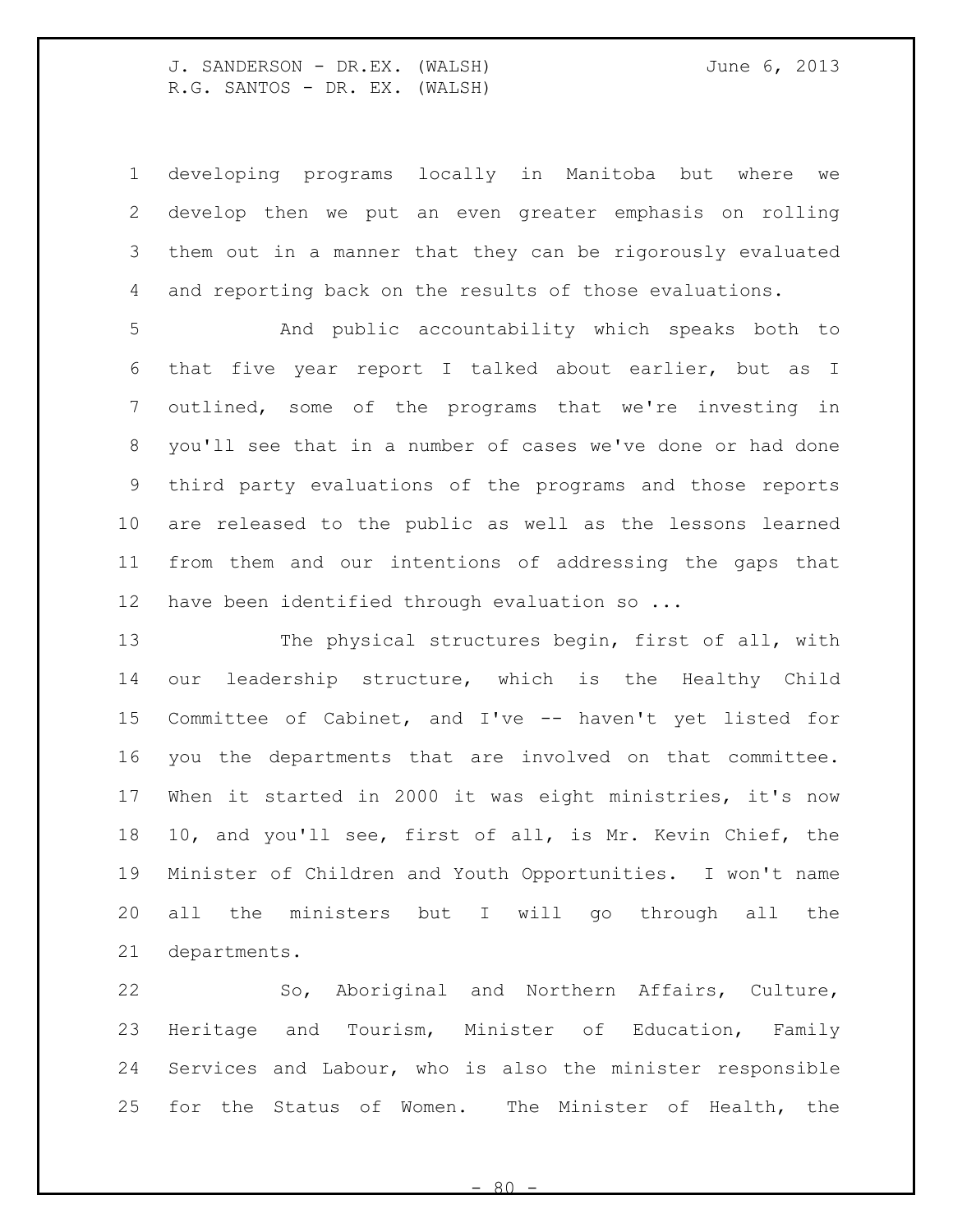Minister of Healthy Living, Seniors and Consumer Affairs. The Minister of Housing and Community Development, the Minister of Immigration and Multiculturalism, and the Minister of Justice and Attorney General all sit on the Health Child Committee of Cabinet.

 The chair is appointed by the Premiere and over the years the Minister of Family Services has been the chair, the Minister of Healthy Living and later the Minister of Healthy Living, Youth and Seniors and now, currently, the Minister of Child and Youth Opportunities.

 And -- well, in a moment I'll explain the corresponding deputy minister committee but not quite yet.

 Some current areas of focus of the cabinet committee and they -- we tend to do strategic planning sessions with them, approximately every 12 months, and they select areas of focus. Early childhood has continued to be an area of focus right from the onset. Mental health and emotional wellbeing is now very much on the minds of the ministers.

 Crime prevention but through a social development approach also very much at the forefront. And this whole concept of integrated services and systems which really serves all of the, the previously listed areas of focus.

 We oversee some cross-departmental strategies such as the fetal alcohol spectrum disorder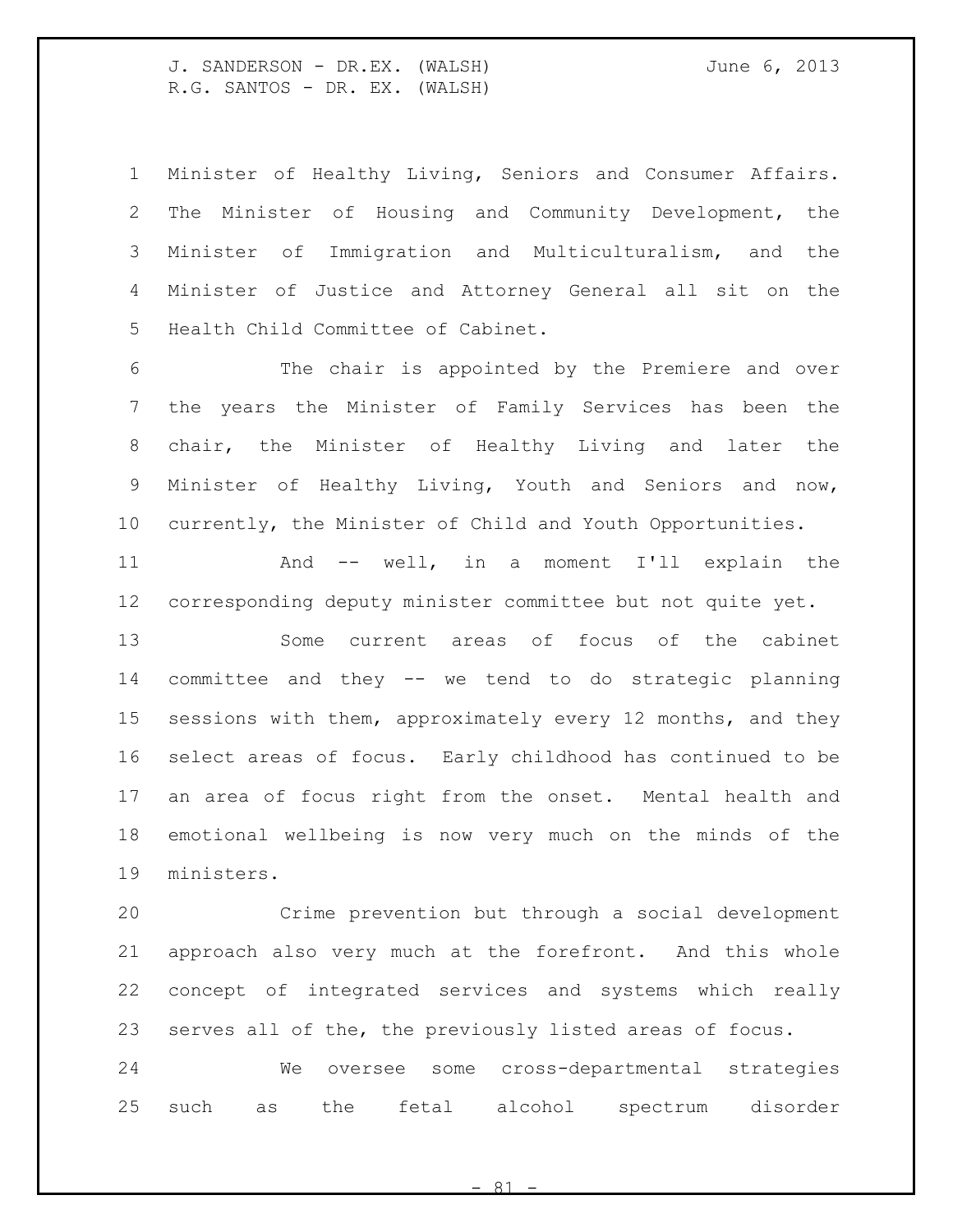cross-departmental strategy, and then we actively participate on other strategies, such as All Aboard, which you heard about from Lisa Donner, earlier.

 I should just mention that the other strategies listed at the bottom of that current areas of focus include Neighbourhoods Alive, which is a community development strategy. Reclaiming Hope, which is youth suicide prevention. And Rising to the Challenge, which is the mental health strategy for the province. And Healthy Child not -- is not only involved in all those but, in fact, the Healthy Child Committee of Cabinet has been used as the oversight body for a great number of them because the right ministers are on the -- in the room at a regular -- on a regular basis.

 THE COMMISSIONER: How often do they meet as a committee?

 MS. SANDERSON: They meet at least every two months and in the off-month the corresponding deputy minister's community meets.

 On a really practical level, to give you an idea of how this all works, the agendas for the ministers are formed by the deputy ministers committee but there are also very much influenced by community structures. We haven't quite got to those yet but they're coming up.

So, we have, around the province, 26 parent/child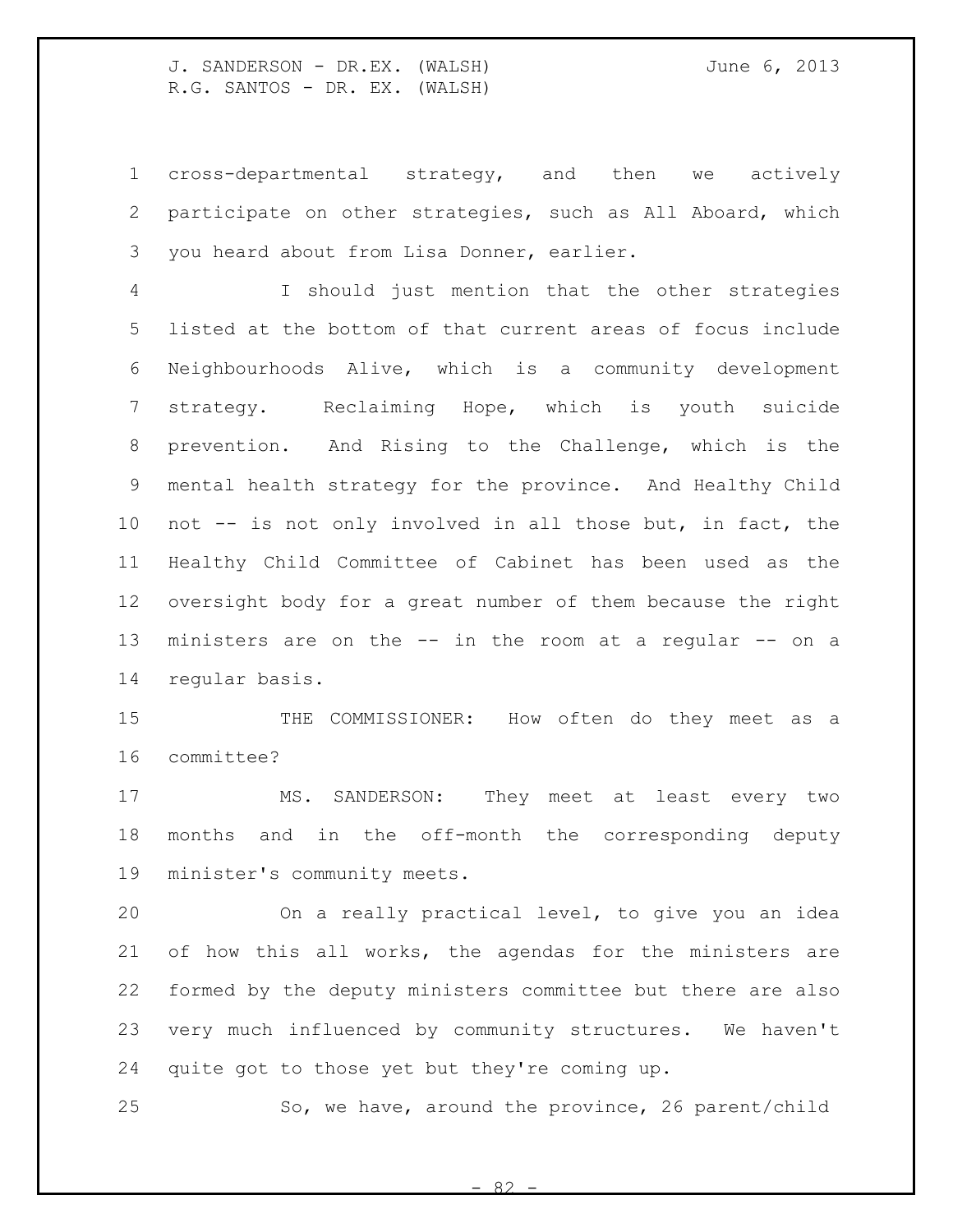coalitions that we give modest funding to, to do local investments in early childhood. So, let's just pick a region, the central region, sort of Portage la Prairie all the way down to the, the border to the States. We ask the major sectors to come together around a table to plan for and consider the well being of kids. So the Regional Health Authority is there, the school division is there, aboriginal organizations and leadership, CFS. In some cases the faith community, parents, recreation. We give them in the area of -- central region in the area of about \$80,000 a year that they can make some local investments on. And more often than not they spend that on hiring -- a small piece of that on hiring a coordinator who then will provide services through family resources centre, like a mom and tot program, lending libraries, a whole range of things are responsive to what that particular region might need. Which is very powerful at a local level and it gets those sectors talking to each other.

 What has turned out to be equally powerful and I have to admit unanticipated, is that those parent/child coalitions are the eyes and ears of what's happening in our province. They feed back to us, you know, that new program you just introduced, the uptake has been amazing or, you know, that new program you just introduced, we can't seem to get the parent to buy into it, we need to talk about it.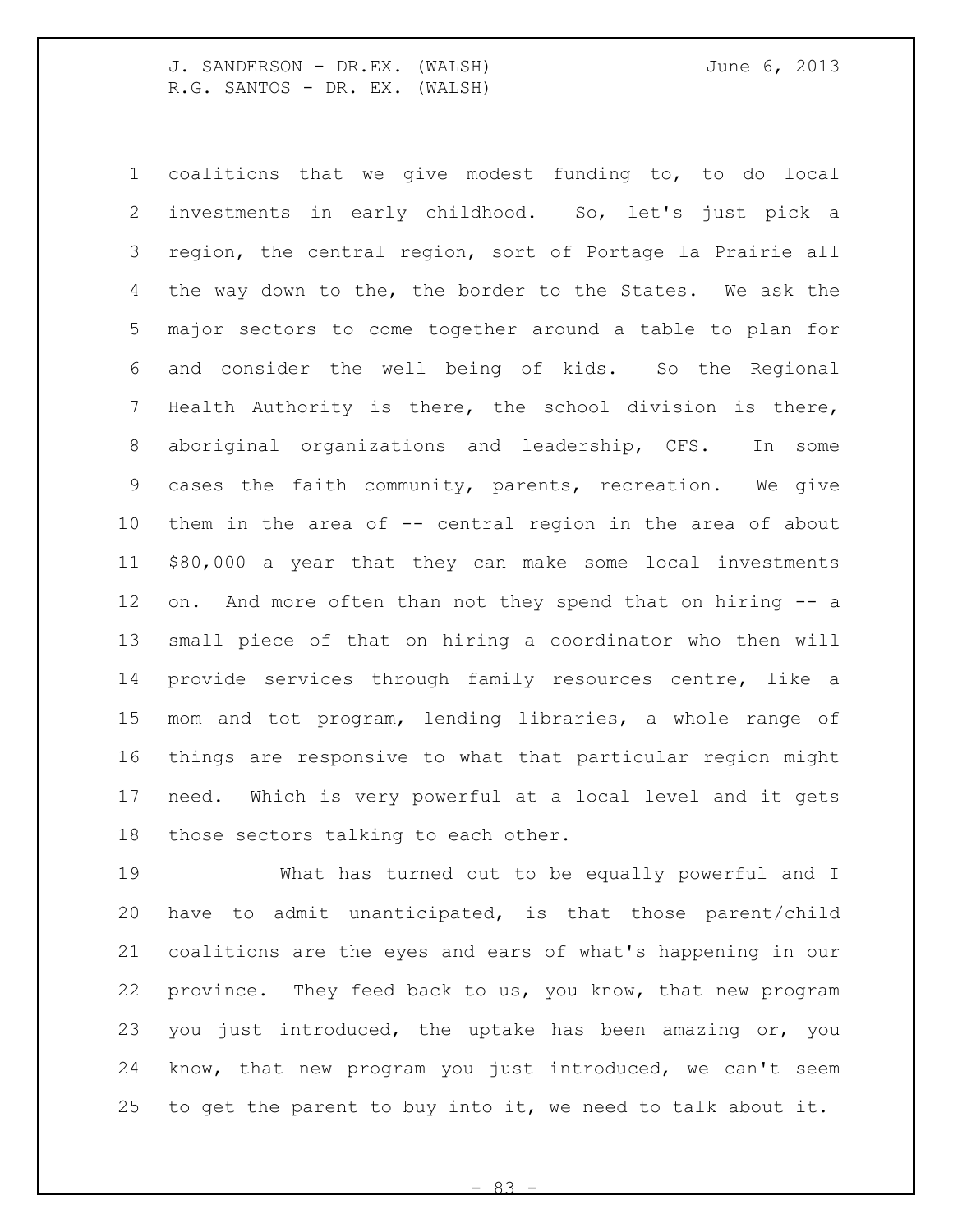At least once -- well, several times a year we pull representatives of parent/child coalitions together to share information both directions and one major event a year, often which Rob is a keynote speaker, where we share the most recent emerging research and ask them, given what you just heard, what do you think we should be doing in Manitoba; what would it mean in your region; you know, what does it mean in your sector, as a public health nurse, as a champion in your school division. So those parent/child coalitions also help us build the agenda that we will take back to ministers.

 I mentioned earlier that we do strategic planning 13 at least once a year, roughly, and that usually means taking longer than the usual two hour meeting which is what it typically is, two hours every two months. And I don't think I'm breaching cabinet committee secrets because I've heard our own ministers talk about this publicly, one of the very first meetings we did, when we were all trying to figure out what is this new structure and how do we use it, we simply asked the ministers to come to the table and answer the question when you think about children in the province, from your portfolio, what keeps you awake at night?

 And, of course, we went around the room and for the Justice minister it was the rise of violence, violent

 $\beta$   $\Delta$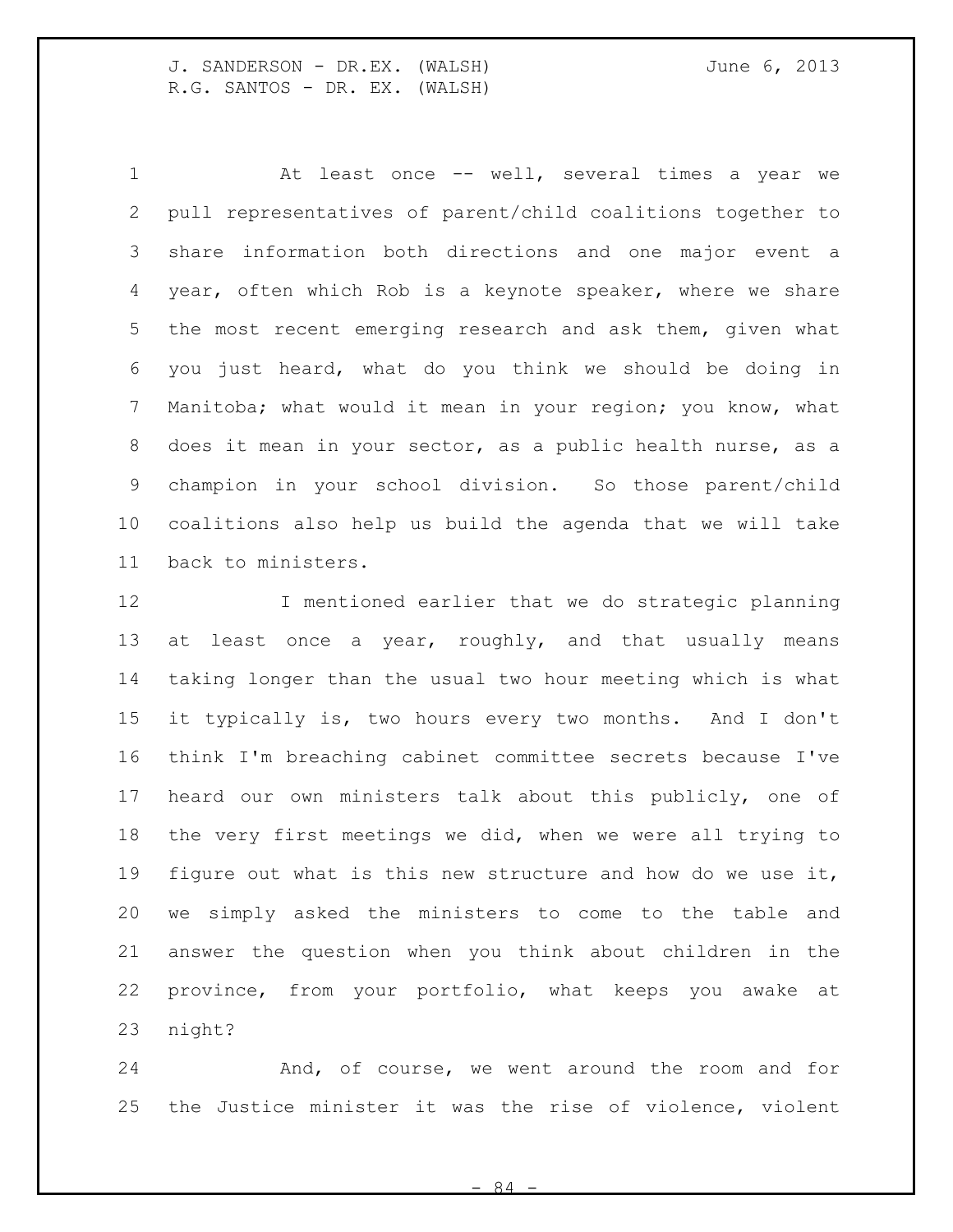incidents that they were seeing among young people. For Education, it was the mental health issues that they were seeing in classrooms that they hadn't seen before. For Health, it was obesity. And so on and so forth. And it was the old facilitator's trick of write it all down and 6 then step back and ask those people to tell you what -- how to interpret it and they basically all looked at it and said well, first of all, the problem I am dealing with, my department doesn't actually have the solutions, your department has the solutions. And it was that sort of spider web conversation around the room that made us sort of have that ah-ha moment about yeah, if we're not working together, we're not -- this isn't going to work at all.

 So, that's been sort of the driving impetus for how we operate the, the committee.

 I will also mention that both the Premier and the cabinet committee members have an open door policy in terms of members of the legislative assembly attending the meetings. So, back benchers are also welcome and often have later become members of the Healthy Child Committee, so there's been a lot of continuity in the membership.

 THE COMMISSIONER: Well, and certainly engagement 23 on the part of, of  $-$  it's unusual, I think, to have that many ministers forming a committee on --

MS. SANDERSON: Yes.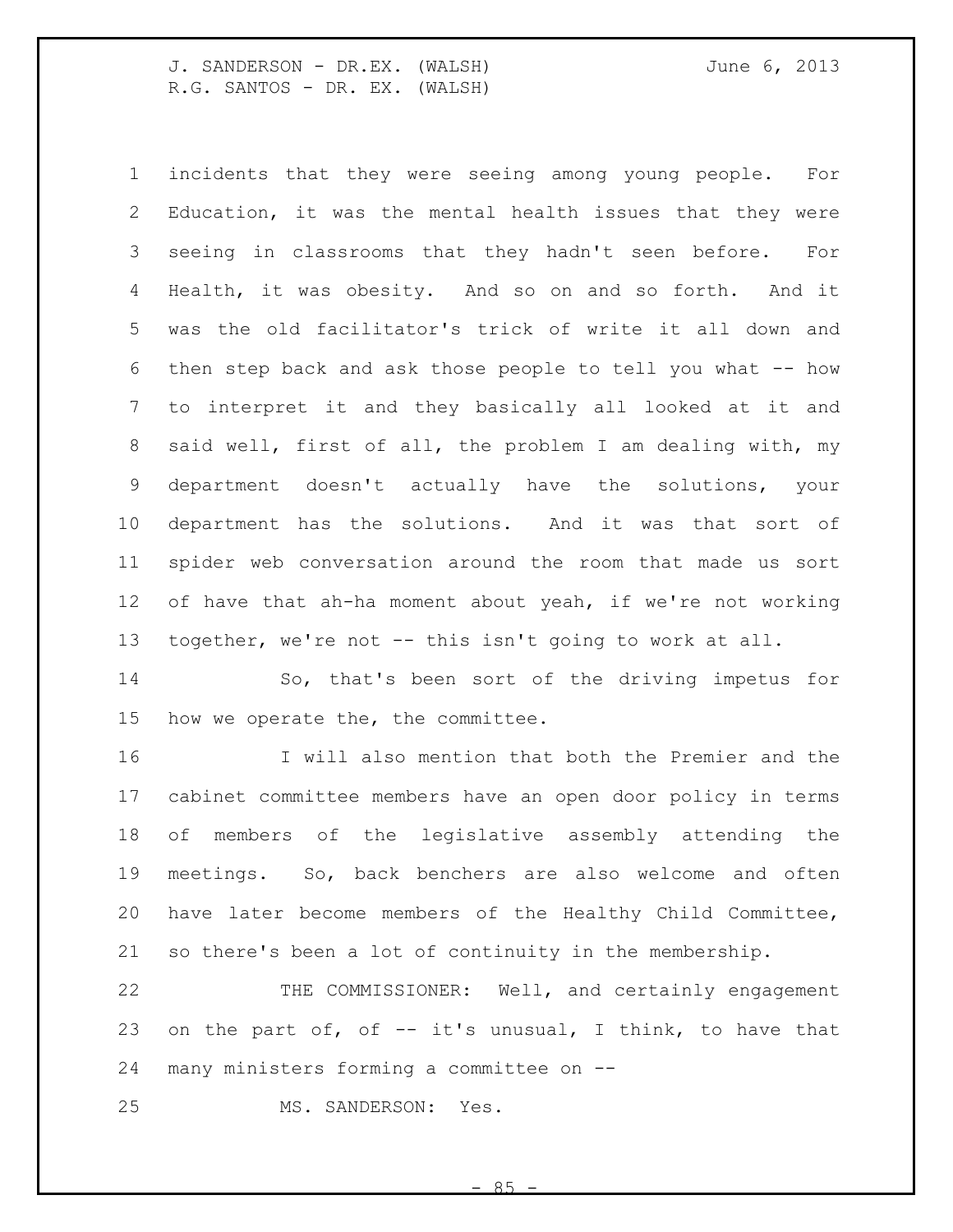1 THE COMMISSIONER: -- on a particular subject, I think it's --

MS. SANDERSON: Yes.

4 THE COMMISSIONER: -- very commendable.

 MS. SANDERSON: Some of those ministers also sit on Treasury Board, where the money decisions are made --

7 THE COMMISSIONER: Yeah.

8 MS. SANDERSON: -- and some sit on the Priorities and Planning Committee where priorities are being set, so that helps us, we think.

 I have to mention the third community structure so on the slide out there right now we've got the, the government structures on the left-hand side, and on the right-hand side, we're listing sort of how we get our community input. And I've mentioned the makeup of the coalitions.

 We also have a provincial Healthy Child Advisory Committee that's about 30 stakeholders who either are serving youth, children and youth, so it -- big -- Boys and Girls Clubs, for example, is there because they chair the Youth Serving Alliance of Manitoba. The Manitoba Child Care Association is represented. The Pediatric Society is represented. The CEOs of the child welfare authorities are invited and/or -- either attend or send representatives.

And that provincial Healthy Child Advisory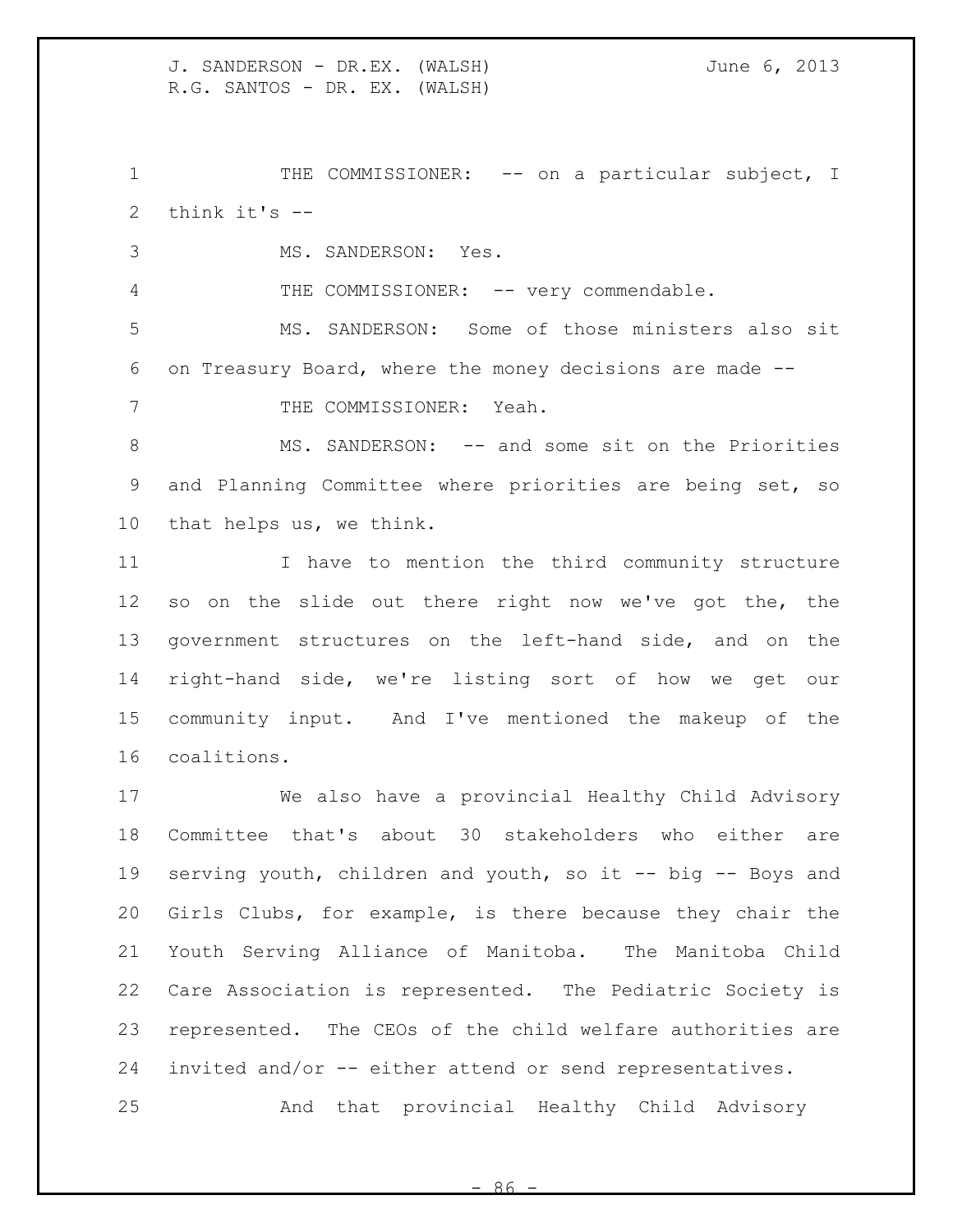Committee meets quarterly, it's now chaired by Jamie Wilson, who is the Treaty Commissioner in Manitoba and he's just recently assumed that role. It was previously chaired by a retired school superintendent from the north, who agreed to do it for a year and stayed for 12.

 So, it's, it's a group that also has had a huge degree of commitment and also helps us inform the, the cabinet committee. Those structures, the parent/child coalitions, and the advisory committee, are also entrenched in the legislation.

 The next couple of slides are to give you sort of a precursor to the investment portfolio and the kinds of programs we're, we're putting public dollars into.

 So the first slide here, which shows you the little tykes, kind of running across the surface there and growing up as they go, is an illustration of these important developmental opportunities for investment as kids grow, so across the top you've got pregnancy, birth and infancy, early child care -- childhood care and learning and we've talked a lot about that.

 We do also make investments in middle childhood and in adolescent development. I won't be speaking about those so much today because we're focusing on the early childhood piece.

The outcomes that we're targeting, I mentioned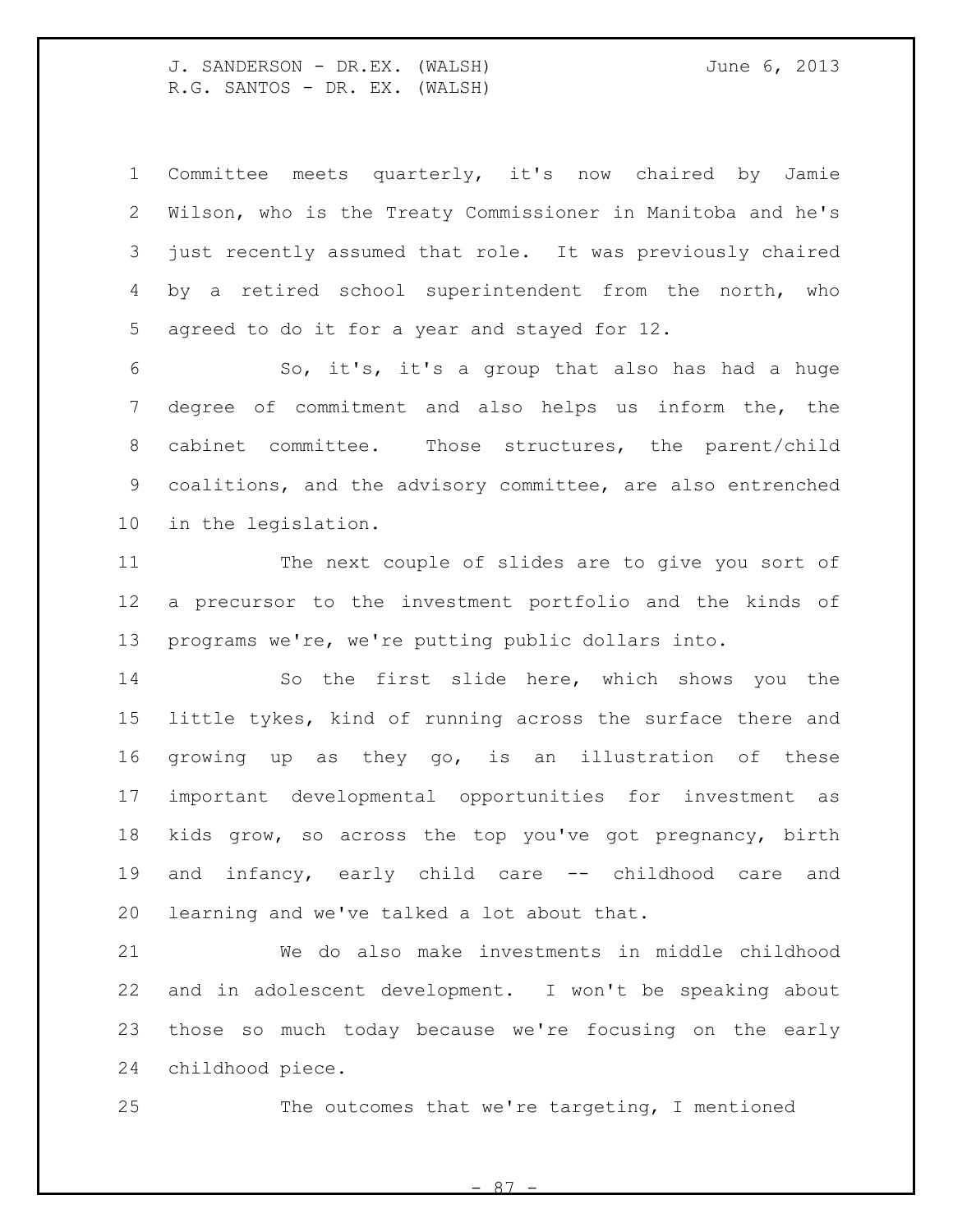earlier and they're captured there on top of this platform. And then the platform, itself, refers to both financial supports that are being provided, that I'll elaborate on, including a prenatal benefit and some federal financial benefits, as well, that go to low income families. And then the community based family supports that we invest in, and those are the core programs that Healthy Child Manitoba strategy has either introduced or is working cross-departmentally with.

 The next slide is again a bit of a synopsis slide but it's taking more of a developmental metaphor, if you wish, in which you kind of see the child nested in the environments that he or she will grow up in and the major influences on the outcomes for that child. So, family being one of the very first influences, and then pre-school and school, and then community.

 And the outcomes are also stretched out across that, that trajectory because, at the very heart of things the, the first consideration is the physical and emotional health of the child and, as time goes by, safety and security, of course, become very important, their success as learners, and what we really want is, as they, they leave the school environment that they will be socially engaged and responsible. And there's investments that we're making at every phrase, to try to encourage that.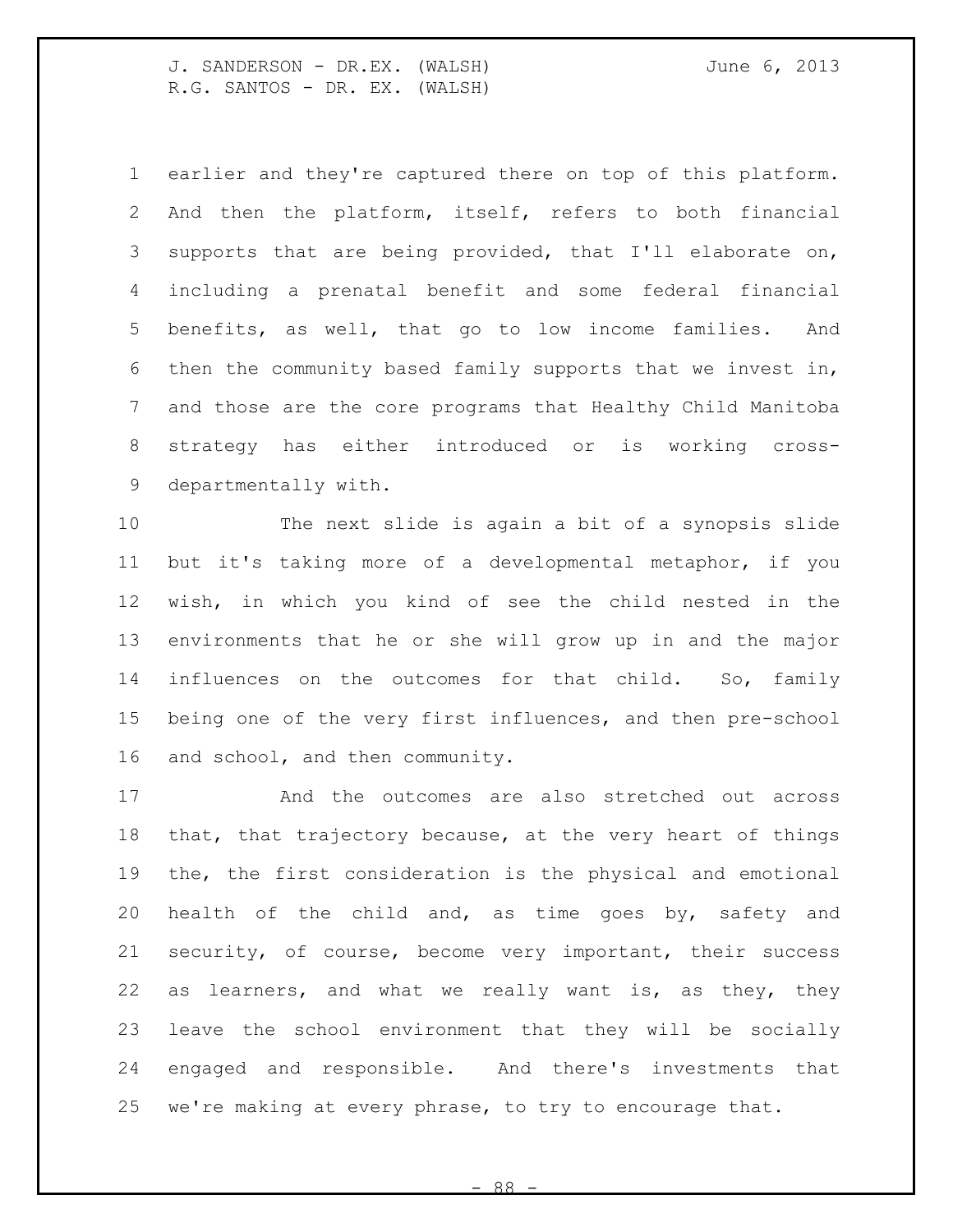Down the left-hand side are the key areas of investment that the Healthy Child office is responsible for. I need to say that there are many other investments across government being made for kids so, for example, child care. We're not going to talk about that so much today but it falls under the Healthy Child banner, as well.

7 So, working our way up, Healthy Baby is a program that's focused prenatally and in the first year of birth. Families First, our FASD strategy, Triple P Roots and so on. So rather than read them all now, I'll get into actually helping you understand what they all are.

 We, we try to include this quote by the former and now late Minister of Aboriginal and Northern Affairs, Oscar Lathlin, who was a member of the Healthy Child Committee of Cabinet for a number of years and who had said that "Manitoba cannot prosper if aboriginal people do not prosper." And what we've taken that to mean and sort of extrapolated from over the years is that we absolutely need to be paying attention, first of all because it's the right thing to do, but secondly, because it's the practical thing to do. Our fastest growing population is our aboriginal population, it's our youngest population, it's got tremendous potential.

 At the recent Business Council of Manitoba leadership celebration of 15 years, the anniversary of the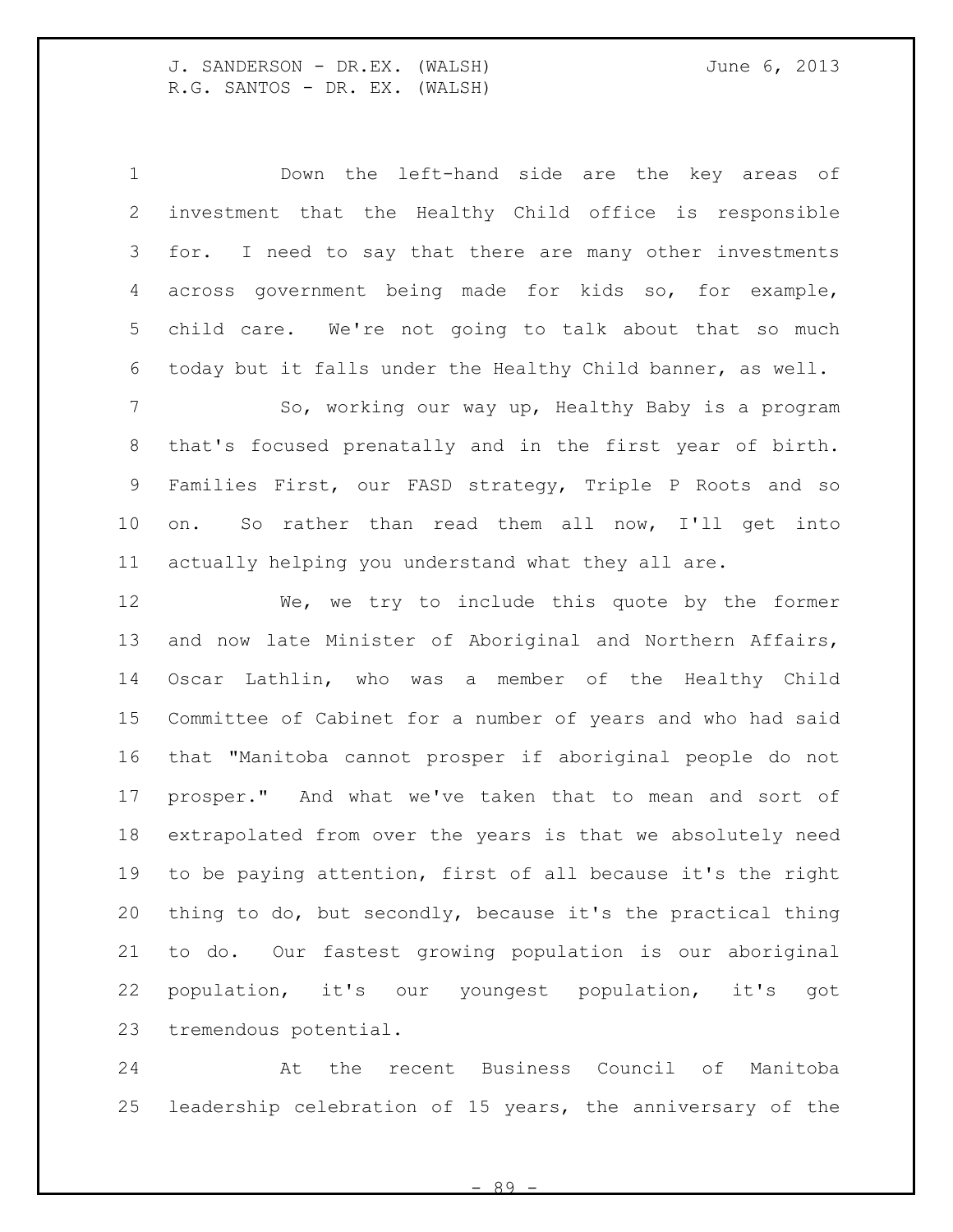Business Council, a number of key business leaders in the province spoke, and virtually every single one of them, without realizing that they were all going to do it, spoke about the importance of engaging aboriginal youth and, and helping them on a trajectory to enter the, the work world.

 We are here to argue that while that is very important, if we don't start earlier, as you heard, that's an uphill battle, working with youth. So it's the right thing to do, it's also the smart thing to do.

 The puzzle piece is just a way in which we frame how the different pieces come together to support early childhood development and many of those puzzle pieces I'll be talking to you about. And then down the left-hand side we've got the -- sort of the shape of the keystone province and showing that we do, in fact, have parent/child centre coalitions spread across the whole province who are helping with the delivery of these various pieces.

18 So, into programs, themselves. We have, in Manitoba, the Health Baby Program, which is a two-part program that begins prenatally and continues until age one of the child. The first component is a prenatal benefit and it is intended for low income, women living in low income situations who are pregnant.

 It does a number of things. First of all, if your net annual family income is below \$32,000 then you are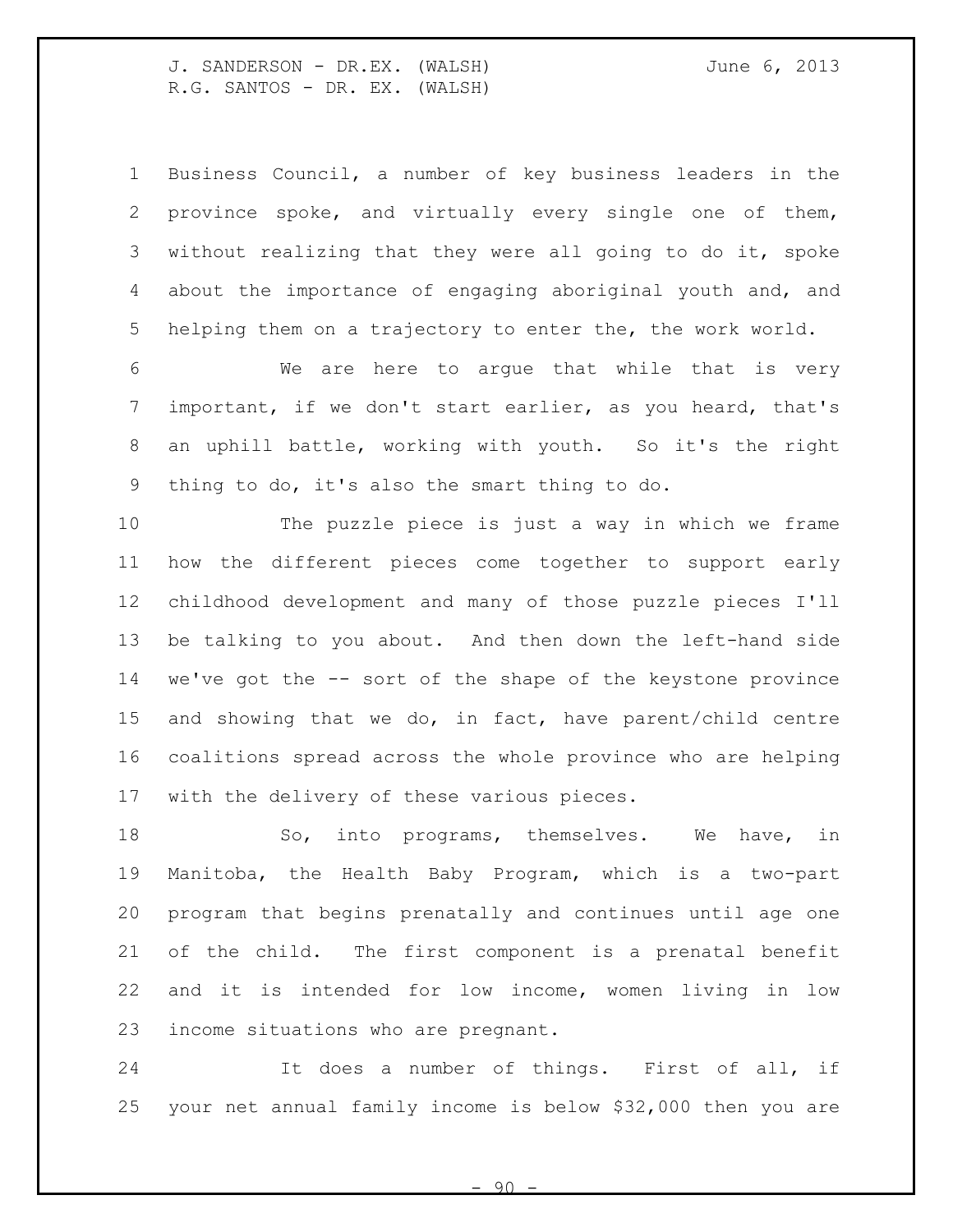eligible for the benefit. It's on a sliding scale and the maximum payout is about \$81 a month.

 In order to receive that benefit we require proof of pregnancy and that's obviously sort of an accountability piece but it also means that early on in the pregnancy there is an incentive for women to connect with the health system. Whether that's a doctor, a nurse in a northern nursing station or a mid-wife, it's all acceptable, we just need confirmation. Very simple application process and you will start receiving the, the benefit in your fourth month of your pregnancy.

12 6 And I should make note that that benefit is available to women in First Nation communities, as well, which at the time when the Premier announced he, rather famously said because it was the headline, that in Manitoba a baby, is a baby, is a baby and we're not going to pay attention to the jurisdictional differences.

 In addition to connecting women to health services in order to confirm the pregnancy, we also have made a very conscious decision, we could have set up bank accounts and, you know, just done direct transfer on a monthly basis. We don't do that. We send a cheque out monthly and we include a friendly little insert that will talk about anything from non-alcohol drinks you might enjoy during the Christmas season to here's a recipe for a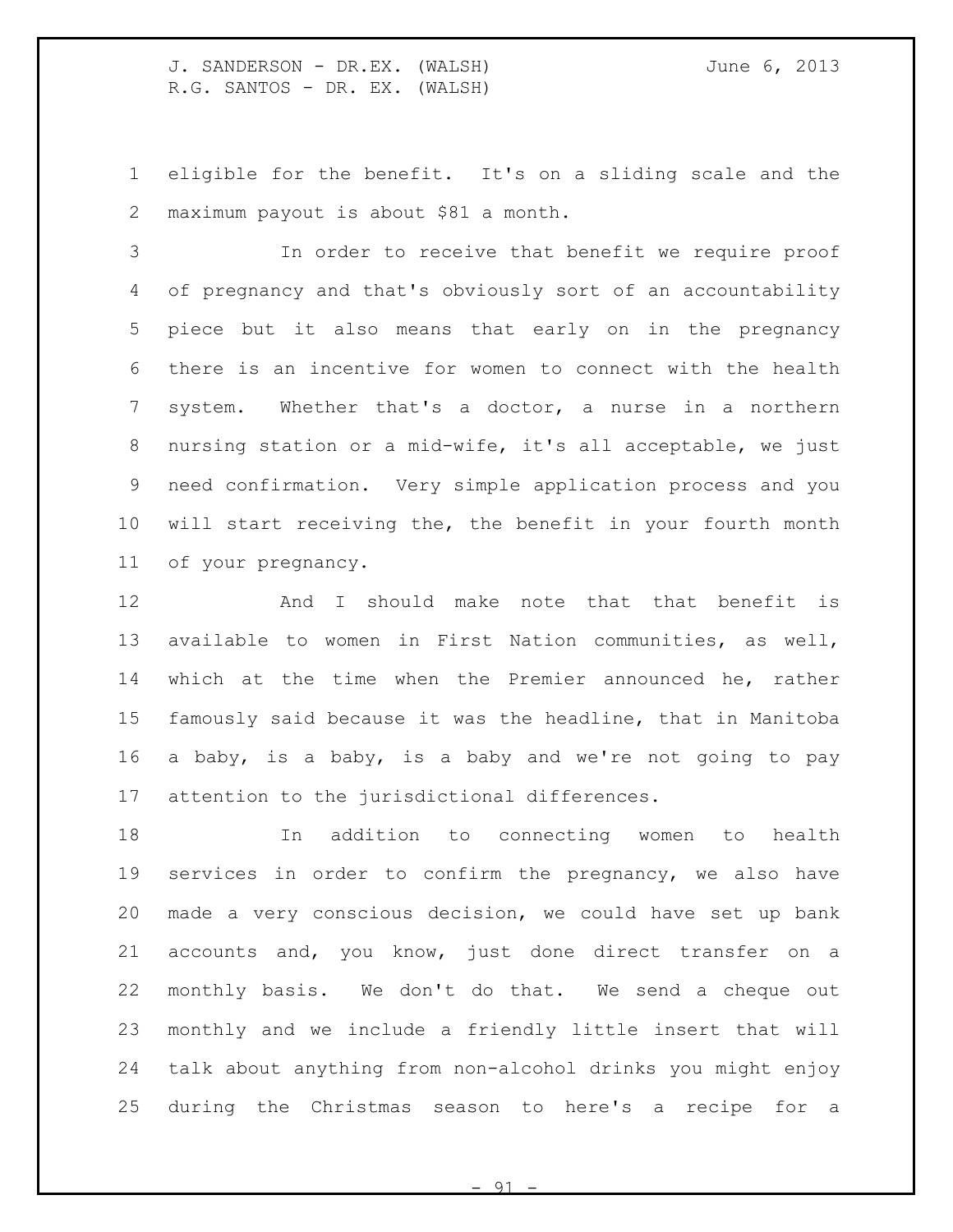healthy low cost meal that would be good for you during your pregnancy, to encouraging you to take prenatal vitamins, so just little friendly messages that basically say your pregnancy is an important time, we value it, we want to support you. THE COMMISSIONER: And that's \$80 a month? MS. SANDERSON: \$80 a month is the maximum. THE COMMISSIONER: Yes. And, and what are the qualifications to, to be -- to participate? MS. SANDERSON: If you're, if you're pregnant -- 11 THE COMMISSIONER: Yes. MS. SANDERSON: -- and your family income, your net family income is less than \$32,000 -- 14 THE COMMISSIONER: Yes. 15 MS. SANDERSON: -- a year, annually. 16 THE COMMISSIONER: Yeah. MS. SANDERSON: And those are basically the requirements. 19 THE COMMISSIONER: Yeah. Thank you. MS. SANDERSON: We had lengthy debate, some of it involving lawyers, with all due respect, for a great period of time, about being able to put a simple permission on the application form so that we could ask women, is it all right with you if we share the fact that you're pregnant with either the public health system in your area or the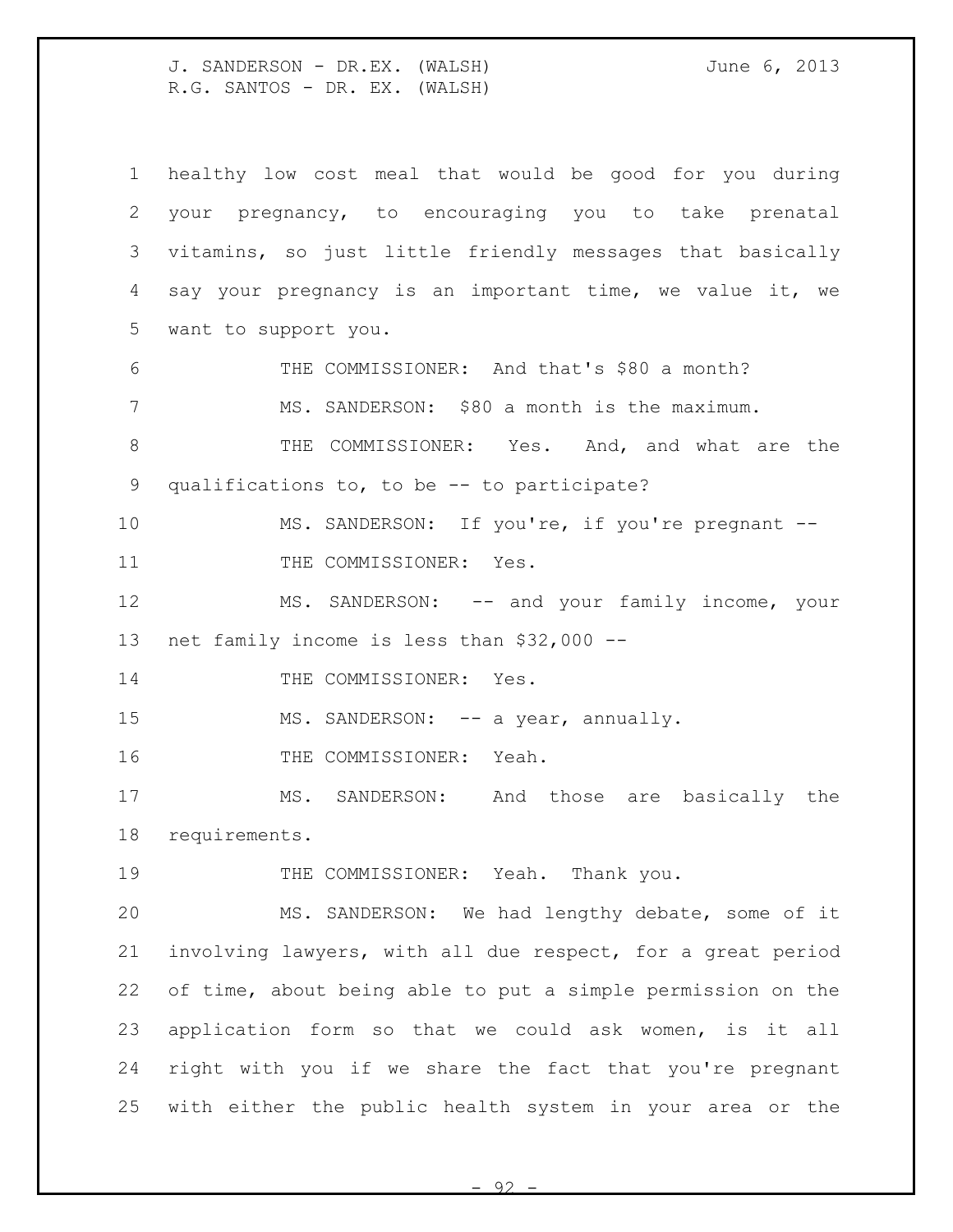local Healthy Baby program. And trying to get that wording right took quite some time but we now have such a simple statement on the application, the vast majority of women complete it and say yes, it is fine with me, which has made a huge difference because now we can quickly channel out to the public health system that women -- these women in your region have registered this month, they're pregnant and they're automatically have one of the risk factors, they're living in poverty.

 THE COMMISSIONER: And you identified their location?

 MS. SANDERSON: Right, yeah. And they get contact information and the public health nurse can use that to make the friendly first contact. And when I talk about Families First home visiting, we can even begin home visiting before the baby is born, if the need is there, so we'll come back to that.

 Just a few quick stats. In 11/12 we had almost 4,000 women on the benefit and virtually 50 percent of them are in Winnipeg, 50 percent were outside of Winnipeg, and 28 percent were from First Nation communities.

 And by the way, we make those referrals to the federal programs, too, so the northern nursing station, for example, will get referral from us if we have the permission of the woman.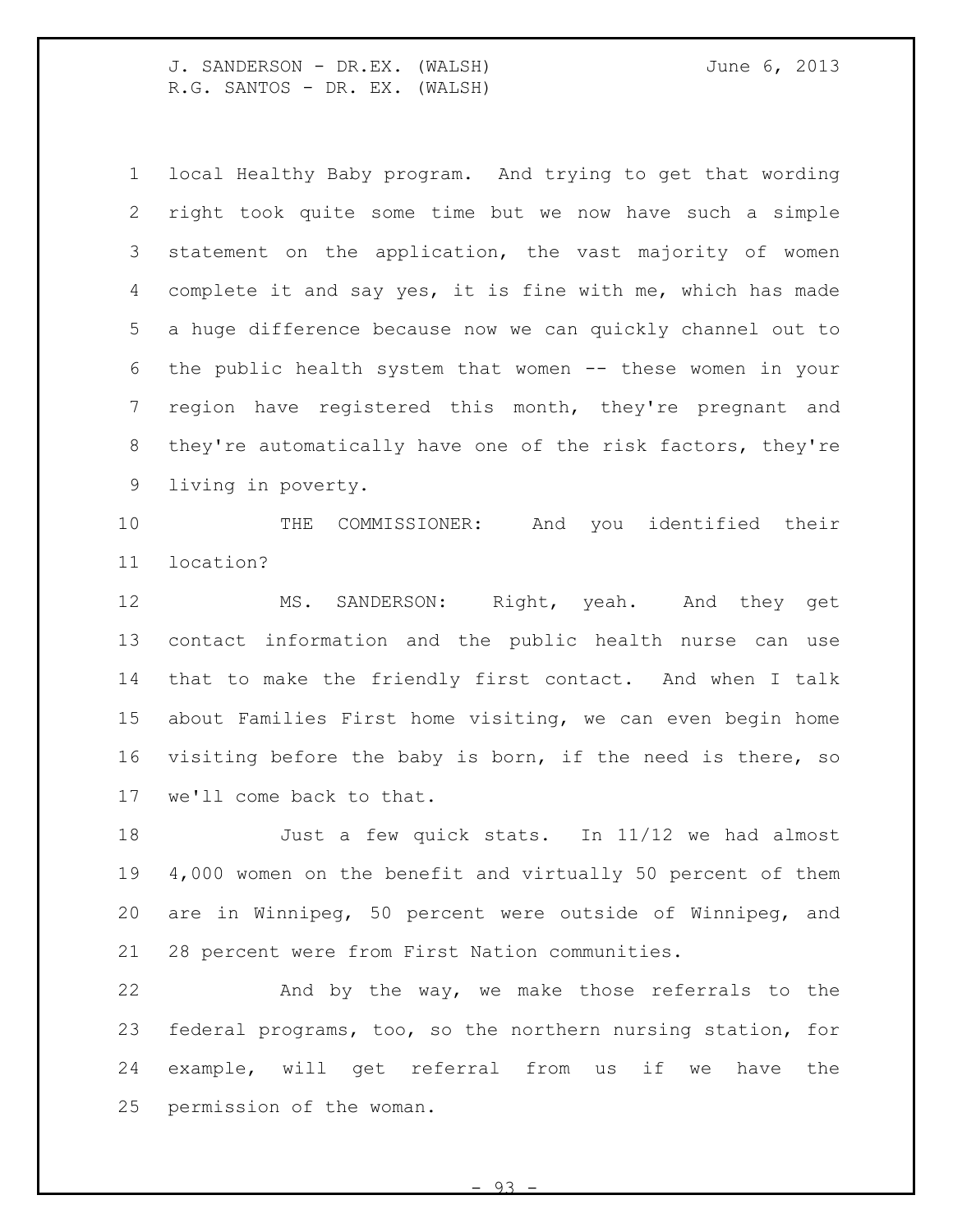1 THE COMMISSIONER: Half, half Winnipeg, half -- MS. SANDERSON: Outside, so rural and northern. 3 THE COMMISSIONER: -- rural, yeah, and other. And the breakdown with respect to aboriginal?

 MS. SANDERSON: Twenty-eight percent living on First Nation communities.

 THE COMMISSIONER: Oh, 28 percent living in First Nation communities?

9 MS. SANDERSON: Right.

 So that's the first component, that's the prenatal benefit. We also have Healthy Baby community programs that are operating in church basements and family resource centres so, for example, Sharon Taylor was one of your panelists from the four community programs, from Wolseley Family Place.

16 THE COMMISSIONER: Yes.

 MS. SANDERSON: They have a Healthy Baby site at Wolseley Family Place. They're scattered throughout the city and they're scattered throughout the province in more than a hundred community sites.

 For those who may have participated in a typical prenatal program, where you're basically -- I participated in one a long time ago, basically taught what to expect from the health system during your pregnancy and so on. That is not what a Healthy Baby program looks like.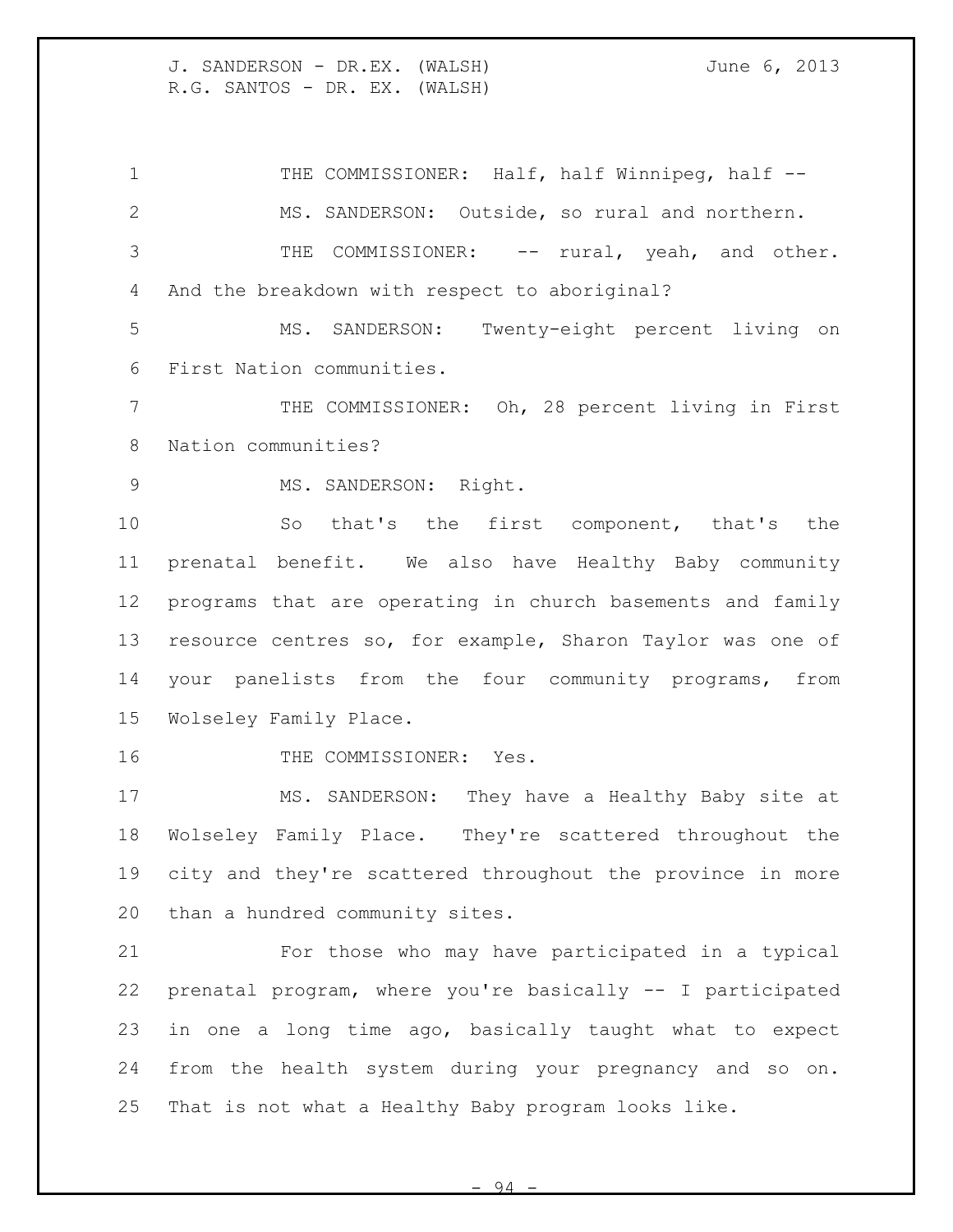The Healthy Baby program is a very casual environment where women are encouraged to come while they're pregnant and up until the time that their baby is one years old, so when you walk into the Knox United Church, in the inner-city here, there will be women of multi-cultural backgrounds. There will be small babies, there will be women who have just discovered they're pregnant. There will be a public health nurse there, a nutritionist and then a group facilitator who is going to lead a discussion on some topic. There is a curriculum that backs all this up.

 The women participating wouldn't necessarily know that there is a binder of curriculum materials but the importance of breast feeding is going to be discussed at some point, prenatal vitamins. A healthy snack will be served. Often a healthy meal is made by the participants so if there is a kitchen facility they'll make a meal and often be sent home with a bag with the ingredients so they could make that meal when they get home, as well.

 We use milk incentives to also bring them into, into the program. The biggest incentive is the social inclusion aspect, I'm pretty convinced of that. And I'll pause for just a second and, and share an anecdote because these are the things that stick with me.

I had the opportunity to go to a Healthy Baby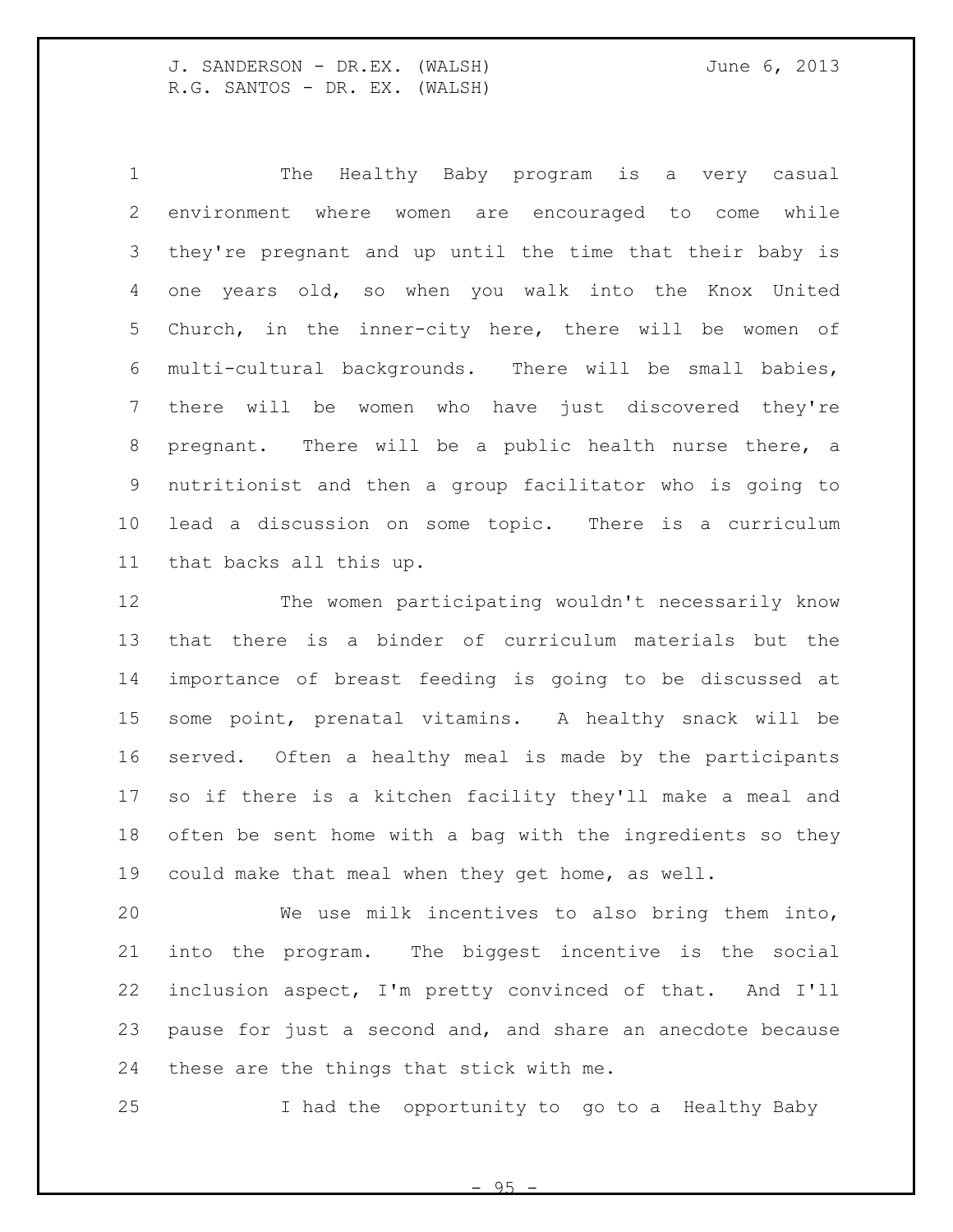program in a school attached to a housing project, in Winnipeg, so very, very low income group being served out of this family resource centre. The Healthy Baby program was just starting and I'm telling you, it was a miserable nasty February day, with high winds, snow, the whole kit and caboodle, and these women were arriving with their small babies, or they were pregnant and they were brushing off the snow and about 15 of them were probably there. The public health nurse was doing -- quietly weighing babies in the corner and giving advice and so on and someone said: Where's Mary? And someone else said: I don't know she usually comes but she didn't come last week either. And someone else said: I don't think she has been feeling very well, I haven't seen her out much. And two of the moms stood up and said: If somebody will just keep an eye on the baby we're going to go and get her.

 And they left the program and they came back 15 minutes later and they had Mary, who was pregnant and, in fact, very despondent, and hadn't left her apartment in over a week, didn't have much on hand to eat and before the session was over the public health nurse had spent some time with her, she was going home with a bag of food from the family resource program but more important than anything, she was talking and laughing with the women from her community.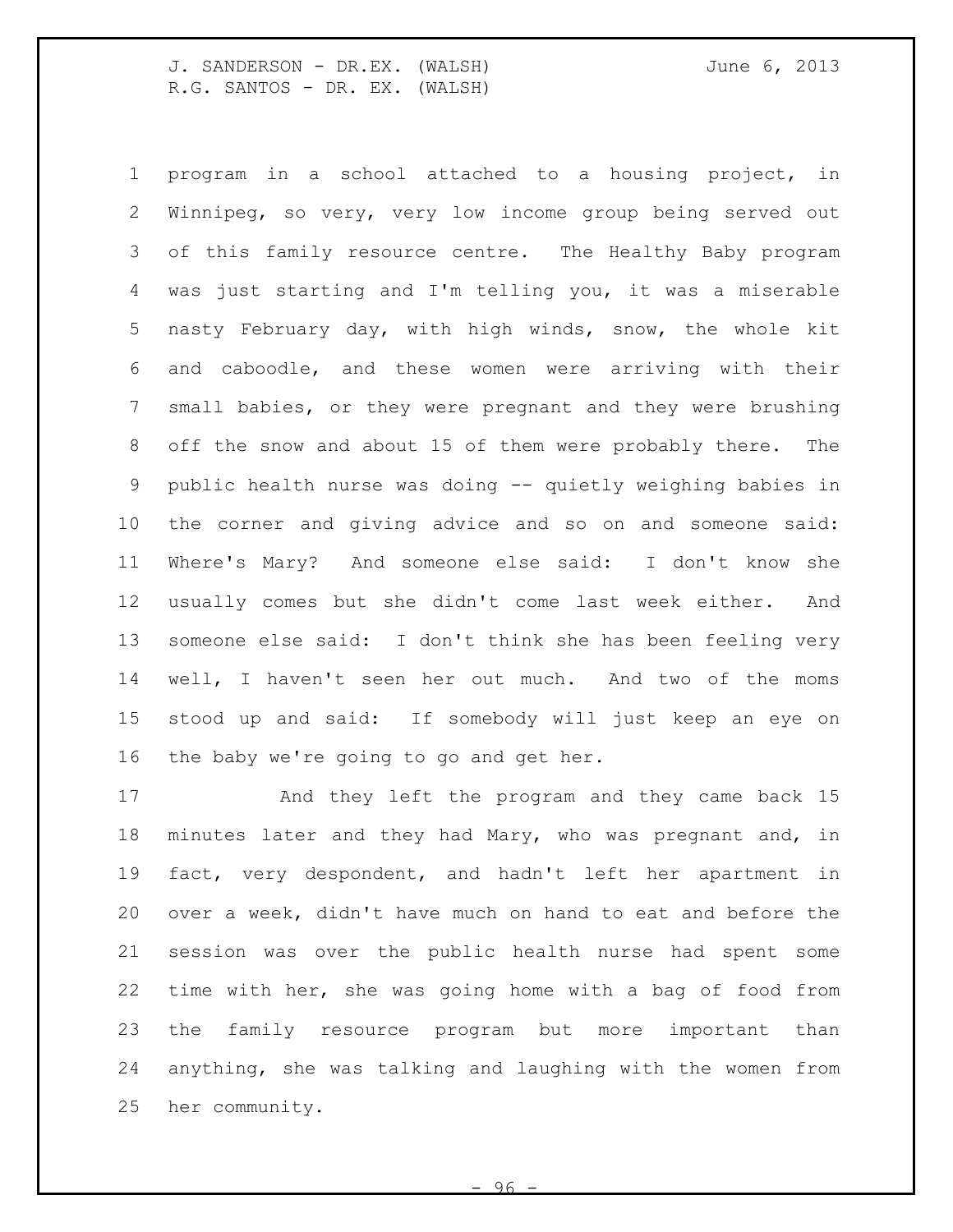So it's that -- it's the practical side of things but it's also the social inclusion aspect.

 THE COMMISSIONER: Is that a province-wide program?

 MS. SANDERSON: It is, yes. It's -- in rural Manitoba it's sort of a mobile program.

7 THE COMMISSIONER: Yeah.

 MS. SANDERSON: In lots of cases and it's more monthly than it is weekly --

10 THE COMMISSIONER: Yes.

11 MS. SANDERSON: -- but it's out there.

12 THE COMMISSIONER: It's there.

13 MS. SANDERSON: So -- yes.

14 And, again, we use community agencies to deliver it. We're the funder, we're the quality control piece of it, we provide the training, the curriculum but we use local agencies such as Healthy Start for Mom and Me to deliver it, or Regional Health Authorities in the rural areas.

 We have had a third party evaluation of the Healthy Baby program, and that was done by the Manitoba Centre for Health Policy. Dr. Brownell was here yesterday from the centre. And what we learned about both the prenatal benefit and the community support programs is that it does increase connection to prenatal care. It has

 $-97$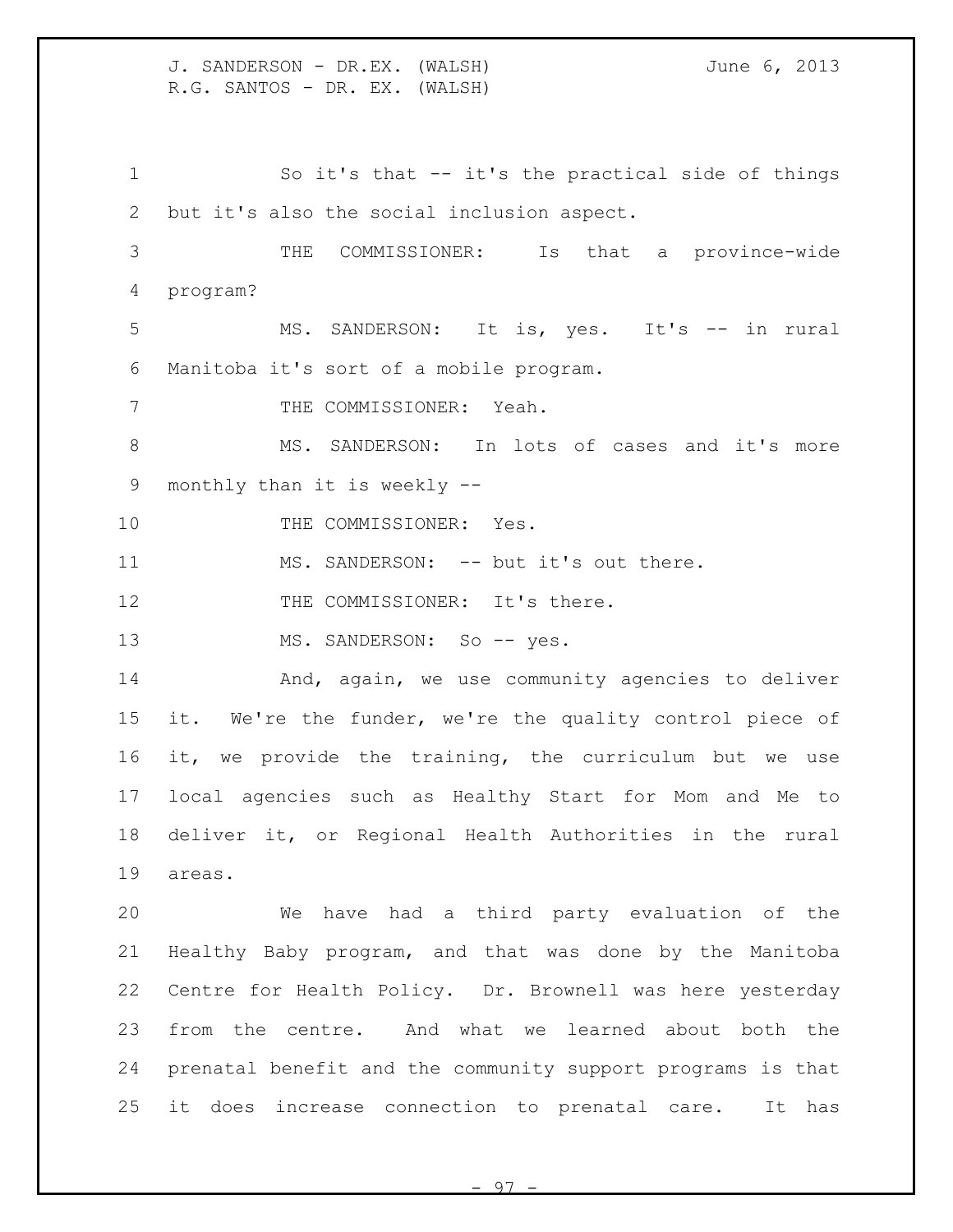prevented low birth weight or reduced low birth weight and pre-term births and it has increased breast feeding.

 What we also found though is that we weren't reaching all of the most vulnerable population that would have benefited from the program and of course we can't get the results if we don't have the people in the room so we have become extremely proactive about improving our relationships and our communication, for example, with social workers who work with families on social assistance. So we give them an orientation to Healthy Baby.

 And recently a cluster of academics, health professionals and Healthy Child submitted for a research grant and received a grant to initiate a program called, called Partners in Inner-City Integrated Prenatal Care, PIIPC, a lot easier to say, PIIPC.

 And what that program is doing is reaching out to probably the most vulnerable populations, so there is -- the Winnipeg Regional Health Authority has a street program, a van, that goes out and does needle exchange, for example, and provides contraceptives and so on to women who are in many cases homeless.

 They are now, as a result of the, the funding that we got for the program, they are now offering to do pregnancy tests immediately. If the test is positive they have the resources to provide -- first of all, pick up a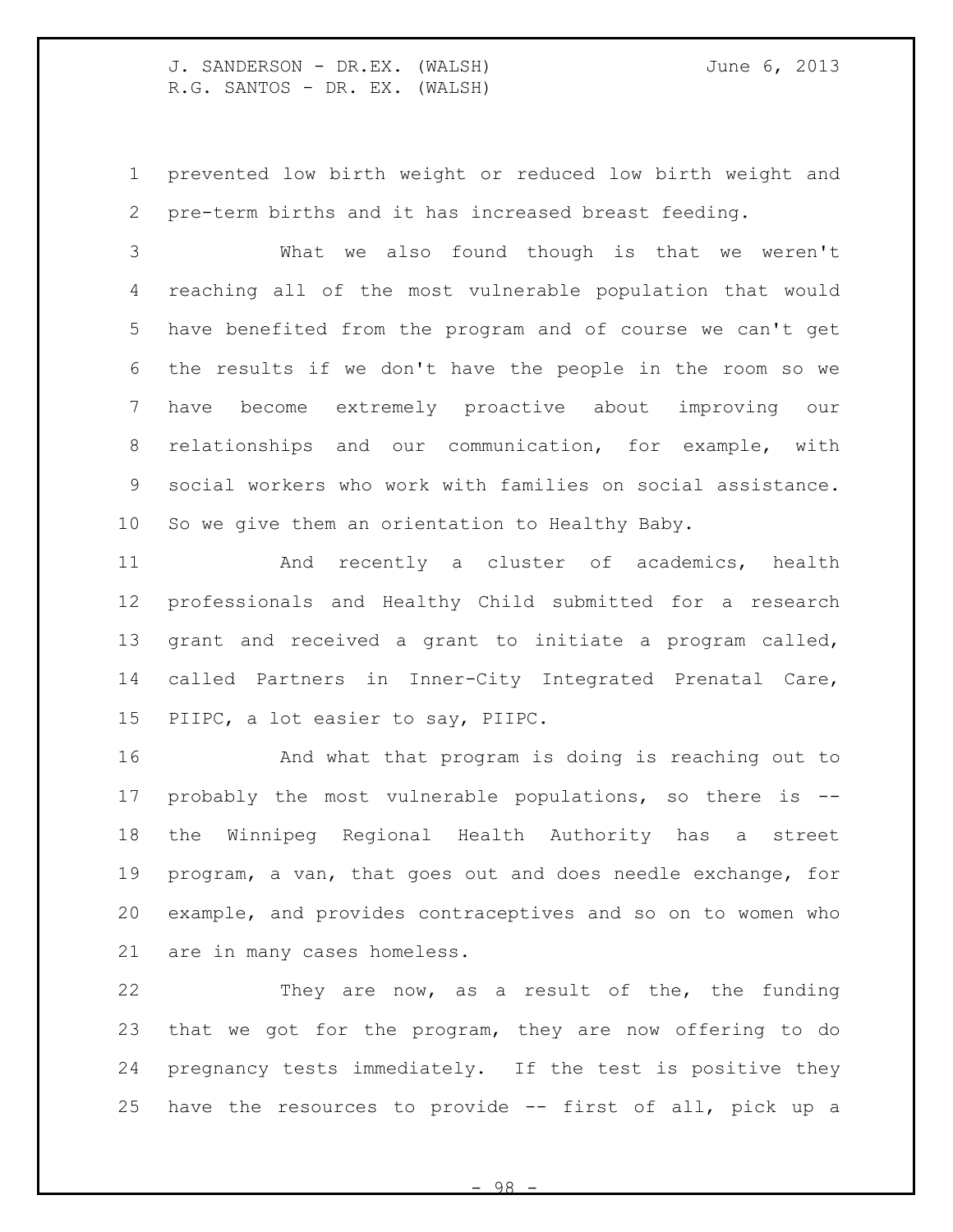| $\mathbf 1$     | and make an appointment for a women -- a<br>phone<br>woman  |
|-----------------|-------------------------------------------------------------|
| 2               | immediately, if she's willing to go to a clinic at the      |
| 3               | Health Sciences Centre, to have the pregnancy confirmed     |
| 4               | there and an overall health check and so on.                |
| 5               | They can provide her with bus tickets to do that.           |
| 6               | On occasion they have called taxis to enable that.          |
| 7               | We now have a relationship with that clinic at              |
| 8               | Health Sciences Centre so if a woman that's been<br>the     |
| 9               | referred through this program is there, they immediately    |
| 10 <sub>o</sub> | check in with the women, casually ask if they can get them  |
| 11              | a sandwich while they're waiting for their appointment.     |
| 12              | The decks are cleared so they, in fact, get an appointment  |
| 13              | that day and then they are referred to one of these Healthy |
| 14              | Programs that I just described.                             |
| 15              | Several of the inner-city Healthy Baby programs,            |
| 16              | again with this funding from the, the research grant now    |
| 17              | have mid-wives available on the site. So for these women,   |
| 18              | if it is easier for them to connect and get their prenatal  |
| 19              | care from a mid-wife than it is to make the trek to the     |
| 20              | Health Sciences Centre then that's an option that's now     |
| 21              | available to them. And, of course, all of this is being     |
| 22              | evaluated to see what kind of impact it has on reaching the |
| 23              | hardest to reach and potentially the most vulnerable        |
| 24              | population.                                                 |
|                 |                                                             |

 $-99 -$ 

The FASD strategy, this is here for a number of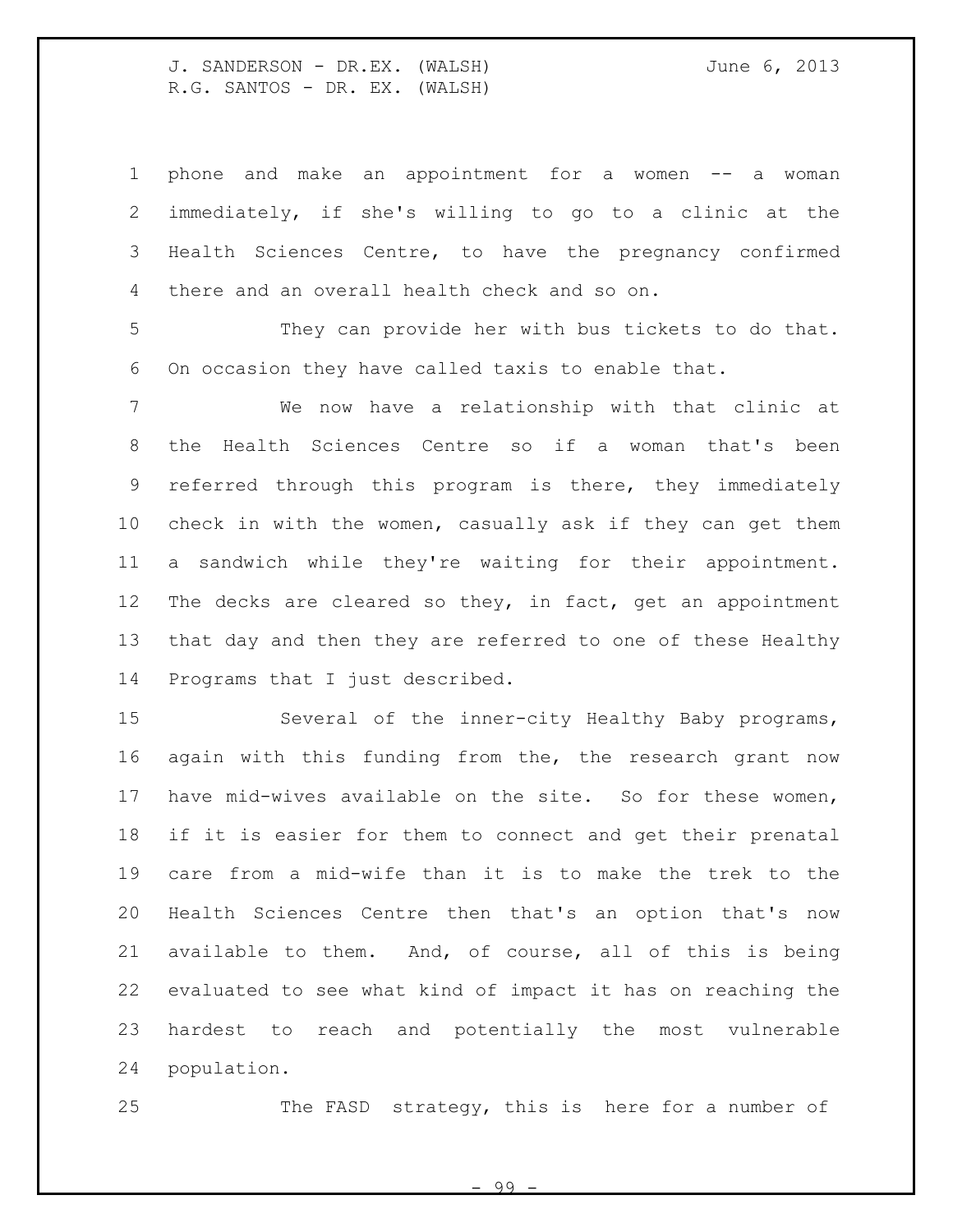reasons. First of all, because it is very actively an issue in our province, as it is elsewhere, but very much so in Manitoba. It's only in the last probably 10 years that we have really begun to understand and openly talk about the impact of FASD on our population.

 So in the past, I'll go back probably approximately 10 years, we had several departments who had bits and pieces of what would be helpful in terms of an overall FASD strategy. So, for example, the Health Department had some diagnostic capacity but not very much, and only if you lived in Winnipeg and only if you knew how 12 to get it, and only if your doctor knew that it was there, and only if your doctor happened to be paying attention and knew what to look for when looking at a child to determine whether developmentally there might be some FASD effect at play. So, a lot of potential gaps there.

 We had the education system doing some prevention efforts in the sense that FASD is now in the health curriculum. I find it really encouraging that 15 years ago, when my kid did her, her science fair project she was the only child who did one on FASD, now when you go to a science fair there's numerable presentations on FASD. So it's become part of the imbedded health curriculum, that's a little piece of prevention, but it was all very sporadic like, like this.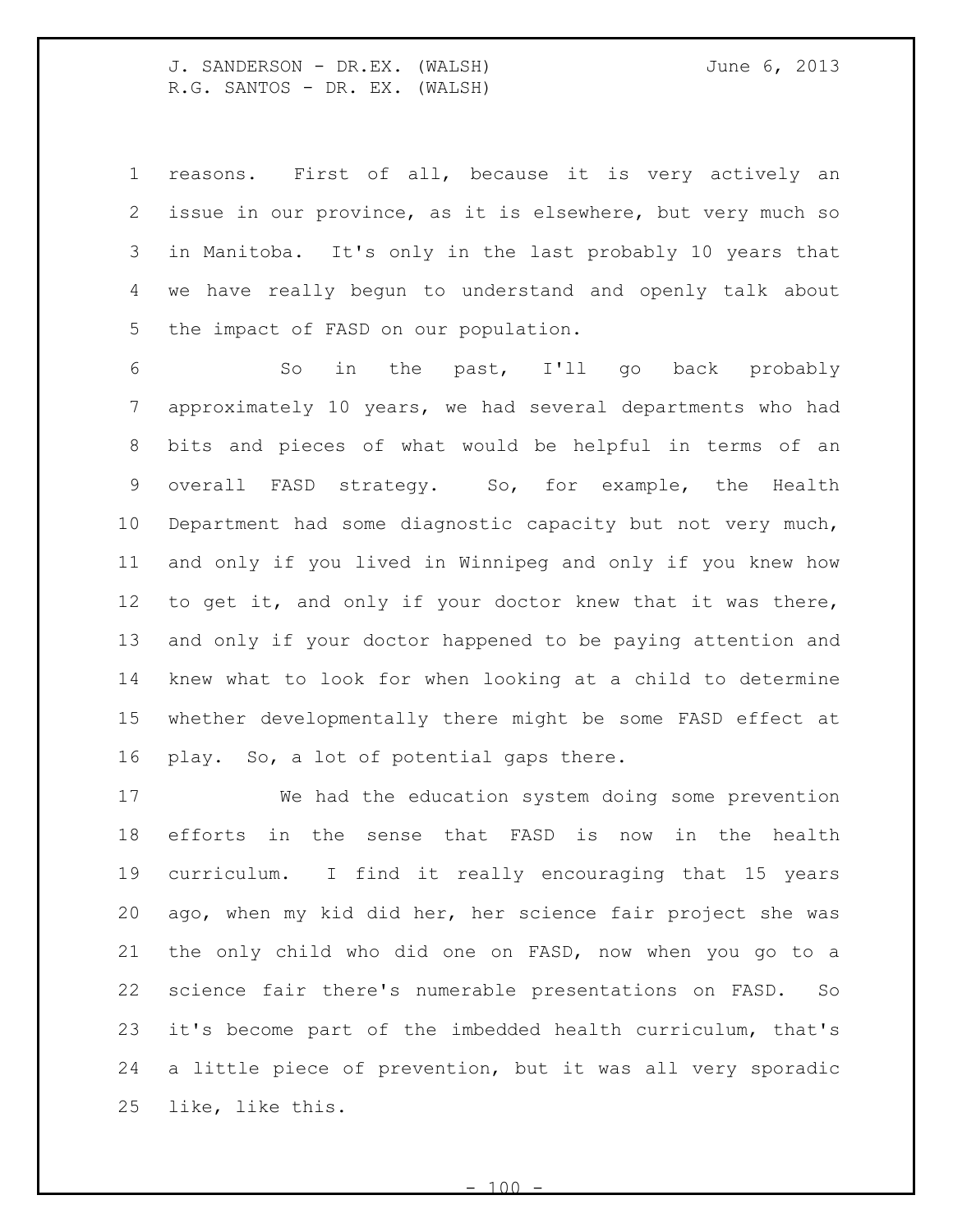So one of the first priorities of the Healthy Child Committee of Cabinet was to say how do we build a provincial strategy on this particular issue and what can we learn as we go from it.

 So we now have such a strategy and it contains the components that are listed on the slide there, which involved numerous departments. So from a prevention point 8 of view we still have health doing -- sorry, education doing what they were doing in the curriculum and we enrich that regularly.

 We have increasing public awareness campaigns. We've got the Manitoba Liquor Control Commission, for example, that does their With Child Without Alcohol 14 campaign on an ongoing basis and they now pay for that, so that frees up dollars that we can put into other forms of prevention.

 But what we've really found is there comes a point where just knowing what FASD is isn't the solution. Prevention also means how do you help those folks who have a lot of the adverse circumstances in their background that Rob was talking about this morning and therefore enter their pregnancy or their child bearing years already with mental health issues, addictions issues and so on.

 So we also have a program called Insight, which is a peer mentoring program where we hire and train --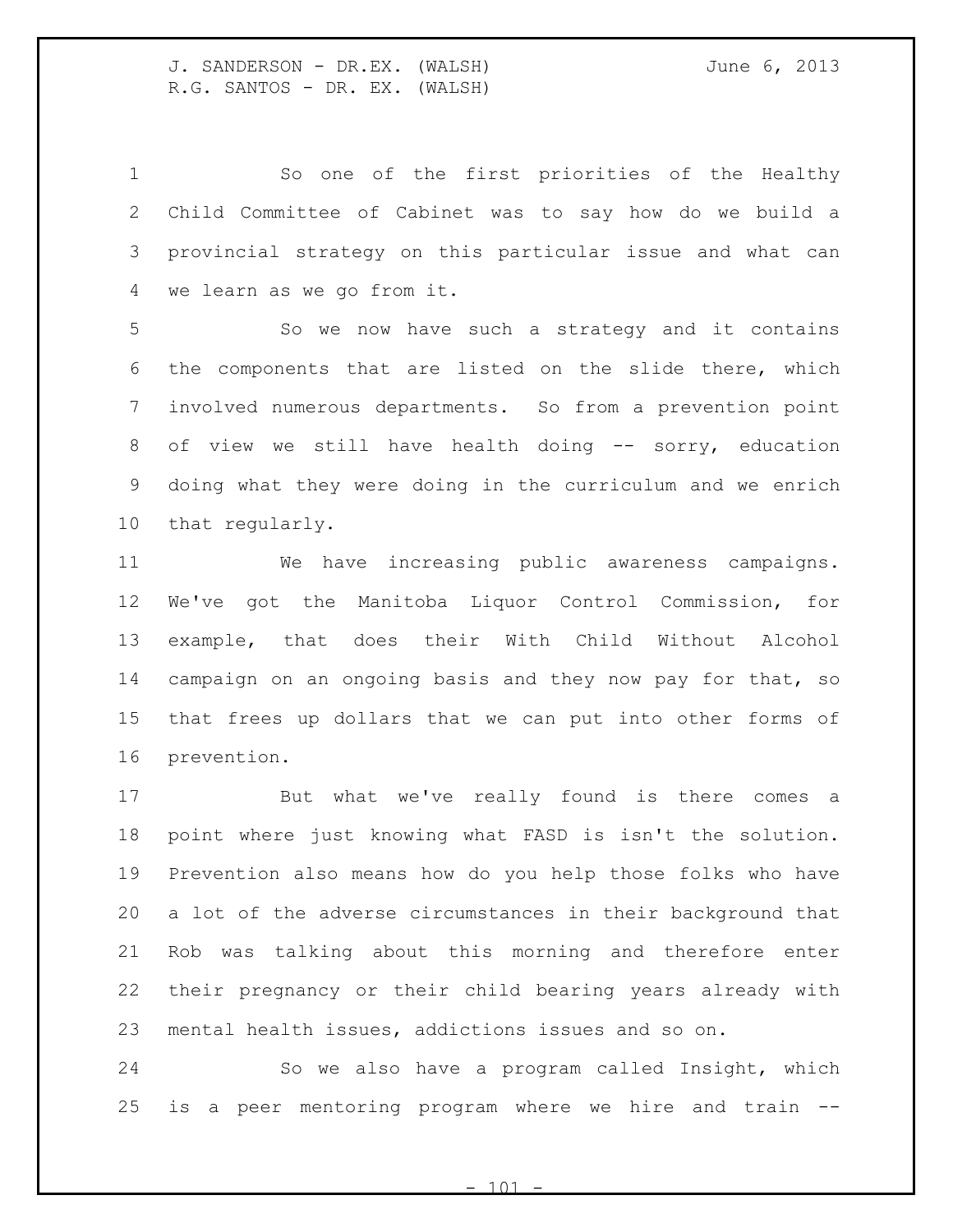well, sorry, we give a grant, again, to external agencies such as the Aboriginal Health and Wellness Centre, who in turn hires mentors that will work with women who are at high risk of a pregnancy that's affected by alcohol.

 More often than not, unfortunately we know they're at a high risk because they've already had at least one child and in many cases three, four or five children, who have been affected by alcohol during pregnancy and many times have been apprehended.

 In an ironic way this creates a window of opportunity to work with these women because they've had so much loss they want to make a change in their life and they're looking for a way to do that. And that's the moment where the, the peer mentorship partnership can be extremely effective. So we match them up with individuals who, themselves, have experienced some hard knocks in life, they get what these women are living with, but they've also had very intensive training and they maintain an ongoing relationship with the, the mothers or the, the women who aspire to be mothers in the future and they connect them with addiction services and so on and either help them to get on the road to having an alcohol and drug free pregnancy or help them connect with reliable birth control and so on so that they can delay pregnancy until they are ready and that's the goals of the, of the Insight program.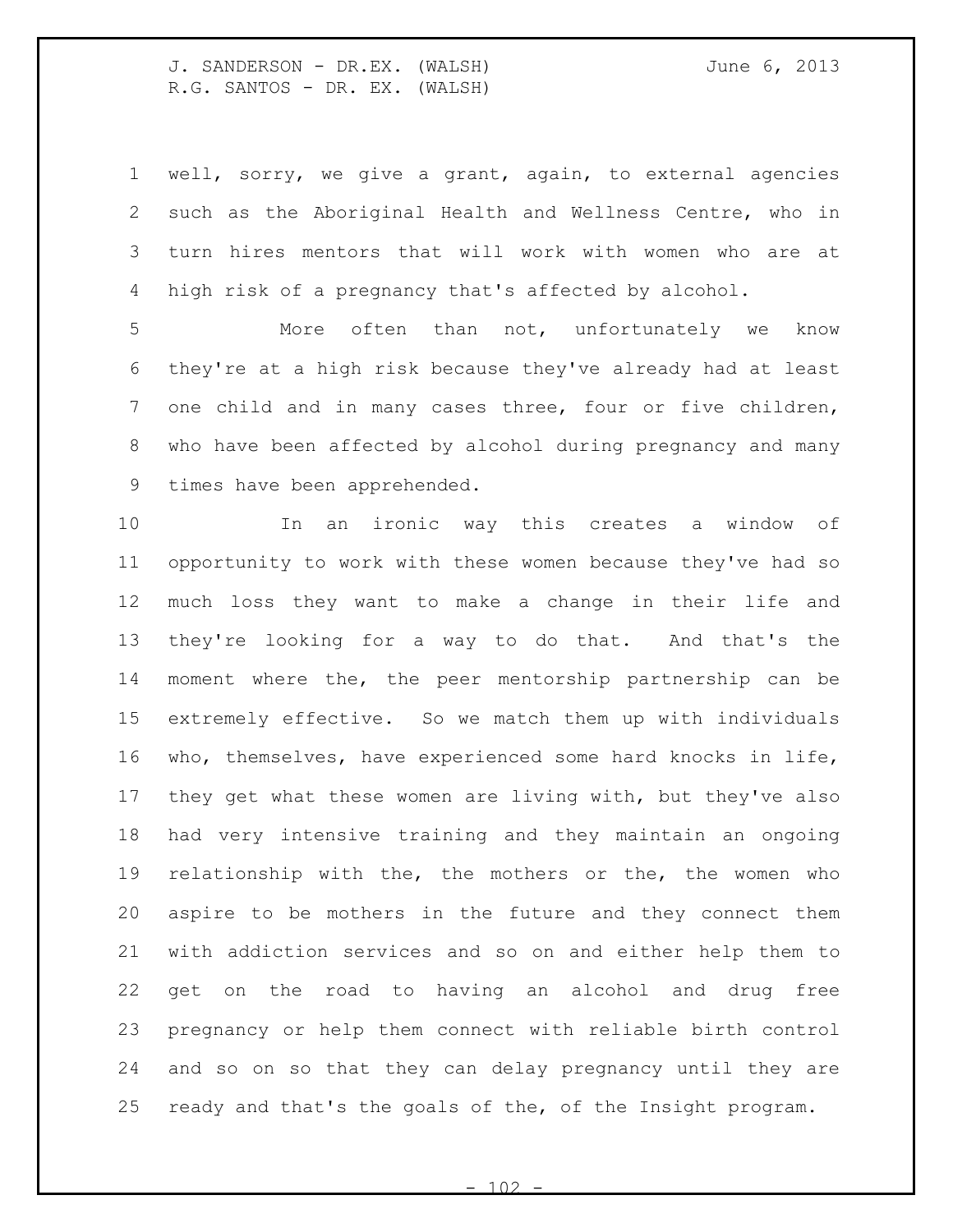That's an example of the sort of targeted prevention investments.

 We also have interventions and supports for families who are already living with the challenges of FASD. We have funding that goes into certain classrooms in the province that are piloting really very creative approaches to working with kids and proving that these kids have tremendously more capacity to learn, grow, change than we ever anticipated with the right environment and the right sort of relationship between teacher and student, small class sizes, toned down stimulants, a whole range of things which -- it's extremely exciting, actually, could talk about forever but we won't.

 We have a research and evaluation component, we've -- we are funding an FASD research scientist at the, the Health Sciences Centre. All of the investments I have talked about we have -- we are actively evaluating and we are part of a northwest partnership that spans the territories and the western part of the country where we are investing in research together and where we also partner on major knowledge events like conferences and so on and try to spread all what we're understanding.

 That strategy that I just described involves the Health Department, Education, Justice, Family Services and Labour, Healthy Child, Healthy Living. Those are probably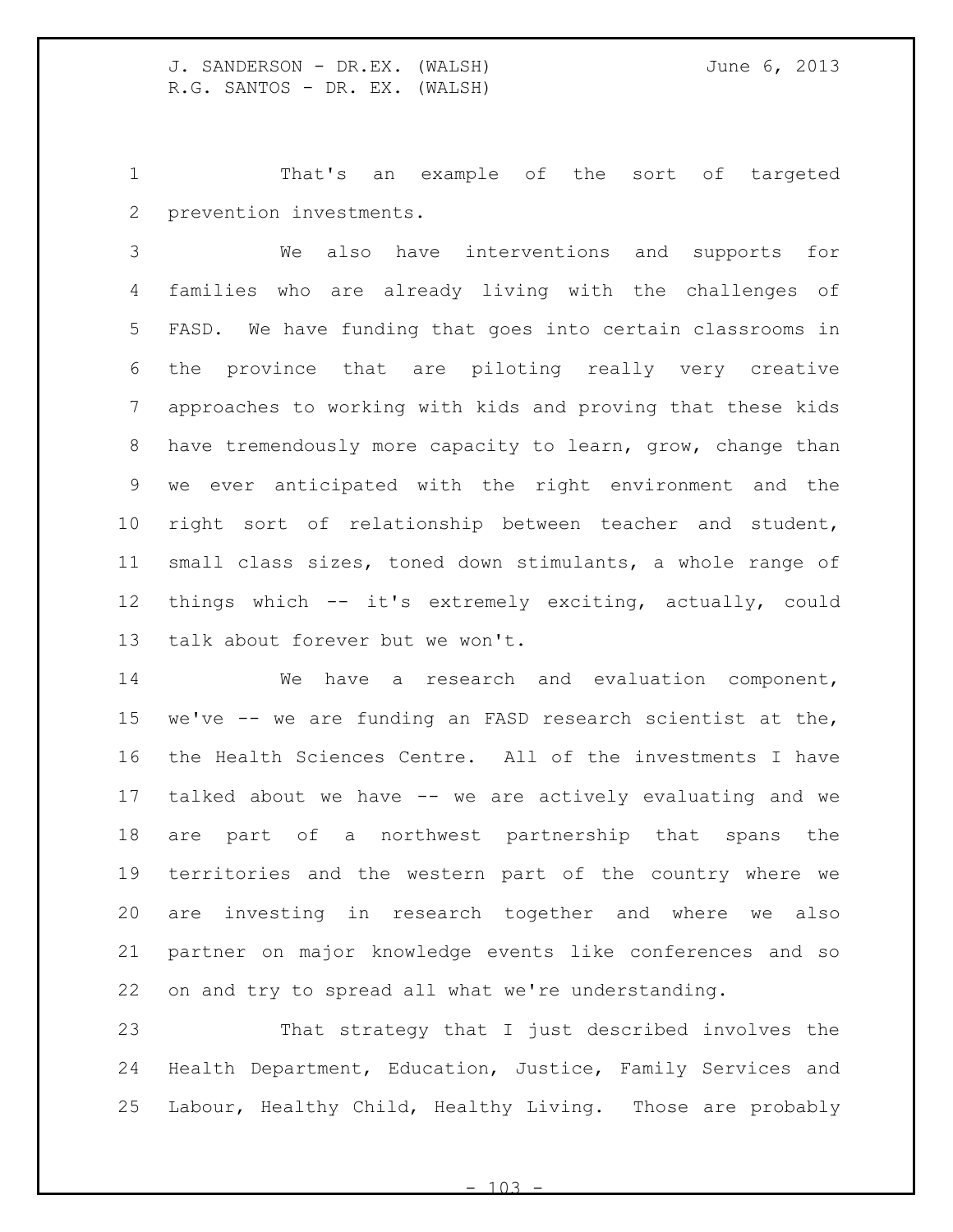the, the major -- Aboriginal and Northern Affairs, the major departments, and all working together now as opposed 3 to the earlier more fractured system, so ...

 Families First, I think you heard referenced several times, Wanda Phillips Beck mentioned it when she was talking about their home visiting program that they -- the federal government does in First Nation communities. So we, too, have a home visiting program modelled after a best practice in the States.

 The sort of gold standard of home visiting programs is -- actually involves nurses doing the home visiting, that's a very, very expensive model and Manitoba decided, a number of years ago, when they were introducing the home visiting model, that we would try a model where public health nurses supervise but the home visitors are peers and the training they get is quite phenomenal and they get, obviously, good supervision from the public health system.

 So, again, we provide the funding out to the regional health authorities and we provide the oversight. We do the quality control, we deliver the training, we do regular check-ups on how the program is rolling out and so on.

 We have approximately 150 home visitors across the province, serving approximately 1500 families in any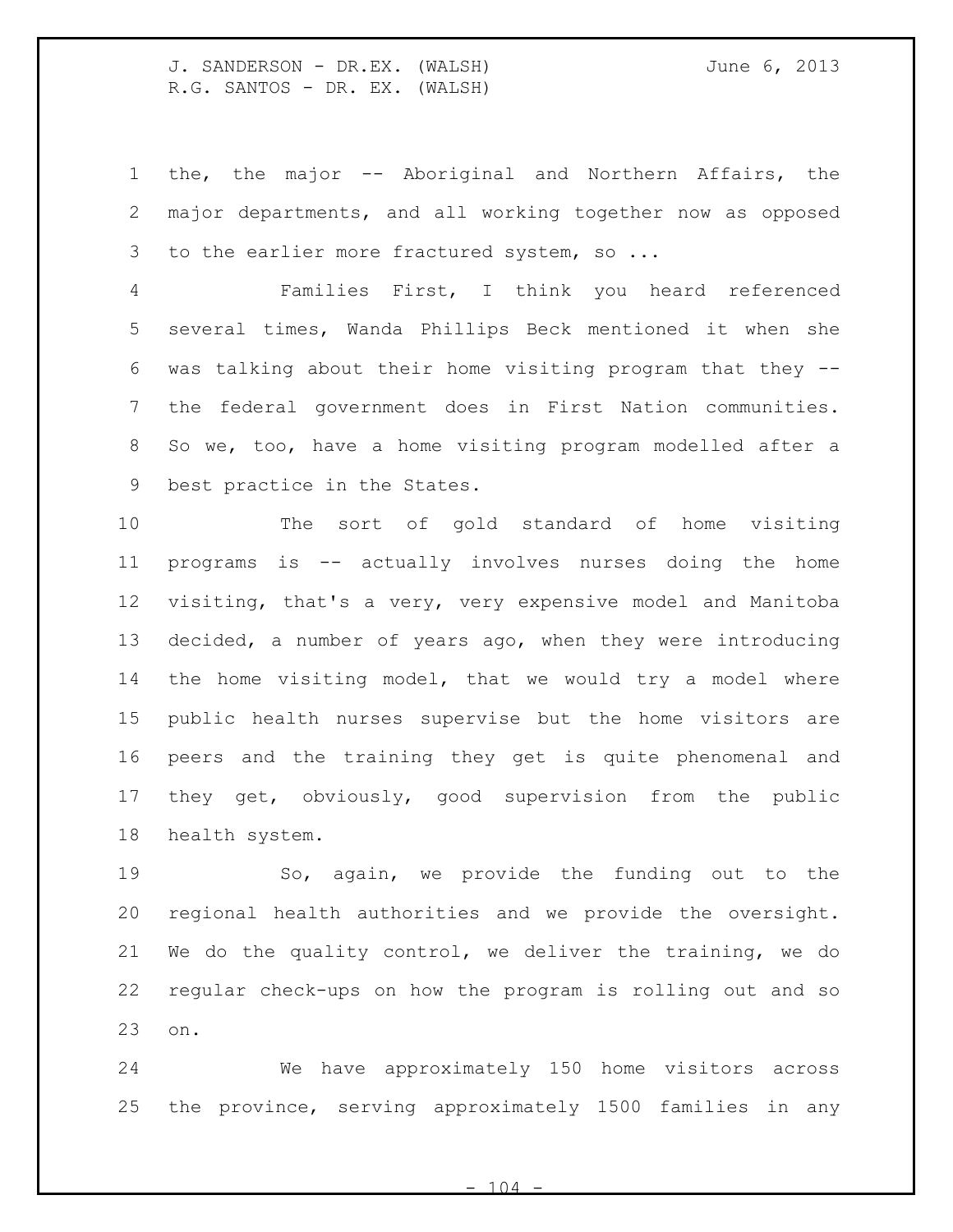given year. And that's out of approximately 15,000 births a year.

 Some of the data that Rob was drawing on earlier comes from the Family First screen so at birth we have -- the public health system does a screen of all births in the province, virtually all births in the province, and, and that initial screen then sends up red flags, and if there are enough red flags that there are certain vulnerabilities or risk factors in a family, than a more in-depth family screen is done through a home visit and again, if significant factors appear then the family is offered a home visitor and that home visitor can stay with them until the child is age five.

14 THE COMMISSIONER: And the -- are those 150 home visitors, they're full-time employees?

 MS. SANDERSON: Yeah, those are -- that's a full-time equivalent, there's actually a lot of part-time home visitors --

19 THE COMMISSIONER: Yeah, I see.

 MS. SANDERSON: -- but that's the full-time equivalent.

 THE COMMISSIONER: And, and what triggers the, the availability, are -- the intervention of the service or the use of the service?

MS. SANDERSON: The, the results of a second

 $- 105$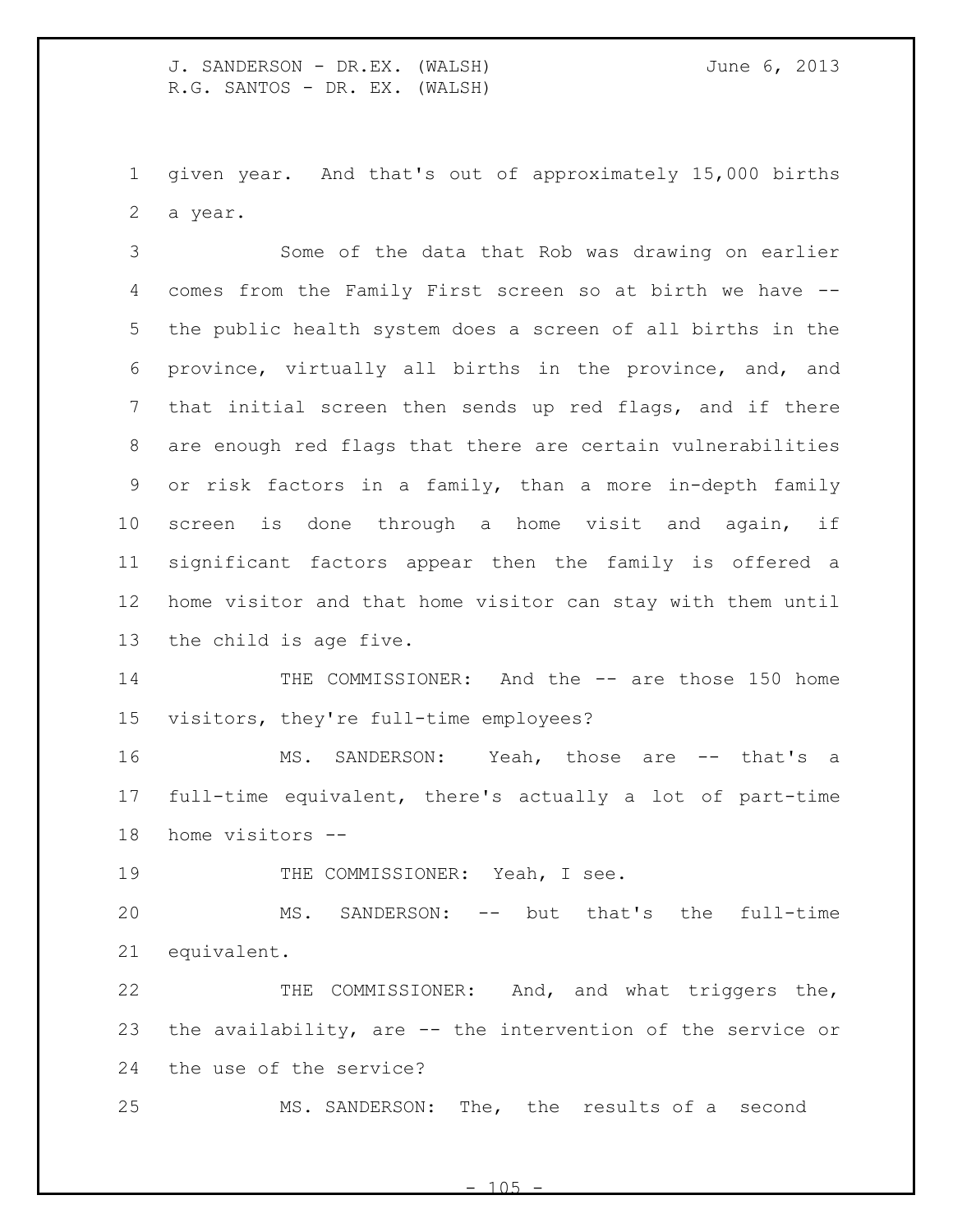screen by a public health nurse. So -- and Rob can speak more about what the questions on the screen are but basically it is uncovering whether or not women feel that they have got a social network they can rely on. Do they literally have the financial resources they need. Are they in a supportive relationship. Are they subject to stress, violence and so on. And all of those it's, it's weighed and measured --

 THE COMMISSIONER: And this is subsequent to birth?

11 MS. SANDERSON: Right, yes. I -- that's a really good question, actually. We would like to connect before birth and whenever we can, we will, and that's why when I mentioned that the Healthy Baby program now informs the health system earlier about the pregnancy, that is enabling us to start, there's, there's actually lots to be gained from a Family First home visitor making a few visits before the baby is born.

 The home visitor's primary role is to build the parent/child attachment at -- as early as possible and again I'll just share because early on I had the experience, when I first started in the job, I wanted to know more about the programs, obviously, but I wasn't about to tag along on a home visit because that just feels really intrusive but because we do this training for the home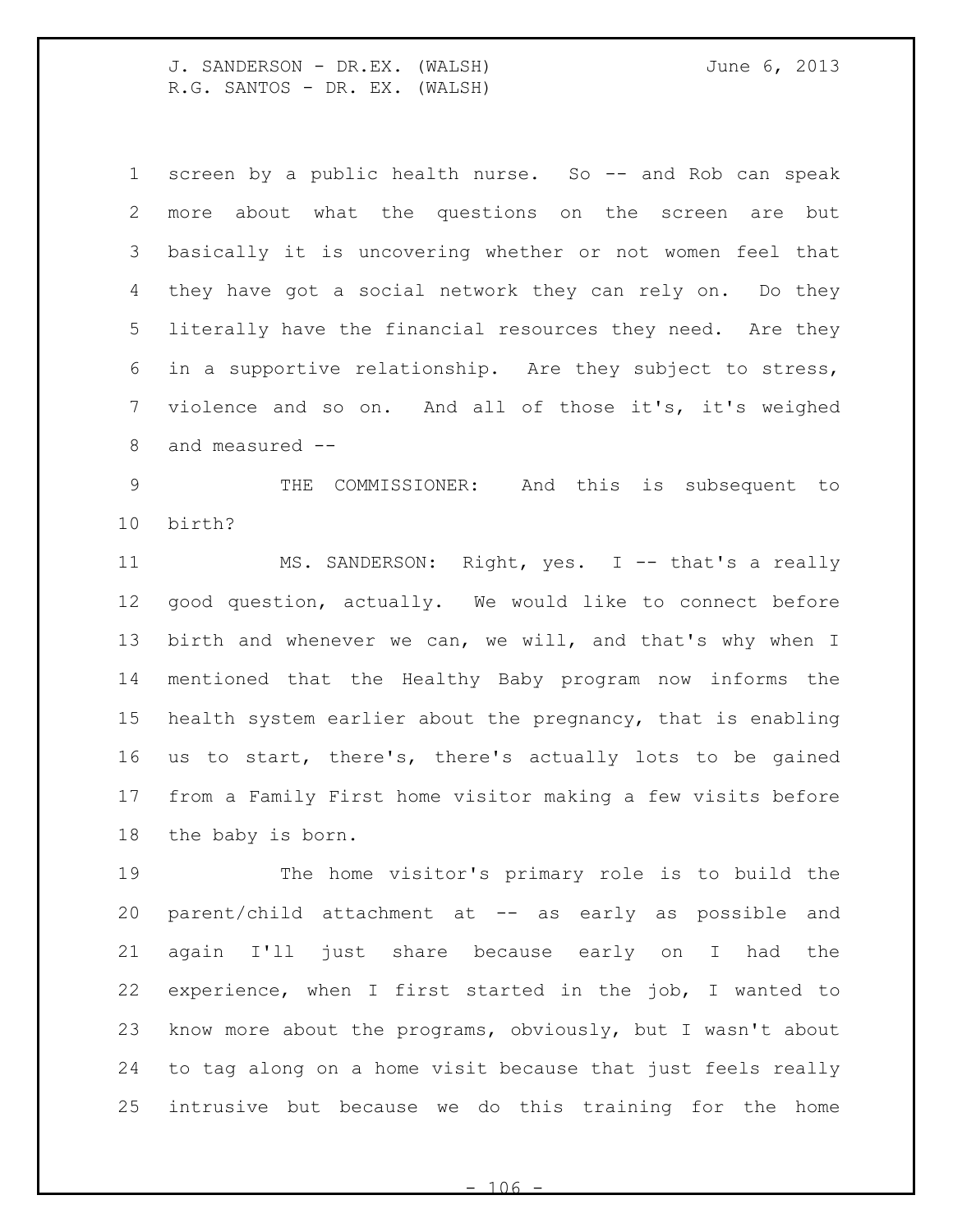visitors I went to one of the training sessions and by luck it was a day when one of the trainee home visitors was going to be given a practical situation, a real life situation by virtue of a mom visiting with a baby and the home visitor was going to interact and try to practice some of her new skills in front of a small group of people who would then assess her and, and then they added me to the mix. So the poor home visitor, was I'm sure extremely stressed but as it transpired the woman who had agreed to come had just recently signed on to Families First because she had a newborn baby and she would have met the screening criteria. I don't know what her story was but when she arrived she didn't, in fact, bring the newborn baby because the baby hadn't been feeling very well so she brought her toddler and had -- have to respect this woman, she wanted to keep her commitment. She had to find a babysitter for the baby, she had to take a bus with the toddler and get to this hall, like (inaudible) where we were doing the training, and then basically it was set up so there was an array of toys on the floor with a blanket, and some pillows, and a chair for mom and the home visitor, where they were trying to re-enact what a living-room situation would look like.

 And it was such an eye opener for me and so consistent with what some of -- what Rob was talking about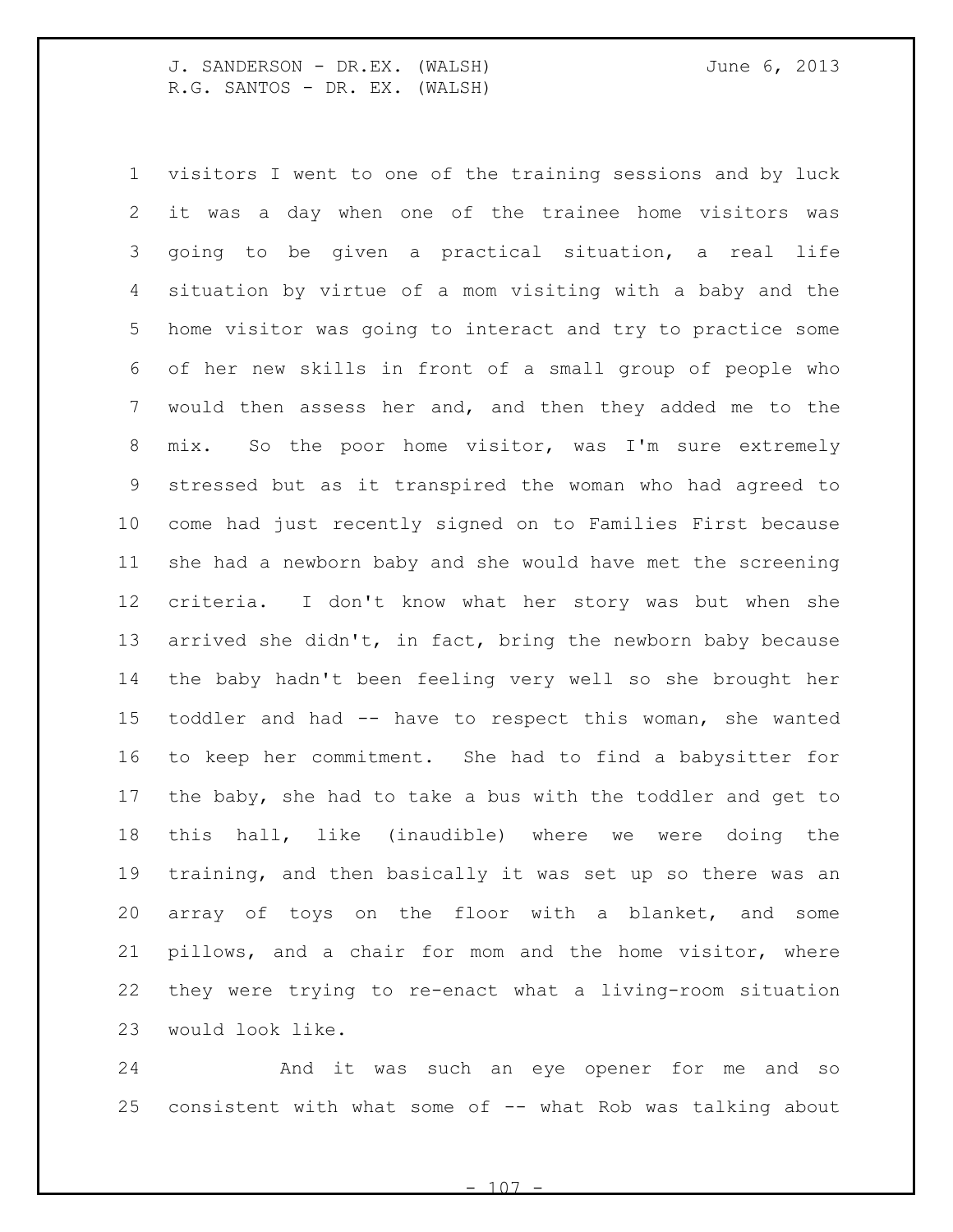this morning because this little toddler wasn't really very verbal yet but he was fascinated, obviously, by all the toys and he was picking them up and he was trying to give them to his mom and, of course, she was nervous on top of everything else, but she was not engaging and she was sort of looking away from him and within a matter of moments he moved onto the next adult, who happened to be the home visitor.

 And her job, at that point, is not to become buddies with the child but to start the transfer of the connection between the child, except it's not a newborn, it's a toddler who is already kind of set in his ways and, and so on. She did an amazing job because what she did and what they're trained to do is help the mom understand that they're an expert in their child, that they have the skills 16 they need to be a good parent, they know more.

 So as this child was bringing her the toys, she turned to the mom and said I wonder why he picked that toy out of all these toys and the mom immediately said well, because his favourite colour is blue, he'll always pick the blue things. That's amazing, how do you know that? And they started having this conversation.

 And then she said to the little boy, show your mom, she wants to see the blue toy. The little boy came

 $1<sub>0</sub>8$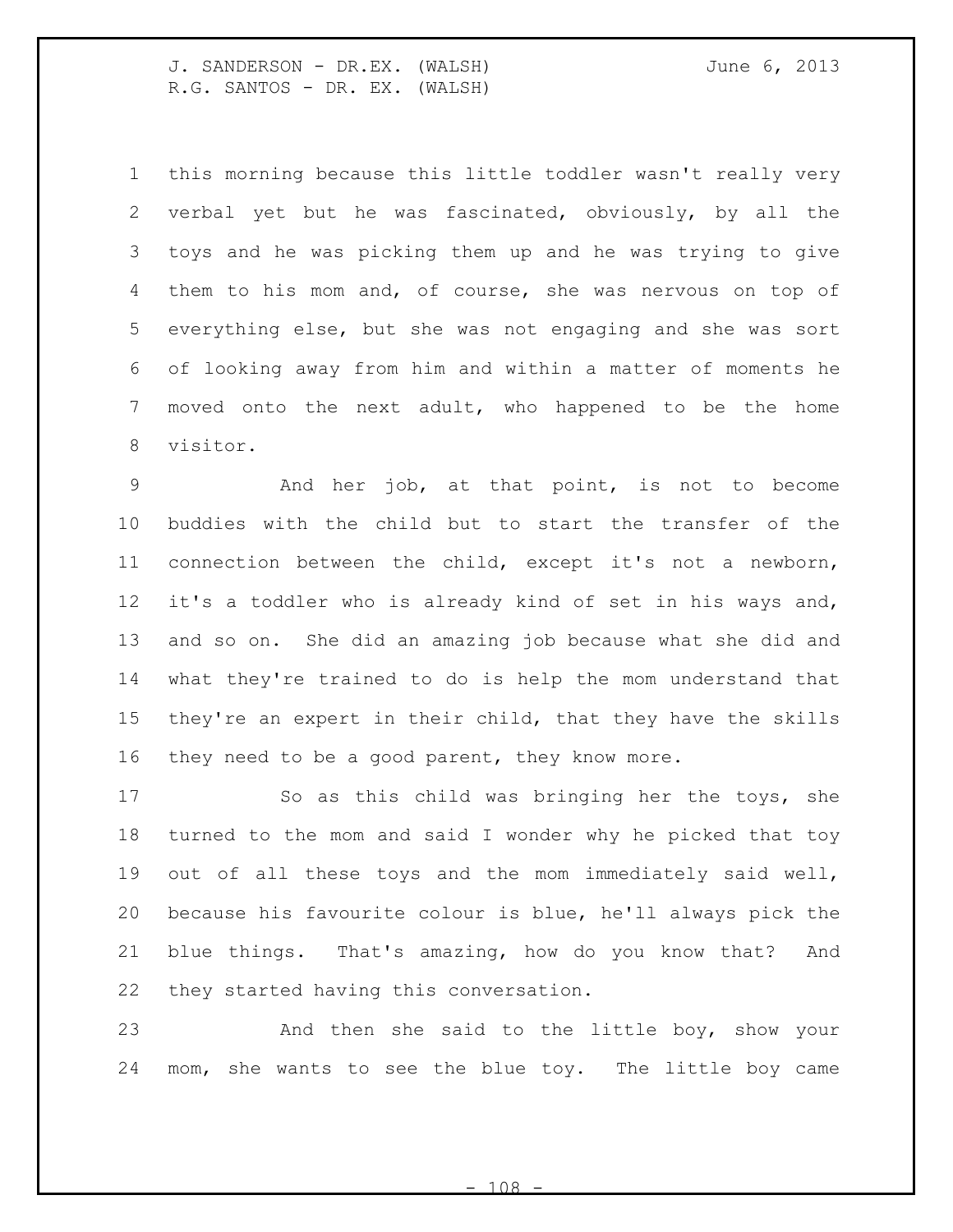over, mom started to engage. And it was just sort of this eureka moment, for me.

 And a few minutes later the little guy picked up a book and he brought it over to his mom and the, the home visitor said, you know, why don't you show him the book, you don't even have to read the words, you know, just point to the pictures. And the mom opened the book and the little boy stood at a distance and she started showing him the pictures, and it just struck me that, you know, in all these pictures we show the natural thing is you pull a child onto your lap when you look at a book. But, of course, it's not the natural thing if it wasn't the natural thing in your world. And just the, the history and the adverse circumstances that we need to help folks bridge through these programs was just so self-evident in that four minutes that it became so much easier for me to talk about these programs, so --

 THE COMMISSIONER: How does the availability of the program become known?

 MS. SANDERSON: Through -- because we have the universal public health check, at birth, virtually universal, I never want to guarantee anything, but every family has -- is screened at birth, so that's the first check point.

THE COMMISSIONER: I see.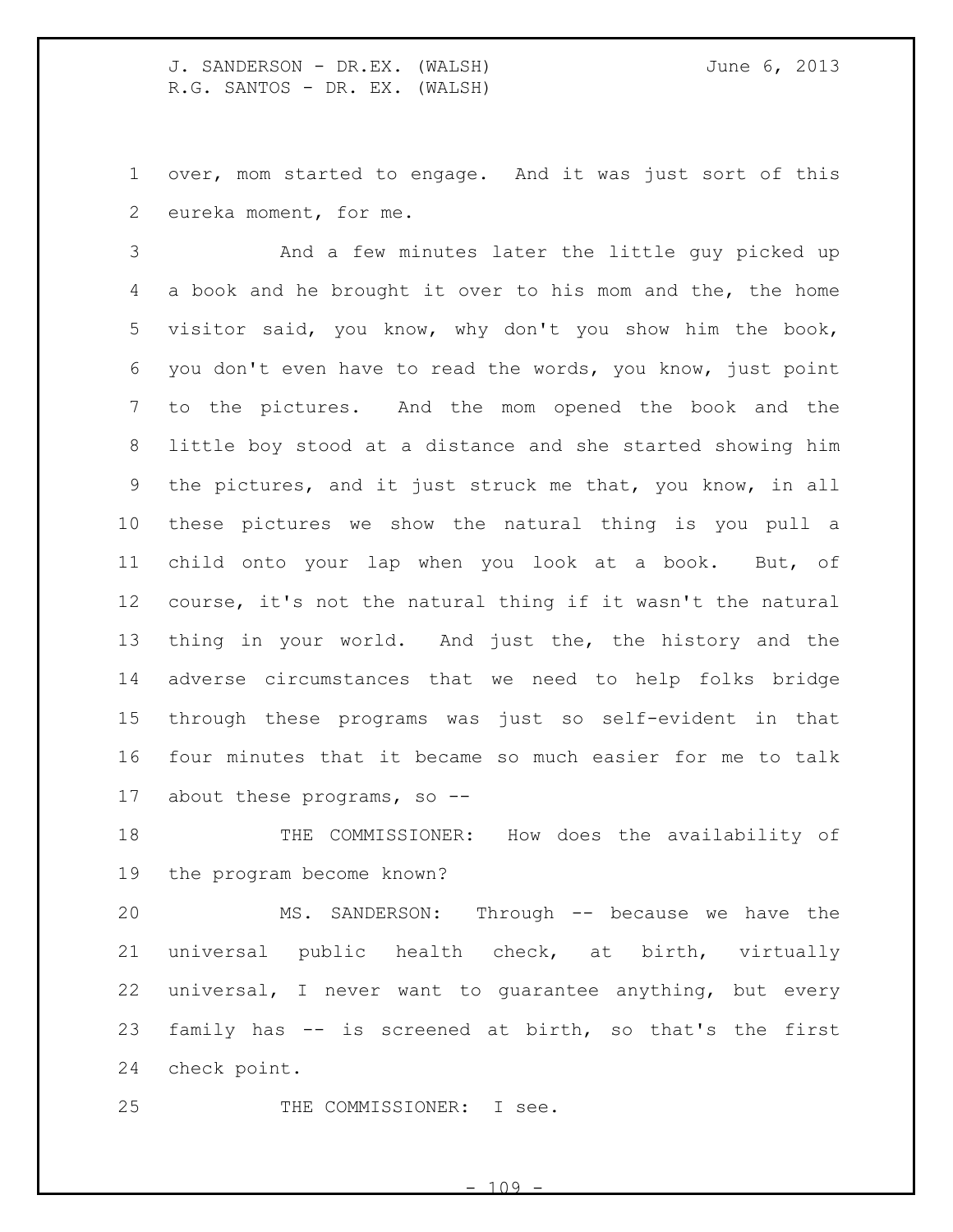MS. SANDERSON: It is voluntary and there -- so families sometimes will decline. There is nothing that says we won't take referrals later on so if a family resource centre or a child welfare identifies that they think Family First would be helpful, they can make a referral and the connection will be made.

 So we've had an evaluation of the Family First program, as well, and the results are shown here, that it's shown an increase in positive parenting approaches, an increase in the parent's wellbeing. So their sense and confidence in their ability to parent.

 An increase in their social support. So the home visitor doesn't want to build a dependency, they want to build connections. So they'll start, once they get sort of a relationship going, they'll start going to the library for tiny tot time with mom and child and start getting them connected to various social programs.

 We also -- it's mentioned here so I'll mention it -- we proclaimed a home visitor day on an annual basis to celebrate the work the home visitors do.

 But the evaluation also discovered gaps. One of those is that we weren't having a significant impact on mom's mental health and we know that that's a key contributor and, and input in terms of outcomes for kids so we really wanted to make a difference in that.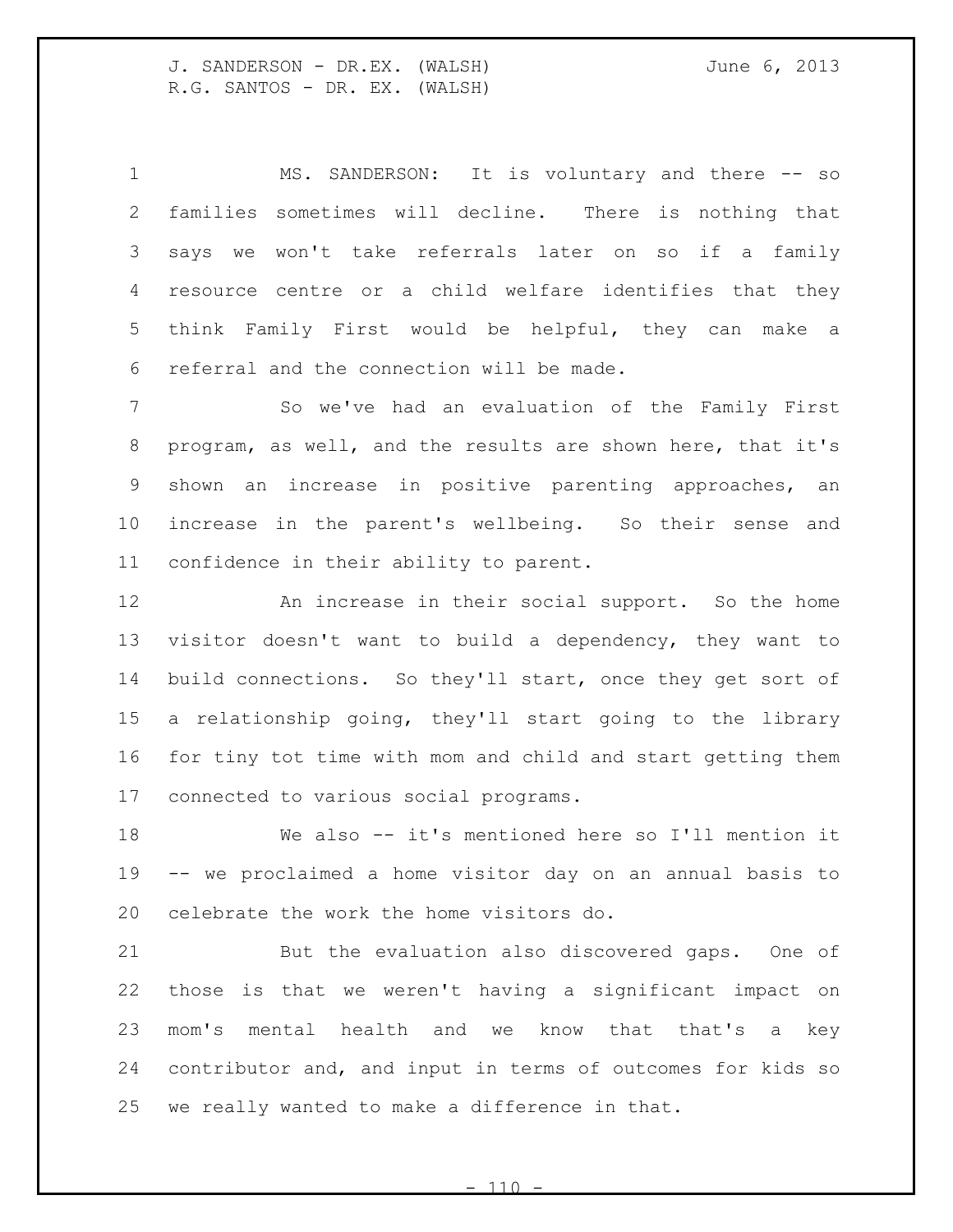Once again, we banned together between the academic world, the health world and healthy child to apply for funding, which we got from the Public Health Agency of Canada, so federal funding, to develop something we called Towards Flourishing, flourishing meaning flourishing health, mental health. And we're piloting within certain communities sort of enriched services and, and that takes the form of a mental health facilitator that works with the home visitors and the public health nurses, gives them ideas, suggestions of ways in which they can promote positive mental health with the mothers and some of those -- it's not -- it rarely requires a referral to a clinical 13 service, it's more about helping moms refrain their, their circumstances and so it can be as simple as a little notepad where every day you write down one positive thing that happened today or, or one moment you had with the baby that made you smile, or made you laugh, or whatever. And when the home visitor is checking in she's asking you about those things. She's not being Pollyanna about it, she's also asking you all the practical questions about how things are going and other pieces of your life that are complicated, but she's also reminding you that there are these positive pieces.

 We're evaluating that, as well, so we'll know how much of an impact it makes.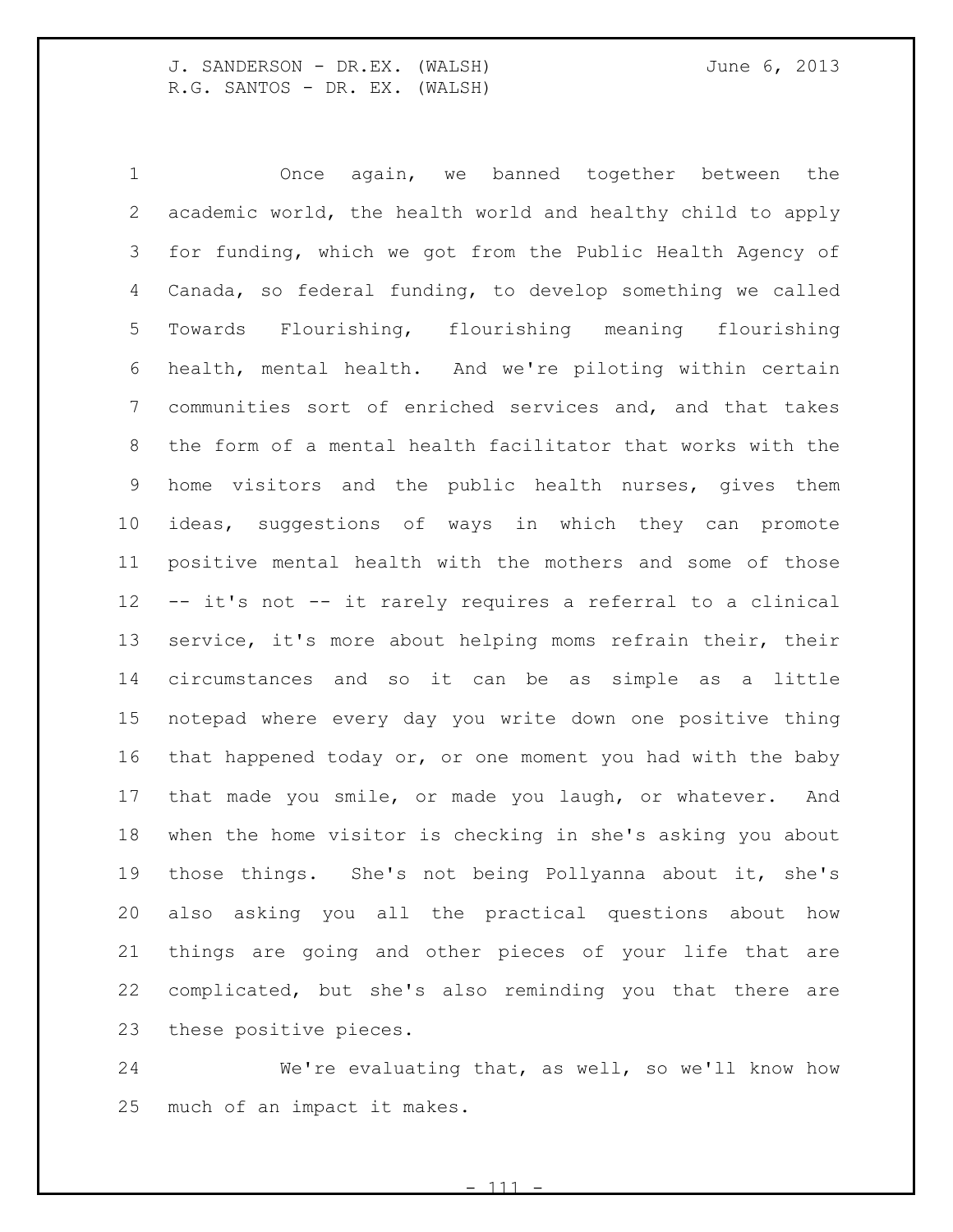In both cases, Towards Flourishing and the, the Healthy Baby, the inner-city prenatal incentives that I talked about, those are dependent on the, on the external funding we have, so once we do the evaluation then we'll have to figure out if they're effective where do we go from there in terms of ongoing funding.

 I'll mention the Francophone ECD hubs because early childhood development hubs are a model that we're very, very interested in and that are talked about a lot in the early years reports by Dr. Fraser Mustard and his colleagues and I believe Kerry McCuaig also made reference to.

 Our Francophone community has really bought into the idea of early childhood hubs and they were driven to it, even before we were starting to think about it, or talk about it, because they're really interested in language and preserving language and, as you remember from Rob's slides, that language capacity peaks pretty early so they, they don't want to wait till school starts.

 So they have, using funding that we provide and the federal government matches, the Francophone school division began investing in the early years and they're -- they've created these hubs most often attached to Francophone schools where we will fund Healthy Baby programs but they will also find other services.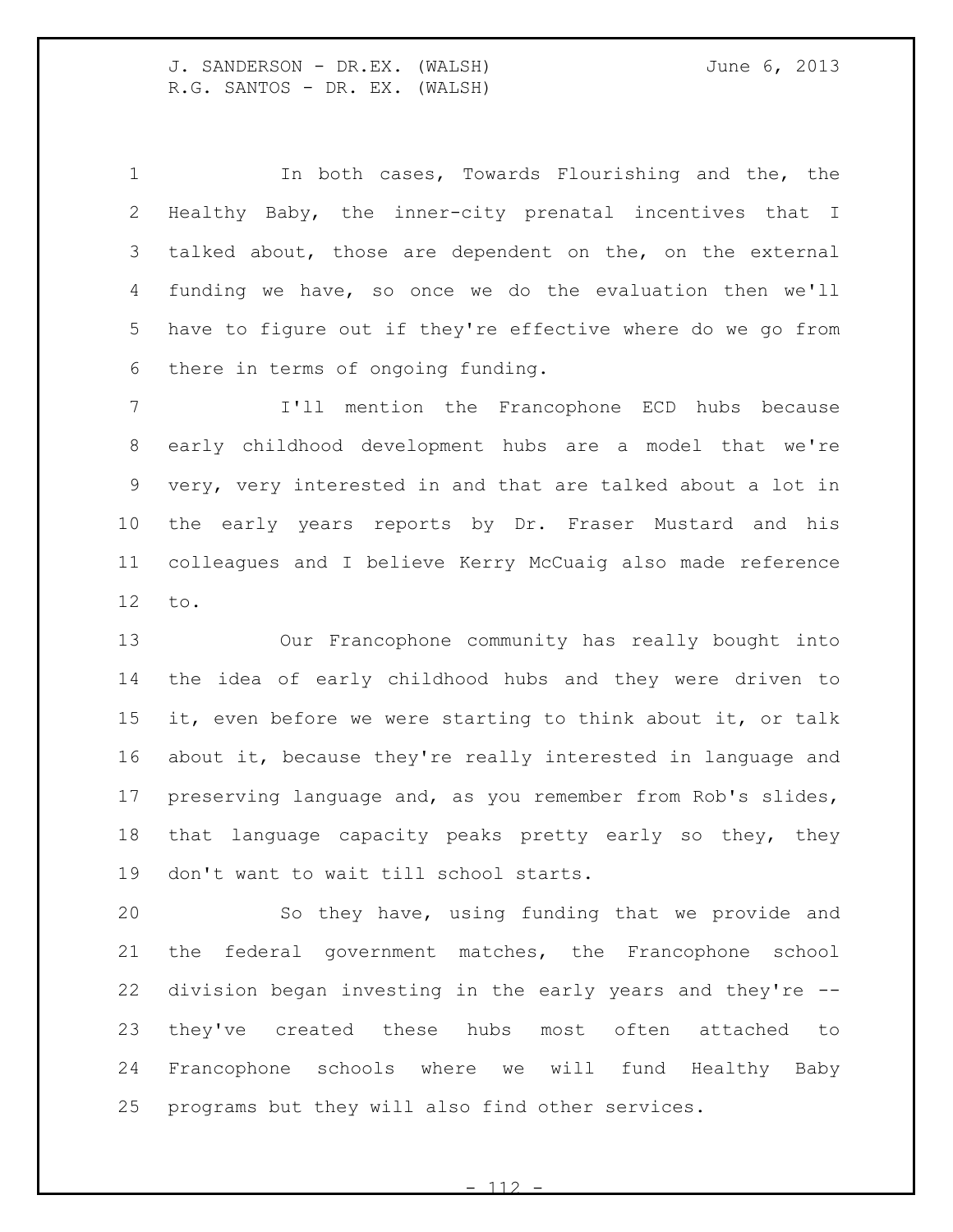So, for example, developmental screens so that they can get hearing, visual and language, speech and language screening, as well, very early on so they know if their kids have any of those challenges they can start to get services very early, as well.

 They will do early literacy programs with parents and kids. They will lend out Francophone books and so on. So they've taken a really holistic approach, partially driven by the desire to preserve the language but also really embedded in the science that Rob talked about earlier, and we're learning a lot from their experience.

 Another program that we're rolling out is the Triple P, Positive Parenting Program that is actually now internationally recognized as a best practice in parenting. I'm going to let Rob explain the evaluation background to it but I'm just going to touch briefly on the fact that this is a really good example of that sort of proportionate universality that Dr. Brownell talked about, about how all families benefit from some things and we can't only invest public dollars in reaching those with the greatest needs because we have a broader responsibility to the public and all parents benefit from some support.

 One of the things that we really liked about Triple P when we did the research into potential parenting programs is the fact that it has this universal overlay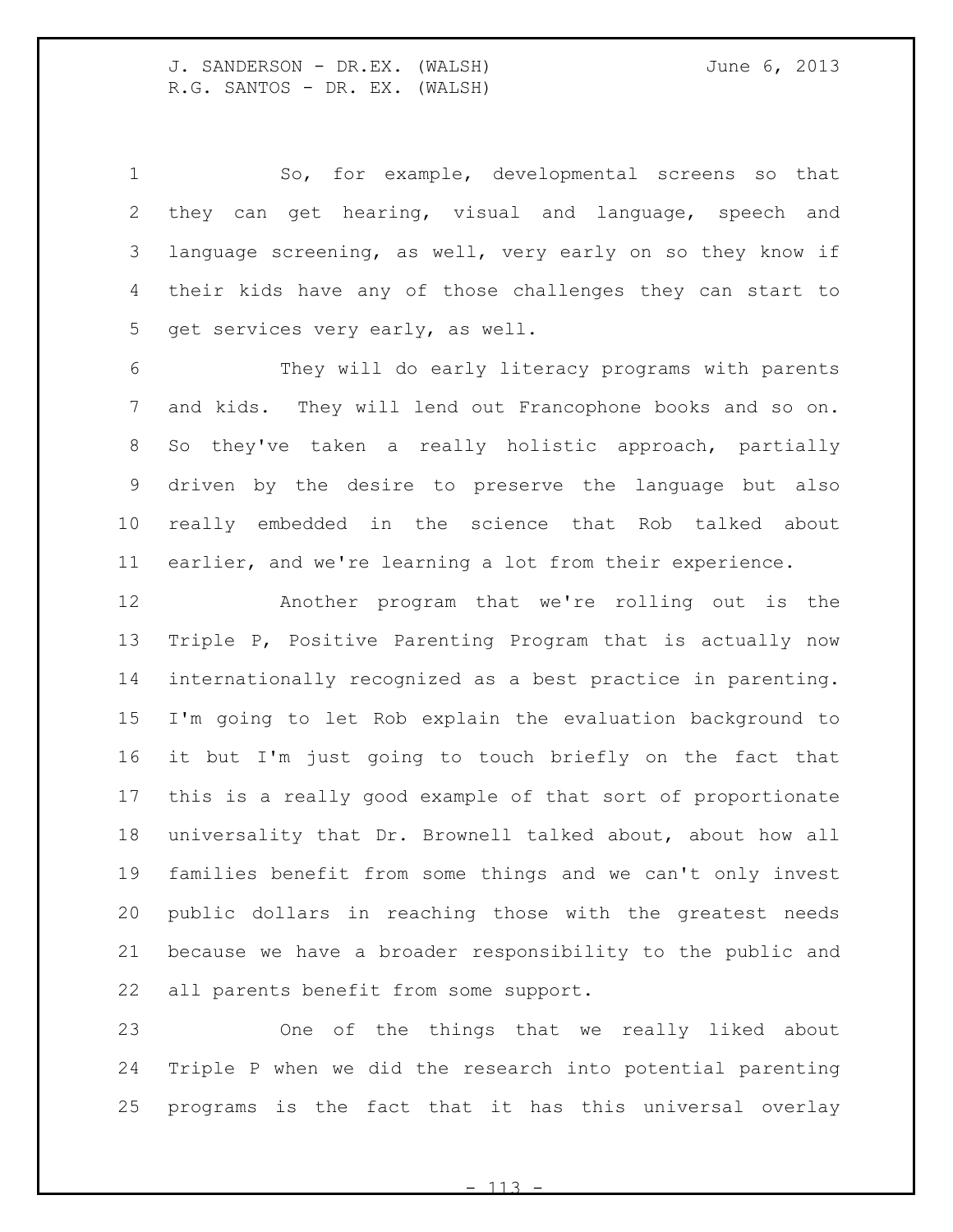which is really a public education marketing approach to tips on parenting, seminars that can be offered on a Tuesday night in your local school for two years, every parent is welcome to come, and then it drills down as you find the parents have deeper and deeper needs, the level of service can go deeper as their needs require. And Rob can talk about that a little bit, as well. I should also mention that the, the reason for the -- our investment in Triple P or the driver behind looking for a parenting program came from one of those strategic planning sessions with the ministers because we looked at our current investment portfolio, we looked at all the things that impact on kids, and the glaring gap was we really didn't have a consistent provincial approach to

supporting parents.

 So Rob was charged with doing the research and finding the best practice out there and this is what we recommended to government. So I'll turn over to you for that.

MR. SANTOS: Sure.

21 THE COMMISSIONER: Well, now, just let me ask. MS.SANDERSON: Sure.

 THE COMMISSIONER: Is this a good time to break for lunch or, or, or -- I assume we're going to be here awhile or?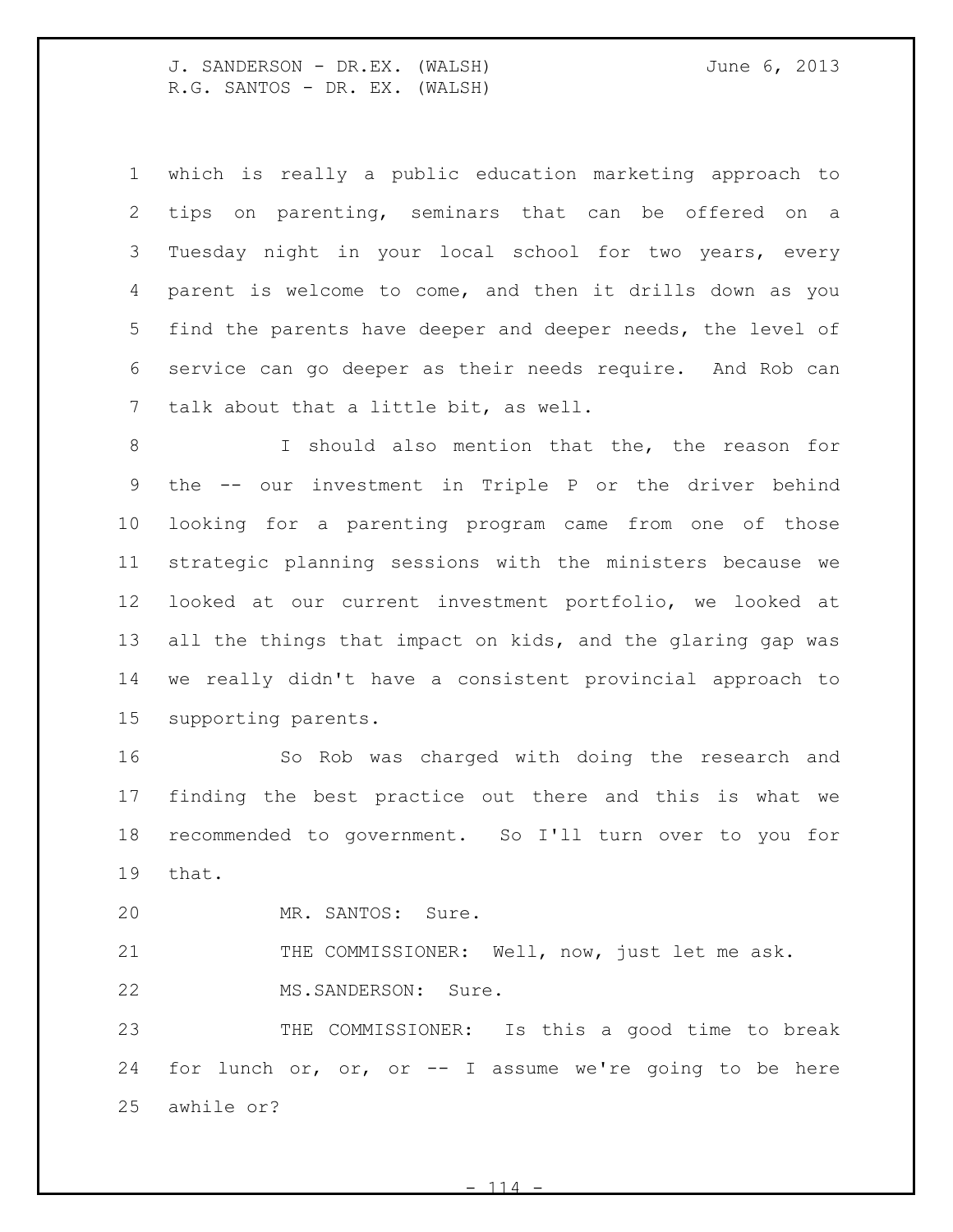MS. WALSH: I'm not sure. I mean, it's, it's really up to, to the witnesses. After they finish their presentation I probably have 20 minutes, half an hour of material to review -- THE COMMISSIONER: Yeah. MS. WALSH: -- with them and then there may be other questions, as well. 8 THE COMMISSIONER: Well, we'll certainly be here this afternoon then. I -- MS. SANDERSON: I think so. MS. WALSH: I would think so because we certainly don't want to rush this. 13 THE COMMISSIONER: Well, and we have the time. 14 MS. WALSH: Yes, absolutely. MR. SANTOS: Yeah. 16 THE COMMISSIONER: Well, is -- in that you're going into this area -- 18 MR. SANTOS: Yeah. 19 THE COMMISSIONER: -- with Dr. Santos speaking, it's probably a good time to break. MS. SANDERSON: Yeah. THE COMMISSIONER: Shall we break till 1:45, would that give people enough time? MS. WALSH: I don't think we need any more than that, so -- yeah.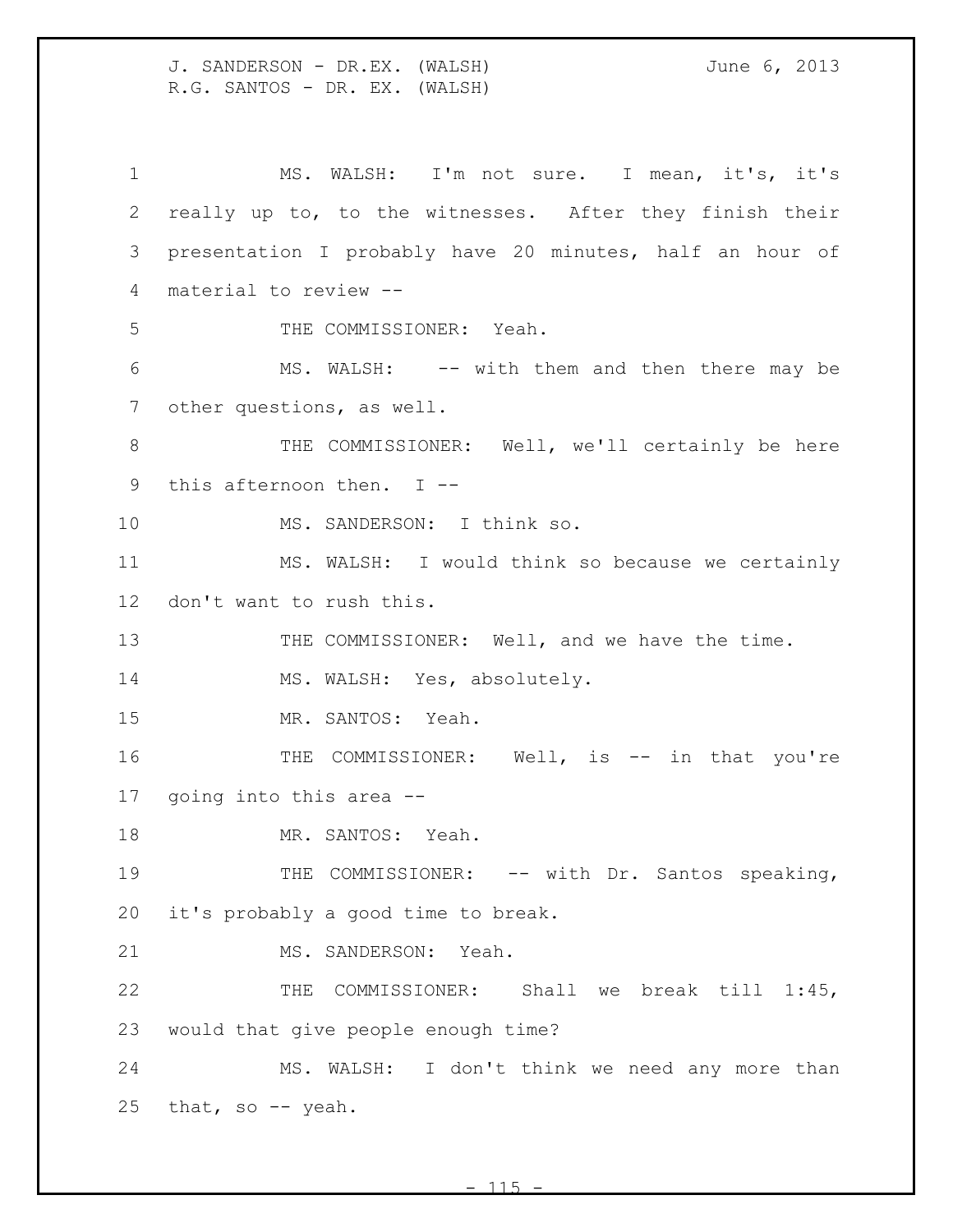1 THE COMMISSIONER: It's 12:30 now, if we break to -- were you suggesting less time than an hour and a quarter? MS. WALSH: Could we -- I think so. I think the witnesses are nodding, I mean people just -- maybe just need a quick break and we can come back. 7 MS. SANDERSON: An hour. 8 MS. WALSH: Yeah. THE COMMISSIONER: One hour? All right. MS. SANDERSON: One hour would be good. THE COMMISSIONER: We'll adjourn till 1:30 then. 12 MS. WALSH: Okay. 13 MS. SANDERSON: Great, thank you. 14 THE COMMISSIONER: All right. Fine, thank you. (LUNCHEON RECESS) 18 THE COMMISSIONER: All right, witnesses. MS. SANDERSON: Thank you. So I think we were going to resume with Rob giving a bit of the background on the selection of the Triple P Positive Parenting Program. 22 THE COMMISSIONER: Yes. MR. SANTOS: Thank you. This is probably a good point to mention something that I am not sure has come up too much but one of the challenges in programs and services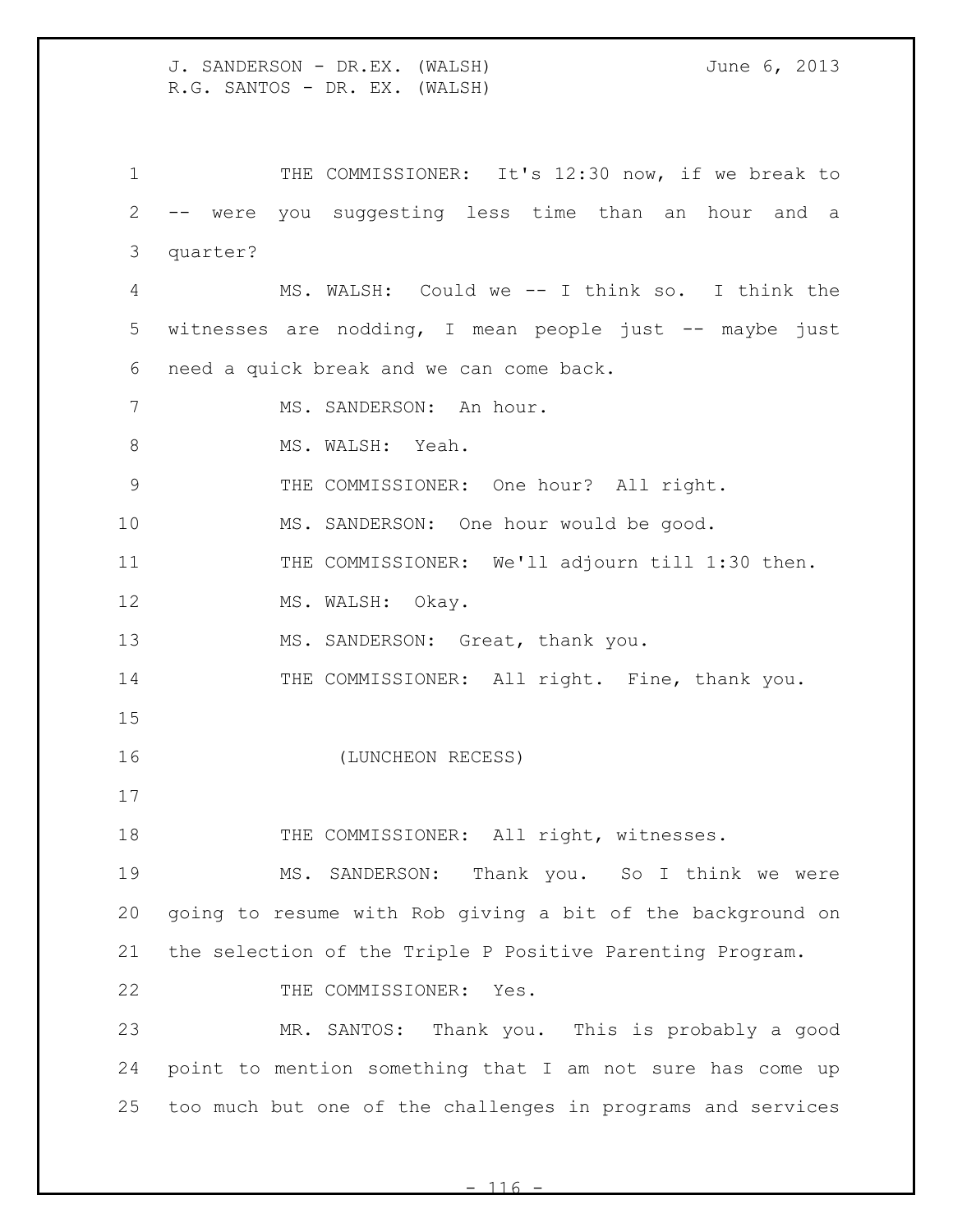regarding reaching those in the greatest need is also managing the stigma that's often attached with targeting programs to those with the greatest needs. So one of the advantages to programs like Triple P and others, that have multiple levels of, of resources and entry, is that it allows parents to access as much as they are comfortable at a given point in time.

 And so while one might assume that many of the parents in the adverse circumstances that we have discussed would immediately go to the most intensive support and practice, many of them are often more comfortable or often prefer to enter at more universal levels, along with every other parent and, and use as much as they see fit or as they need. Almost as a, as a way of trying it out, as well, before making the -- you know, the personal and the time commitment in order to, to participate in a more intensive program.

 And so as again, another benefit of a multi-level approach with both universal and targeted components, is that it empowers parents and, and people around them to tailor their needs to the resources available as opposed to presupposing them, for example, based on their circumstances and really empowering those parents, sort of consistent with what Ms. Spillett talked about yesterday. So Triple P, I'll talk about it in a second, the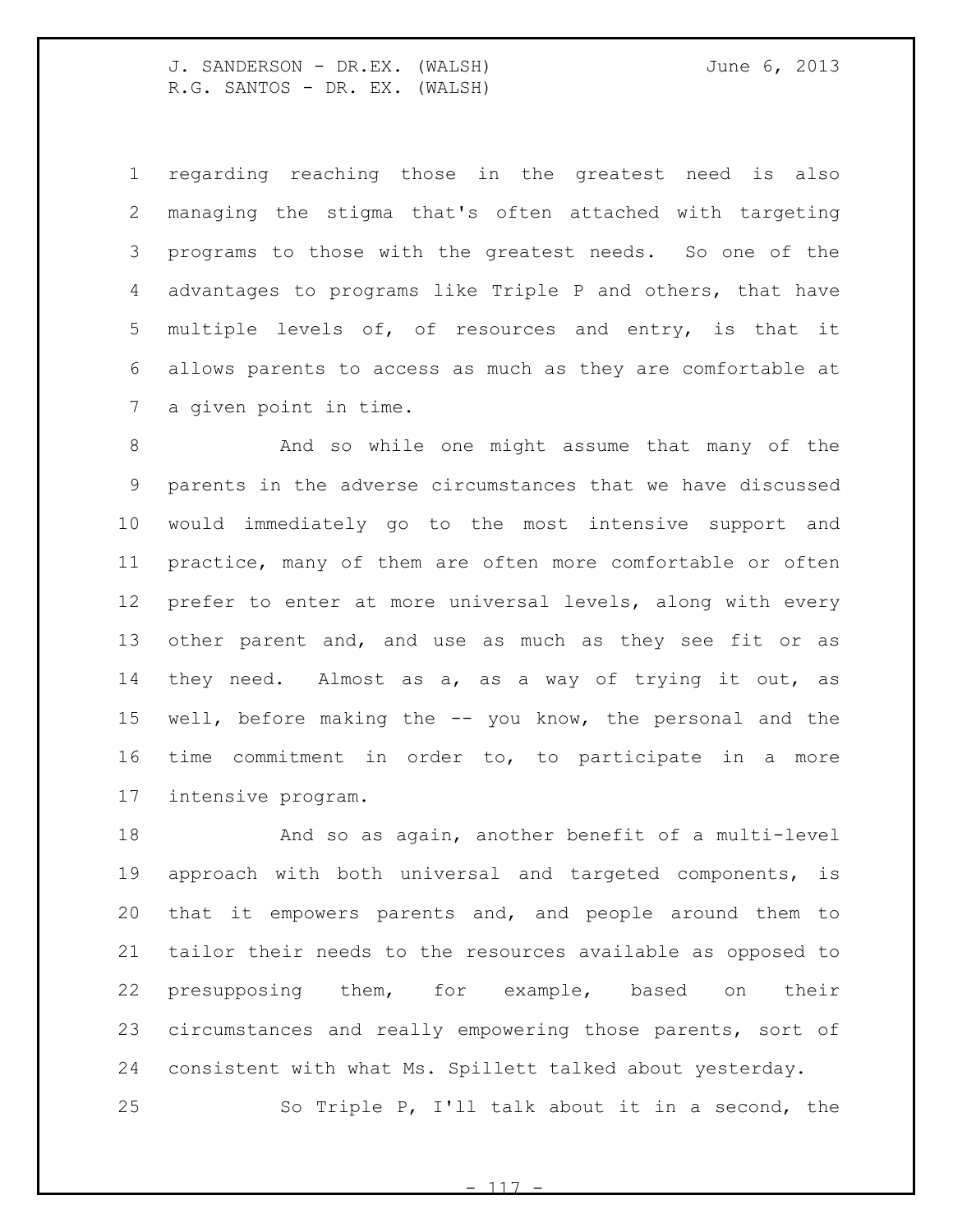research basis, but in terms of what the program's system looks like is there are these five levels that Jan described, ranging from a broad multi-media universal component that not only offers parenting tips to all parents but conveys very strongly with well designed messages about how important parents are, not just to their children but to, you know, the futures of communities, as we have been talking about, all the way to differing levels of intensity.

 The, the major advantage to reaching many parents with such an approach is that it upscales the existing workforce in different sectors and so all the people out there, right now, who have some contact with parents, it could be public health nurses, early childhood educators, classroom teachers, community members, all the different people that parents already have some relationship with, part of the strategy is to provide those practitioners with the resources, evidence based materials or full blown programs to offer to the parents that they see already, day to day, rather than solely focusing it all in one area, one agency, one sector. It's intended to be a population level approach to reach as many parents as possible.

 So in terms of the background there has been many reviews about this issue and some general principles that are worth considering in the inquiry in terms of the public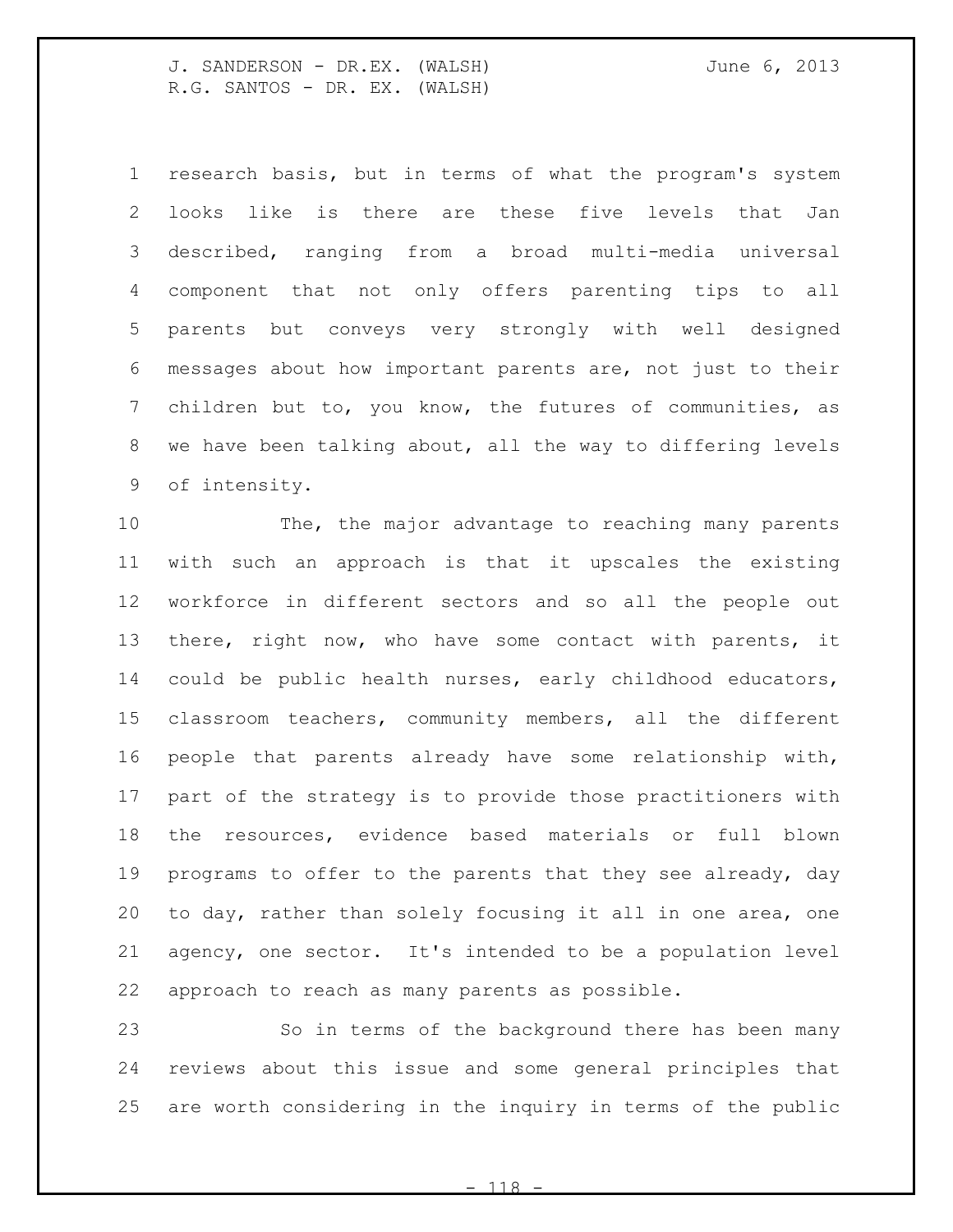health approach that Dr. Brownell talked about yesterday which is really a prevention approach before problems occur.

 One is that you want parenting programs -- and this is speaking very broadly not just Triple P specifically, but better available that have some evidence that they work, that they are beneficial, the parents like them, value them, and when they use those strategies they are beneficial to their relationships with their children and to the development of their children.

 Cost effectiveness is obviously important because of limited resources. There are many programs that are effective but cost more than the benefits that they generate and it's often better to, if choices are available, to have some of the interventions that have been discussed already that yield returns, that give back, that not only pay for themselves but pay dividends.

 Number three is, and a big focus appropriately so for the inquiry on cultural relevance and acceptability. There's -- part of the evidence base that we now expect from any program for families is well, what do the parents, themselves, and those families think of those programs, particularly from a cultural perspective.

 I've already mentioned stigma and that strategies, there is evidence based strategies to reduce

 $- 119$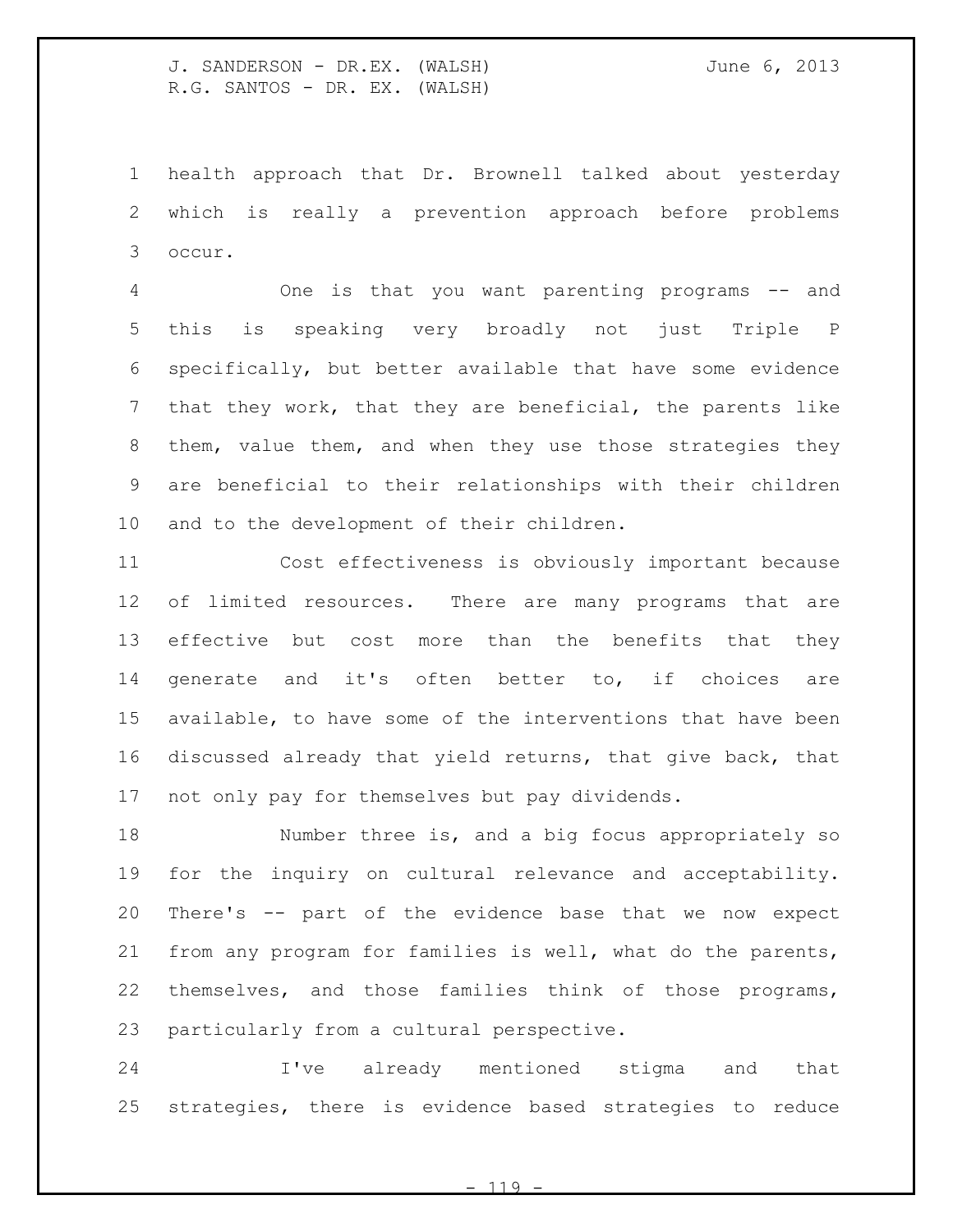the shame and stigma of any parent who needs support and part of the public message in -- at the most universal level of Triple P is exactly that message, is that at some point everybody could use a helping hand or, or advice from all walks of life.

 As the parent of two very young children, I can attest to that, despite all this knowledge I could also relate to the -- you know, the discomfort that some parents might feel if they were to seek out support for parenting, there's an assumption that still persists that we should all know how to do that, that we come with in-built knowledge or that, you know, babies are born with an instruction manual, which is obviously not the case.

 Engaging participants, consumers, participants in the development of those programs is hugely important so Triple P has that history of, of constant feedback and input from parents and practitioners, themselves.

 Achieving targets for participation. There's very clear evidence, from a public health standpoint, that in order to change things at a population level, for example, smoking or increasing exercise or other things, that you have to engage at least 25 percent of the whole population to shift shiftings for the better.

 And then lastly, an evaluation plan basically to measure progress, to measure results, and to use that to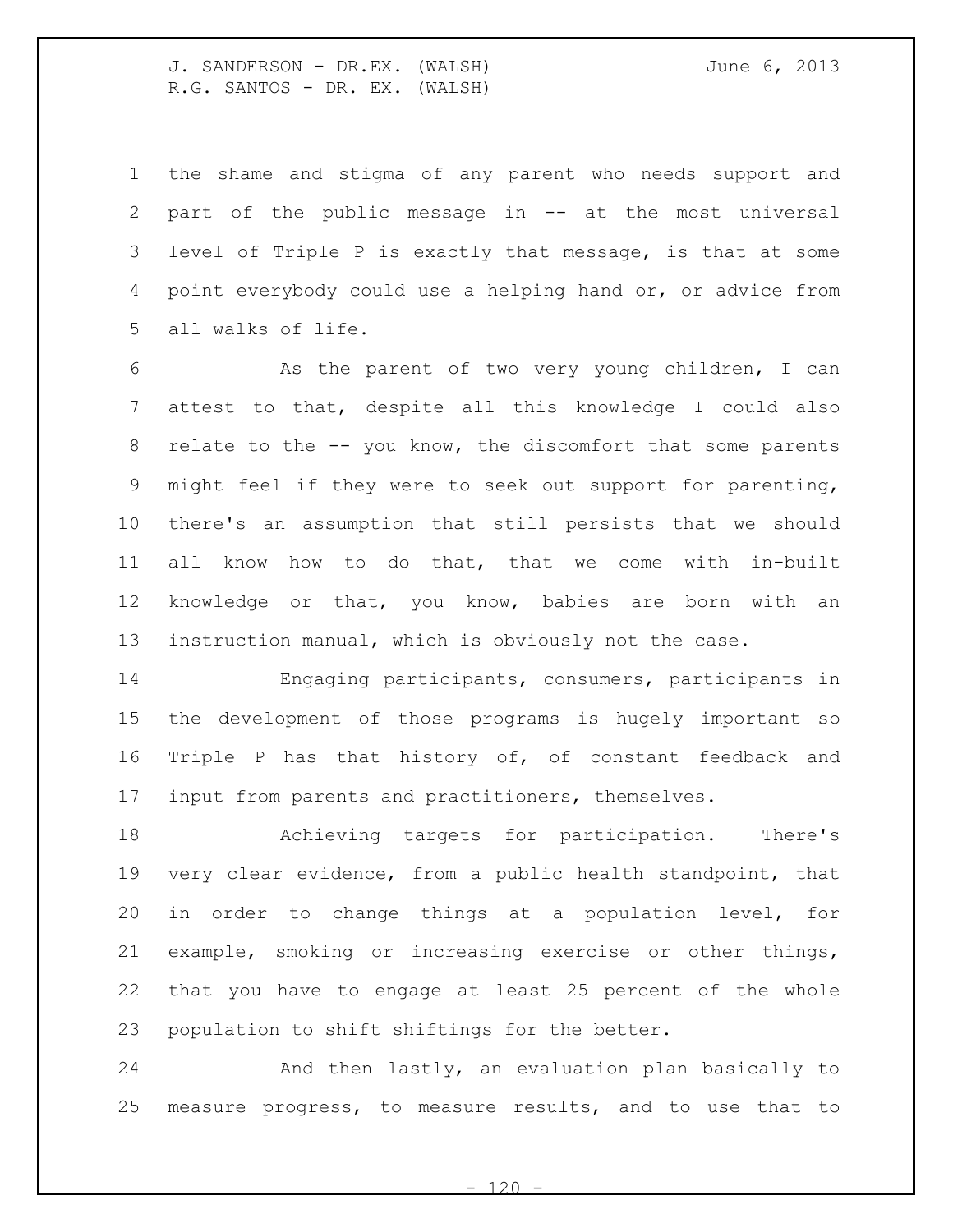improve your efforts. And so be able to track outcomes at a population level becomes important, as well.

 So back in 2005 when this was announced part of what led into this cross-departmental support for, for Triple P among all the other available parenting support programs in the literature was quite an impressive evidence base as well as strong epidemiological evidence which is basically data on how common problems are in the community and given areas in this case children's mental health is one example.

 So of all the available researched parenting support programs in the world, Triple P has the largest evidence base, it's been trialed with randomized trials with a gold standard evaluation approach over three decades, in 20 countries. It's now available in 17 languages, over 55,000 practitioners worldwide have been trained and six million children and their families have been reached. So the question as to whether this program works, is effective, has largely been addressed by -- including with indigenous populations in other countries and increasingly in Canada the real question for evaluation of this program, when implemented, is can you deliver it in the manner that reaches enough families, that engages enough parents to participate to make a difference.

The experiences locally, in terms of (inaudible)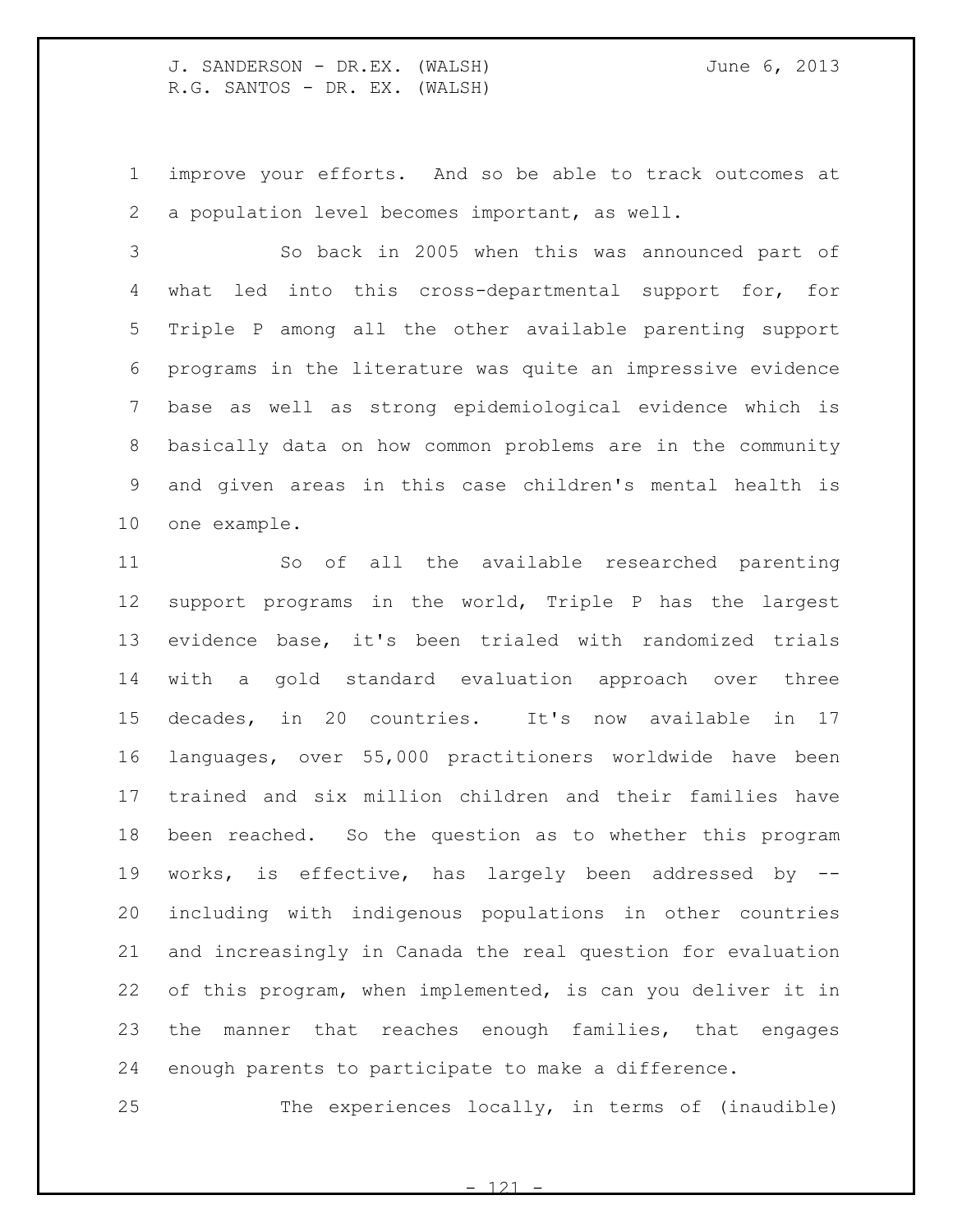from multiple sectors from the community, in fact one of the, the witnesses last Friday, in one of her former roles as the executive director of an aboriginal led community based agency, was part of a group of similar agencies that were independent of knowing that we were also contemplating this program, we're also preparing an application to bring Triple P to Manitoba, albeit with a different model of having dedicated practitioners and use staff resources to deliver it, which is one that has not happened yet.

 And then lastly the potential of being able to change things not on a -- even a one-to-one basis because even the best sort of focused parenting programs can only reach particularly parent, one-on-one or even groups of parents, small numbers at a time. So the prospect of being able to change things for the better on a large scale are quite exciting.

 So a number of independent expert reviews, a great report by Dr. Harriet MacMillan from McMaster, published in the Lancet some years ago, that reviewed the available evidence base for interventions to prevent child maltreatment is referenced in there. The study, that I'll talk about in a second, Dr. Brownell referenced yesterday, is the South Carolina Population Trial of Triple P that was published in 2009.

The Institute of Medicine released a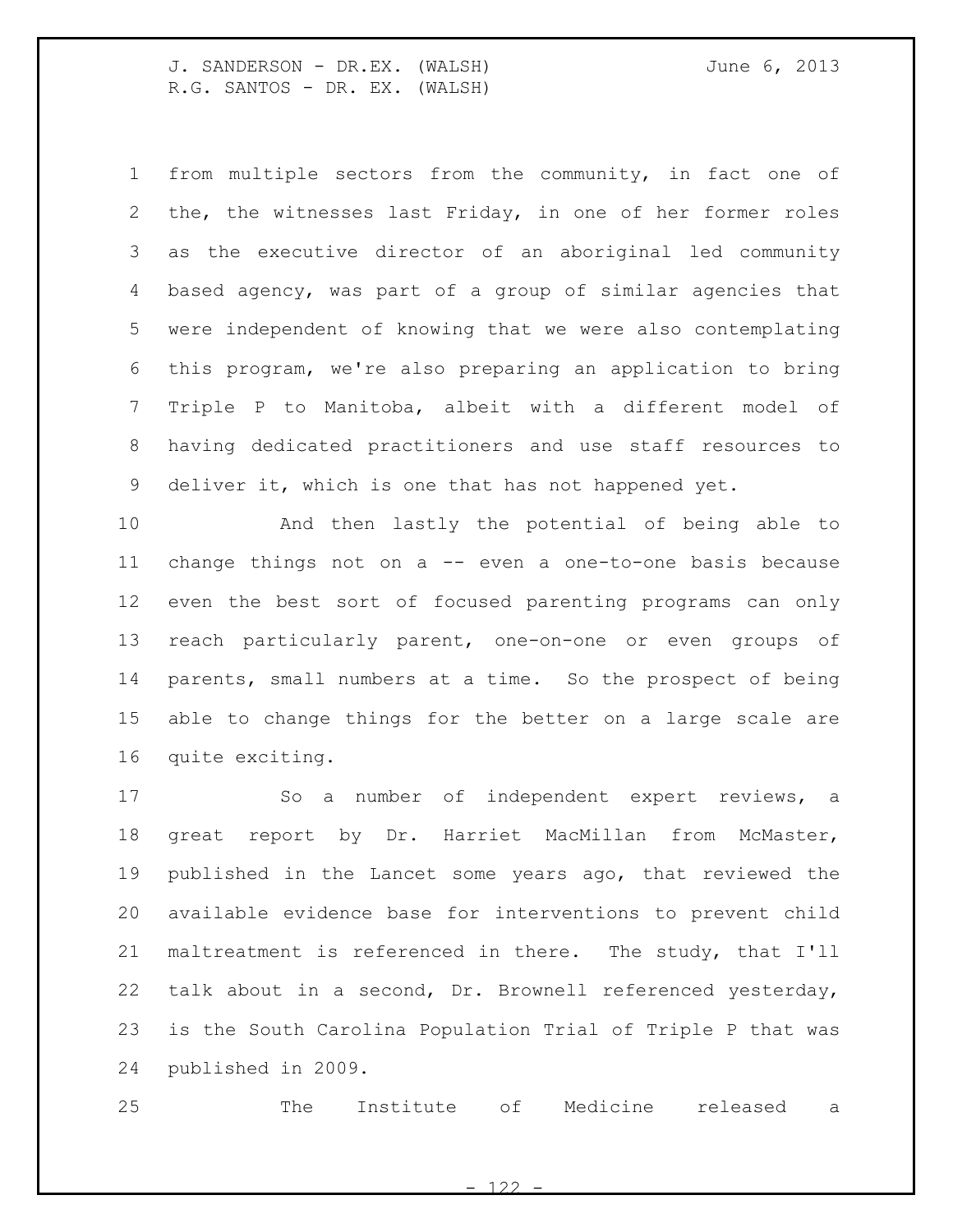groundbreaking blueprint report with the major headline being that mental illness was actually now -- it was now within our hands to prevent not just treat including through approaches like this. As well as excellent institutions like the Washington State Institute for Public Policy which -- whose forte it is, is to review the cost effectiveness of interventions, and they can put a dollar value on, you know, how much public return there is for every dollar invested in these kinds of programs.

 So I'll just share you briefly the three major findings of the South Carolina Population Trial of Triple P. So what they did, back in the mid-2000s, funded by the CDC, the U.S. Centres for Disease Control and Prevention, as a violence prevention initiative, was to implement, on a state-wide basis, a province-wide basis, in South Carolina, a randomized trial of all five levels of Triple P universal to target and to clinical, and the data that they used to evaluate was existing administrative data such as those used in Manitoba and elsewhere as indicators of child maltreatment. And what they found -- I would have wished it to be front page news because it was the first in the world to show that you could actually prevent child maltreatment, child abuse and neglect, at a population level within a couple of years.

So here's what they found. They randomized half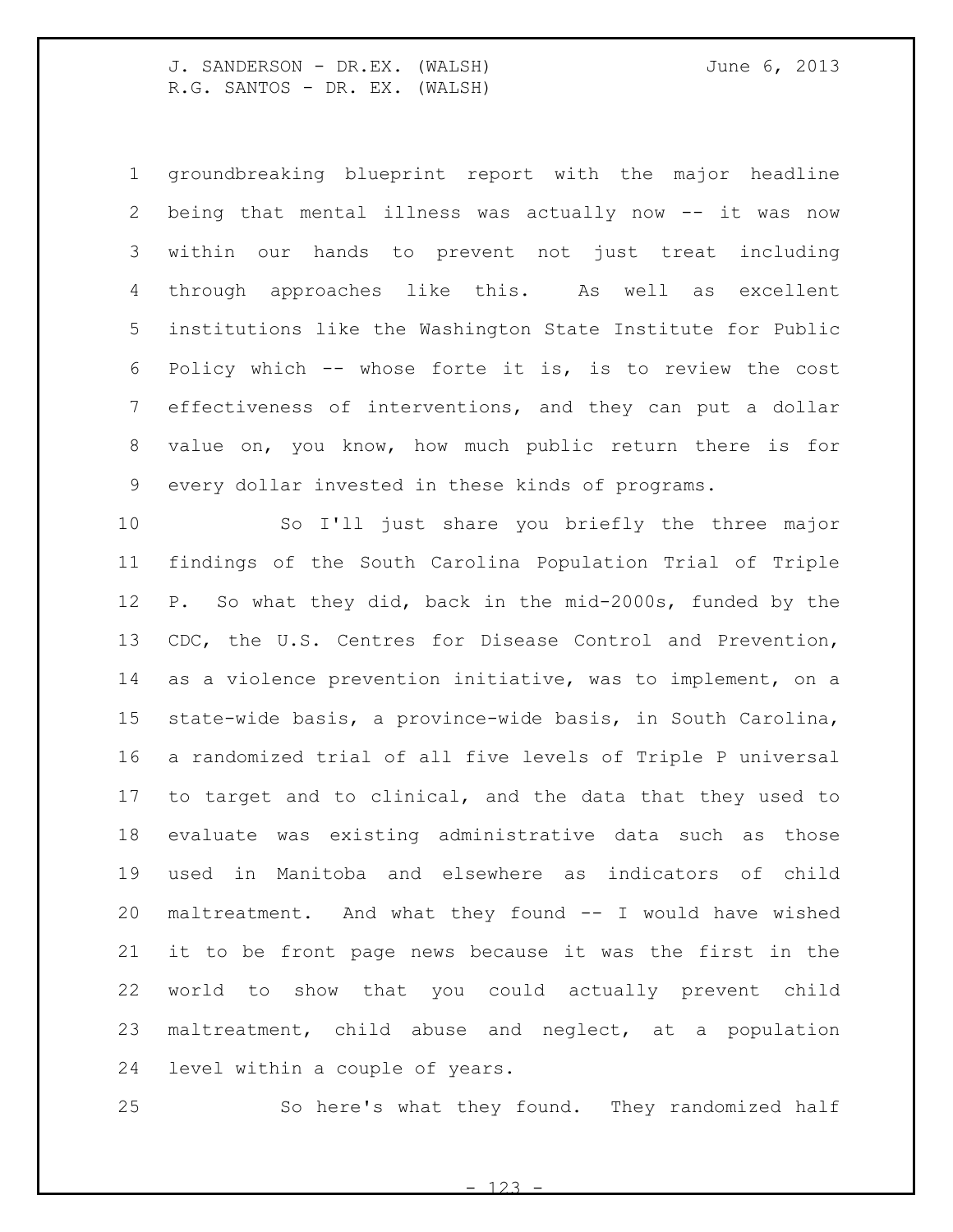of the counties in South Carolina to receive all five levels of Triple P, trained up many practitioners to offer it to all parents and then the other counties had services as usual.

 The first big finding was that there was a 28 percent prevention of substantiated child abuse and neglect, so this is based on official child protection records.

 The second major outcome was a 35 percent reduction in child abuse injury hospitalizations, so these are kids getting admitted to hospital for child abuse and neglect and a 44 percent prevention effect in kids getting taken into care, or a child out of home placements.

 What's striking about this is that the design of the evaluation is strong, it's, it's a gold standard randomized design so you can attribute these effects to the intervention, despite the complexity of all the other things affecting these outcomes.

 The size of the state of South Carolina is similar to medium sized provinces, such as Manitoba, they've trained about as many folks as other jurisdictions have, and these outcomes are apparent, not 10, 20, 30 years later, as in some of the other studies but within about two years of implementation. And so this obviously has to be replicated, every study is compelling but you need the

 $- 124$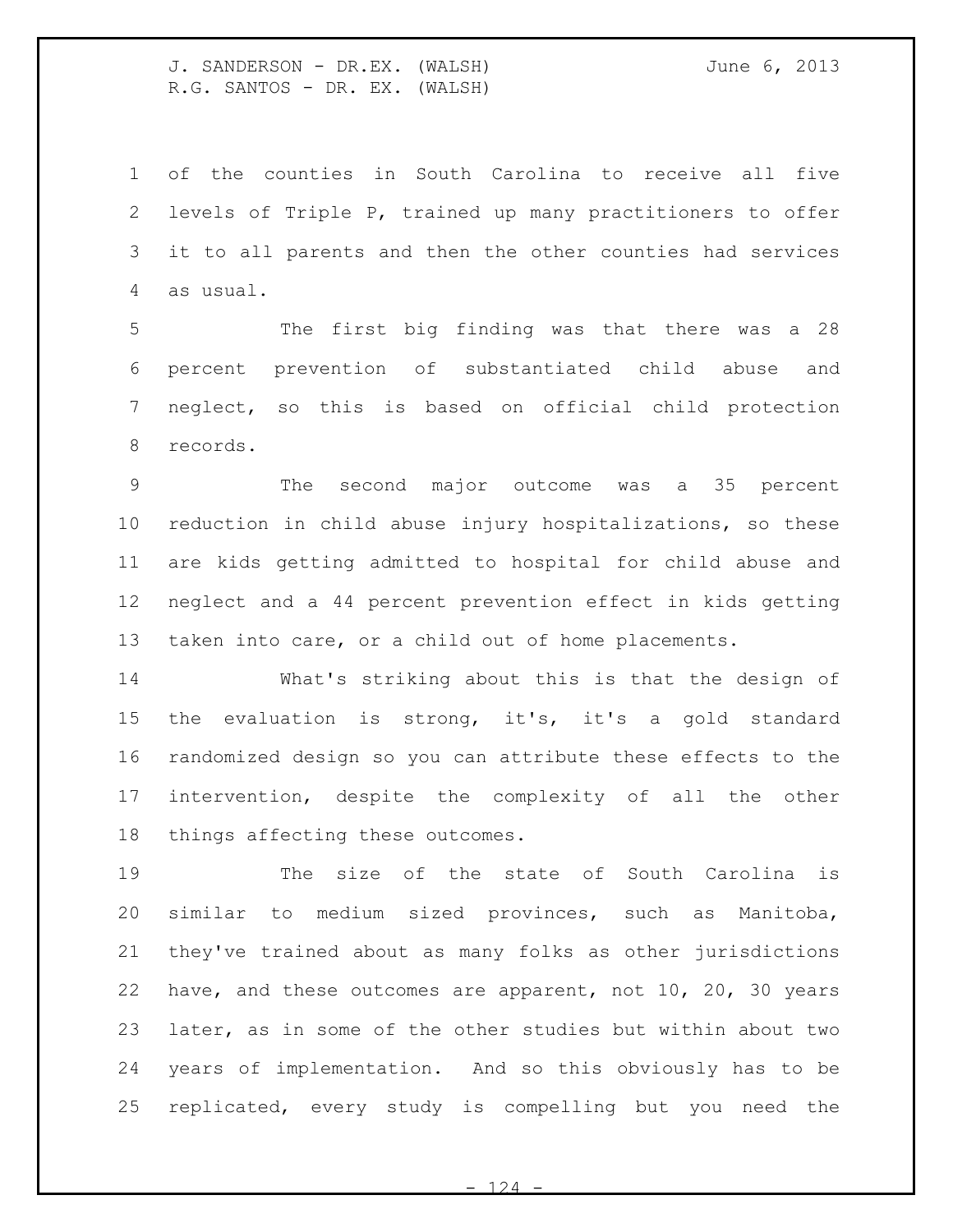weight of evidence so what this has shown is that it's possible, at a population level, with an intervention like 3 this but others possibly could have the same effect, within a relatively short time period.

 Part of the potential reasons for this are, for those reasons outlined earlier, is that a non-stigmatizing approach that welcomes all families at different levels of entry, that offers evidence based approaches for them to have practical strategies for parenting, including dealing with difficult behavior and some of the triggers that often precede child abuse or neglect. As well as strengthening existing capacity in existing systems already serving parents in places that they already know and trust.

 So I'll turn it back to Jan to talk about implementation.

 MS. SANDERSON: Sure. So in terms of how have we rolled out Triple P in Manitoba, I think Rob referenced when we went to Treasury Board to sort of obtain the funding for it there was a number of various ways we could go, some more expensive than others and so on.

 The, the resources that were dedicated to the program enabled us to take a model where we would provide training to people in the system who were already providing services to parents. So family resource centres, schools, child care centres. We would pay the cost of that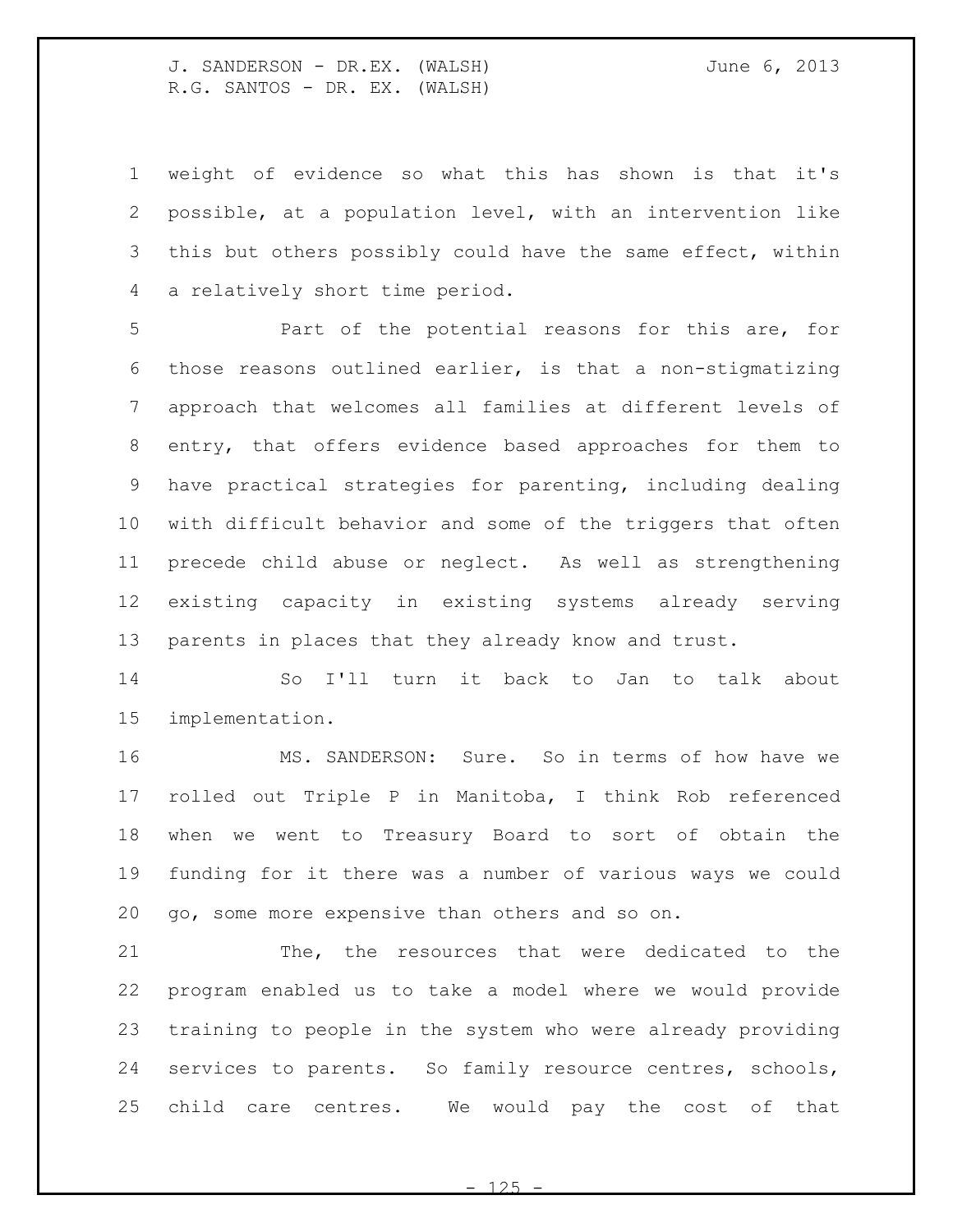training, so we had the budget for that. We even had some budget to be able to help with travel costs, and so on, so people from around the province could come and, and attend the training.

 What we didn't have and still don't have is any new resources to give to an agency so they could go hire another person to delivery Triple P. So we were working on the, the premise and the hope that they would be able to imbed the services into their agencies using their existing 10 staff. And to some extent that has happened but we, pretty consistently, continue to hear back from agencies that if only they also had resourcing so they could dedicate a staff person to this role, that would improve their outreach.

 We've also been able to add a 1-800 line that's available about 10 hours a day so that you can phone for Triple P advice over the phone and, of course, the practitioners we have trained are trained in the various levels. So we have some folks who are trained, and certified and comfortable in delivering sessions at a seminar level to a group of parents for two hours in an evening and then we have others that have more in-depth training that are able to do more of almost a group intervention with a group of six to eight parents who are going to attend for eight weeks to 10 weeks, so almost more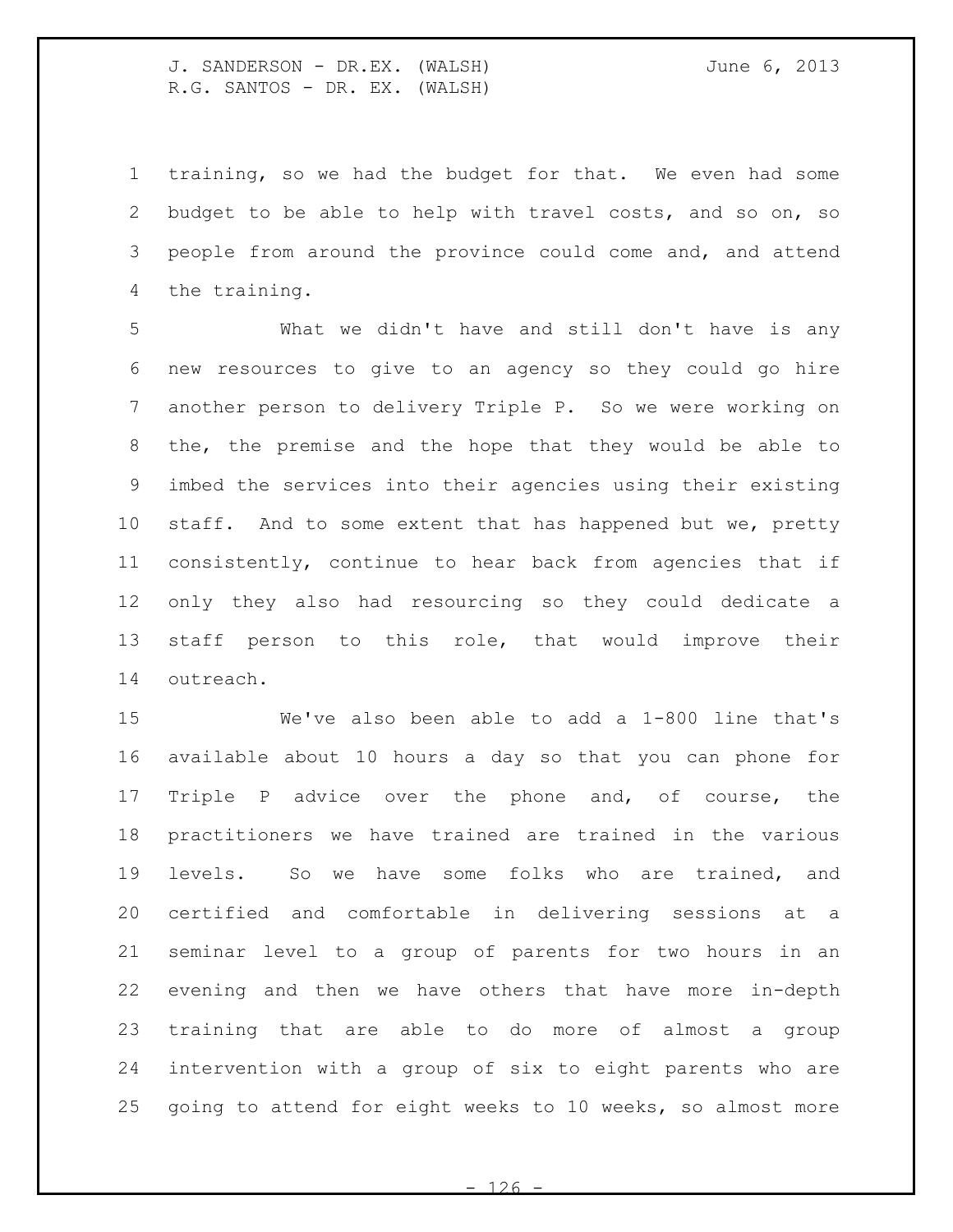like a group session.

| $\mathcal{P}$ | So that's what it looks like in the province                  |
|---------------|---------------------------------------------------------------|
|               | 3 right now. We have had both uptake and resistance from      |
|               | 4 aboriginal organizations, so it's a little -- it's hard to  |
|               | 5 get a bit of a handle on it, but I think it's only fair to  |
|               | 6 say that there's both, so there -- we've got some headlines |
|               | 7 here for you on the way in which Triple P is being adopted  |
| 8             | in some northern community, communities, including a recent   |
|               | 9 article in the Opasquia Times up in The Pas.                |

 Norway House is a First Nations community that has adopted the program quite in-depth and is imbedding it within their school system and so on. At the same time we do hear back from some aboriginal organizations that they would prefer a model that was more culturally appropriate.

 There is an indigenous approach to Triple P that we have introduced and we are now working with an advisory group to sort of bring it -- a more Manitoba feel to it.

 We are convinced, because the literature is convincing, that the techniques are appropriate across cultures, it's more of the communication style and the approach that probably needs to be modified.

 The next program we're just going to talk briefly about, and we are getting near the end of the list of programs, is the Roots of Empathy program. It was developed in Canada by a woman named Mary Gordon, who now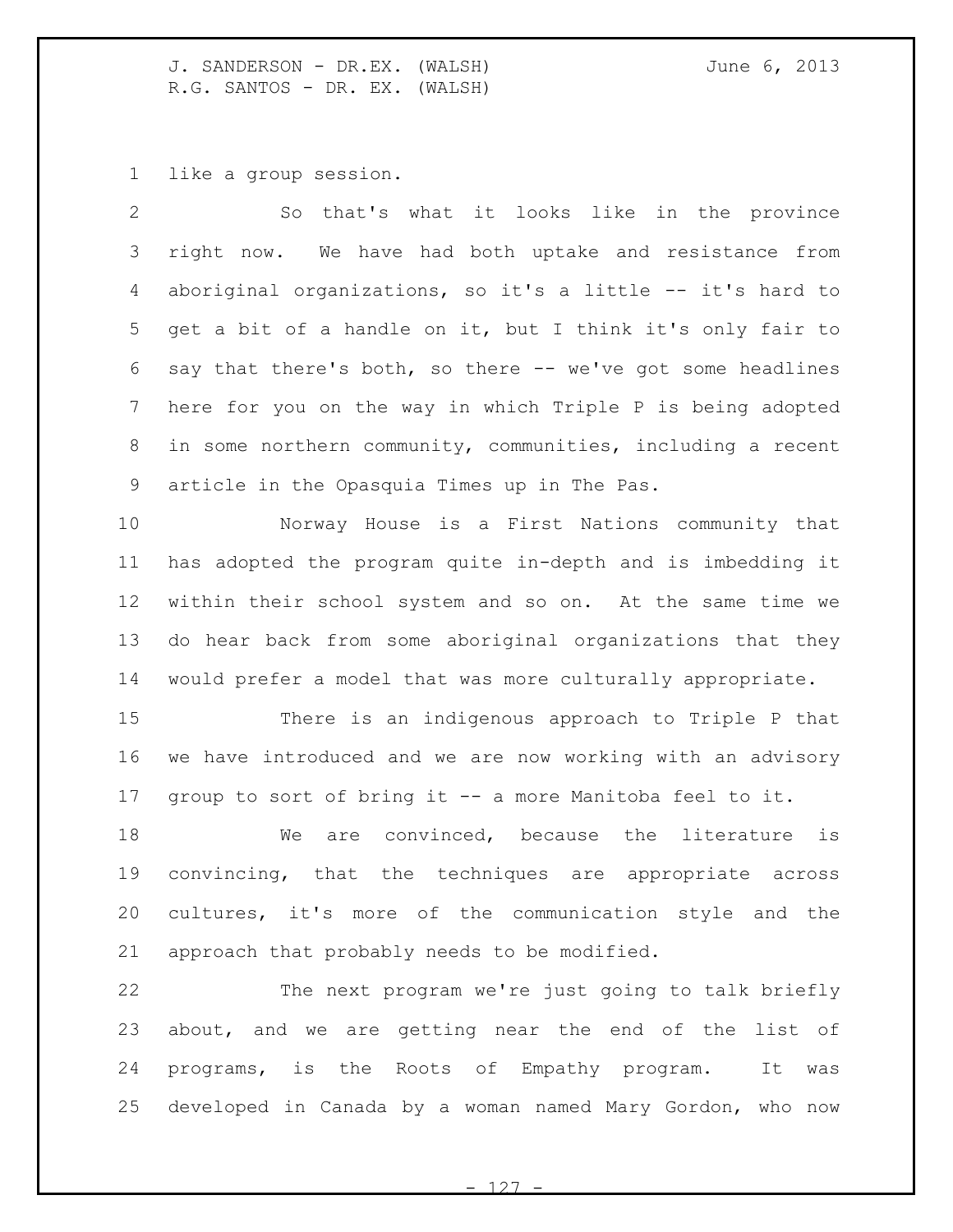works out of the Roots of Empathy organization and heads up that organization in Toronto. And Mary's background was that she was originally an elementary school teacher in the inner-city of Toronto, she eventually moved out of the classroom to start family resource programs in these inner-city schools because she was very convinced that pre- school and early years was the way to go to connect families to schools.

 She became even more convinced that empathy was something that was lacking in the culture and in young children but also in the classrooms and that she came up with the concept that babies are sort of a universal symbol of caring and she built a whole program around that concept that has been subsequently been evaluated, both in Manitoba, by ourselves, but also in other settings, as well. And the basic premise is that a classroom adopts a family, including a newborn baby, at the beginning of a school year and that baby grows up, over the course of the year, attending the, the school regularly, monthly. The parent, could be mom, dad, grandparent, auntie, attends with the baby and talks to the kids about the development that the baby is going through right now, the kids ask questions, they learn a little bit about child development. The teacher incorporates things about the baby into the class curriculum so if they are studying early math and so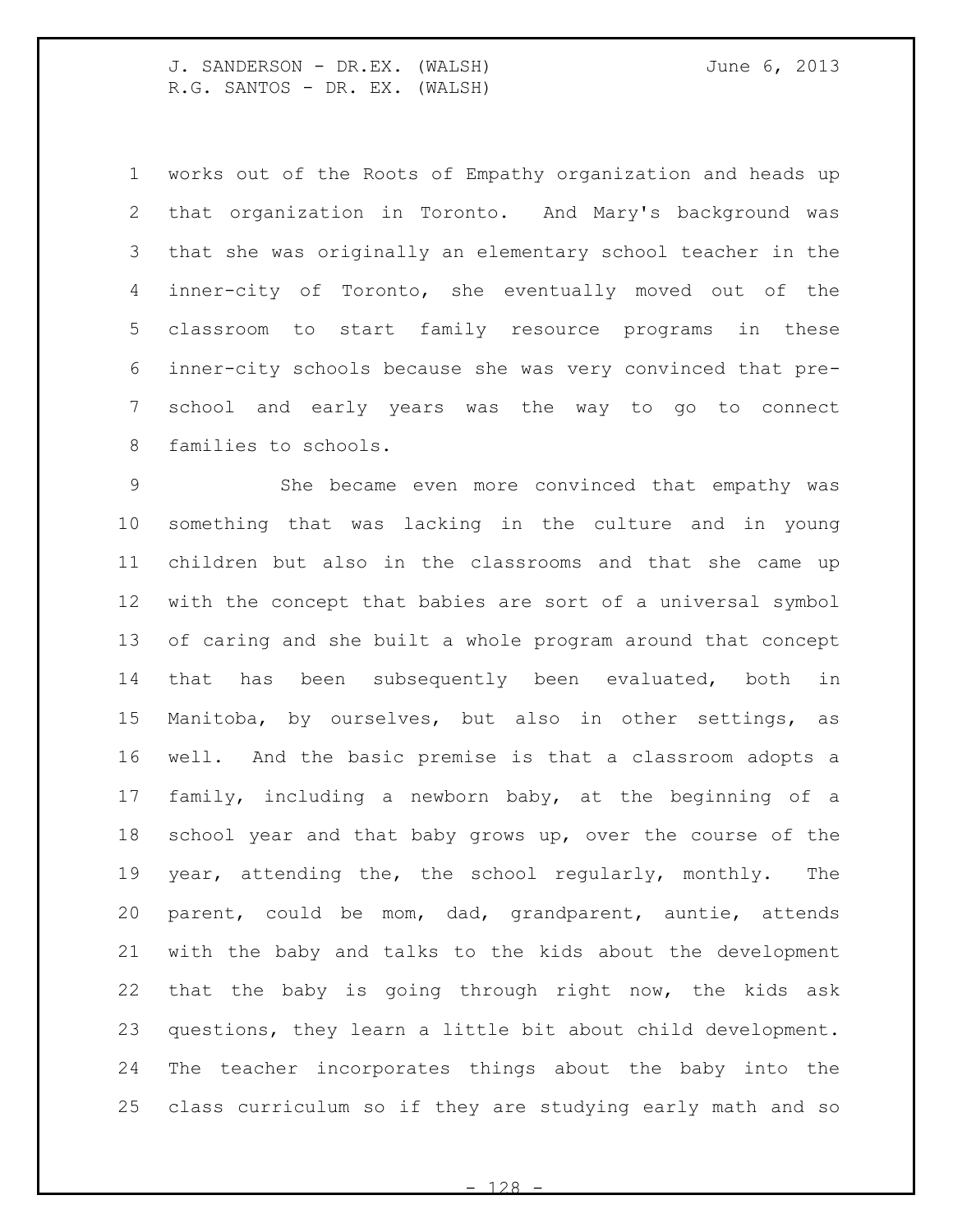on then they'll add up how much Billy weighed last time we met him, and how much he weighs now, and what do you think he's going to weigh next month when we see him. But the real key is that the kids learn to talk in a language about feelings and they learn that by trying to translate for the baby, who is unable to speak for him or herself, and the kids have to give words.

8 So, if you're watching the baby and he's fussy, what do you think he's thinking about right now, what do you think he would like from us, how can we help? And then later they have the conversation about, you know, when you're not feeling very good how do you express that and what do you want people to do?

 What we've discovered from the, the research that we've done is we've followed these kids -- I should say that there's a -- it can start as early as kindergarten, there's curriculum for kindergarten, middle school and junior high and we have classrooms all over the province at all of those levels that are incorporating this.

 It's also been endorsed by the Assembly of First Nations as being consistent with their beliefs and teachings and culture and we are partnering with First Nation Education Resource Centre to roll it out into First Nations Schools, as well.

So our own evaluation has shown that it has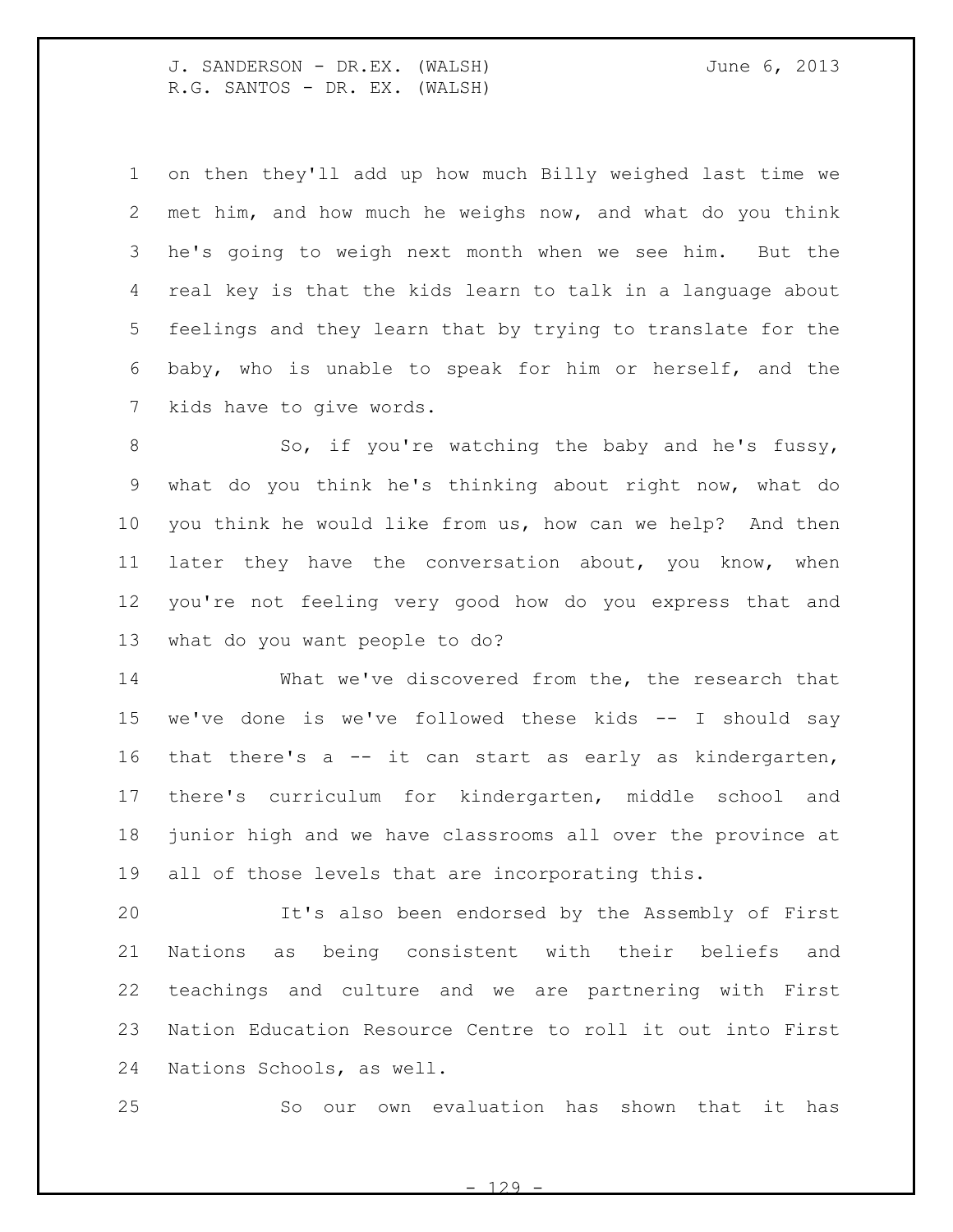prevented aggression, and promoted pro-social behavior and we have been able to follow kids for up to three years to determine if that is still in effect. We would like to do more longitudinal work on that and there is an abundance of information on roots of empathy and its new baby sister project, Seeds of Empathy, which is for child care programs, so even preschool, same principles apply.

 It's been adopted in schools around the world, as both an anti-bullying kind of approach, but we think that it's much more broad than that, that it actually builds kids' abilities to be self-reflective and to manage their own behaviours, elements of self-control and so on.

 So the next three slides are just really about a couple of emerging pieces we just wanted to bring to your attention. We've got sort of a slide that encompasses a number of pieces around mental health and I referenced earlier that that's a current issue in front of the Healthy Child Committee of Cabinet. The education stakeholders asked for time with the ministers a number of months ago, and that would be people from school trustees, school superintendents, people who provide student services within schools, all came to the, the Healthy Child table to say that they were alarmed, concerned, and overwhelmed by the range and depth of mental health issues they were now seeing in schools and at a progressively earlier age.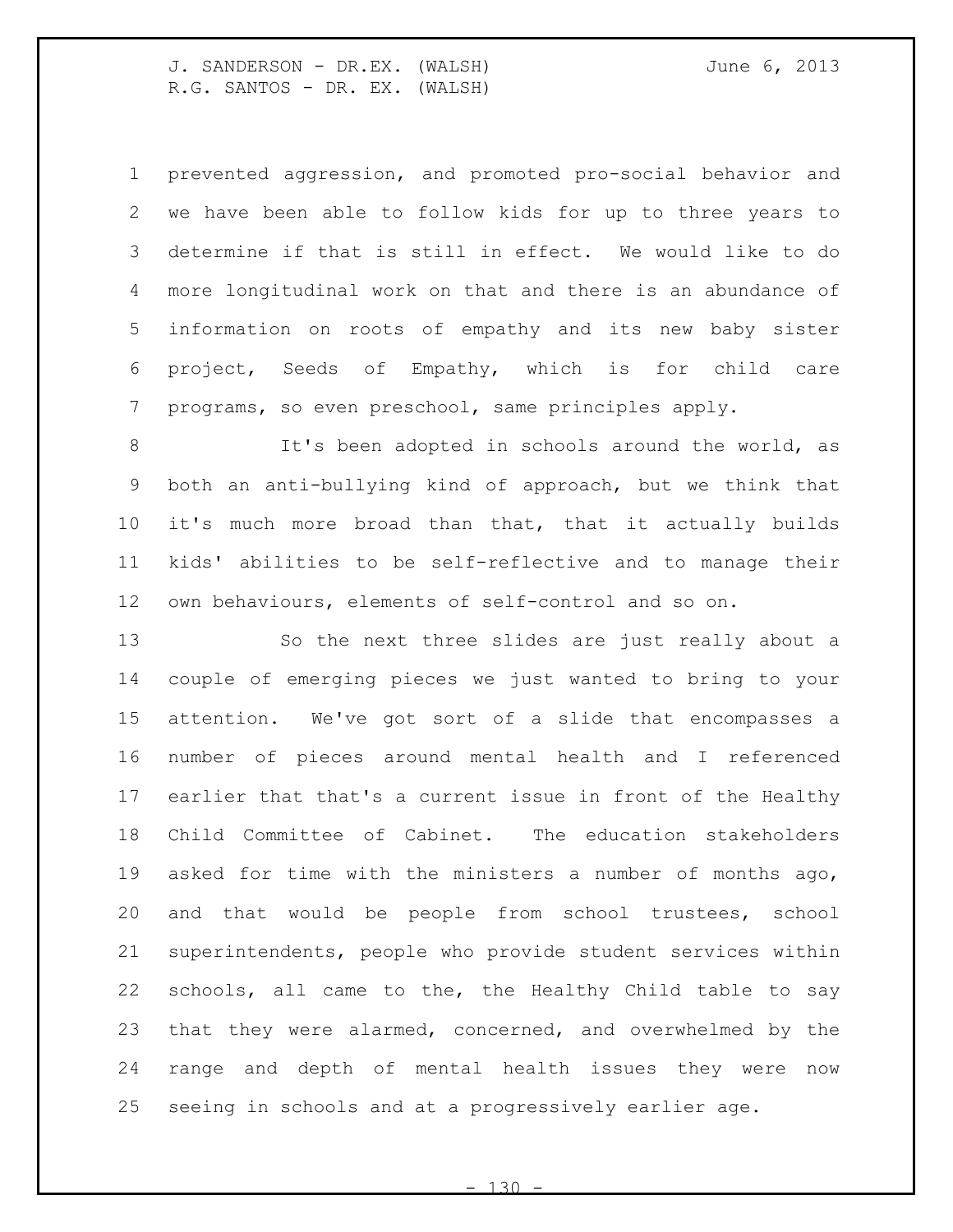Everything from sort of the dramatic end of the continuum, very concerning end of the continuum where they were concerned about kids doing self-harm, might be cutting, might be suicidal attempts and so on, all the way back to kids with mild behaviour problems that they see starting to explode into more complicated situations. And they essentially said to the ministers, we know this is not an issue that only educational can solve, that's why we're here. This is an issue that involves many ministries and we would like to know that you are going to, sort of, take an active interest in it, which we have done and at the direction of the ministries we've struck up and oversight committee to look into mental health concerns within the education system which will be linked with the other studies that are shown here.

 So we already have a provincial mental health strategy and we have a youth suicide prevention strategy. Rob is a lead, basically, or one of the co-leads on virtually all of those, so he is kind of the common link between the work of these various bodies with the hope that we can respond to a paper that's been tabled by the, the education stakeholders and that's part of what you see on the copy of the, the front of the reports there.

 And then we had just sort of put a little advertisement, coming soon, for our own five year report,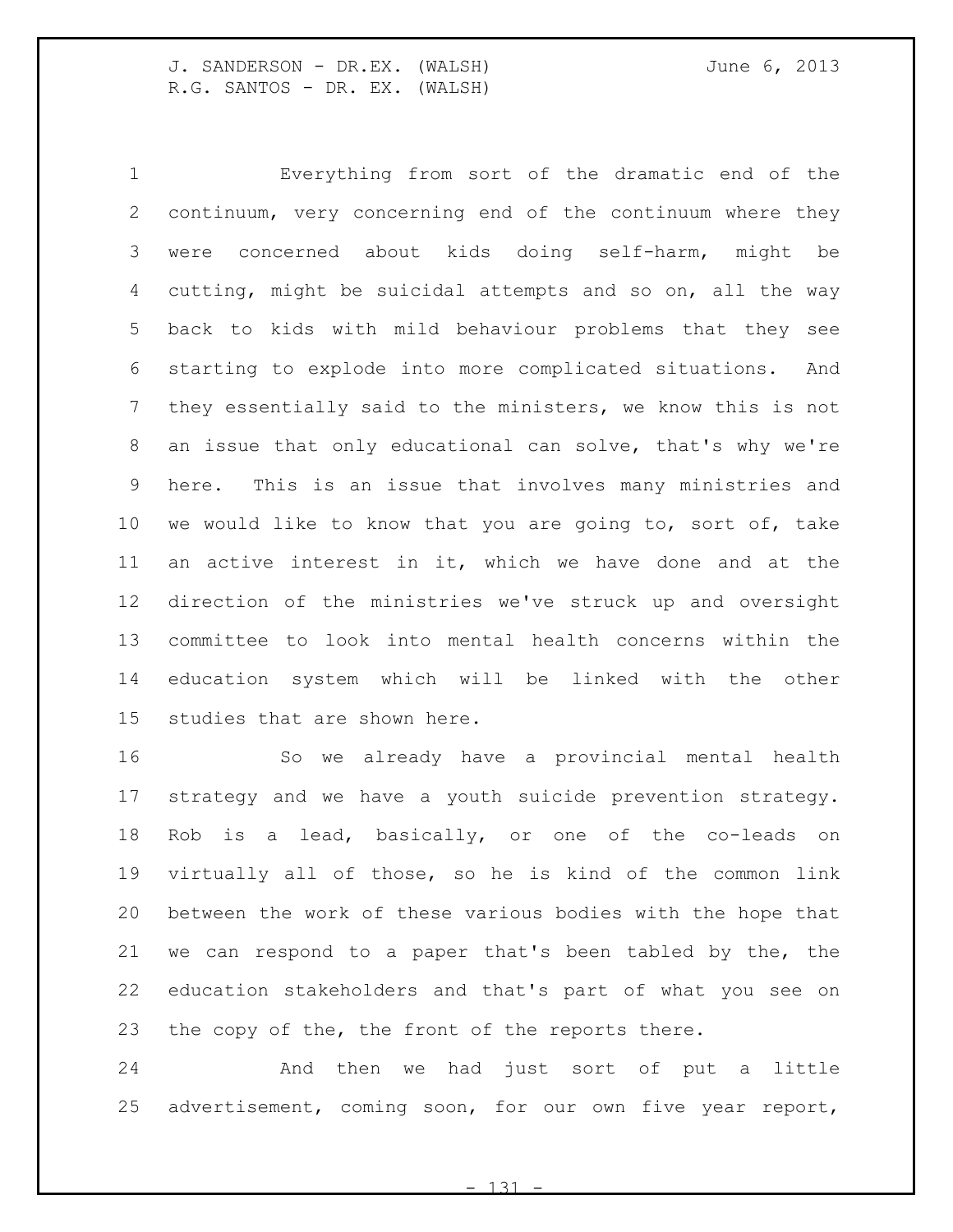which is now out and available and, in fact, has been tabled as an exhibit.

THE COMMISSIONER: Which exhibit? Yes.

MS. SANDERSON: 152.

5 THE COMMISSIONER: 152, yes.

 MS. SANDERSON: And I think Dr. Brownell mentioned, yesterday, that the Manitoba Centre for Health Policy had done the precursor report, which is on the left of the screen there, How are Manitoba's Children Doing?

10 THE COMMISSIONER: Yes.

 MS. SANDERSON: So they took, took a lot of the data that they exclusively have access to, that they can blend and so on and churned out a lot of the, the facts and figures that we then relied on to be able to put out the Healthy Child Manitoba report.

 The report does not contain recommendations, it was a snapshot of how are kids doing on a number of domains, directly related back to those outcomes we talked about earlier, the physical and emotionally healthy, safe and secure, socially responsibly engaged, so we've measured ourselves against how are we doing on all of those. The implications will be that subsequent reports will show the progress against those same measurements.

 So as we sort of wind down here, just wanted to talk about both challenges and opportunities in sort of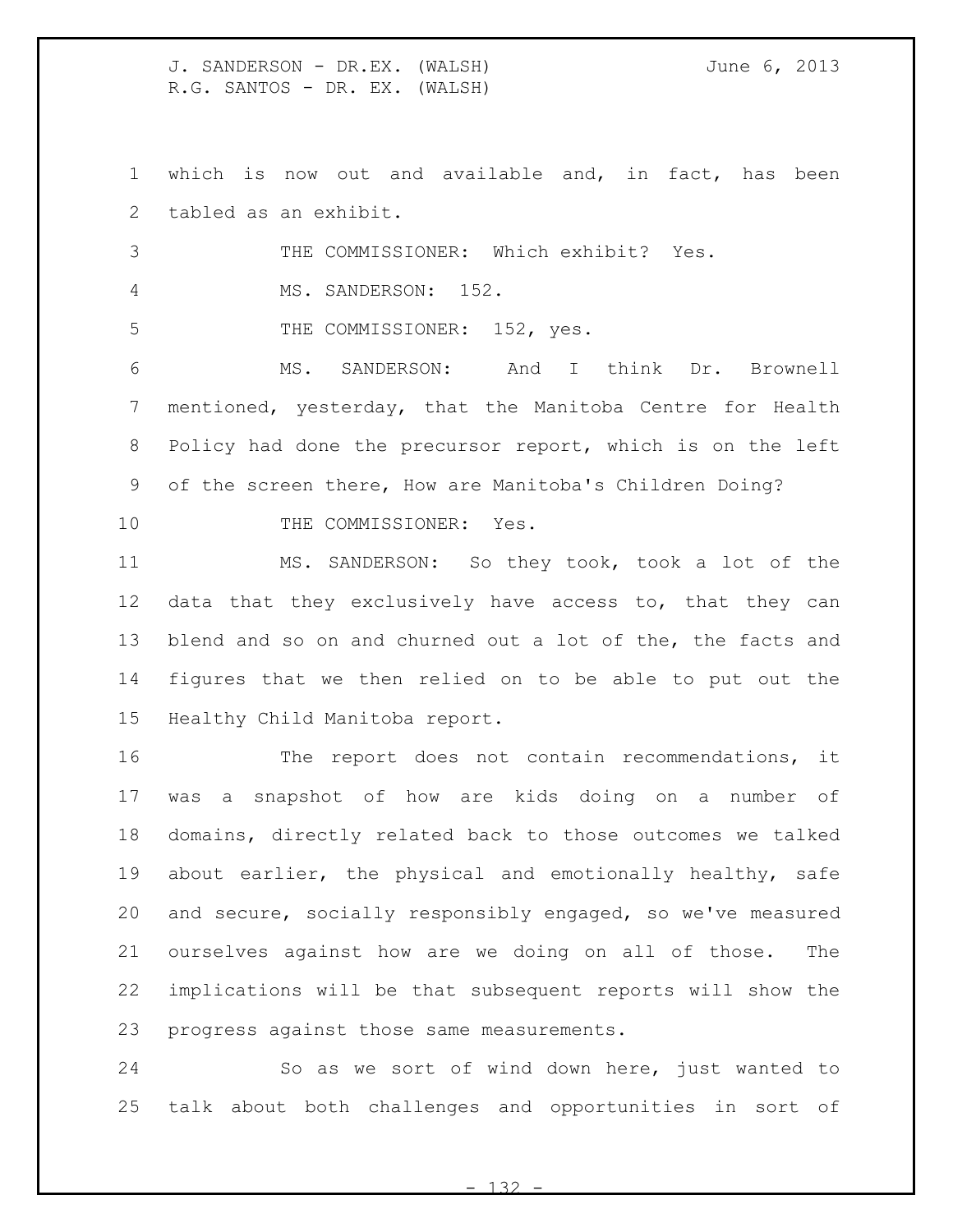broad terms. Public understanding and support and money for prevention as protection. So we've said that one of the key messages throughout all this is that prevention is paramount. Finding support for prevention is always a struggle and it's that way for some very realistic, pragmatic reasons.

 I can tell you that there is no shortage of conversation amongst the ministers and the deputy ministers about this or a shortage of commitment to doing more in the area of prevention but many investments in prevention take a long time to pay back.

 So, for example, the Minister of Justice, no question he would rather be doing prevention than building more jails but you don't get to close the jail cells the minute you start the prevention investment. So, in the meantime, he has to keep building the jails and so there's cost pressures like that that are just very practical in front of us, all the time.

 One of the things we keep reminding people about, about the early years, is that it has actually a very quick payoff in that if we can do the right things pre-school, and more kids arrive fully ready to learn on that EDI instrument that we mentioned earlier, the paybacks happen by age five, because you're already reducing the pressure on the special education investments, such as teacher's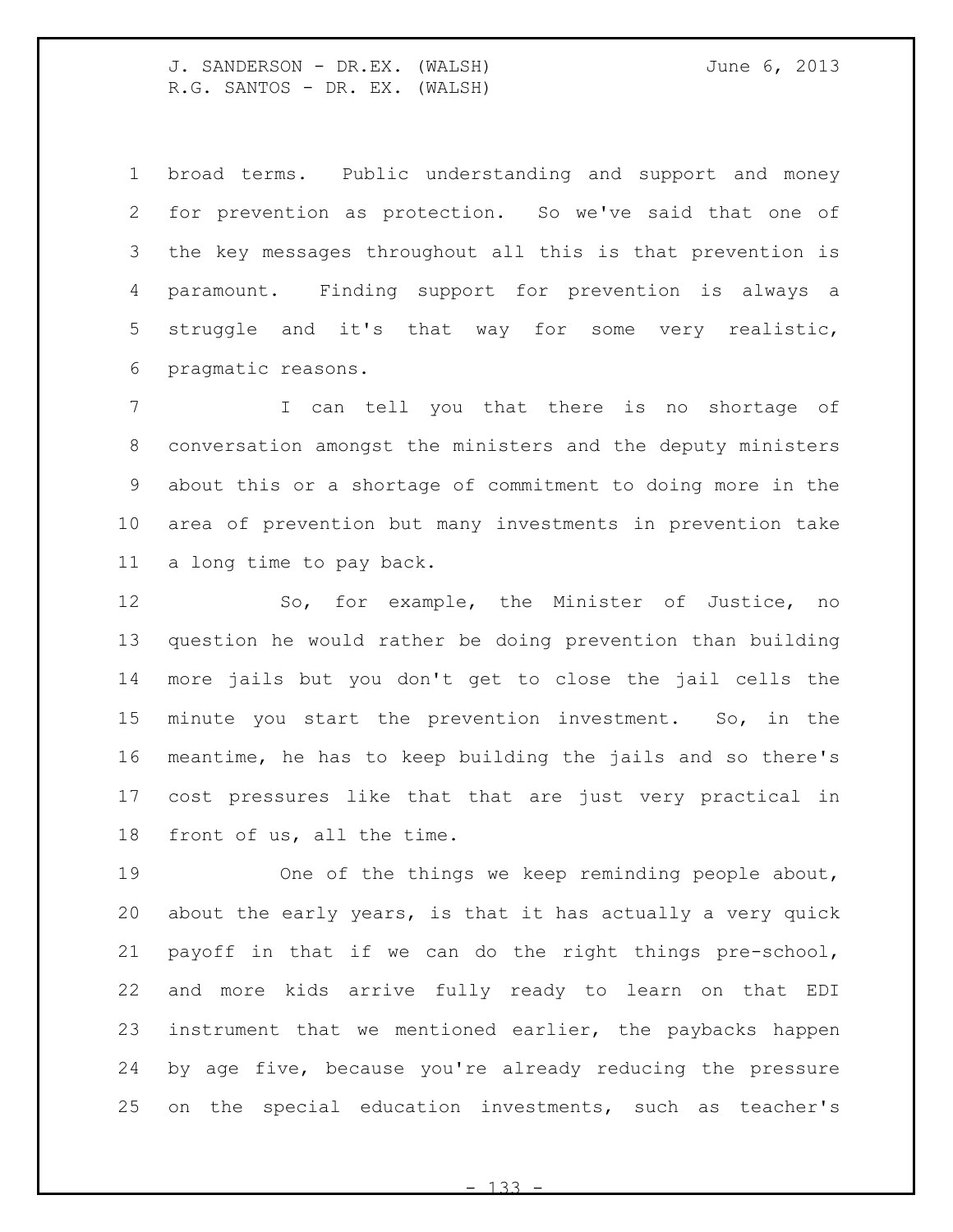assistants, and reading recovery programs and things of that nature.

 Along with that becomes a reduction in some of the behavioural classroom disruption kinds of issues, as well. So, in fact, you get a better learning environment not only for the kids who are at risk but the, the entire classroom environment. So there's immediate paybacks in that sense and then, of course, there's the long term paybacks that those same investments have in terms of school completion, reduction in teen pregnancy some of them, reduction in addictions, and reduction in criminal involvement. So you get both short and long term.

 There is cross-sectoral complexity in all of these things because we need multiple partners on side. First of all, we need our own departments on side and the reality is that sometimes we've got the bus moving all in one direction and then at the last moment one of the wheels kinds of comes waddling off because we're going into budgets and every department was going to dedicate this much to, let's say the FASD strategy but all of a sudden they get their budget target and there just isn't enough room. So their piece can't happen so we have to take a step back and figure out how do we modify all the pieces? Because you can't rush ahead with diagnosis and put all your money there if you have no support services on the

 $- 134$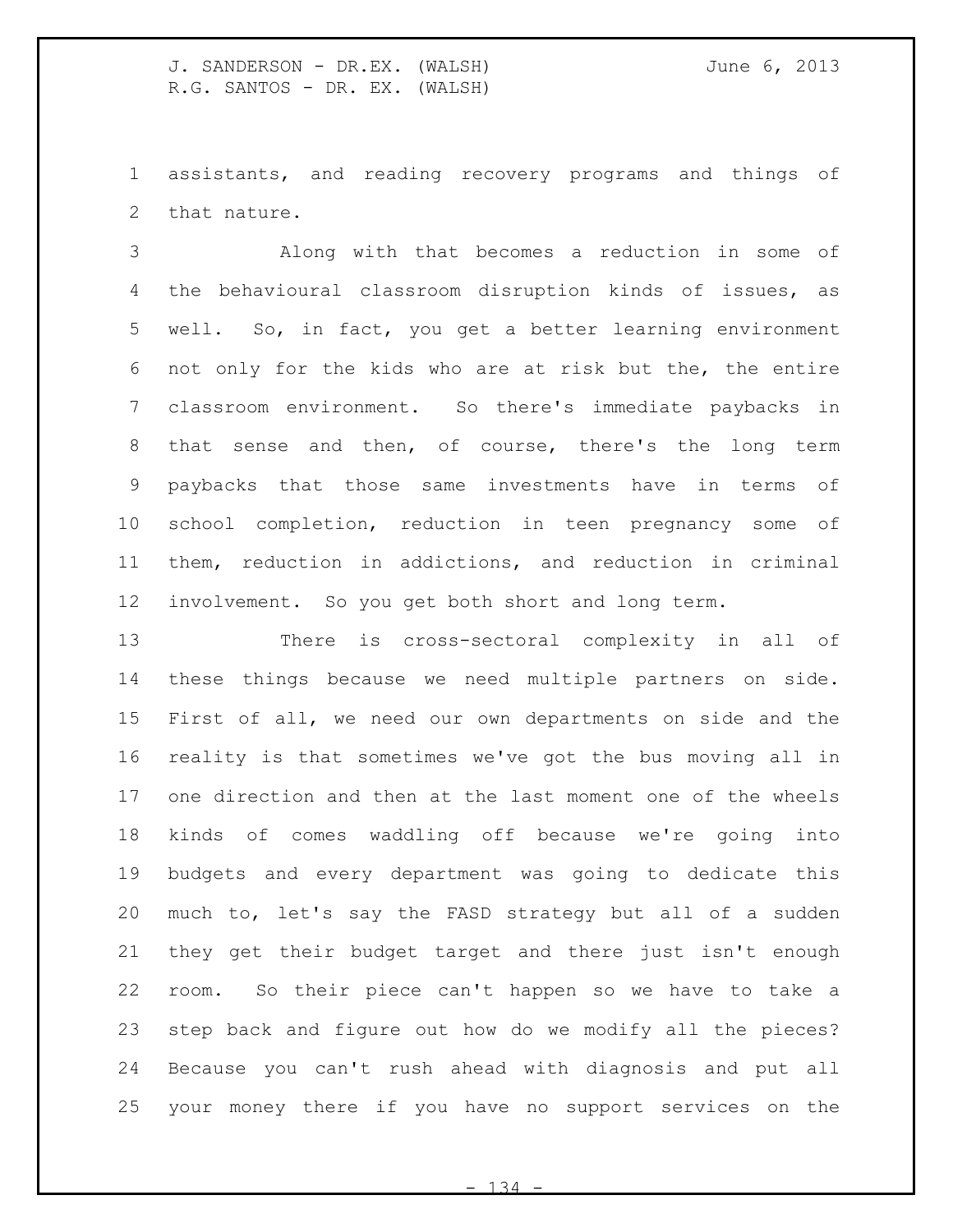other side of diagnosing FASD. So, it always has to be that sort of locked step kind of approach and that's just between our own departments.

 We're also trying to this work cross-sectorally with agencies on the front lines out there and I mean, Triple P would be a good example, we're convinced it's a worthwhile investment but it would be that much more rich if there was resources right on the street corners where families could drop in and have easy access to Triple P.

 And then there is the whole question of disentangling protection and wellbeing and, and obviously safety is also paramount. So you've got two things that we are saying are paramount and when do you accept the fact that the prevention piece has to give way to the, the safety piece, and that is a call that the child welfare system has to make on a daily basis and I wouldn't presume to say the best way to do that.

 And then the last piece is just moving science into practice and so Rob and others, there's actually a vast science around all this, across North America and around the world now, it's not a question of not knowing the right things to do, it's a question of being able to act on the right things to do. And I believe there's actually research into that which would say -- what is it, 25 years?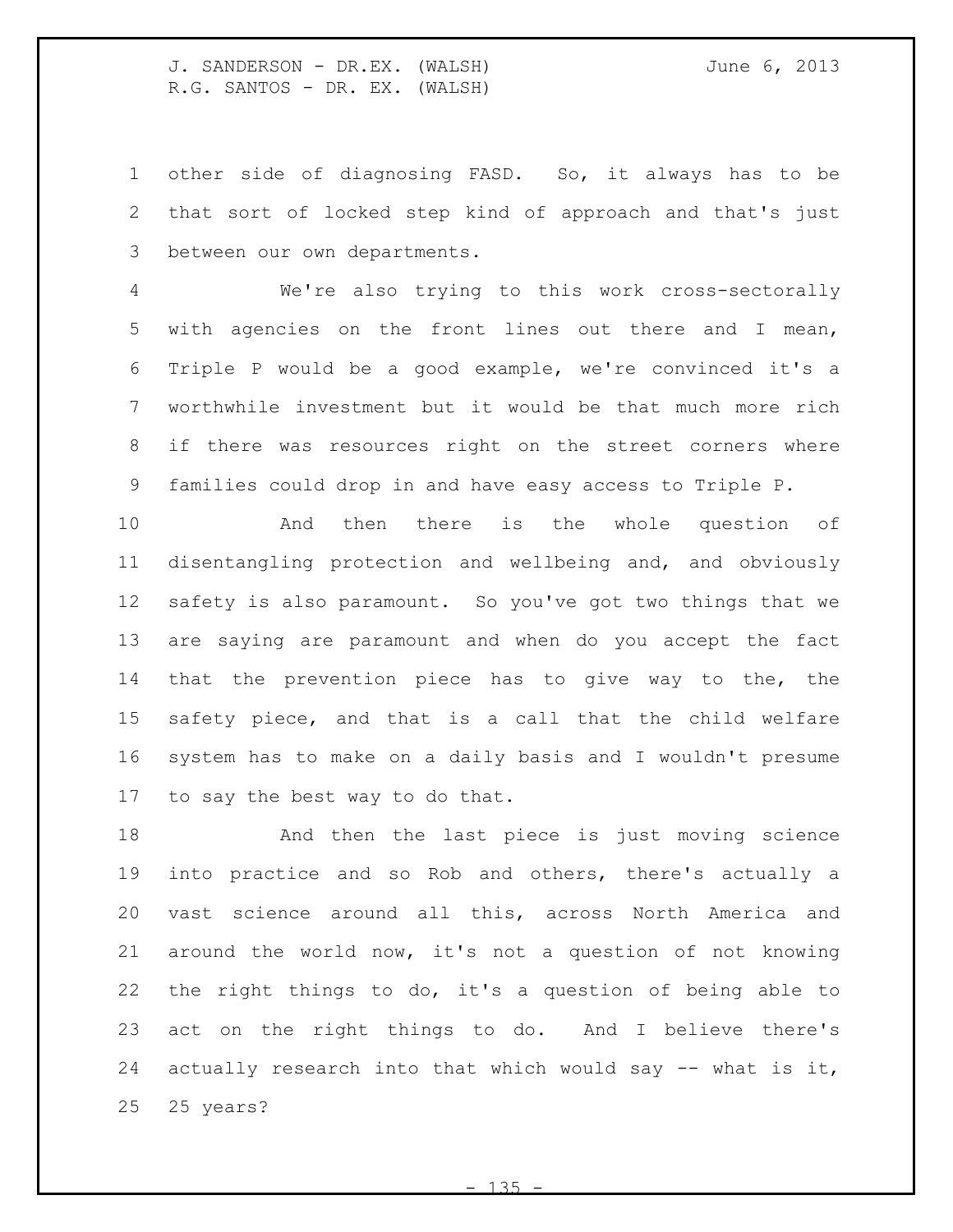1 MR. SANTOS: Two decades now.

 MS. SANDERSON: Approximately two decades for something that has been proven through science to be fully adopted and put into action, and regrettably two decades is a very long time for kids to wait. So if there's a way we can speed this up, that would be better.

 In terms of opportunities for the future we, we want to just comment for a moment on a model that's been referred to by people a few times, I think Kerry McCuaig talked about it. And that is an integrated service centre for early childhood development, the idea that you would have a hub where families could come and their kids would be supported in what they need but so would parents.

 We are hoping to move in that direction and we already have one pilot site at Lord Selkirk Park. In fact, I think there's a couple of pictures of it, yeah, we can flip to that, Rob. Where we are using the Abecedarian evidence based approach to early childhood development and that's a very big word that basically means we've added enrichments to what a typical government funded sponsored child care program would look like.

 So it's located in a housing project, a social housing project that was already being refurbished, renovated, the investments were being made, so the department of housing agreed to build a physical facility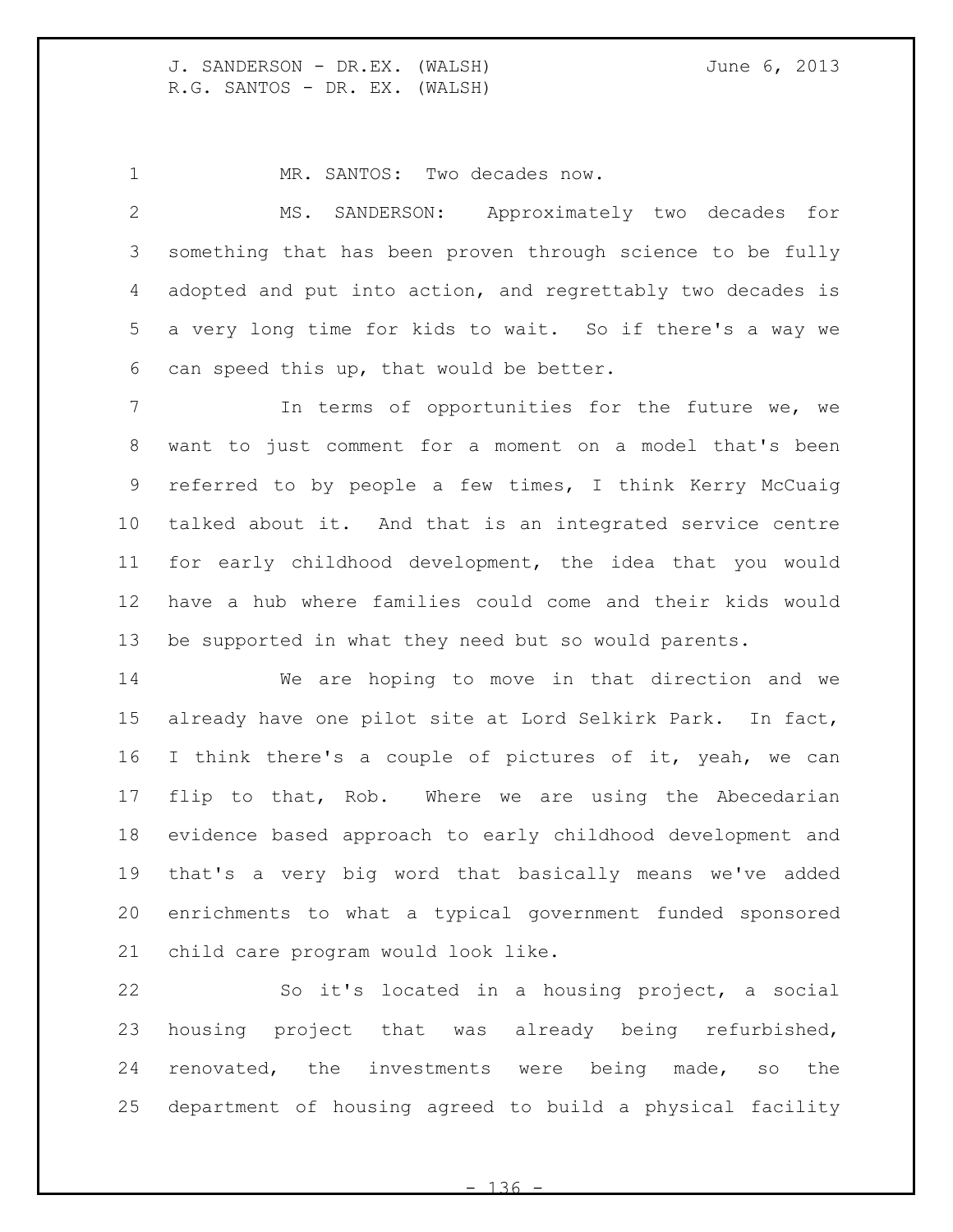that was really geared to early childhood development. It's very attractive, it really gives the community a sense of pride and that their kids are being valued. The architect that designed it was amazing and he had a ton of fun with it.

 And what we then did is to invite any families in the Lord Selkirk Park Housing Project, that had pre-school children and would like their children to attend this program to indicate that and essentially their, their names all went into a lottery.

 We then pulled names out of that lottery and that's how we selected the 30 children that are attending the program within the doors of the childcare centre.

 We also have an adjacent family resource centre and the other families and kids get lots of services from there. But we wanted to be able to -- we couldn't take all the kids anyway and we wanted to be able to distinguish and prove is it making a difference to have this enriched program.

 The enrichments are a better ratio than you would typically find between staff and young children and this is all drawn from evidence of the Abecedarian approach in other settings.

 There's a home visitor, which is a very important component and I believe you heard some reference to that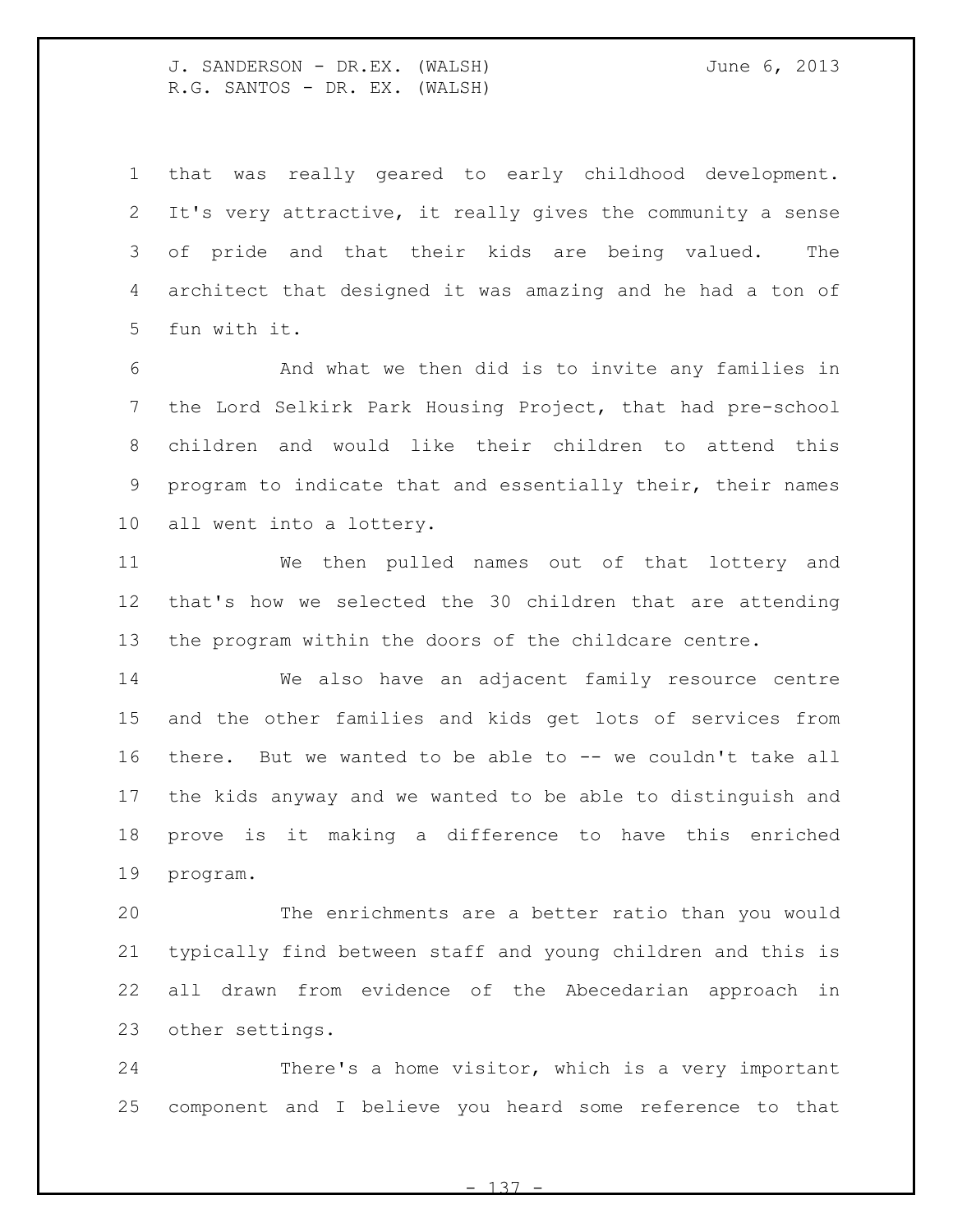earlier. That home visitor or outreach worker is taking the learnings from the centre to the parents and one of the keys learnings is around something called the learning games, which are very simple little games that you might plan with a toddler, including you know, insy winsy (phonetic) spider and things like that. But when the home visitor goes back to the home and says Jane is loving this program, this little game that we play at school, you should try it and they sort of transfer to the parent the ability to do it, they also say to the parent, look at that, did you see how she made eye contact with you and laughed? That was brain development, that you just did right there, that's how she's learning at school, that's why she's thriving there, and so on and so forth. So it's that transfer of knowledge and empowering parents to understand that they are an important teacher to their kids.

 There is also a hot meal program. Any -- and cultural components that are being imbedded as well. So Carolyn Young was here, the director of the, the daycare.

 I think you asked her a little bit -- someone asked her the question was it a cultural program and she rightly said no, it's not, that's not its roots but, in fact, they do have an elder that visits regularly, they're doing drumming with the kids, and Carolyn is making every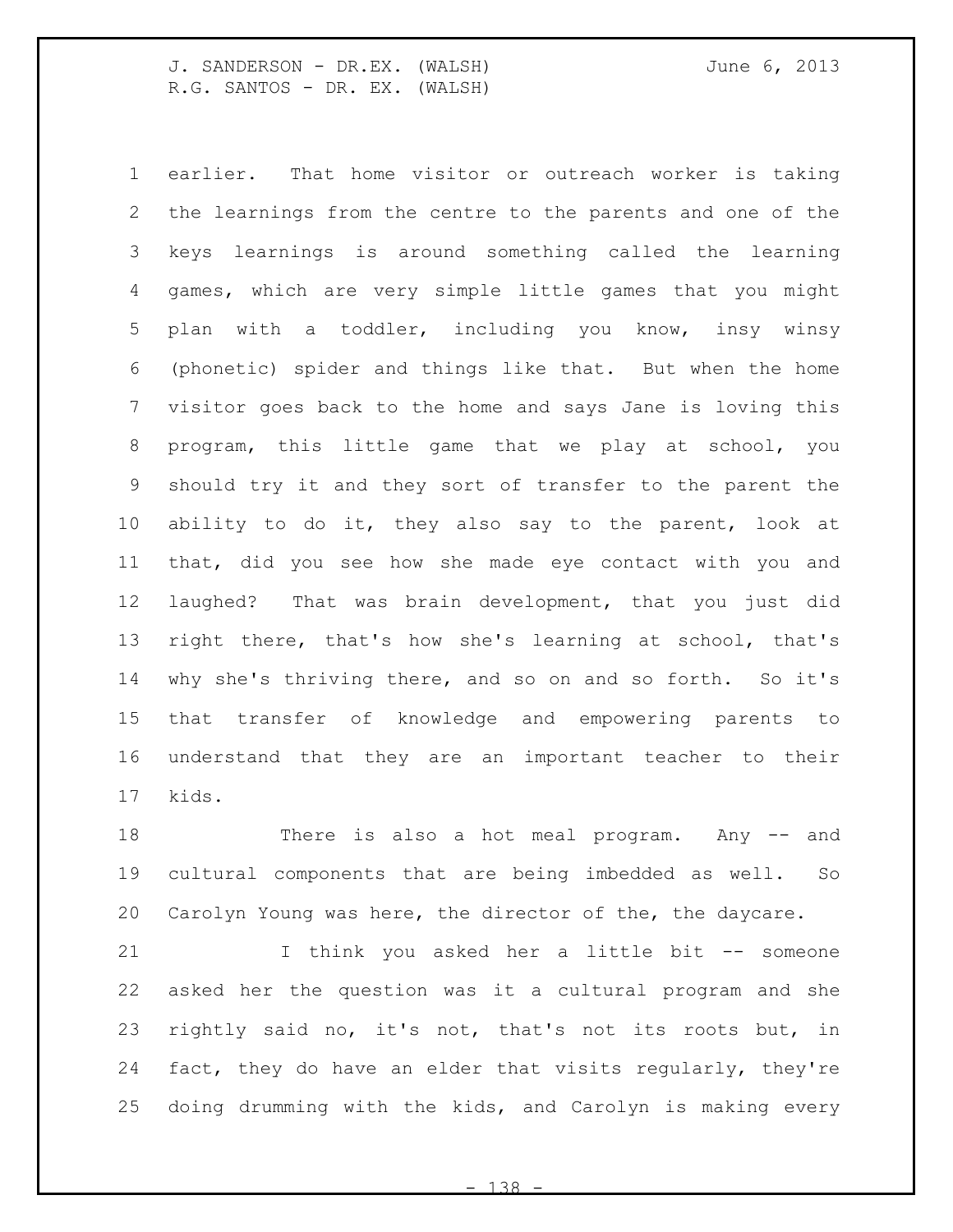effort to hire staff locally.

 Red River College, which is the body that certifies early childhood educators in Winnipeg, is providing them with ongoing support and education and so on because Red River is very interested in this approach, as well, so it's sort of a joint learning for them. And then we have the evaluation in the background. So that's a little bit about Lord Selkirk.

 The other -- let me back up for one second to -- the other opportunity we just wanted to mention was an integrated service delivery approach that we're hoping to pilot with the General CFS Authority in the Gimli area. And we've talking about this for a number of years with all the authorities. It was one of the earlier recommendations from one of the earlier reviews was a more integrated approach to delivering services to children and, from what I have said, you can see that we've been trying to do that on a broad province-wide basis but now we want to go deep 19 in a geographic area and what we think we mean by that, if I can just describe it, would be that we would pull together the obvious leadership from that geographic area, so the school superintendent, the, the CEO of the Regional Health Authority, the CFS senior officials in that area, as well as agencies that families trust to deliver services and we would start working with them to say what's working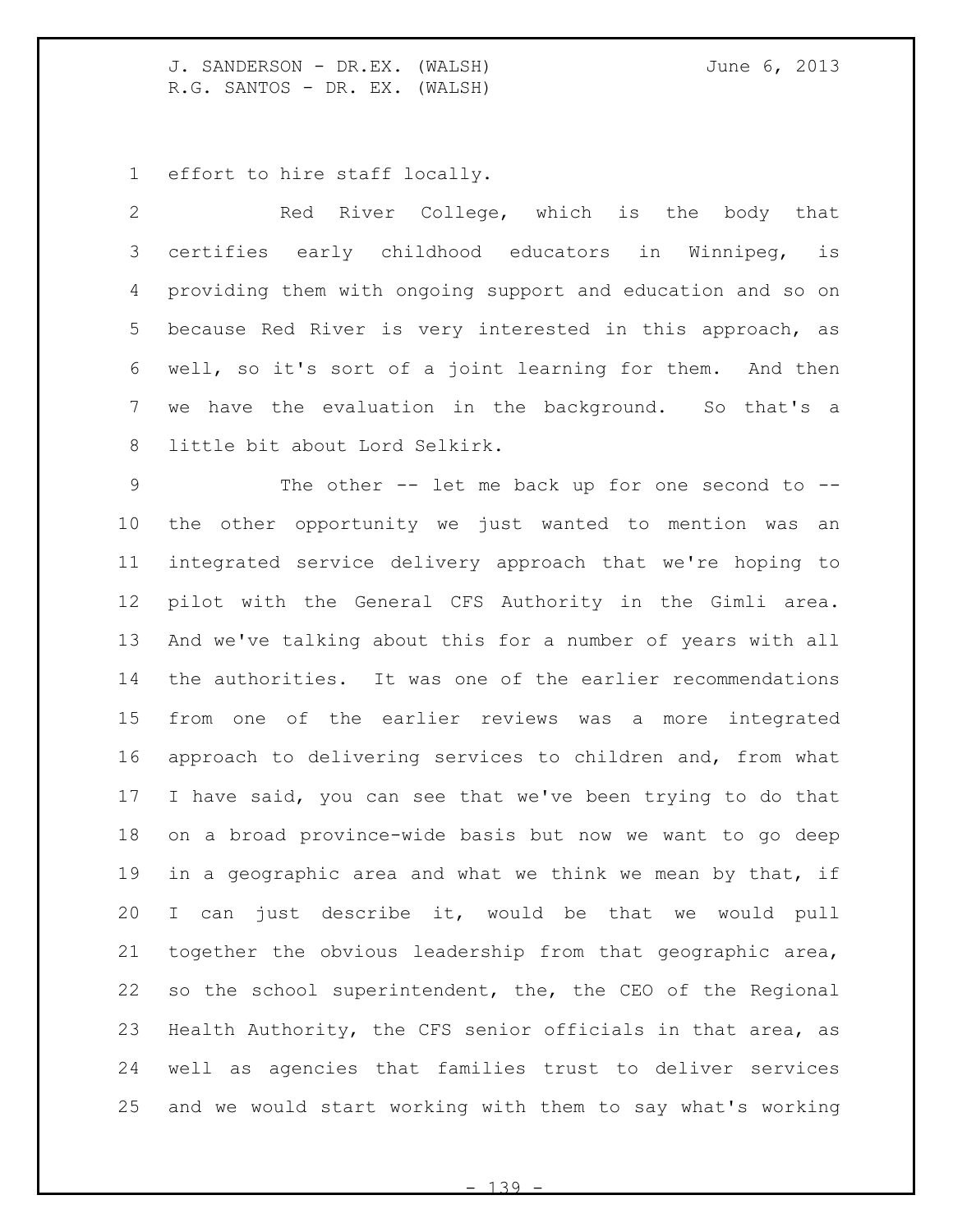in this region and what's not, with a particular focus, from the outset, on kids either in care or kids at risk of coming into care.

 So, that's our most vulnerable population, let's start there, let's find out if out there on the, the front lines, do we have policies that just don't make sense, that get in the way of doing the right things for kids.

 We hear that that's the case, we also hear that there's amazing work happening out there but sometimes we hear that it's despite the policies and programs that are there, so we really need to uncover all of that, and we want to know that when it's working it's not working because of certain personalities. I mean, that's always going to be important but if Joe retires, we can't have the whole system fall apart so we want systemic approaches that are working for kids. So that's the integrated child service, children services approach that we plan to roll out this fall, in at least one region, and see how it goes.

 Just in closing, I wanted to point, I said earlier that at least once a year we have a national child day event which is a large forum where we exchange the best information we can gain with all those people on the front lines, including our parent/child coalitions, home visitors and so on, and in return they tell us what the real world looks like and we try to make the two things come together.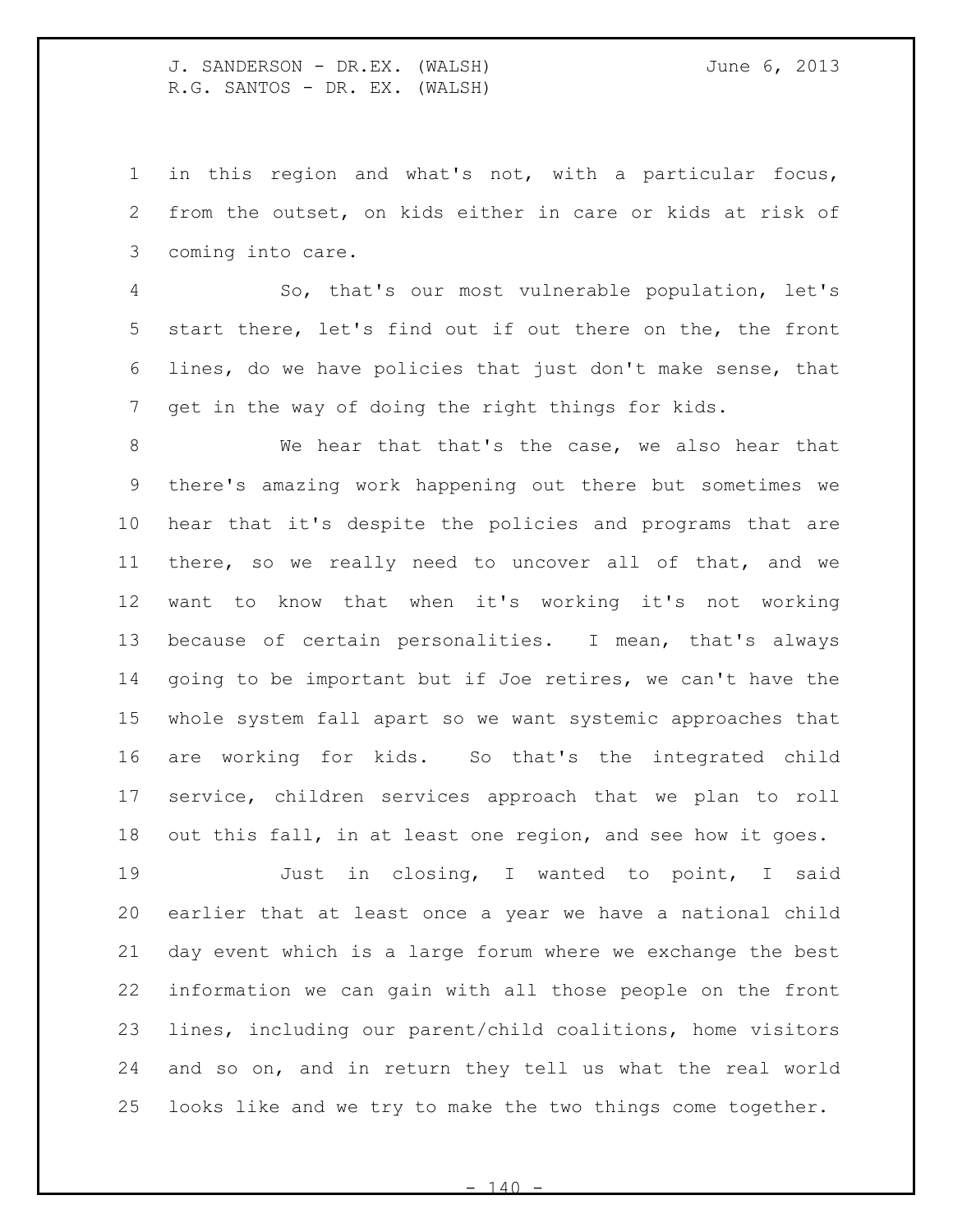The forum that was held in 2012 was focused on our aboriginal children and I have to say it was probably one of the most powerful forums we have had and was positively evaluated, as well, but was a tremendous opportunity for us, also, to hear from those agencies that deal, on a daily basis, and are supporting aboriginal families.

 And the last slide is really just a snapshot and that happens to be a public consultation on crime prevention. There's probably some correlations we can draw to crime prevention but that's not why it's there. It's really there to remind us about the importance of public engagement in these conversations, particularly in a democracy.

 We don't have as many people talking about prevention as we do about the tragedy of Phoenix Sinclair and it's very important that we're shining a light on the tragedy but the, the media coverage, the general interest in phase three, is important to consider because it's also what we have to work with all the time, and that is how do you build the same level of public interest and support on the prevention end of the continuum so we don't have to deal with the tragic end of the continuum. And our political leaders will say that, as well, is we live in a democracy, we respond to what we hear from the public. We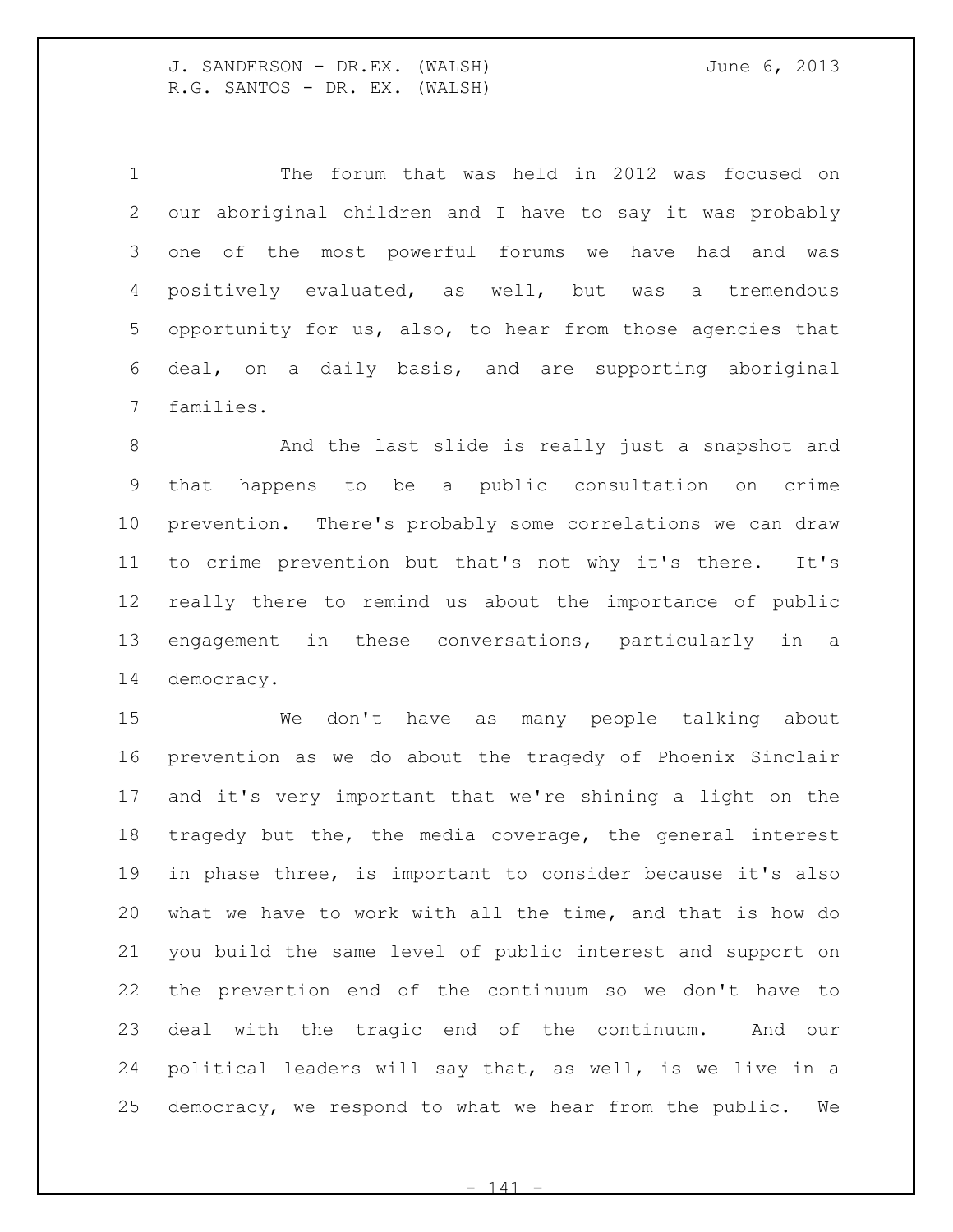need the public putting more pressure, demand, emphasis on the importance of the early years and the kinds of things that, that Rob was talking about earlier.

 So that's one of the, the pieces that we consider to be part of our mandate, is building public understanding and ironically, public pressure on the political system to respond and continue to invest in what we consider to be the very important area of prevention and particularly in the earliest years.

 And we've restated the key messages there, I think we probably have said them frequently enough, about prevention is paramount. If we don't pay now we will pay much more later. We all have a role and all of our futures are at stake, there is definitely a public comparative at play here and we do believe we can do it.

16 And that completes the presentation.

17 THE COMMISSIONER: Well, thank you very much, it's quite apparent as to what is going on in Winnipeg, it's, it's a good opportunity to get that out and get that known.

21 MS. SANDERSON: Thank you.

 THE COMMISSIONER: And I hope that will be of some benefit, being able to tell that story because it's, it's a real one and it hasn't solved all the problems but it's certainly on the road.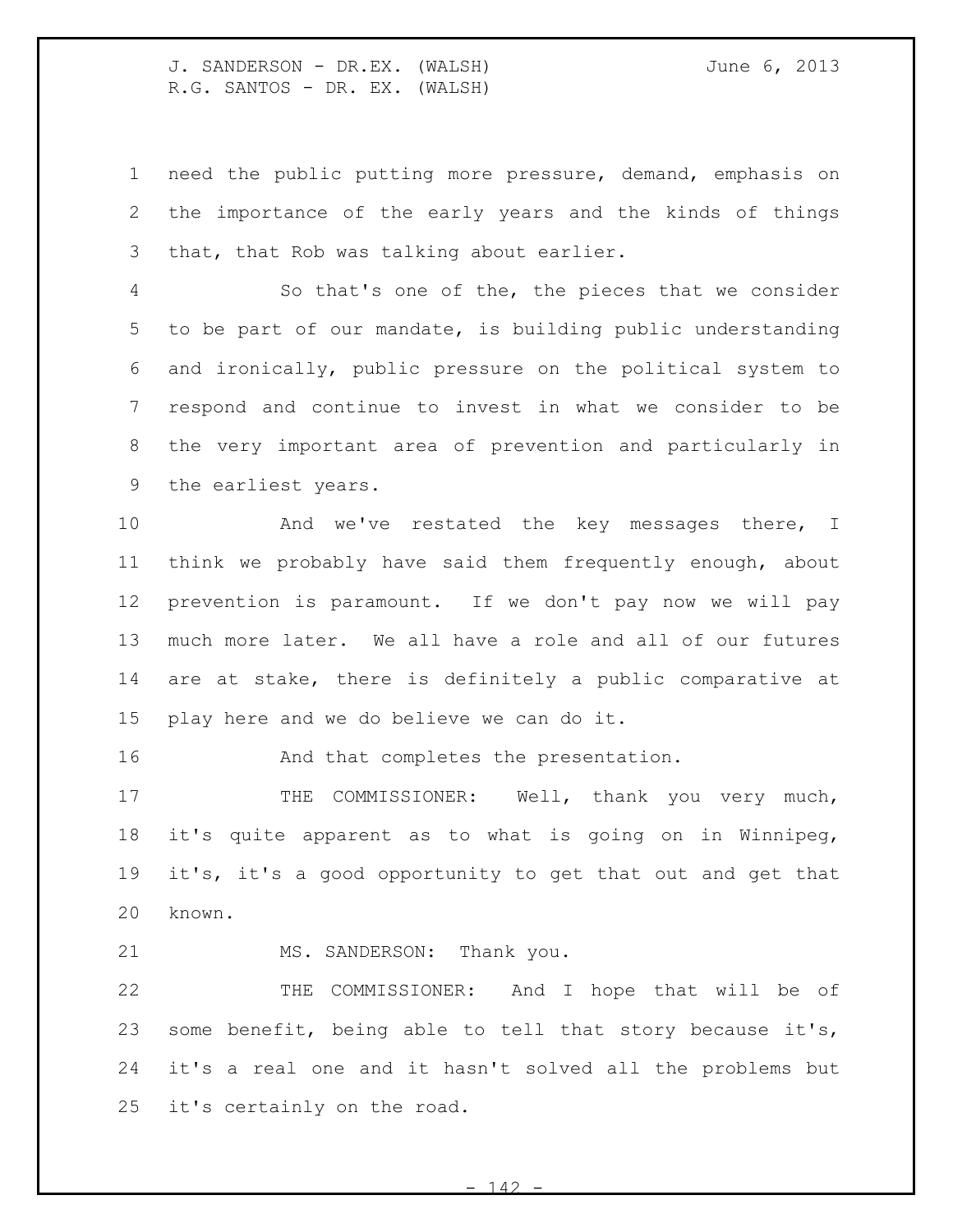1 MS. SANDERSON: Thank you. THE COMMISSIONER: All right, Ms. Walsh? MS. WALSH: Thank you, Mr. Commissioner. And yes, I want to reiterate the Commissioner's thanks, I don't think there are many large public inquiries where we hear a deputy minister make reference to insy winsy spider, so it was quite a unique presentation from every aspect and actually that speaks to the, to the level of dedication and involvement, I think. 10 And, and I do note that, that either or both of you was -- made efforts to be here for much of phase three, which was dedicated to understanding the community, its needs and responsibilities, and that was evident in your evidence today, that you made efforts to tie in much of the evidence that we've heard and bridge that with the evidence that you've brought to the table, including your scientific evidence and how it relates to policy. So I'm grateful for that. 19 MR. SANTOS: Thank you. BY MS. WALSH: MS. WALSH: Having heard all of this, there are some areas that, that I want to pursue a little. MS. SANDERSON: Um-hum. MS. WALSH: And just before that, bringing it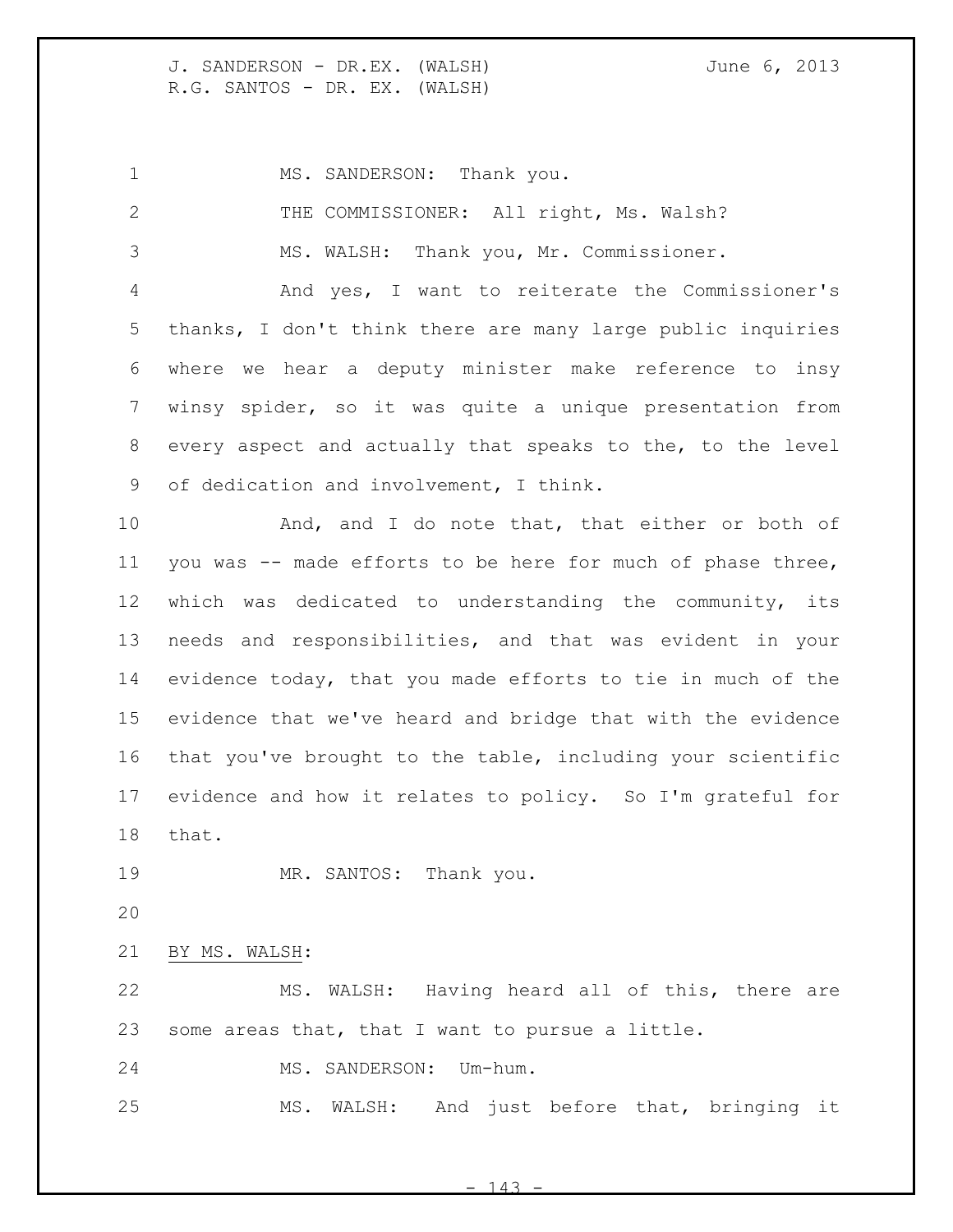| $\mathbf 1$     | back as I did with, with Dr. Brownell, to the facts of this |
|-----------------|-------------------------------------------------------------|
| 2               | case, the evidence in phase one was that Samantha Kematch,  |
| 3               | for her fourth child, did become involved with the Healthy  |
| 4               | Baby program, both before and after the birth of that baby  |
| 5               | and in terms of your reference to isolation, she did        |
| 6               | reconnect with friends at that program, who were also       |
| $7\phantom{.0}$ | pregnant, and the evidence was that those friends were      |
| 8               | concerned about Phoenix and made efforts to bring that to,  |
| 9               | to the attention of, of the authorities.                    |
| 10              | There was also evidence that Samantha met with              |
| 11              | the public health nurse and was involved with screening for |
| 12              | Families First and was involved with -- initially with that |
|                 |                                                             |
| 13              | program, as well.                                           |
| 14              | So that was an interesting aspect --                        |
| 15              | MS. SANDERSON:<br>Um-hum.                                   |
| 16              | MS. WALSH: -- to note.                                      |
| 17              | The Healthy Child Manitoba strategy is built on             |
| 18              | principles or on the principle that the wellbeing of        |
| 19              | children is a shared responsibility in society. Is that     |
| 20              | fair?                                                       |
| 21              | MS. SANDERSON: Definitely, yes.                             |
| 22              | MS. WALSH: And my understanding is that a key               |
| 23              | mechanism for the Healthy Child Manitoba strategy is        |
| 24              | partnerships, both across government departments and with   |

 $- 144 -$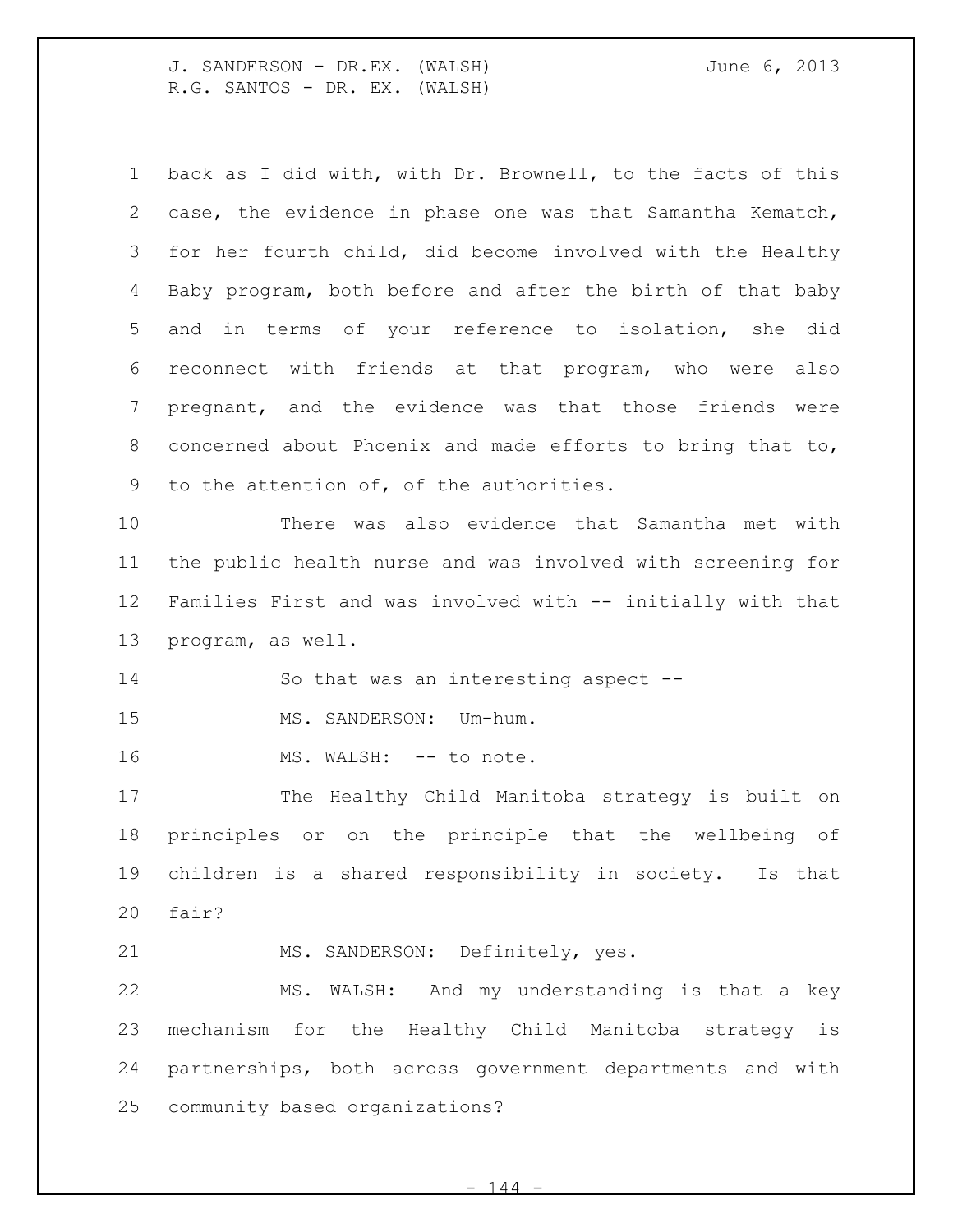MS. SANDERSON: Yes.

 MS. WALSH: Okay. And I think it's fair to say that this approach is consistent with what we heard in phase two about the approach in the new model of child welfare delivery, based on differential response?

MS. SANDERSON: Yes.

 MS. WALSH: It also appears to be consistent with the document that you referred to, the September 2009 paper, which is our Commission disclosure 1397, at page 26402. If we could just pull that up. Which is a paper that discusses integration and we'll, we'll pull that up on the screen for you.

 MS. SANDERSON: Okay, that would be so much easier.

 MS. WALSH: If we can go to page -- there you go. So then the first, the title page, "The Challenge of Integrated (Challenge of Integrated) Children's Services in Manitoba." And I just want to explore this paper a little bit, especially in light of your having referenced it and, and explore with you for a bit the concept of collaboration and how that is actually being implemented at your department level or at the government level.

 So this paper which you've referred to was prepared in, in 2009, it's a paper that you're obviously familiar with?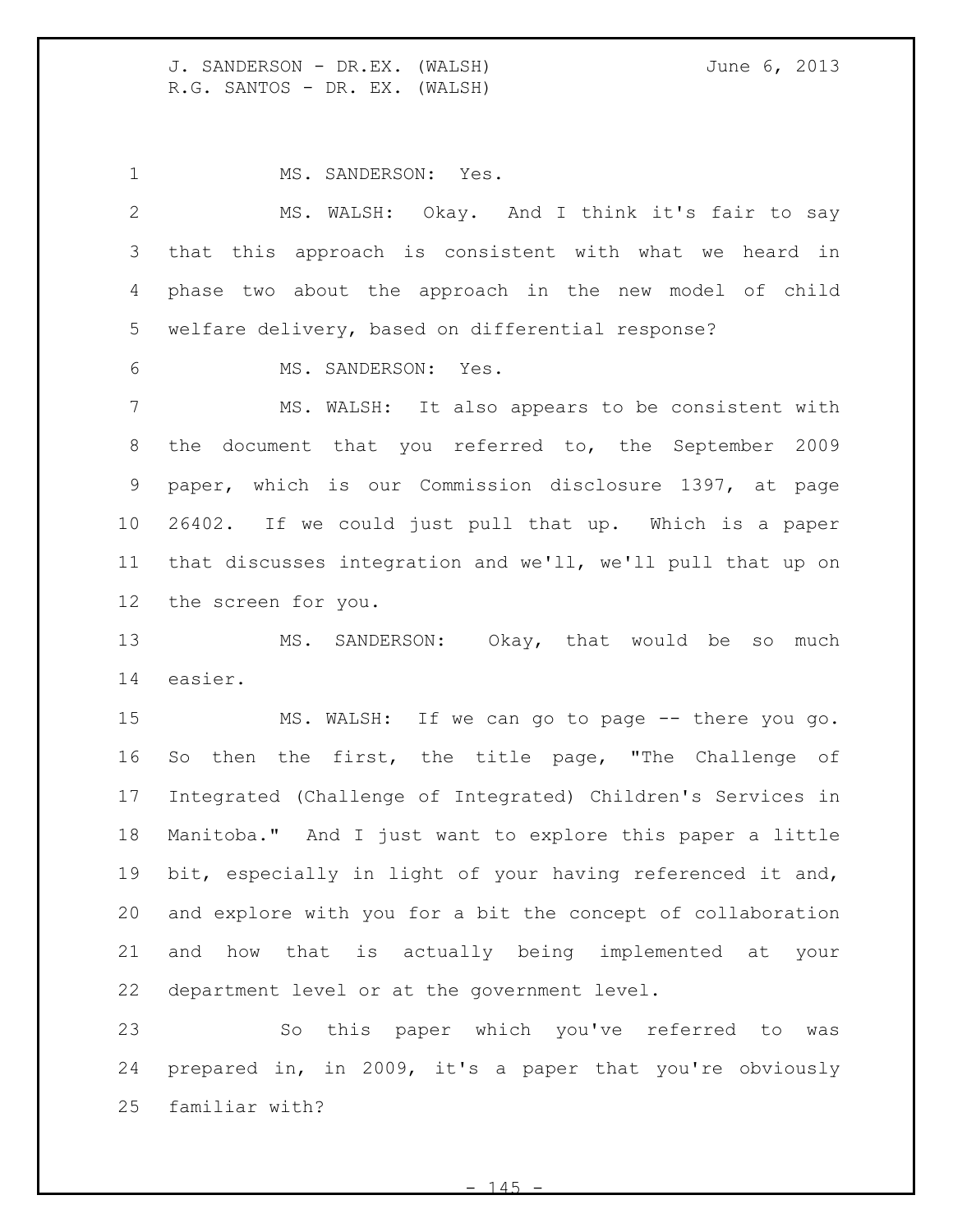MS. SANDERSON: Yes.

 MS. WALSH: And if we turn to the next page, 26403, the background of the paper is that following the death of Phoenix Sinclair and the discovery of her death, of course, a number of external reports were prepared and included a number of -- which included a number of recommendations, including requiring the involvement of intersectoral partners in order to effectively address the recommendations?

MS. SANDERSON: Yes.

 MS. WALSH: And I won't go through the entire paper but the paper talks about why integration is important and I think it's fair to say that, that it recognizes the things that, that you have talked about as why collaboration and integration is important from a holistic perspective in dealing with families and children.

17 MS. SANDERSON: Yes.

 MS. WALSH: And, and the paper acknowledges that it's particularly important in the delivery of child welfare services that a society that -- and I'm quoting from page 26405 here, mid-way down.

MS. SANDERSON: Um-hum.

23 MS. WALSH: First of all, it says:

"The arguments for full system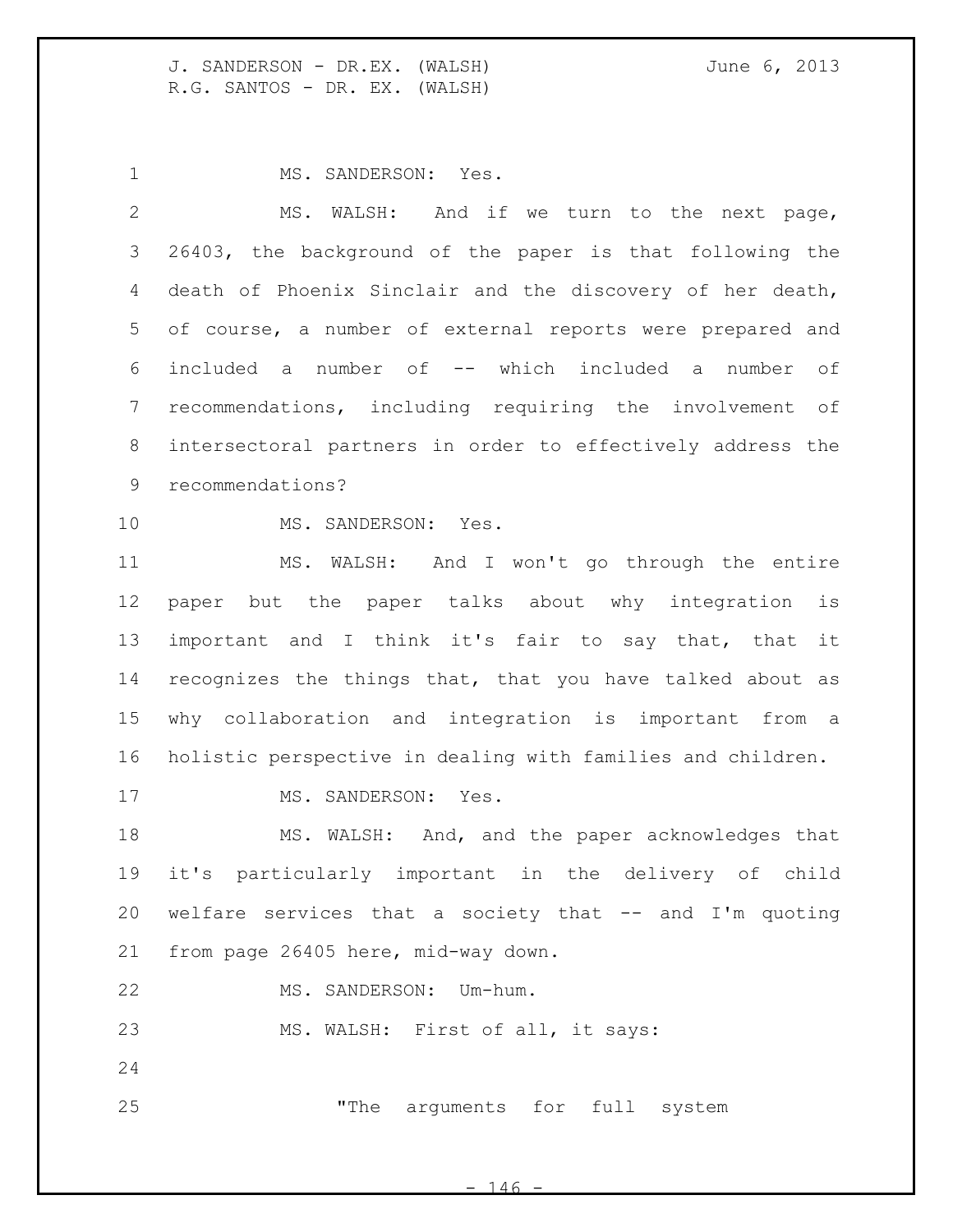integration for children are profound, not only in terms of human rights principles of fairness and equity, but also in the potential economic gain for society." 8 And we certainly heard your evidence about both of those things and the evidence of other witness. 10 And then lower down it says: 12 TA society that envelopes its children in an integrated system 14 that leaves no room for the most vulnerable to fall through the cracks will ensure a stronger and 17 healthier society in the future." And at the end of that paragraph talks about an ecological model which is what we heard from Dr. Alex Wright, as well, in terms of looking at dealing with families, both at, at the child, the family, the community and the society level and it says: "This ecological model is similar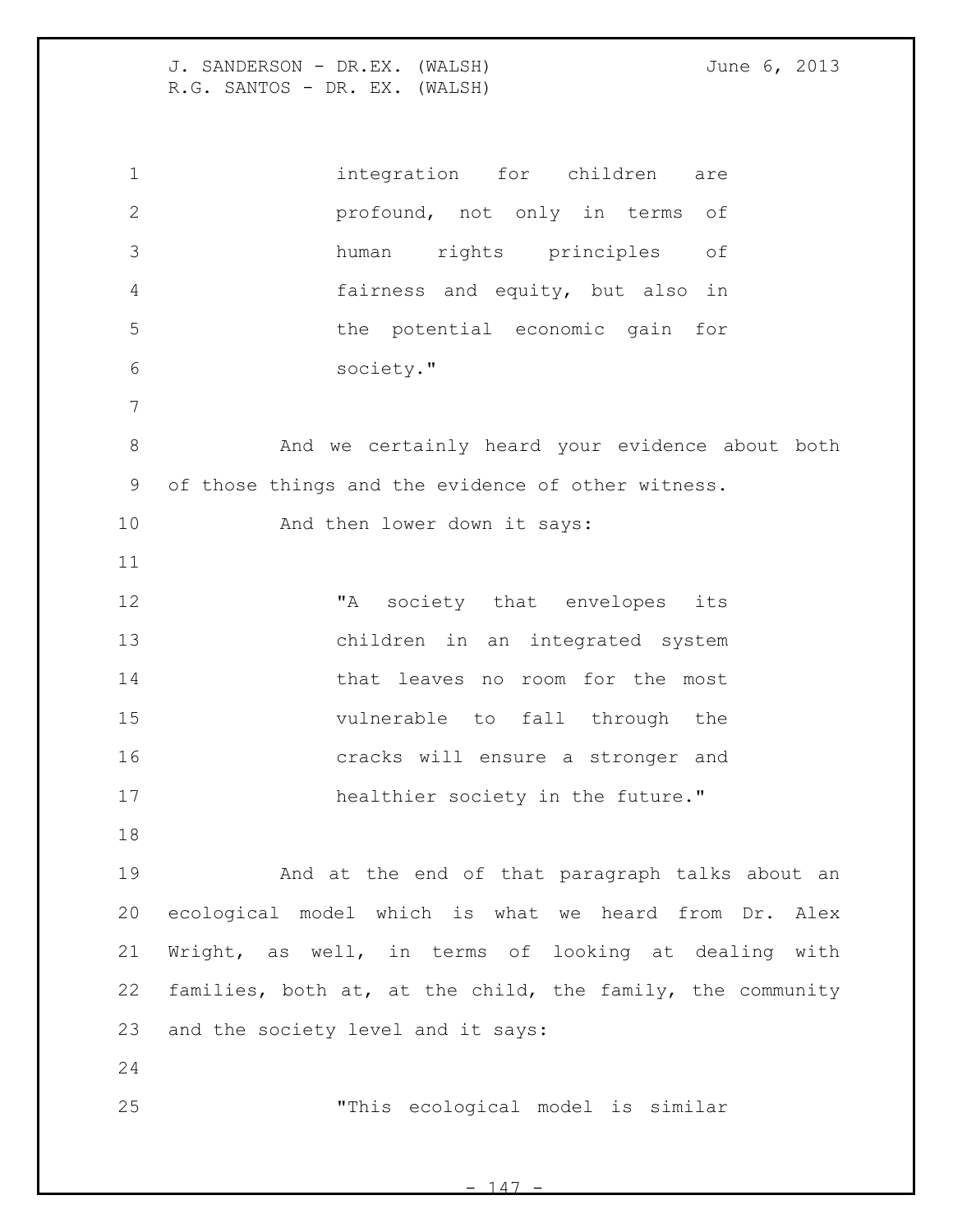1 to the holistic world view held by many Aboriginal cultures ... and illustrated through the image of the Medicine Wheel." Then the paper goes on to identify the structures 7 of Healthy Child Manitoba --8 MS. SANDERSON: Um-hum. 9 MS. WALSH: -- which you outlined so carefully for us and it identifies that there are a number of excellent examples of cooperation and collaboration around specific issues relating to child and families. But it 13 also says that more needs to be done, that, that full integration has not taken place. Now, now this paper was written in 2009 but is that still true today? MS. SANDERSON: Yes, I would say that we, we do not have full integration. We have other examples that have been added I would say but not the integration that we're striving for. 21 MS. WALSH: Okay. So -- and that's something that I want to pursue a little bit. MS. SANDERSON: Sure. MS. WALSH: In terms of implementing the collaboration that would be truly effective, what do we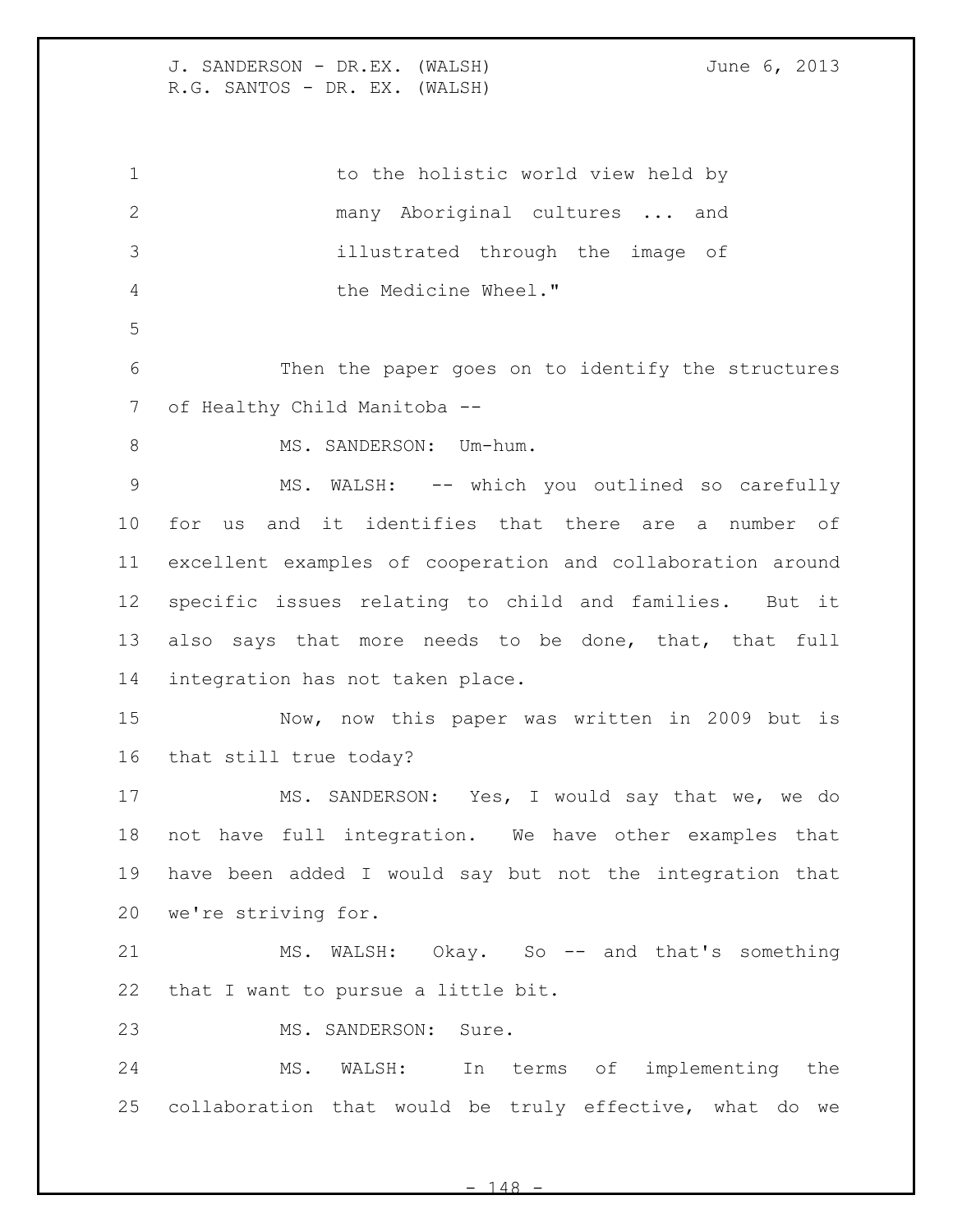need to do? For instance, we've heard about, about all the, the different departments that come to the meetings of -- and make up the Committee of Cabinet but is there any mandated framework that says what they should be doing and how, in terms of delivering policy and services for children?

 MS. SANDERSON: There's various mandates associated with the system. So, for example, CFS definitely has a mandate, but there isn't an integration mandate that cuts across all of those systems.

11 I would say what we have right now, and I'm going to let Rob have an opportunity, too, but -- is at a very senior leadership level so at your ministerial level and the deputies, a very great commitment to the concept of integration and even integration of policy concepts. But then the systems filter out, you know, you get your ADMs, you get sort of the bureaucratic levels and the many times our delivery systems are outside of the government structure so school divisions, health authorities, CFS authorities. And the opportunity to diffuse just keeps happening.

 So we haven't done the same level of work at the front lines in terms of what does that integration translate like. So policy concept is great, application needs work and that's why we're thinking that maybe a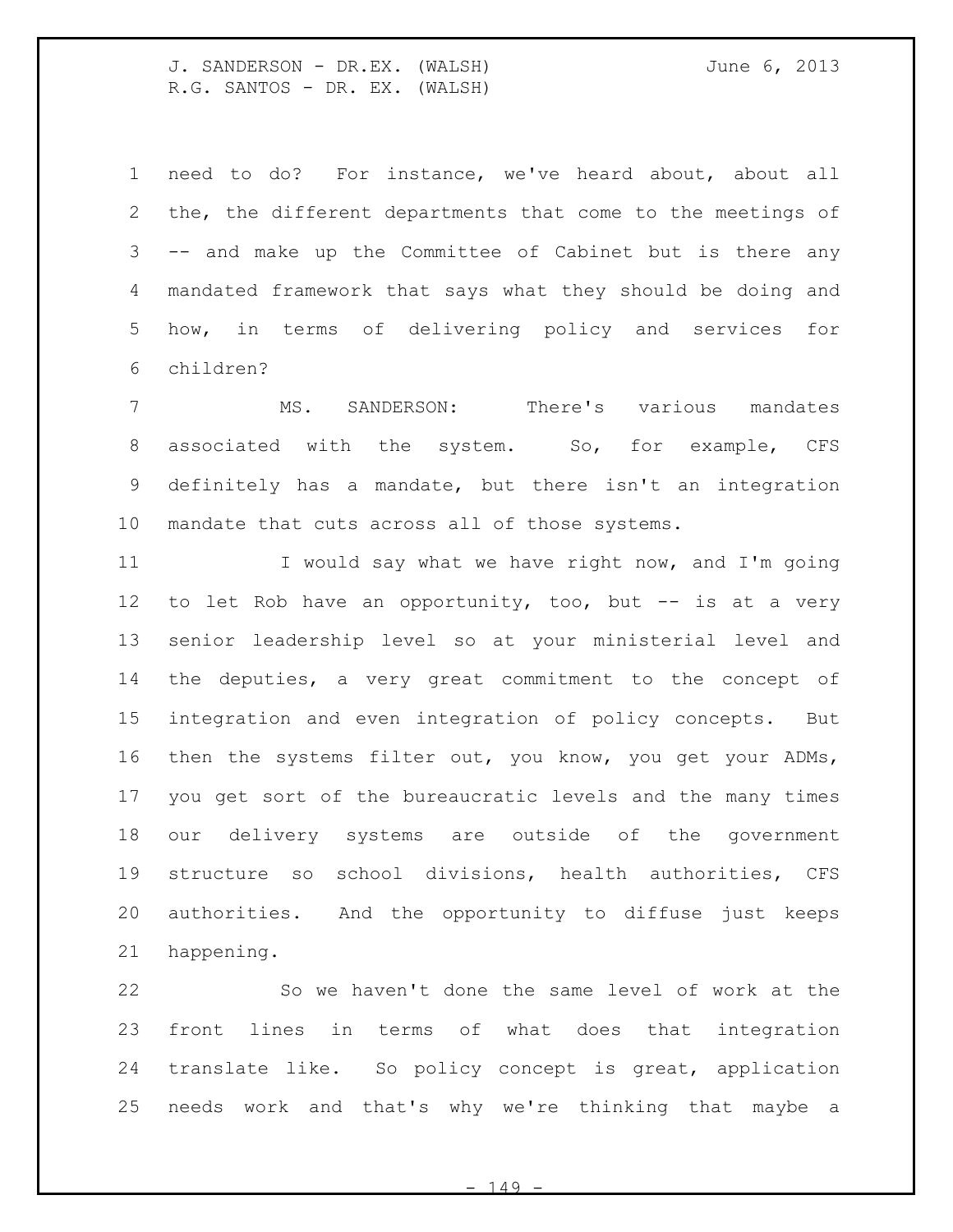regional approach rather than trying to tackle the whole province at the same time, but a regional approach might be the way to go and then we would learn more about both those things that are working -- we have great examples of cases where systems come together and the individuals work around the child and do rapid around services and it's, it's all great but it doesn't purvey through the entire system and that's what we need to learn about. Is that fair?

 MS. WALSH: Yes. Dr. Santos, did you want to comment on that?

 MR. SANTOS: Yeah, a couple of comments in terms of becoming more effective. Integration is obviously a valued goal in the vision. An important principle that's easier to say that do, as well, is that integration, on its own, isn't necessarily effective. In other words, if the components or the pieces of the puzzle, themselves, are not optimally effective, there is no reason to believe that integrating them will make things more effective, necessarily, and so part of the challenge and this -- we've heard this from our community partners and our own government departments is that most of what we do in terms of programs and services for our children, our best efforts 23 with the information that we have, what we don't  $-$  because of resources and other challenges, don't know how effective they are. Like, we've, we've given some examples of where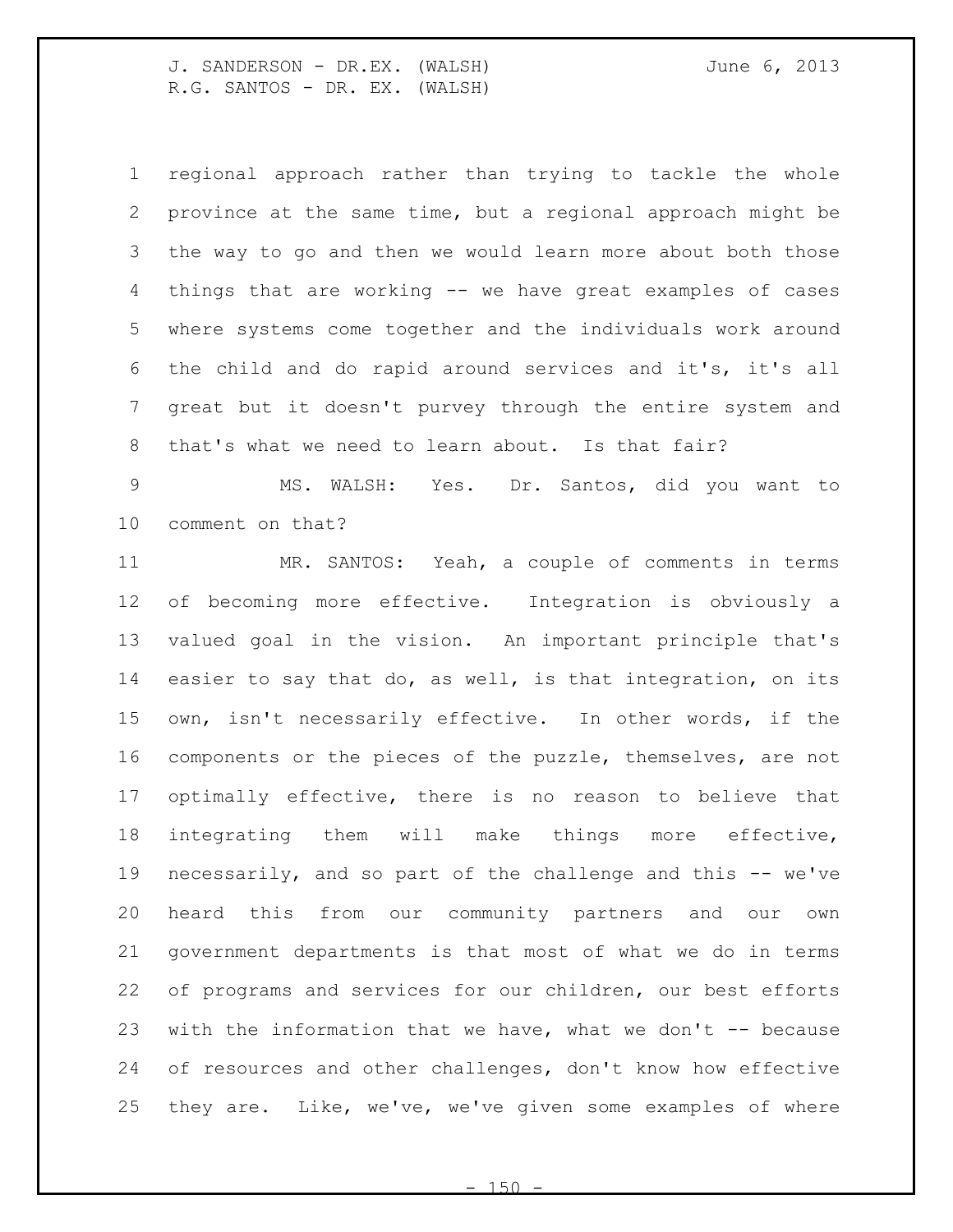we've built that in, that say that, and although there has been great improvements across the systems over the last decade, we still have a ways to go. There's really a big question mark as to how effective are we overall?

 And I guess the worry that I have, that is based on evidence of efforts of integration that didn't produce better outcomes is because often the components that you're bringing together themselves aren't optimized and so I think we need to work on both improvement of each of the pieces as well as this even larger effort of bringing people together.

 The second thing that's come up is around well, how do systems truly work together. So if you take the analogy of the human body and all the different systems in the body working together, I think there's instructive lessons there. So communication is a big deal on the body. Like I talked about the, the brain development connecting to the hormonal system and stress response, there's all kinds of places along those pathways where things can go awry. The same is true in systems of services and so you know, having more time, effort and energy spent on looking at those modifiable barriers that Jan mentioned, certainly at the front line but also in the mid and higher policy levels, the society that we have, the departments and services that we have, Leslie and others talked about this,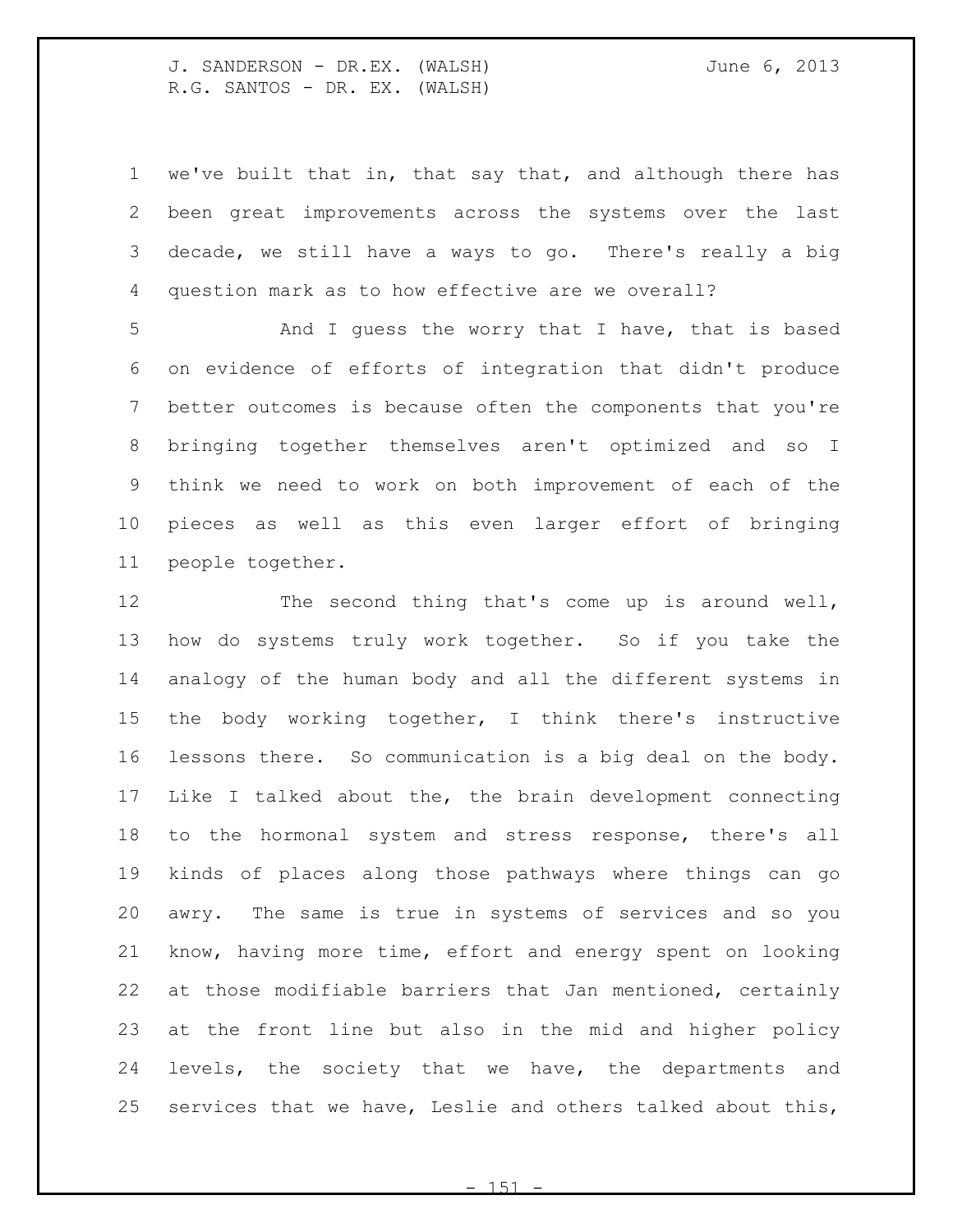and previous witnesses, are ones that we have created.

 In many ways, we are stuck with them because it is hard to reboot the system, we have to work often more slowly at refining and improving, which is important. But there are probably things that are -- have been around for a long time or haven't been reviewed in awhile in terms of communication. One of the focuses of this inquiry was around tracking and identification numbers and ways of not losing children in different cracks in the system.

 There is something that's been called PHIAnoia which is referring to the Personal Health Information Act, PHIA and paranoia around PHIA, in terms of people's legitimate concerns about inappropriately violating the privacy of individuals for the sake of sharing information for services.

 If you talk to legal counsel with expertise, who drafted that legislation, they'll say there's, there's enough within those acts to enable things in the public interest, or in the best interest of the child and yet there is a communication gap in many places about people, understandably worried, that they are going to do the wrong thing and so they err on the side of caution and don't share. And so there's probably merit in having the -- a look at all the legislation that affects all the partner departments of Healthy Child including but not limited to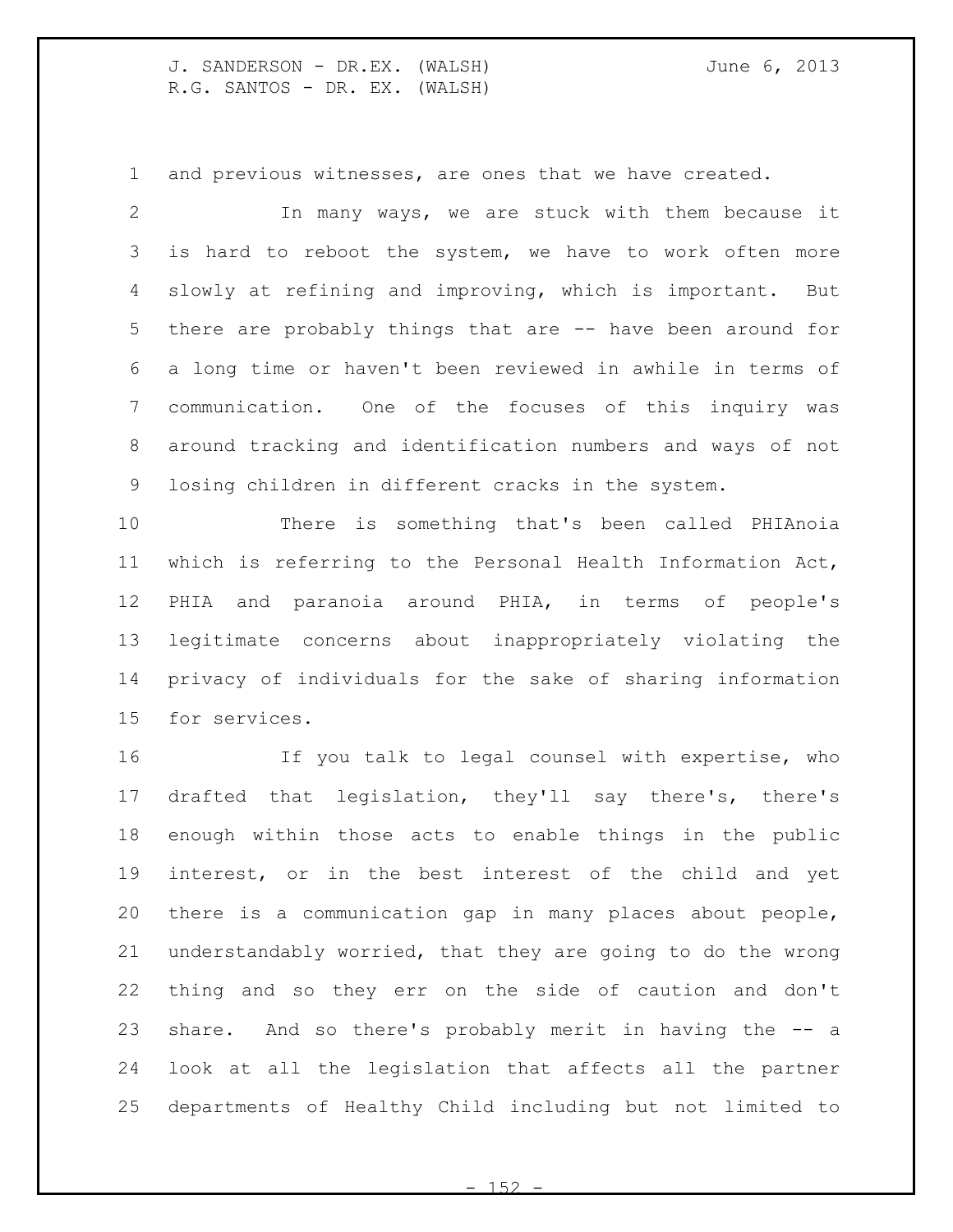family services and CFS because -- with a modern eye to it, with this idea in mind.

 Because within the system people have told us, anecdotally that there are things that they have worked around but maybe there's ways we can scale that up, and so both on the effectiveness side as well as on the communications side, I think those are two areas that there's, there's models elsewhere for having tried that in different settings. There's also pitfalls we can avoid, from other experiences, for example, in efforts to integrate children's mental health services in other jurisdictions that are probably instructive because it's the same challenge of different people in different systems and silos doing their best despite those silos or despite acting in solo fashion. There's probably room for improvement.

 MS. WALSH: Thank you. And over and above the specific programs that, that are delivered and that do or don't need integration, and I hear what you're saying about being careful what, what gets integrated, my question is, in terms of a legislative framework right now is there any legislative framework that requires all of the government departments to collaborate and to deliver services with the best interests of the child in mind?

MS. SANDERSON: I would say that the Healthy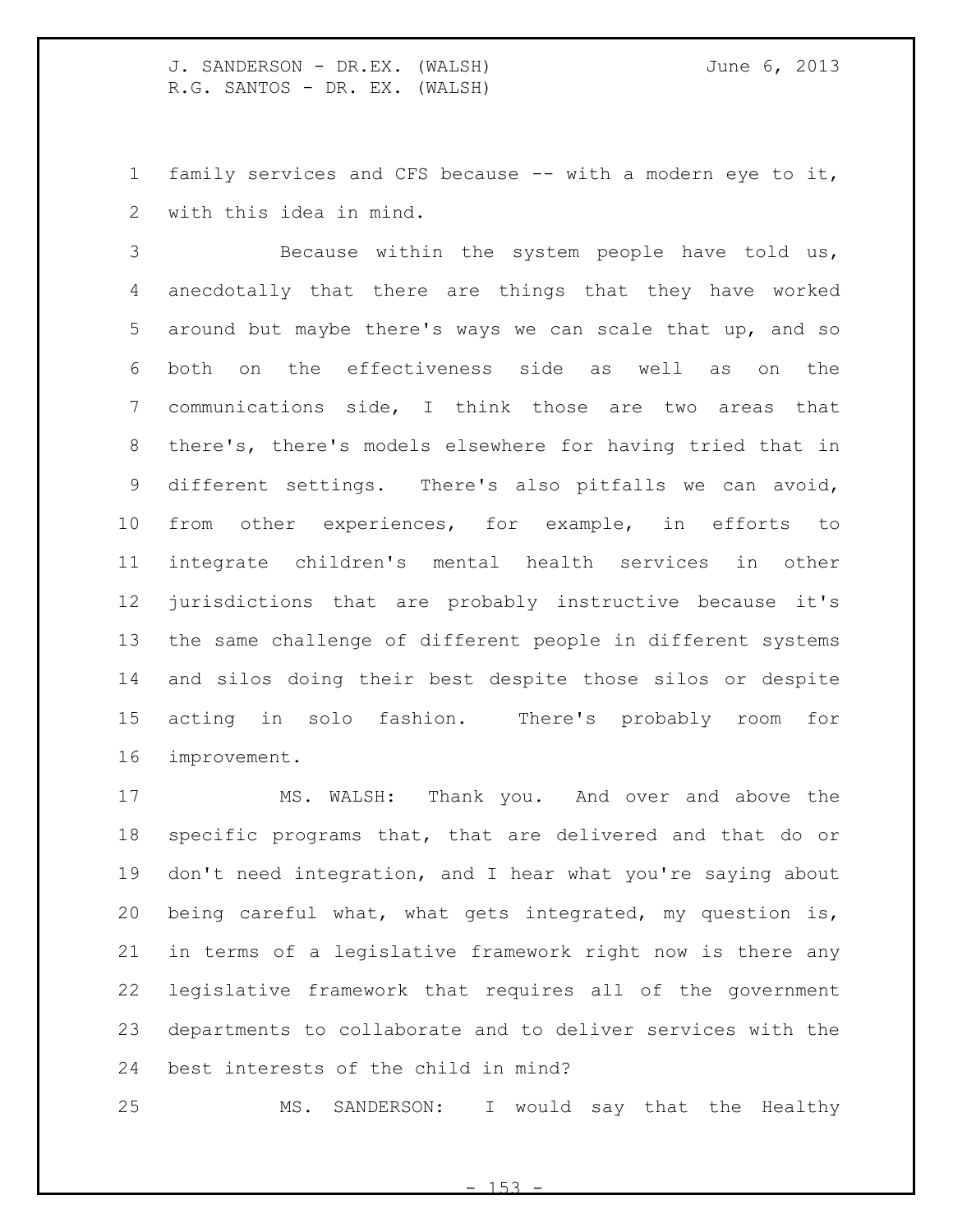Child Act enables, it doesn't require, and it was, it was designed in that way but it's probably the closest that we have to something that says that the systems must work together in the best interests of the children. It says that there are structures that enable that to happen.

 MS. WALSH: And in terms of all of these various systems that deliver services to children and, and really, as we've heard, that's pretty broad, I mean, it's, it's child welfare, certainly, but it's also education and early childhood education and housing and social assistance.

 One thing that you probably heard Kerry McCuaig say was we have all these government departments, we have all the community based organizations delivering wonderful programs, the government's funding wonderful programs, but who is in charge?

16 MS. SANDERSON: Um-hum.

 MS. WALSH: And is that still a question that remains unanswered. If you can say.

19 MS. SANDERSON: Sure. I -- there's also strength in diversity, I guess. And I have a lot of respect for Ms. McCuaig and the work she has done and we have worked with her and so on, so -- but I believe that she was sort of at least pulling in the direction of a single department that would oversee all the key areas for children.

25 THE COMMISSIONER: I'm sorry, I missed, who are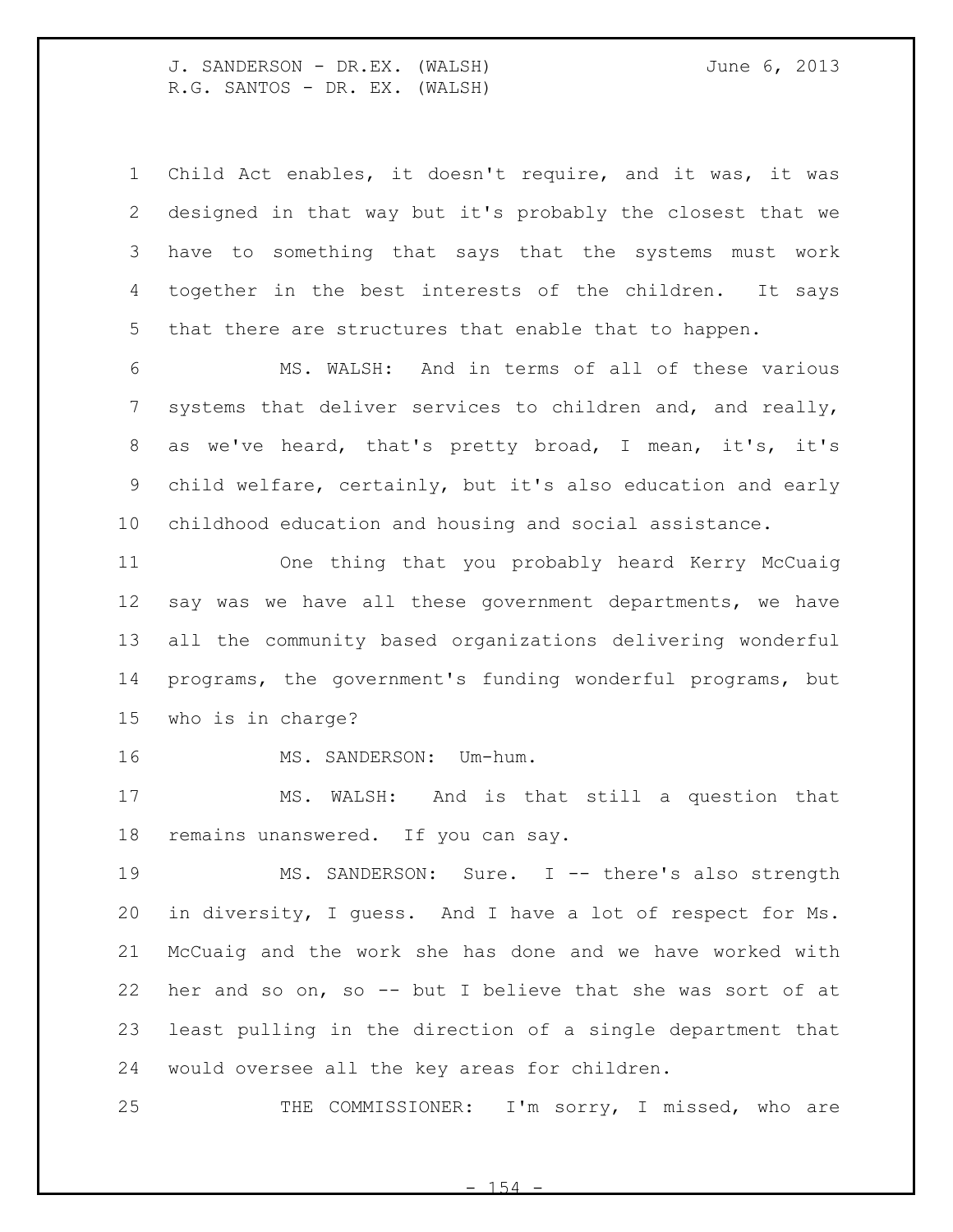you speaking of?

| $\mathbf{2}$   | MS. SANDERSON: Kerry McCuaig.                               |
|----------------|-------------------------------------------------------------|
| 3              | THE COMMISSIONER: Oh, yes, um-hum.                          |
| 4              | MS. SANDERSON: (Inaudible.) We've resisted that             |
| 5              | in Manitoba because we have seen the experience elsewhere   |
| 6              | where that's been at least explored and I, I don't know of  |
| $\overline{7}$ | any experiment where they have put everything that you just |
| 8              | listed related to children in one department because it     |
| 9              | would be the vast majority --                               |
| 10             | MS. WALSH: Yes.                                             |
| 11             | MS. SANDERSON: -- of a government's budget.                 |
| 12             | But even where they have tried to put some of               |
| 13             | those key services for children together in one place it    |
| 14             | has not been sustained, the department ultimately gets      |
| 15             | separated again with social services going one direction,   |
| 16             | education going the other, for a variety of reasons.        |
| 17             | That's why the approach that was taken in Manitoba was      |
| 18             | taken in that if we can at least bring the people around    |
| 19             | the table, who have the leadership of each of those, then   |
| 20             | we're recognizing that there's different policy triggers in |
| 21             | each of those department areas that need to be utilized but |
| 22             | we're also recognizing that there is a commonality and it's |
| 23             | through the commonality that we are trying to achieve       |
| 24             | change.                                                     |

I, I am not in a position to say whether it would

 $- 155 -$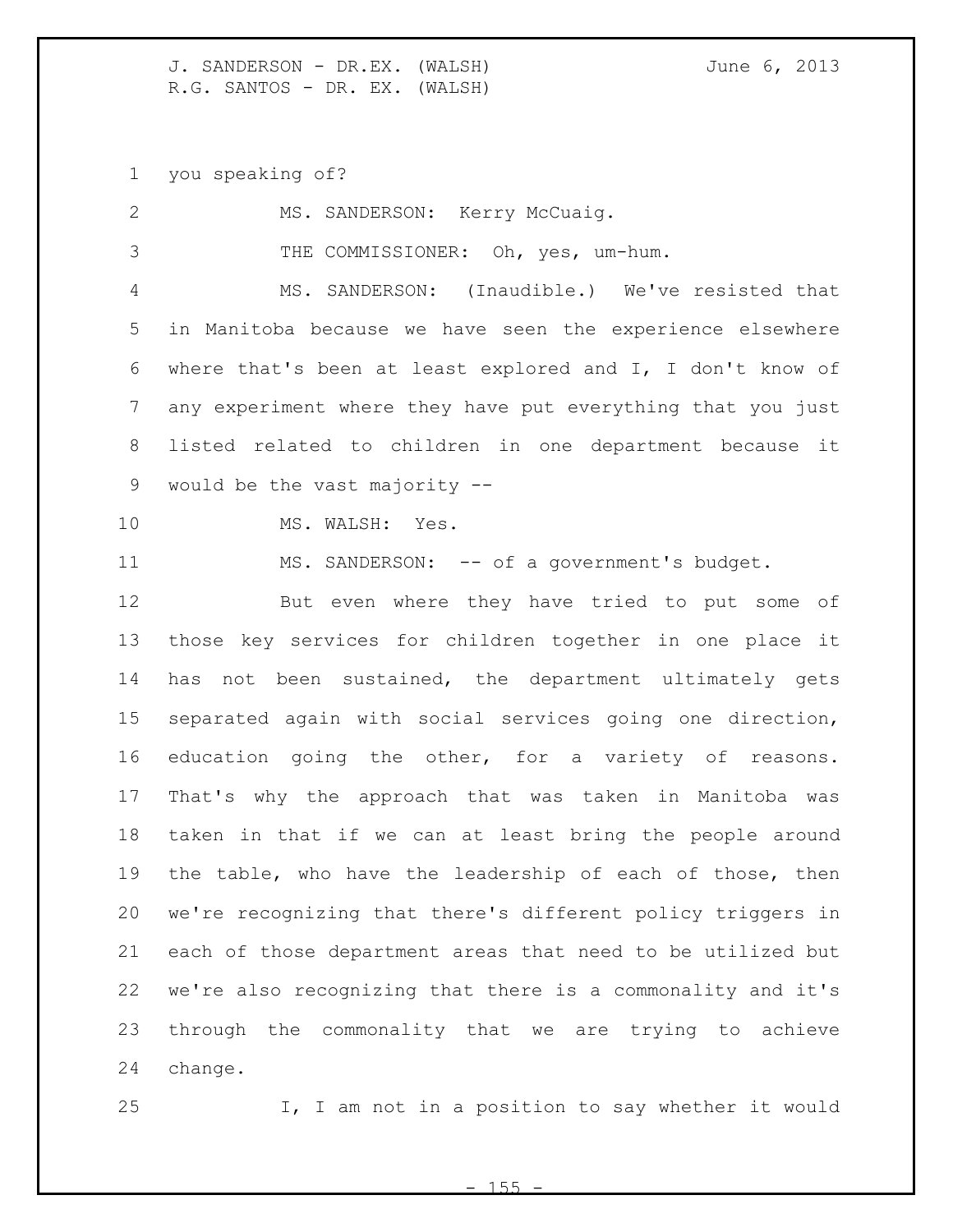| $\mathbf{1}$    | more effective if it was more directive in the<br>be        |
|-----------------|-------------------------------------------------------------|
| 2               | legislation and I think that's something that can be        |
| 3               | explored in, in your deliberations. But we also don't have  |
| 4               | any evidence of a system like that. So we consider it to    |
| 5               | be somewhat cutting edge for the structures that we have in |
| 6               | Manitoba and we're still evaluating to determine if they    |
| 7               | are more successful than traditional.                       |
| 8               | I, I know that Rob would say and he can reiterate           |
| 9               | it in a second, but if we try something different we need   |
| 10 <sub>o</sub> | to do it in a way that we'll be able to measure or not --   |
| 11              | whether or not it's effective because there's been so many  |
| 12 <sup>°</sup> | experiments out there and -- then they're backed away from  |
| 13              | and we still don't know the answer about what worked and    |
| 14              | what didn't work so                                         |
| 15              |                                                             |

BY MS. WALSH:

 MS. WALSH: We saw, in the Atlantic provinces they are integrating into one department, education and early childhood education, and certain family supports that go with that.

21 MS. SANDERSON: And, and that actually is, is happening in a few jurisdictions. That wouldn't be the same, of course, as integrating housing and --

MS. WALSH: Right.

25 MS. SANDERSON: -- social assistance and all of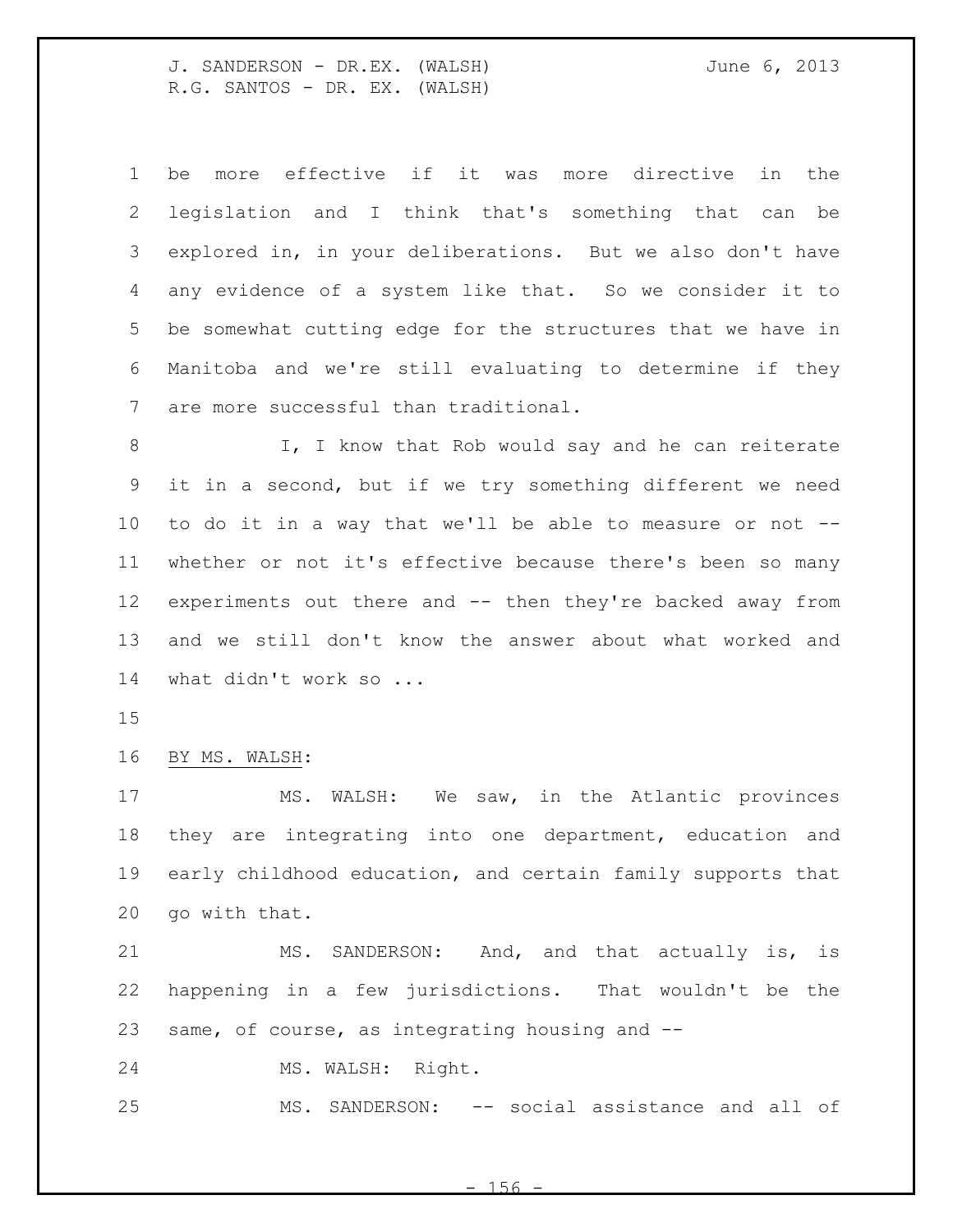those other pieces.

MR. SANTOS: Health.

MS. SANDERSON: Health, yes. Right.

 Prince Edward Island or the Maritime provinces 5 are also smaller so it's generally felt that -- a little bit easier to do that and very interesting to find out how it works. I mean, the whole country will be watching to see how that works.

 We have -- currently our early childhood programming, such as childcare, happens in the Department of Family Services and Labour and the education system is managed by the Department of Education. However, they sit on interdepartmental working group on the early years, they 14 both sit at the Healthy Child table. There is -- I can attest to constant dialogue going on, on how we strengthen that system, and work together. I am not saying that it wouldn't be effective to merge the departments, I'm not sure, I'm not convinced that it's necessary in order to be effective.

 MS. WALSH: So if I'm understanding you correctly, in response to the, the conclusions of the paper that we looked at, Commission disclosure 1397, your response is that that further integration that's recommended you're trying it out at a regional level in the pilot project in Gimli, is that ...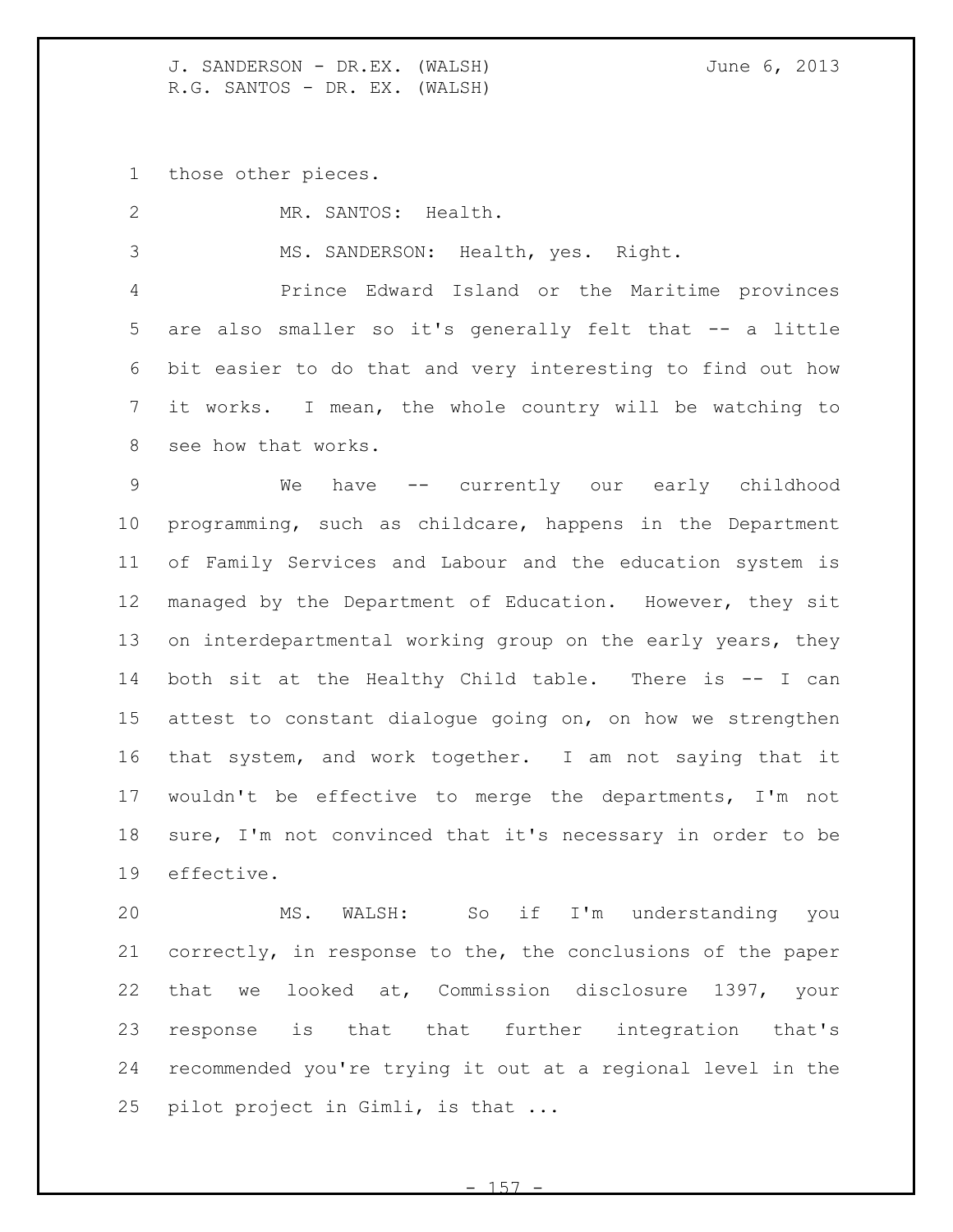MS. SANDERSON: I think we're trying something perhaps a little more bold in the project in Gimli in that we're saying not only are we going to ask government departments to come together but we're going to ask the leadership of the sectors in the delivery system, so your school superintendents and so on, to come together and basically build a children's agenda for their region.

8 What it -- what would they say their strategic plan needs to be and what would they say is currently working and what's getting in the way of their success. And then they have access, in Manitoba, to something they would not have access to anywhere else in the, in the country and that is, first point of contact would be a deputy ministers' committee where they can come and talk to 10 deputy ministers that represent their various systems and say you know what, if you don't change the housing policy we're not going to be able to be effective in what we want to do in education because just as we get these kids sort of feeling comfortable in the school and so on, they're evicted from their house because of family violence or some such policy as that, we need a change in that regard. Okay, now we have something concrete that we can start working on. It's those sorts of pieces that we need from the front line to tell us what needs to change.

MS. WALSH: All right.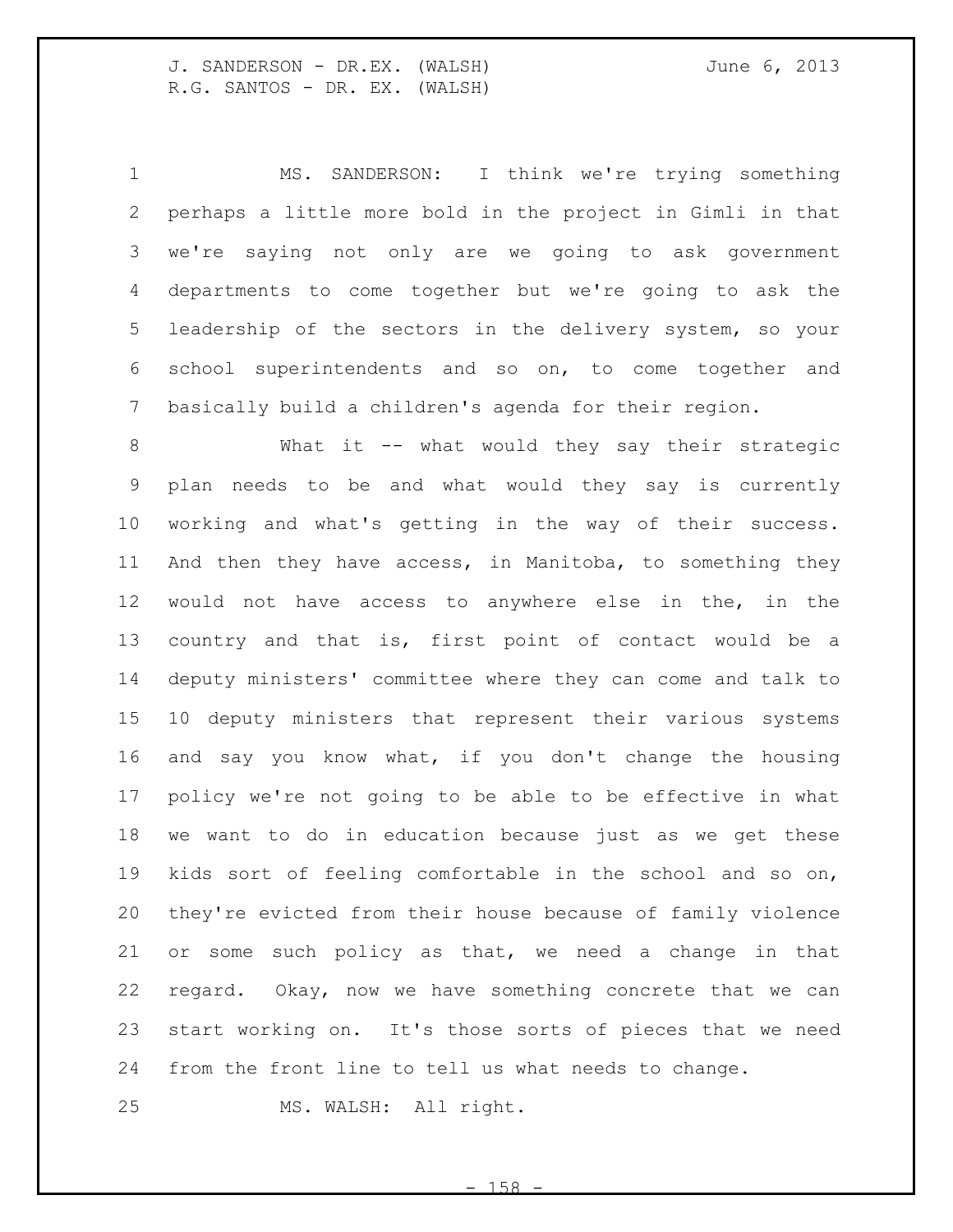1 MS. SANDERSON: Does that ... 2 MS. WALSH: Yes.

 MR. SANTOS: And with respect to the, the who's is in charge question, it's, it's a challenging one, especially in the Canadian context so it's a question that's posed at the national level, in a federation, who is in charge and on the provinces or the federal government.

8 1t's a question that Ms. Spillett raised yesterday, in terms of who is in charge at the local level and there are a host of, each in their own right, valid views about who should be in charge. From Leslie's perspective it was aboriginal led community based organizations, for others like Ms. McCuaig it was that well, really there's -- it can only come from the Premier, for example, and she gave the Ontario example.

 I think I would like to link part of the answer back without -- with the shared responsibility of value in mind which is that -- Jan's reference earlier to the public. In other words, in a democracy, whether it's a provincial government, an aboriginal government, a federal government, whatever level of government, they're ultimately elected to the consent of the governed and so I think it comes back to each of us, which is part of the message we have tried to foster, is that while government has a clear role, if the only action that stems from change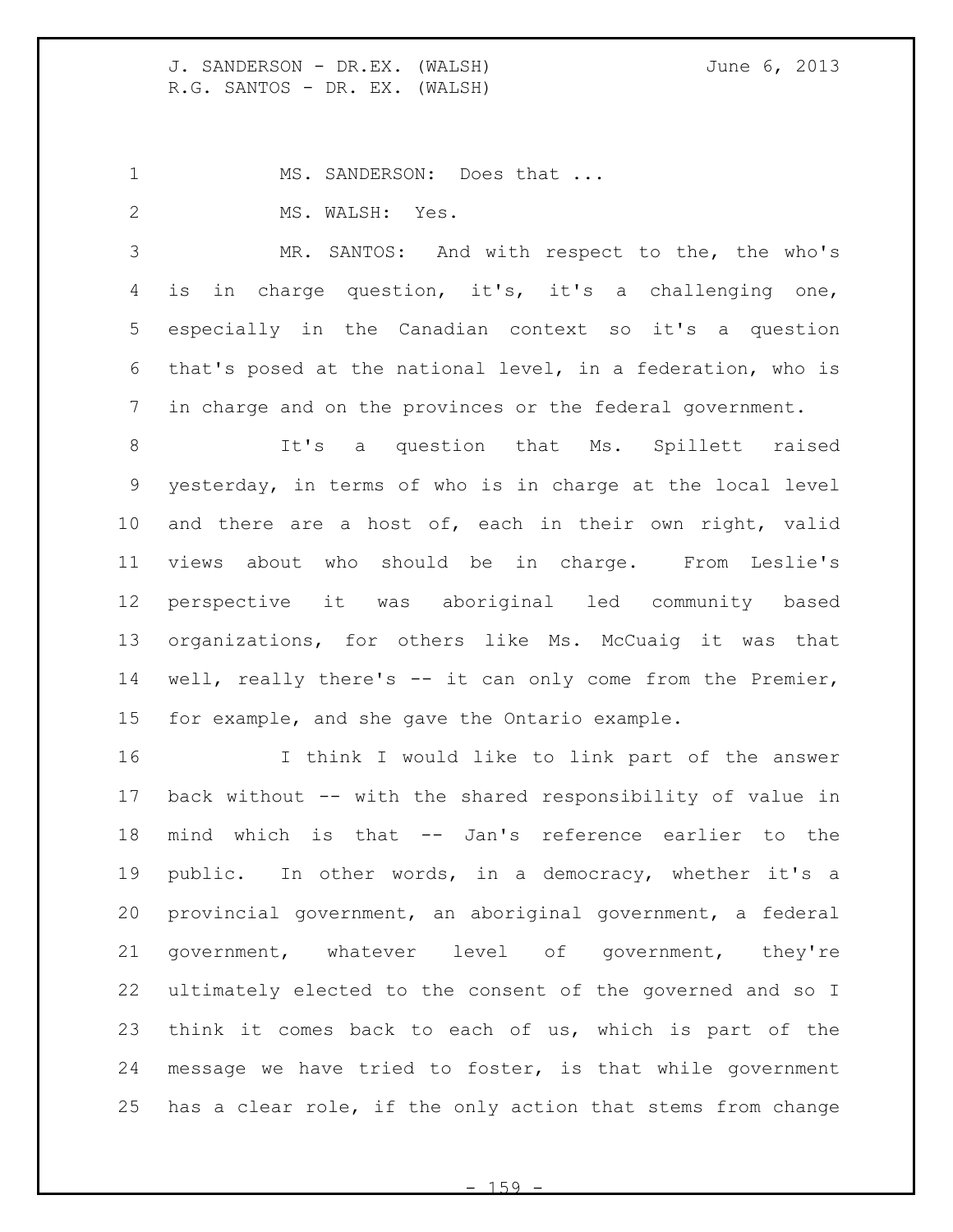is that government needs to do more things solely then we can't get there because of the limited reach of government, government itself operates in a devolved set of systems, the direct delivery is the Regional Health Authority, school division, CFS agencies, community agencies.

 So by design and by necessity control and who is in charge is distributed across many areas. So the best evidence available is that you need to, just like the human body, there, there does have to be kind of something leading the way like your brain but on its own it can't do anything, you can't move your legs and arms without your muscles, it can't keep the heart beating without the circulatory system.

 So there are models in nature and in science that we have -- can learn from because the reality is we've designed our public institutions as separate institutions. Our legislation, to answer your question earlier about legislative frameworks are very narrow and focused by design. The CFS Act pertains to CFS, the Regional Health Authority Acts pertains to the health system, and so if there's efforts in those areas a similar approach of coordinated integration, whether it's legislative policy, practice, evaluation also has to be coordinated and multi-level I think, to make an impact.

And the question about other examples where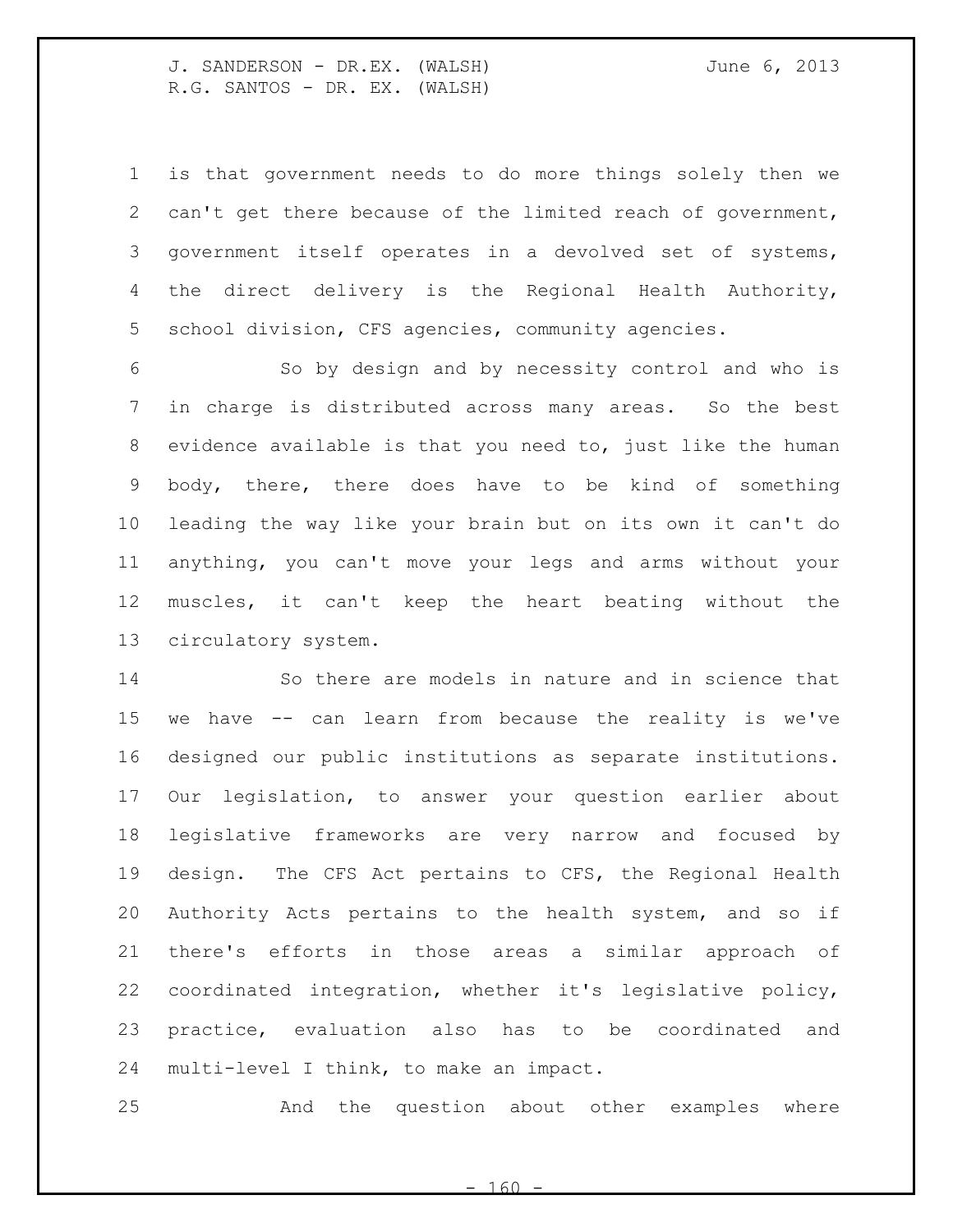that's happened have done that over long periods of time, probably for cultural reasons where, again, who is in charge is the citizen, the public -- other witnesses gave examples of other countries that have better indicators of how well children are doing than Canada. If you look at the histories of those nations, there is an in-built expectation, from day one, from every member of that society, that this is a right of the members of your society, including people that immigrate to that country. Finland was an example given.

 And so until we get to that point the question as to who is in charge necessarily I think has to fall back to each of us in terms of what do we expect from our governments and our public institutions and our community agencies. And more importantly, what do we expect from ourselves in the roles that each of us have, day to day, in the lives of children. And once we are able to do those things, I think you'll see the kinds of outcomes that we all aspire to.

 MS. WALSH: You're talking about public support for political action?

 MR. SANTOS: Yeah. And as Jan mentioned, prevention in every jurisdiction across the world, even in those countries, has a hard time because of many reasons and until we get to the point where every person, literally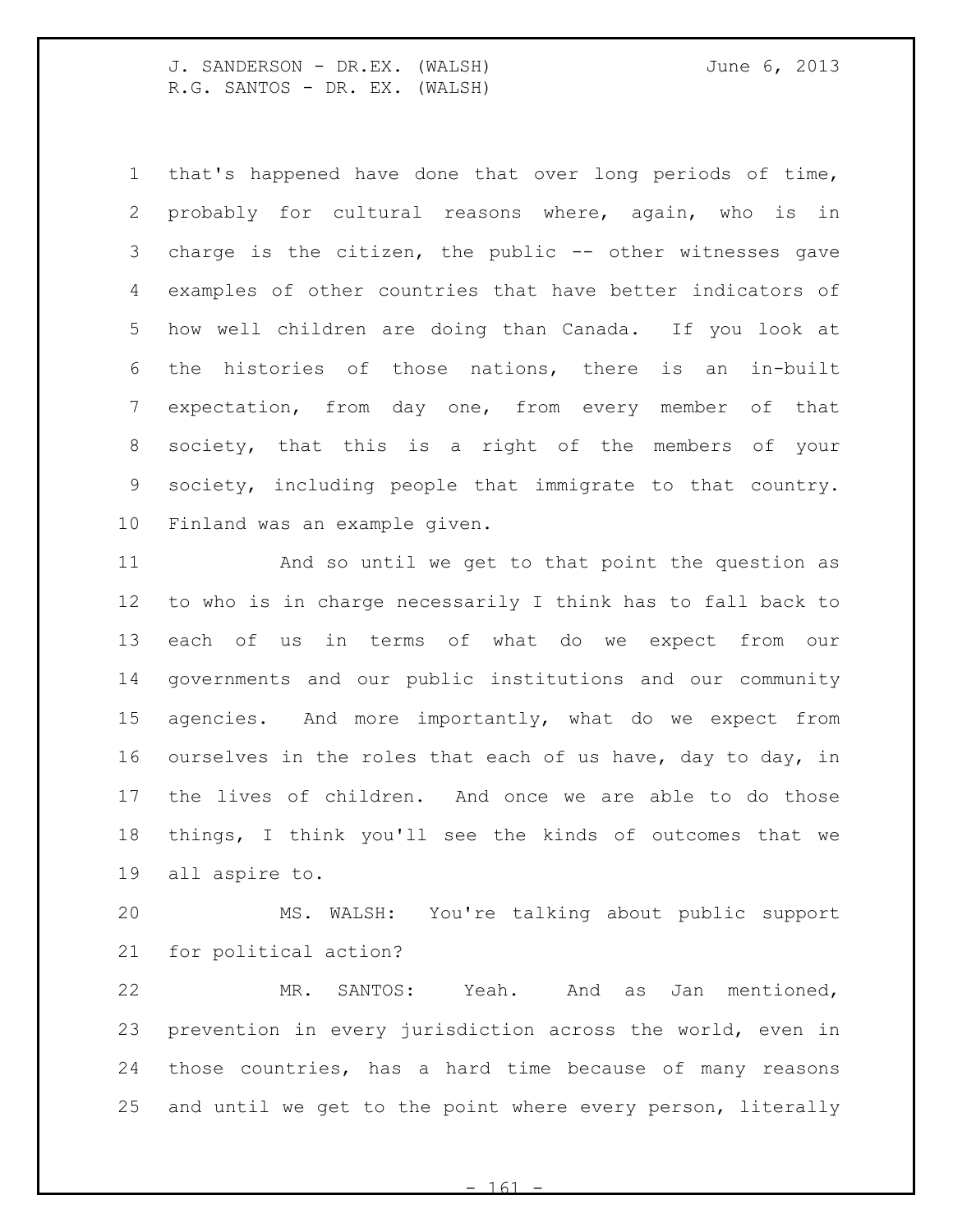that -- at least those that vote because our children don't have that right yet --

MS. WALSH: Um-hum.

 MR. SANTOS: -- we have to do that on their behalf and their best interests, has that understanding of how important this is, then -- governments can only go as far as their, their, their publics will allow them. And if you look at public, recent public debate about what people are concerned about or worrying about, we don't have enough of this which is why the coverage of this inquiry, the leadership of many reporters, locally and nationally, about this issue specifically and generally matters hugely because it does shift people's understanding and what they expect from their governments and their public institutions.

 MS. WALSH: In terms of statements about prevention that we saw in some of the reports, in the paper that Dr. Brownell prepared for the Commission, and you heard her say it yesterday, she talked about the importance of prevention and she described it as the morally right thing to be doing. And she also said that it was economically the right thing to be doing, based on the evidence.

 You're both nodding your heads. MS. SANDERSON: Yes. I think that's, in some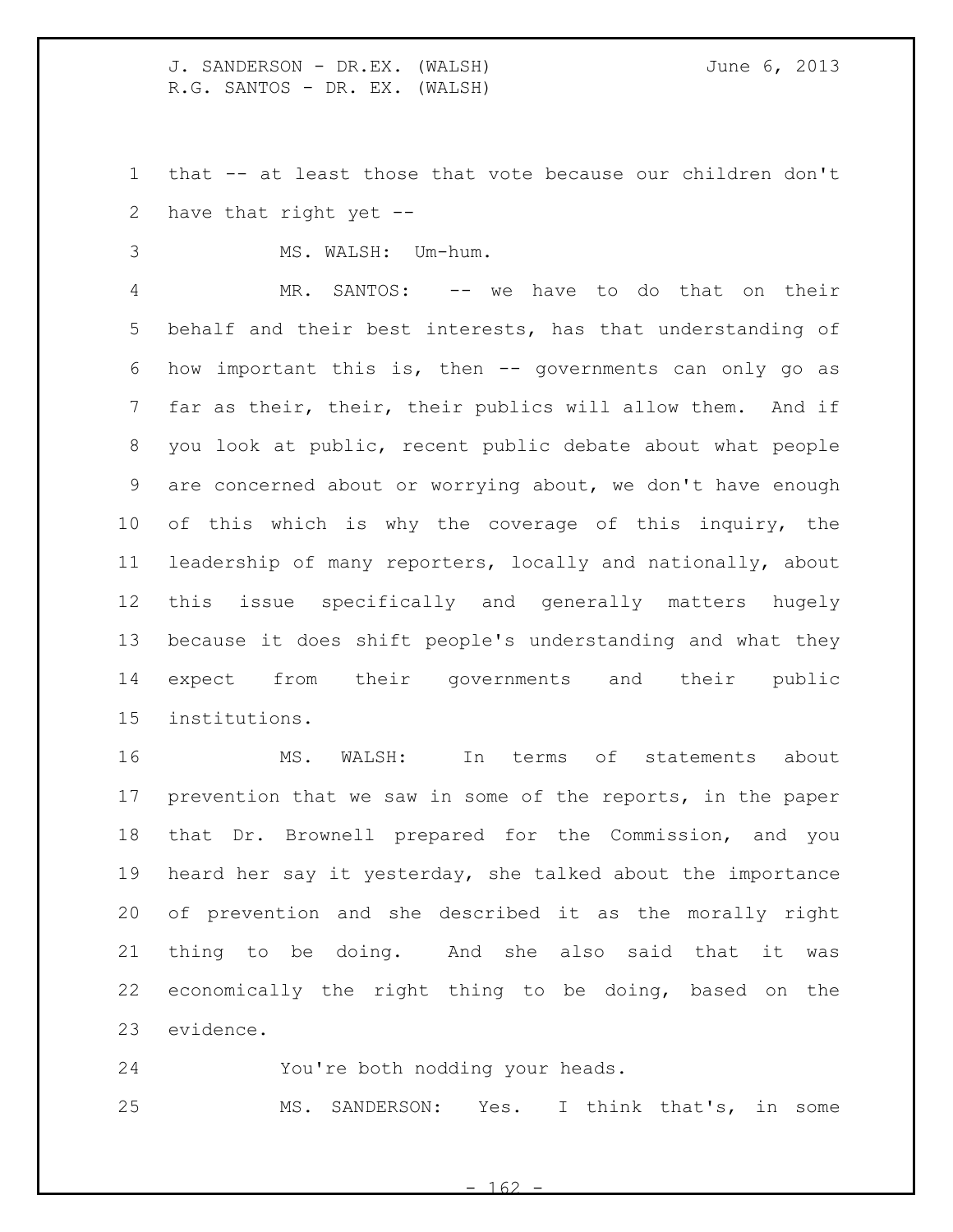ways, the, the magic of these prevention and early intervention investments is they do satisfy our, our need to do the right thing from a moral imperative. None of us wants to see children suffer, or families for that matter. No one wants to hear the Phoenix story again, ever. But, the same investments, the very same investments, also make excellent sense to the, the business leaders in this province because of the economic payback that they can achieve.

 They also make tremendous sense to those who are concerned about social justice because early childhood development is the great equalizer. If we can have kids arriving at school ready to learn, that social disparity that Dr. Brownell and others talked about, will be significantly diminished in the next generation, potentially.

 And they also -- it also has tremendous appeal to 18 parents and grandparents. I mean, it's, it's -- has a universal sales pitch behind it, if you want, and yes, it does start from a moral imperative, I would agree.

 MS. WALSH: Okay. You talked, this morning, about a need to make structural changes to the socio-economic situation and certainly in, in Exhibit 152, the Healthy Child Manitoba report, there is evidence, I mean, at the -- in the beginning of, of the document,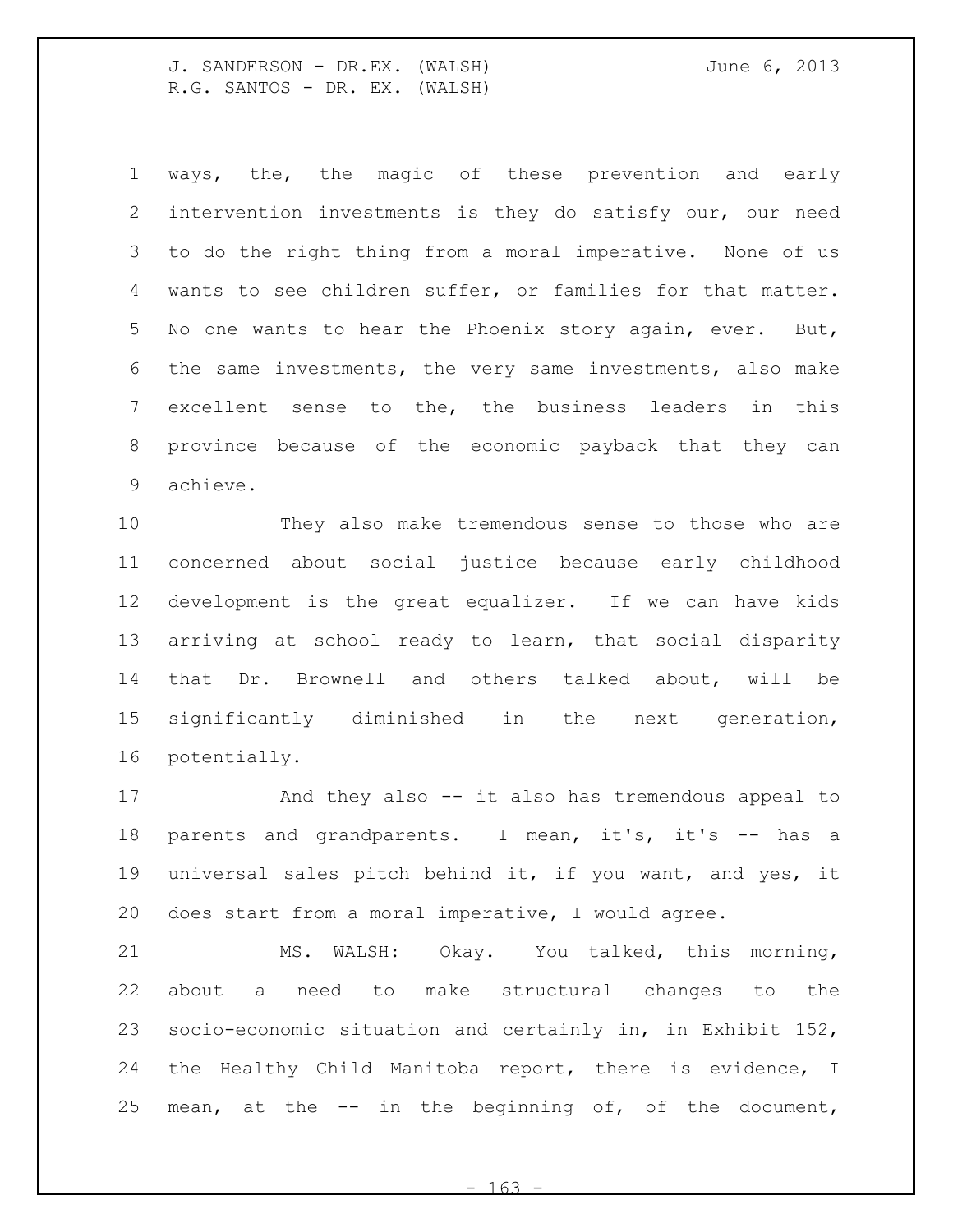J. SANDERSON - DR.EX. (WALSH) June 6, 2013 R.G. SANTOS - DR. EX. (WALSH) starting I think at page 4, you identify that a number of ongoing challenges exist for Manitoba so one of those is that families with young children under six have the highest prevalence of food insecurity in Manitoba. Mr. Commissioner, are you looking for that document? I mean -- 7 THE COMMISSIONER: Is that 152, isn't it? 8 MS. WALSH: It is, it is. 9 THE COMMISSIONER: Yes, I have it. BY MS. WALSH: MS. WALSH: The report identifies, at page 5, that: 15 The Mail stages, children from 16 vulnerable populations, particularly Aboriginal children and children in low income families, are more likely to experience poor outcomes." At page 19, the report notes that the depth of poverty is a major concern and that income and equality is increasing as the gap between lowest income and highest income group, groups expands.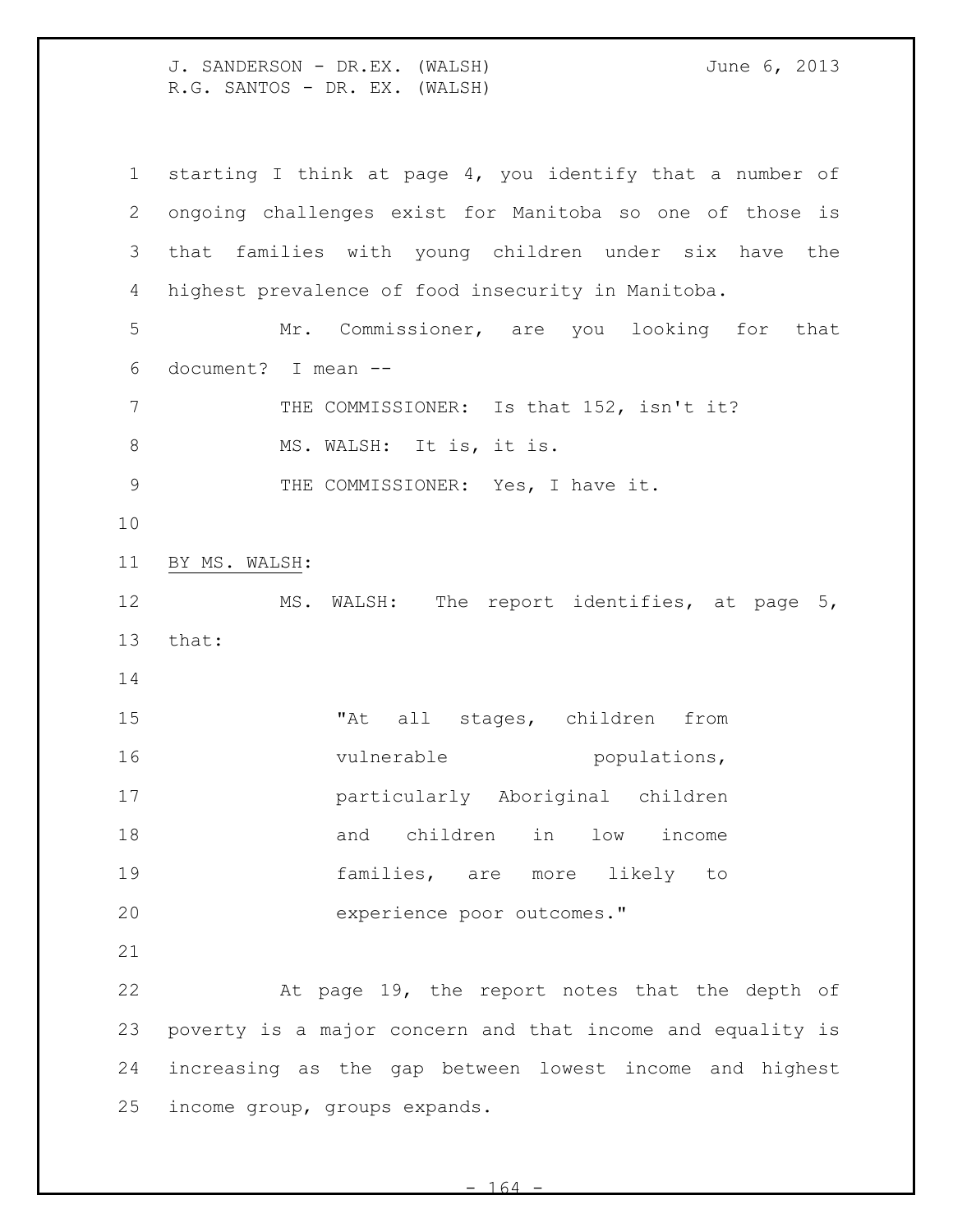And this is consistent with what you told us this morning. So in addition to, and we'll talk a little bit more about, about an early childhood education development strategy but as part of prevention, these socio-economic structural issues need to be addressed. Is that fair?

MR. SANTOS: Yes.

7 MS. SANDERSON: Um-hum.

 MR. SANTOS: And partly because of those two big actions that are required to promote not only the early development but success for the whole society. Nurturing environments is one but buffering or reducing toxic 12 stressors and the leading one, or the one that is the, the magnet for many of the other ones, is poverty. The accumulation of disadvantage that goes along with being poor is part of what's driving those poor outcomes which is why, again, to add to Jan's comments, the, the dilemma of how to organize either government or society is one that probably should not be the responsibility of any one person.

 Like, for example, if you had a super ministry of every sector related to children's services, including health, education, income assistance, that's a lot to put on one person's shoulders and logistically it's not clear how that would happen. So, by definition, you have to have a coordinated approach with significant leadership such as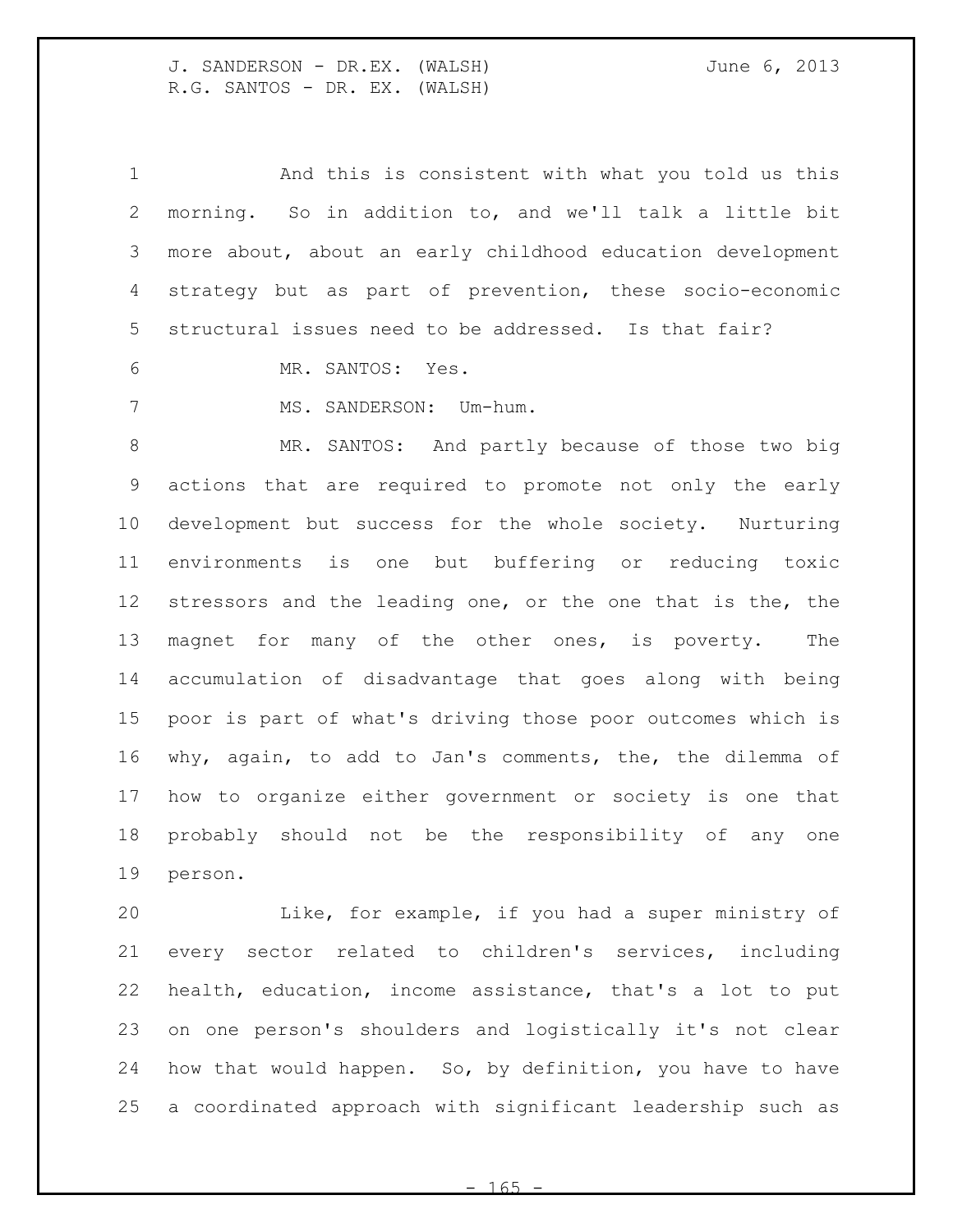from a premier establishing a standing committee cabinet or other mechanisms, that then has the potential as a team to 3 really move the levers that they have access and, and influence over in concert with others who also have a big role to play in that same piece.

 And so if you look at the poverty reduction agenda, Ms. Donner testified, it's a multi (inaudible) kind of approach that includes but isn't limited to focus on children because -- some people even argue that the term child poverty is a misnomer because children live in families and communities, who themselves are poor. And so this is where the tie in comes back to the shared responsibility of, of every one of us because indirectly or directly we support or fail to, to challenge those ongoing structural inequalities in terms of what is expected for a good life, in terms of access to the basic human needs that Ms. Spillett talked about yesterday.

 The same things that help kids overcome the odds when they live in conditions of disadvantage, indeed the same things that each one of us, who were lucky enough to not have to live through many of those circumstances used for -- to succeed ourselves, they're the same things. There's something magical about resilience, it's ordinary magic, it's just that some children, through circumstances 25 not of their own choosing, don't -- do not have that same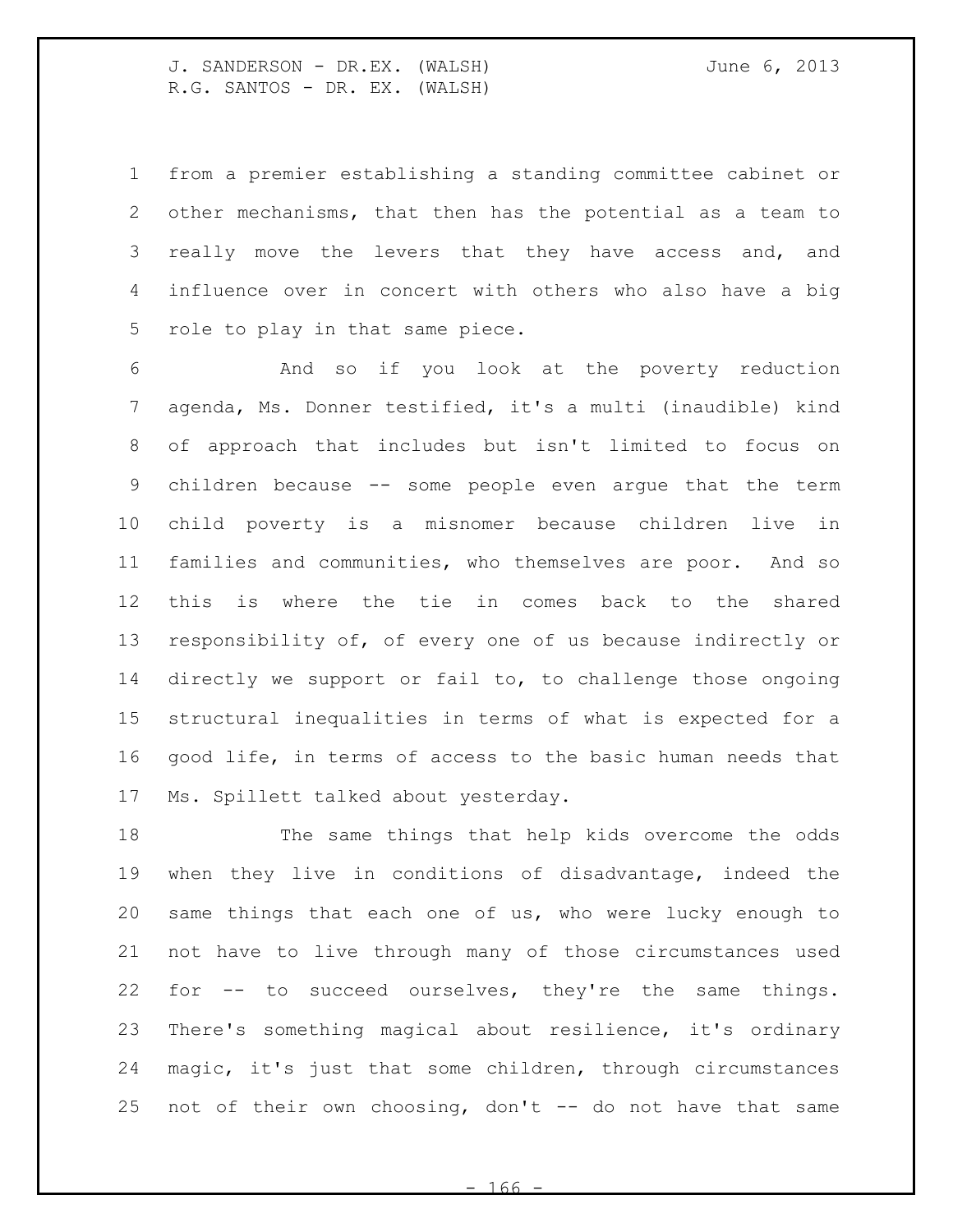equitable access to those opportunities and resources, and that's -- comes back to us in terms of how we have organized ourselves, our society, where our tax dollars go, what we fight for, what we don't.

5 MS. SANDERSON: Can I --

6 MS. WALSH: In terms of -- oh, yes.

 MS. SANDERSON: Can I just add that we need to be doing two things at once, maybe, maybe more than two, but because resolving the poverty issue is complex and will take time, unfortunately, we have to continue to do whatever we can to mitigate the results of the poverty or the impact of poverty.

 So a lot of the programs we described today don't put more money in the hands or the pockets of family but they are reducing the negative impact of living in poverty. It's one of those catch-22 things that some of the very dollars that might be going to alleviate poverty are now going to those programs but until we can do the former, we need to keep doing the latter, as well. So that's part of why we talk about this balanced portfolio of investments because we have to deal with the circumstances we're in today while striving for where we want to get to tomorrow, I guess is ...

 MS. WALSH: Well, and as, as we heard, for instance, from Carolyn Young, who is running the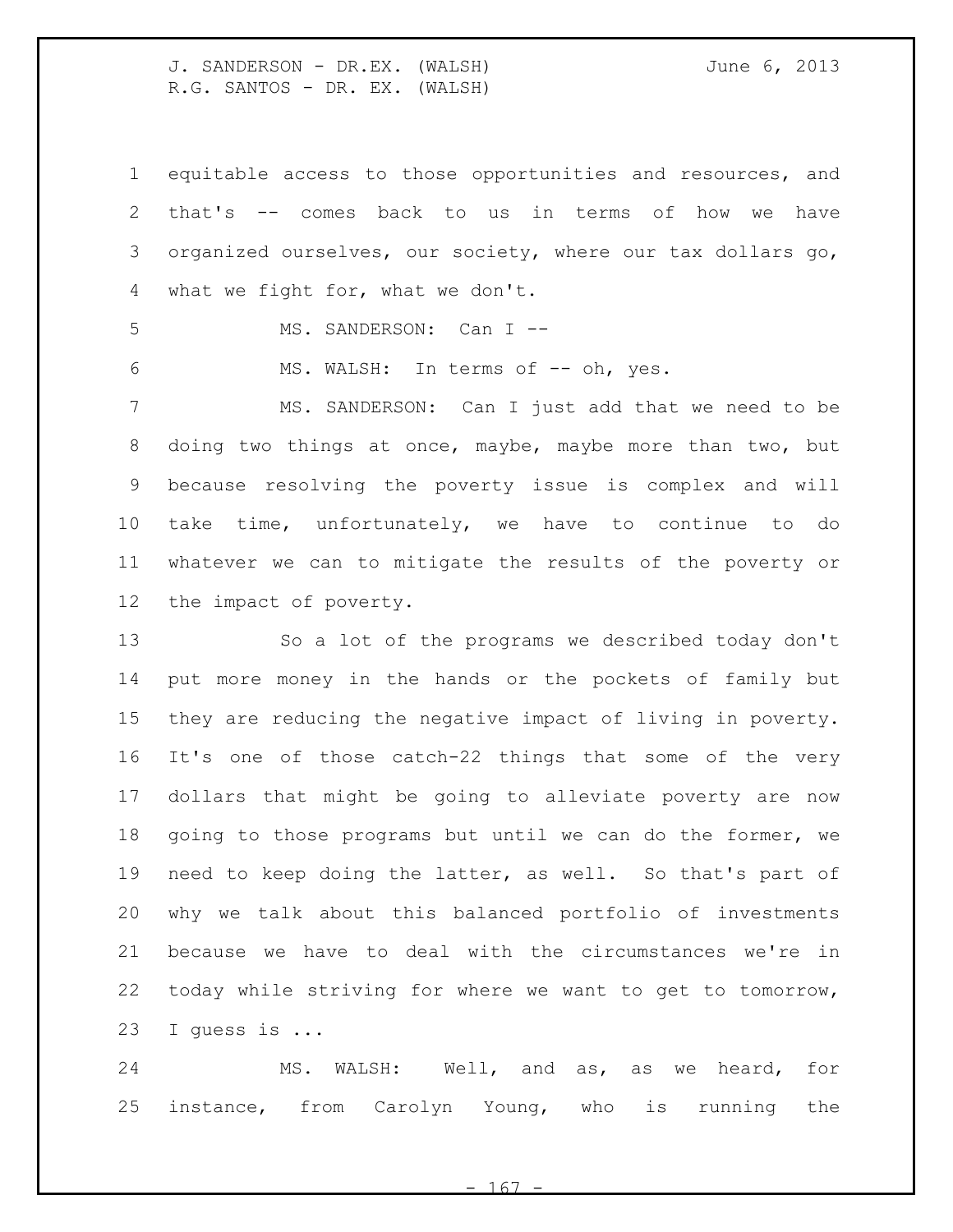Abecedarian program, that program is a holistic program in the sense that although it's, it's early childhood education, it also has a visitor, a person who goes in to -- I think her evidence was that she saw every family every week and sometimes --

6 MS. SANDERSON: Right.

 MS. WALSH: -- every day and was there to help them navigate through social assistance or getting back to education. So that is, I think it's fair to say, an example of an early childhood strategy that is inclusive of anti-poverty --

12 MS. SANDERSON: Yes.

13 MS. WALSH: -- strategies.

 MS. SANDERSON: Yes. And I would have even said it in its broader context, in the sense that it's located in a social housing project. In an ideal world we won't have social housing projects anymore, but in the meantime we still do so if we're renovate them, as it was in that case, or if we're building one, let's make sure it's got the capacity to provide the -- that level of service for families so ...

 MS. WALSH: In terms of -- I mean, certainly at the Healthy Child Committee Cabinet -- Cabinet Committee, you have ministers who are responsible for housing -- MS. SANDERSON: Um-hum.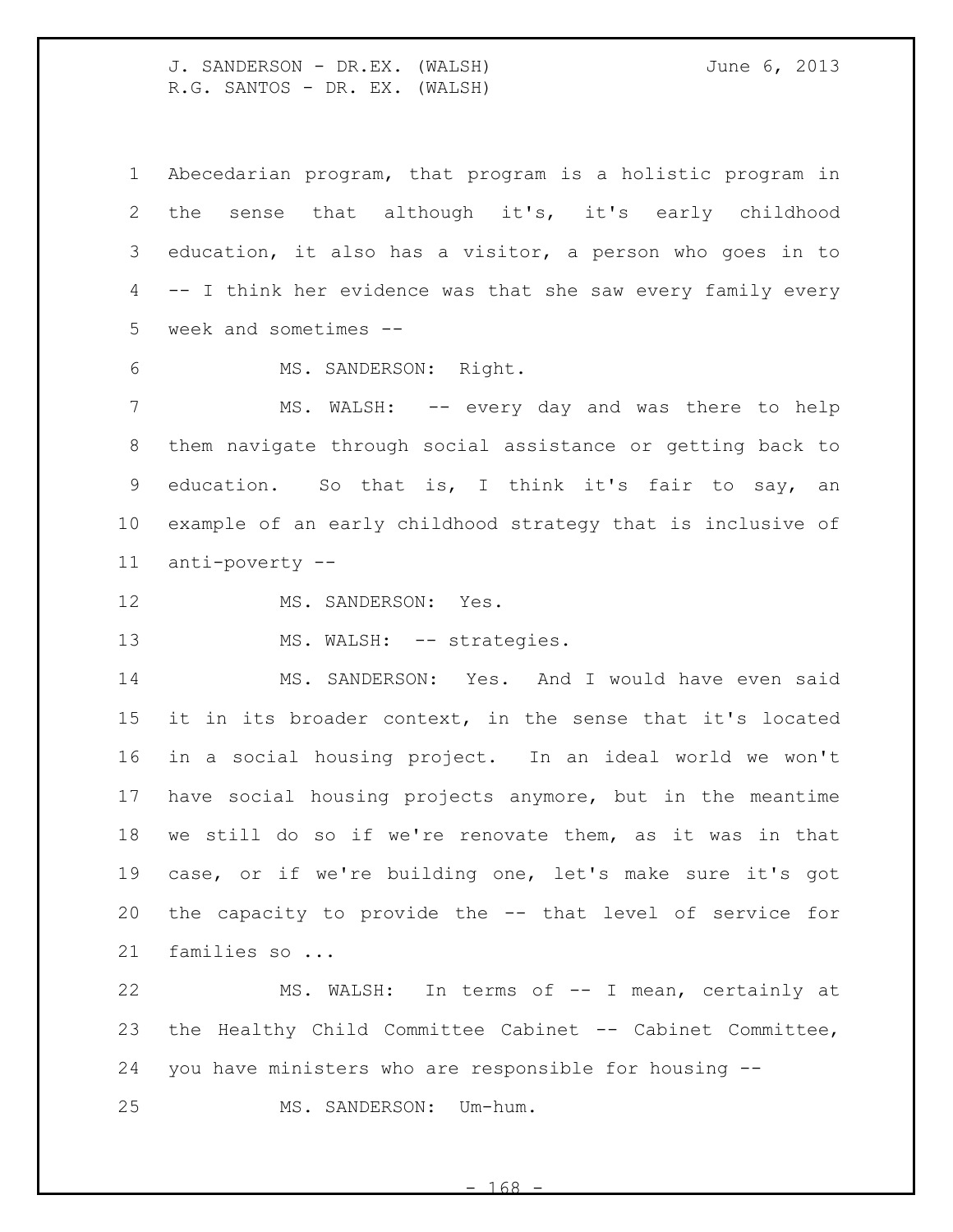MS. WALSH: -- for social assistance. Is there any requirement within the legislation for government to give priority to or to consider Healthy Child principles and strategies when it develops its budget?

 MS. SANDERSON: There is no requirement for that. There, there is policy, we do have something called an ECD lens. So when departments are submitting budget submissions, they may be asked how it sits, how it sits through the ECD lens and that's something that we will then help them with, if they ask us for assistance in that.

 Generally speaking, most proposals that are going to Treasury Board, that have to do with children, will also get reviewed by the Healthy Child Committee. Not all but most of them. And then, of course, we have the opportunity to apply that ECD lens. But it's by policy, it's not by legislation.

 MS. WALSH: In terms of the anti-poverty reduction strategy, we heard Ms. Donner testify about how many regulated child care spaces there are available and if we could pull up Exhibit 97 which was the all -- data summary of the All Aboard Consultations from March of 2013. And you know what, this doesn't have page numbers so I'm not sure -- I don't know that there is actually any real need to pull it up. But if you want to see it, I can, I can show it to you after I've referred to it, it's Pillar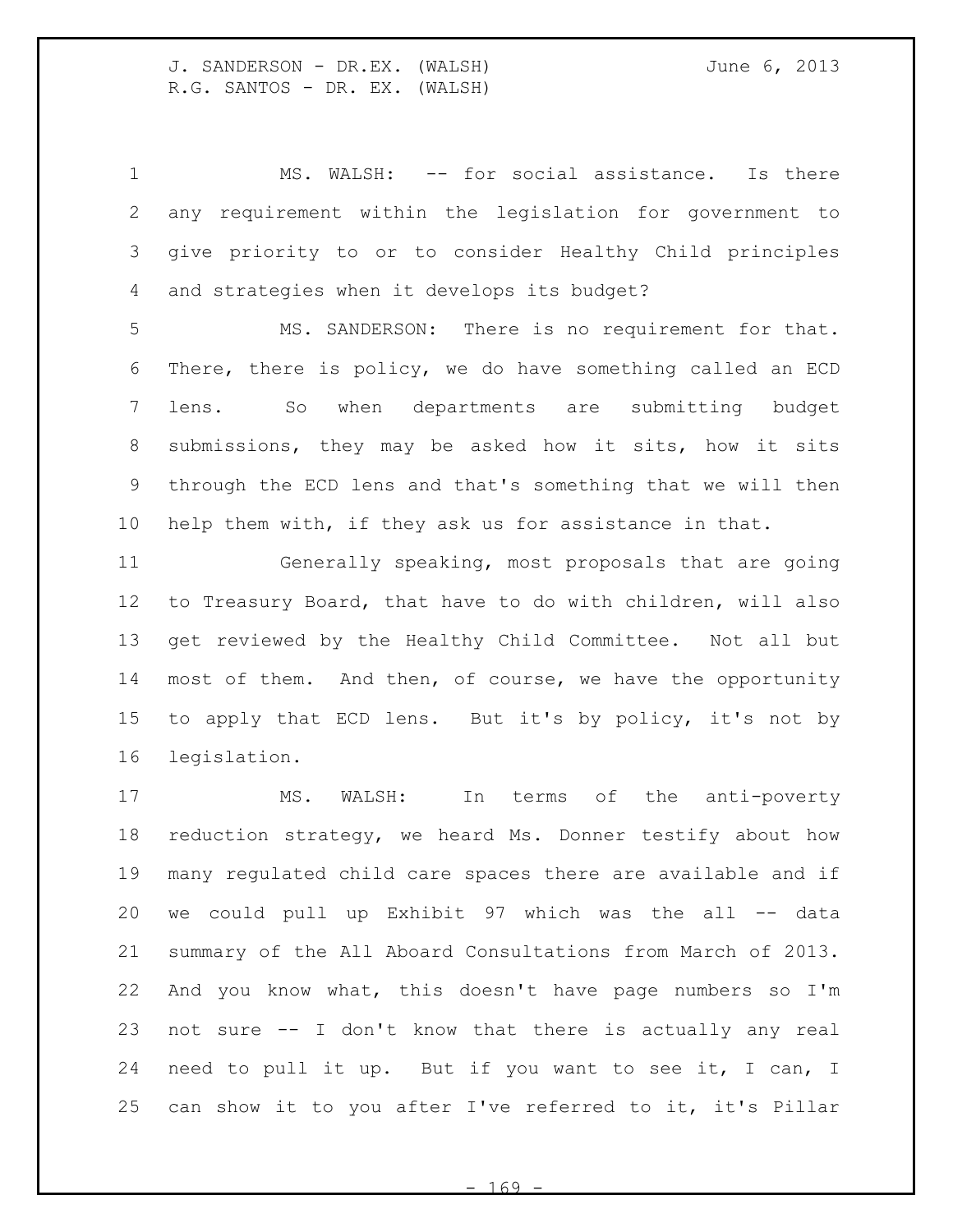Three: "Percent age of Children ages 12 and under for whom there is a Regulated Child Care Space." And for 2011/2012 overall for ages 0-12, 16.6 percent. For pre-school it's a little bit better, age 0-5, 23.6 percent.

 I gather that's something that you would like to see enhanced?

 MS. SANDERSON: Yes. And I think in -- you have to unpackage the numbers a bit, too. For example, the Lord Selkirk Early Childhood Centre that we talked about, the families that are registered there may not even appear in those numbers because they probably never had their name on a child care list, waiting for services, and they won't show up in the numbers of working families that are in need of child care because they're not working families.

 So, I may be making the problem sound even worse but in some ways it may be in the sense that the families that may need it the most are the families who aren't even contemplating their need for it, at the moment.

 Until we built that centre the Lord Selkirk residents weren't clambering for an early childhood centre because they don't have time in their lives to clamber for those sorts of things, they're trying to figure out how to get through the day on limited resources, et cetera.

 So, in addition to regulated child care for working families, families going to school, we also need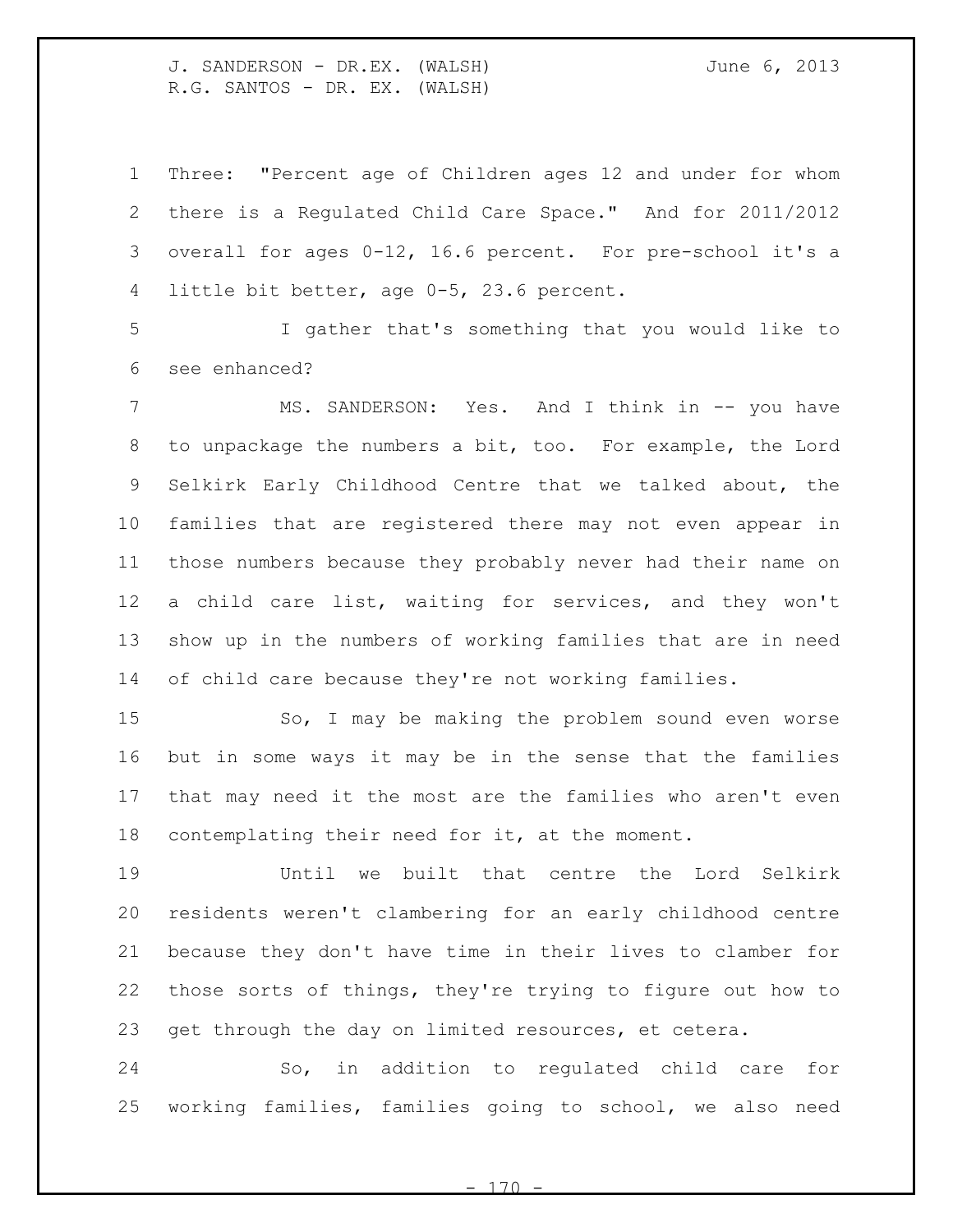spaces for families in these situations so that they can begin to imagine going to school and working.

 MS. WALSH: And so I do -- I did note that you said that we lack a universal early childhood system and is it fair to say, based on the extensive scientific presentation that you delivered, that that's essential for prevention?

8 MR. SANTOS: Yes.

MS. SANDERSON: Yes.

 MS. WALSH: Finally, in the Early Development Instrument which was Exhibit 144, was filed with Dr. Brownell's testimony, the Early Development Instrument in Manitoba, published in May of 2012 and I think, Dr. Santos, you were the leader author --

MR. SANTOS: Yes.

16 MS. WALSH: -- on this. The very -- and you don't need to pull it up unless the witnesses need it -- but on the very last page, the last paragraphs says:

 "Nationally and internationally, Manitoba is recognized as being unique in its scientific and intersectoral policy potential ... to close the gap between what we 25 know and what we do ... in the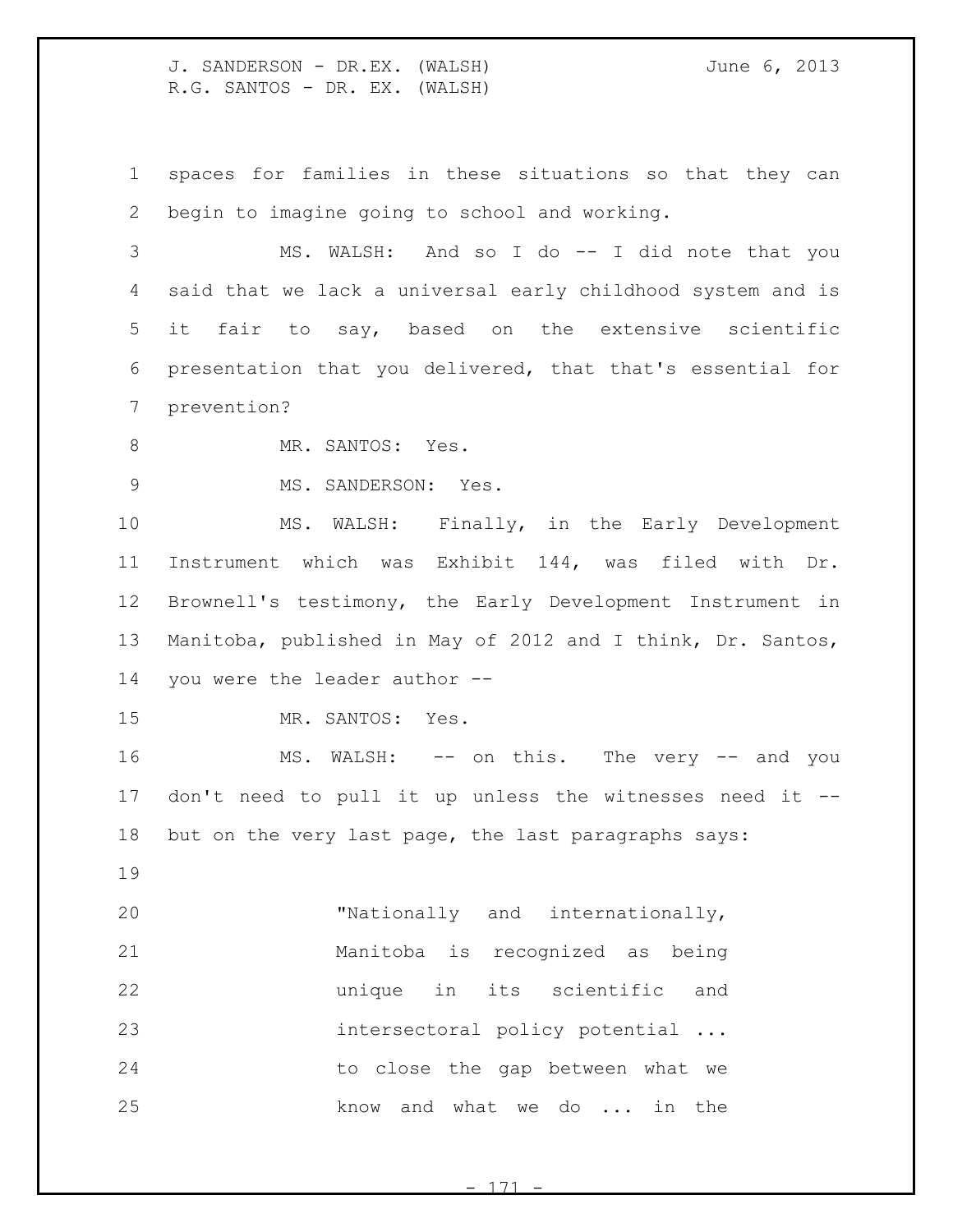everyday lives of children and families. This is the potential to 'give every child the best start in life' ... to address and redress inequalities in children's development opportunities, reduce any equities in their developmental outcomes and 'close 9 bhe gap in a generation' ... 10 Investments in the early years are empirically warranted and ultimately are investments in a 13 democratic and just society. While Manitoba has made considerable progress in recent years ... considerable additional public support and political will 18 are needed to significantly increase evidence-based action for Manitoba's youngest children." And Dr. Santos, that statement is supported by all of the evidence that you showed us today? MR. SANTOS: It is. There's two gaps to be

 $- 172$ 

closed that -- Jen referenced one earlier. One is the gap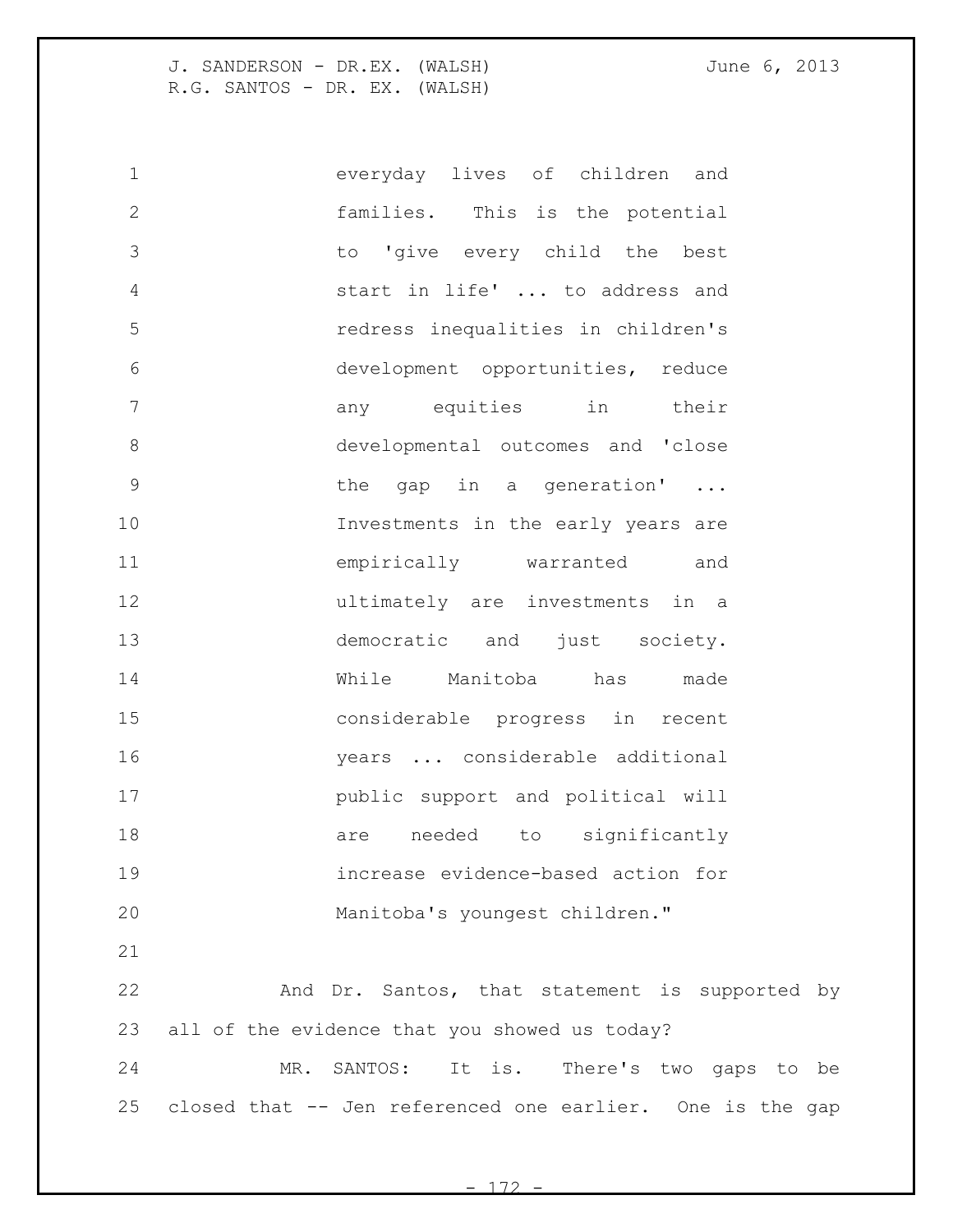in our ability to use evidence to close the gap. In the health field is what she was referring to, on average it takes two decades for a discovery, for example, in medicine to translate into everyday practice in medical care and there's massive efforts in learning how to scale up or reach out much more quickly.

 The same is true for early child development. When I first started in government, as a student, back in the mid-90s under the previous government, the quote around the time was for every dollar you get seven dollars back. Why? Because of a 1993 paper of the Perry Preschool study following those children, to age 27. President Obama quoted that recently in a State of the Union address a couple of years ago. That, that paper on pre-preschool was published 20 years ago.

16 Mow, a lot has happened since then, that statistic drove members -- ministers of the Fillman government to take action, Fraser Mustard came here and you 19 saw lots of -- the beginnings of what we presented today.

 I really feel that the evidence is very clear that we need to find a way to accelerate that knowledge translation into tangible every day action for children. And I mean that beyond programs and services.

 Much of what we talked about today are things that any caring adult, in the life of a child, or pregnant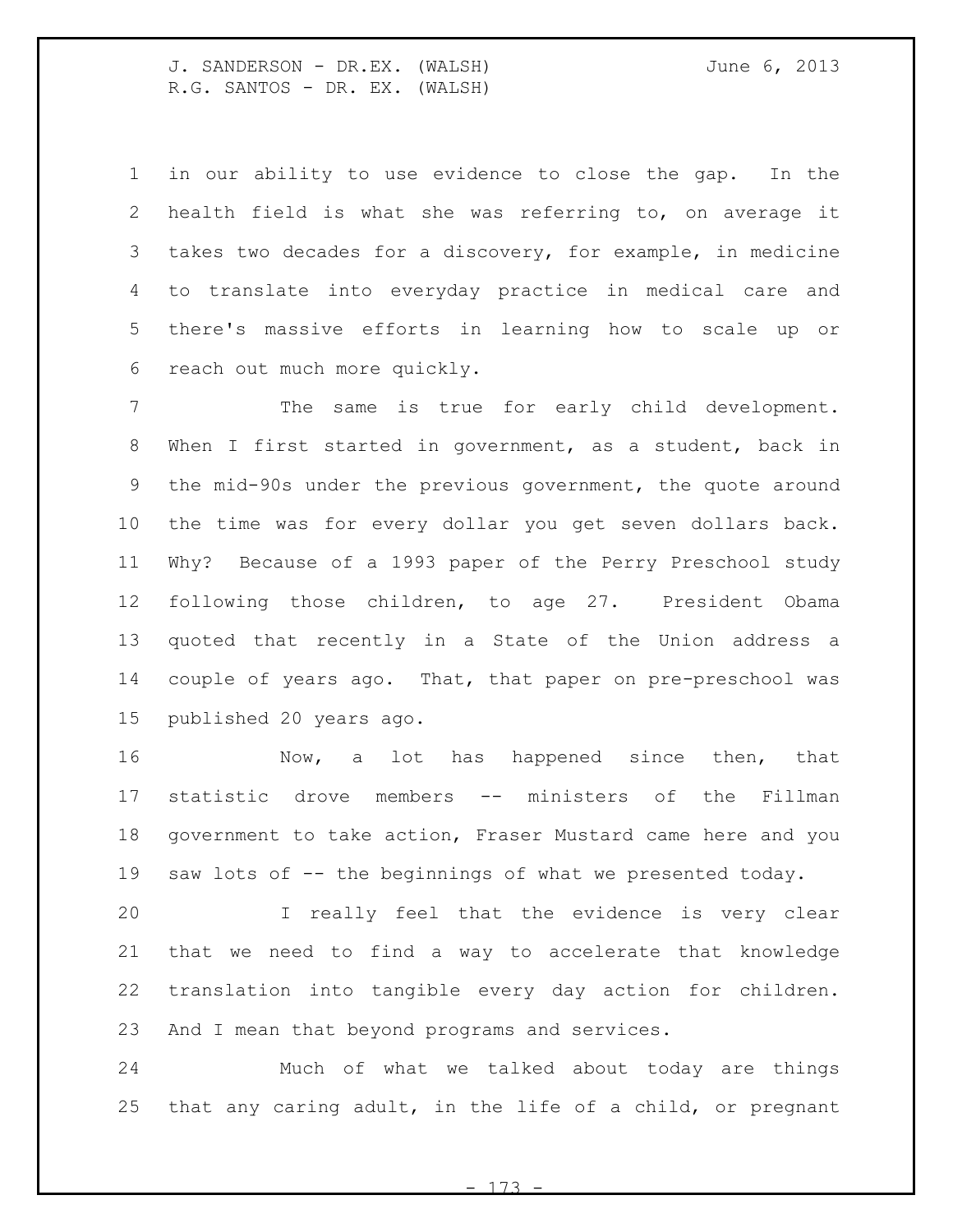mom can do themselves. Granted there are things that we can do, through public institutions or programs and services to enable that, to empower people to do that, but there are examples around the world in much less wealthier countries where that happens much more often, partly because there's less inequity in those communities.

7 and so if we can find a way to do that together, I agree with all the witnesses who talk about this being a shared endeavour. There probably isn't one right solution to doing that because it's difficult to do that in any other area of, of life. But as Jan talked about, early childhood being the greater equalizer that's, that's very clear now. And there are examples in other jurisdictions outside of the country who have done those things in that order, the public support was so overwhelming that the political will followed.

 Sometimes they have it in a different order but it's very clear that consensus is really the, the mechanism that's needed. There's great risk at, especially doing the things that have not a lot of evidence behind them and making broad commitments, as opposed to building that together and evaluating as you go. And one of the things that I think is very clear from the evidence is the compatibility of these different perspectives. There are examples locally and nationally and internationally of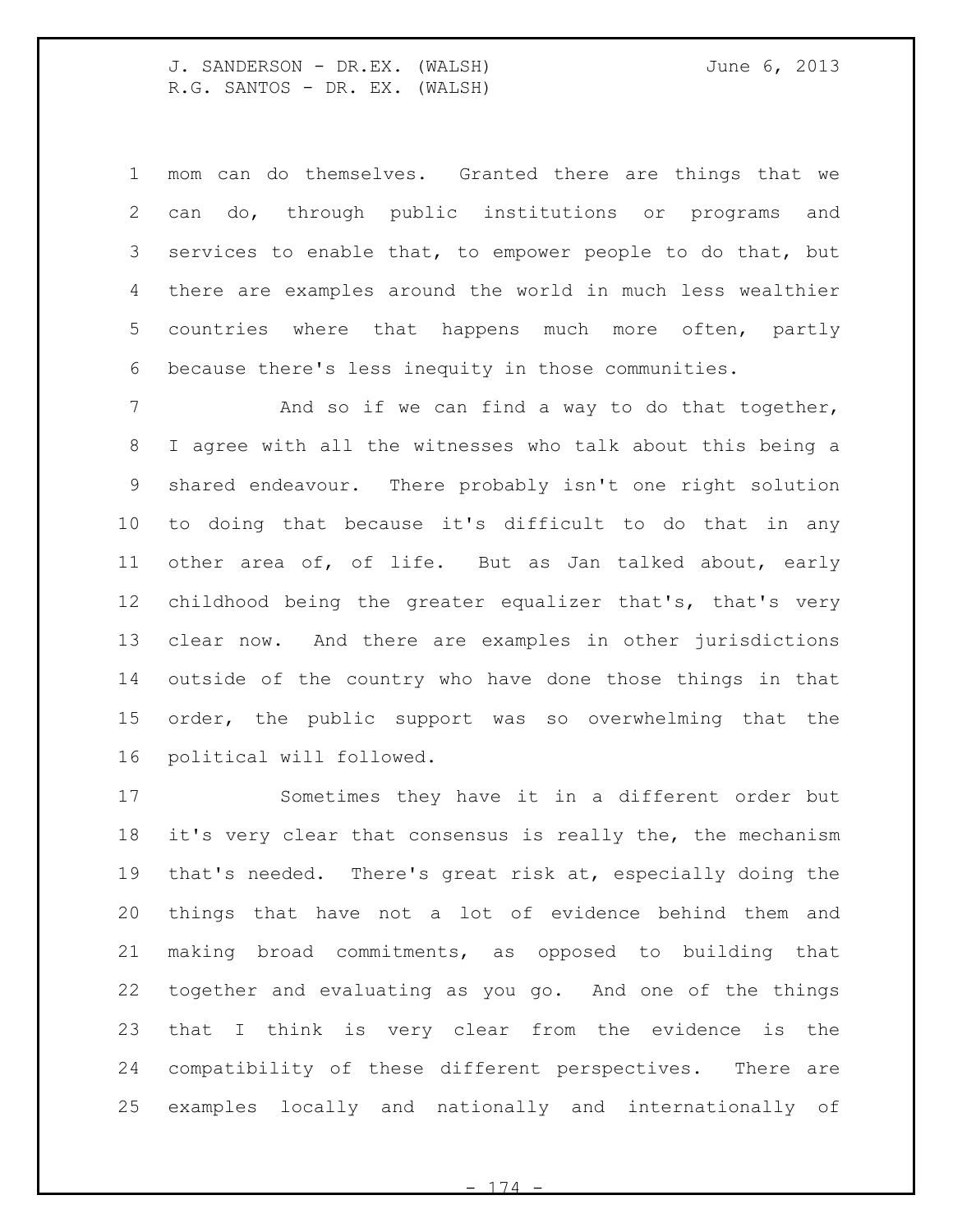people doing things together, even though they might have different views about the solutions and those typically lead to better outcomes because I guess like the blind man and the elephant, everybody has one part of the truth.

 So that approach to doing things is very important, as well, in terms of closing the gap. Part of what was quoted in that closing paragraph is from Sir Michael Marmot's report for the Royal Health Organizations Commission on the Social Determinance of Health which is talking much more broader than early childhood but in every sector today, whether it's crime prevention, promoting health, education, the solutions all come back to the same period of life and so our job, I think, as people working in the area or as community members is to really harness that and pull together so that we don't wait another -- for another report showing the age 50 follow up of per- preschool showing even better results than we thought before because the investments has grown and magnified.

 But it's a challenge, as we have noted, because of the complexity of the systems that we have, ourselves, created and our different views about what the right thing to do is. But if we can find those shared values, which is why the, the principles and the goals of -- and, and values of the Healthy Child strategy have remained unchanged over almost two decades, with many people involved, it's because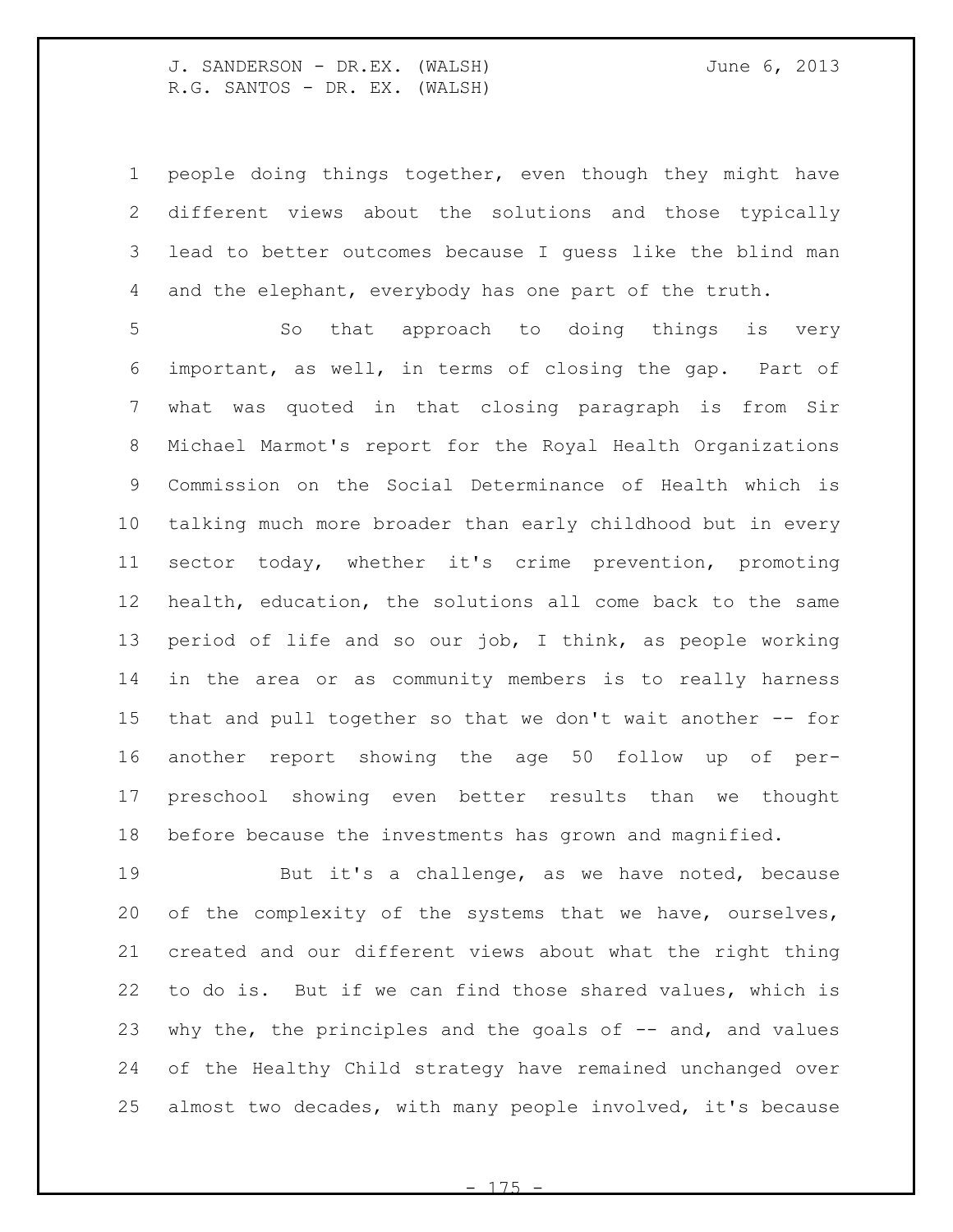I think there's evidence, too, in Manitoba, that we share those values as Manitobans, and that we can put that evidence into practice. And we have some examples to, to 4 give us hope that there are precedents that, you know, that can be done because somebody has done it and then to keep working hard to not lose sight of, of both the long term goal as well as the immediate benefits that people are already talking about in terms of supporting young children. MS. WALSH: So we know what to do, public support and political will. MR. SANTOS: Are two of the ingredients, I would say, in the larger recipe of transformative change. MS. WALSH: And that would include a recipe that, that includes ingredients from, to keep the metaphor, government and communities -- 17 MR. SANTOS: Absolutely. 18 MS. WALSH: -- which would necessarily require community capacity, as well. MR. SANTOS: Yeah, and I would also add, if I could, the need to integrate not just services but perspectives as I think I've sort of indirectly talked about. There is huge value in bringing science together with traditional knowledge, with practitioner wisdom, with the values of parents. And, in fact, if you look at the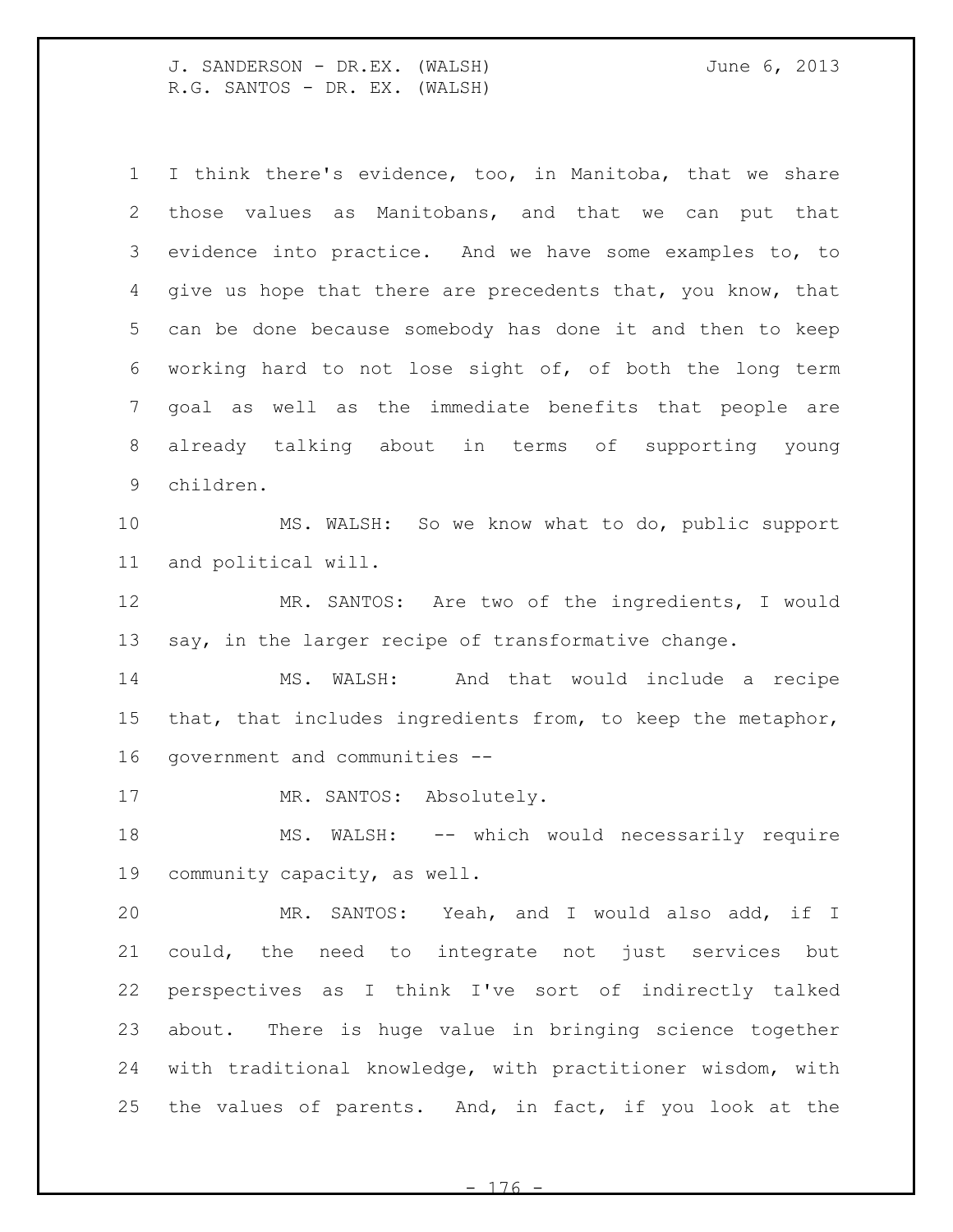J. SANDERSON - DR.EX. (WALSH) June 6, 2013 R.G. SANTOS - DR. EX. (WALSH) J. SANDERSON - CR-EX. (DUNN) R.G. SANTOS - CR-EX. (DUNN)

 literature that's actually what constitutes evidence based practice is the bringing together, the integration of those different perspectives.

 And then under other conventions, like the UN Convention, children's own perspectives and decisions that affect them, and so there are examples internationally including locally, of doing those things but typically this is one thing where you really need everybody at the circle and around the circle.

MS. WALSH: Thank you, those are my questions.

11 MS. SANDERSON: Thank you.

12 THE COMMISSIONER: Thank you, Ms. Walsh.

 Will there be other questions? Ms. Dunn, do you have a question?

MS. DUNN: One question.

## CROSS-EXAMINATION BY MS. DUNN:

 MS. DUNN: Thank you, Mr. Commissioner. My name is Catherine Dunn and I am counsel for Ka Ni Kanichihk which is obviously a community based aboriginal organization. And Dr. Santos, you've quoted Ms. Spillett a number of times in your evidence this afternoon and, of course, then you are obviously aware that she feels, as do probably all of the aboriginal community based organizations in Winnipeg that cultural continuity is a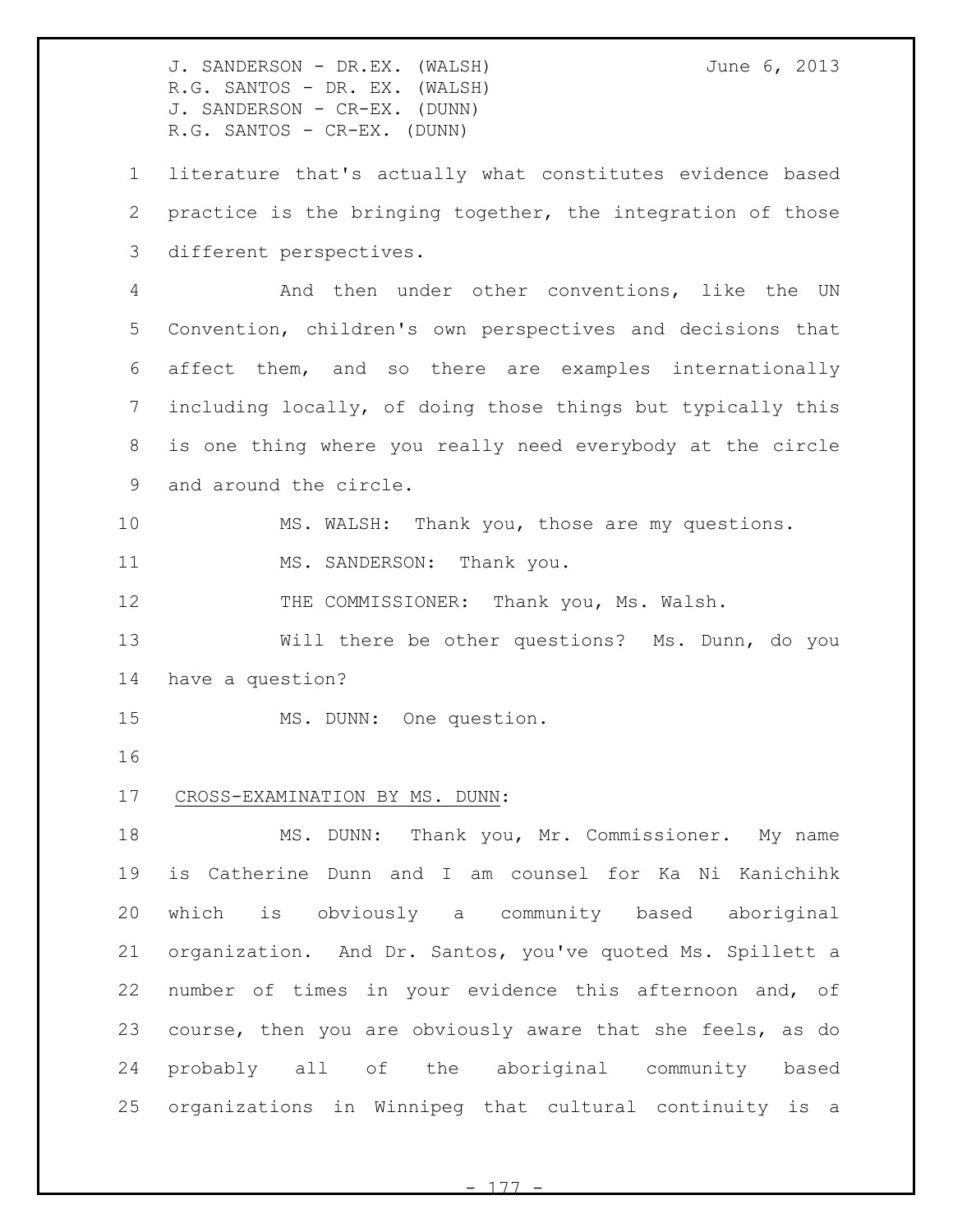J. SANDERSON - CR-EX. (DUNN) June 6, 2013 R.G. SANTOS - CR-EX. (DUNN)

 very important aspect for, for children, for families, for aboriginal populations in Manitoba; correct?

MR. SANTOS: Yes.

 MS. DUNN: And I believe you heard Ms. Spillett say that, in a very strong way, that she felt, particularly at the local level, that community based organizations should be fully partnered with the government in giving service delivery and culturally based programming to, to people in Winnipeg and, and beyond Winnipeg.

 And you may have been present for some of the other testimony from other people from community based organizations who were saying that they felt, for whatever reason, that they didn't feel fully partnered with the government in terms of service delivery.

 I wonder if perhaps the assistant deputy minister could comment on that as -- from the government's perspective, if they feel that that is a wrong perception or if it a perception that you are aware of and intending to deal with.

 MS. SANDERSON: I think we can say that it's a 21 perception that we are aware of, that's held by some agencies and actually we've sort of opened up a dialogue around that, having heard of it. I think it's complicated in the sense that there are other aboriginal agencies that would say that we have longstanding positive partnerships,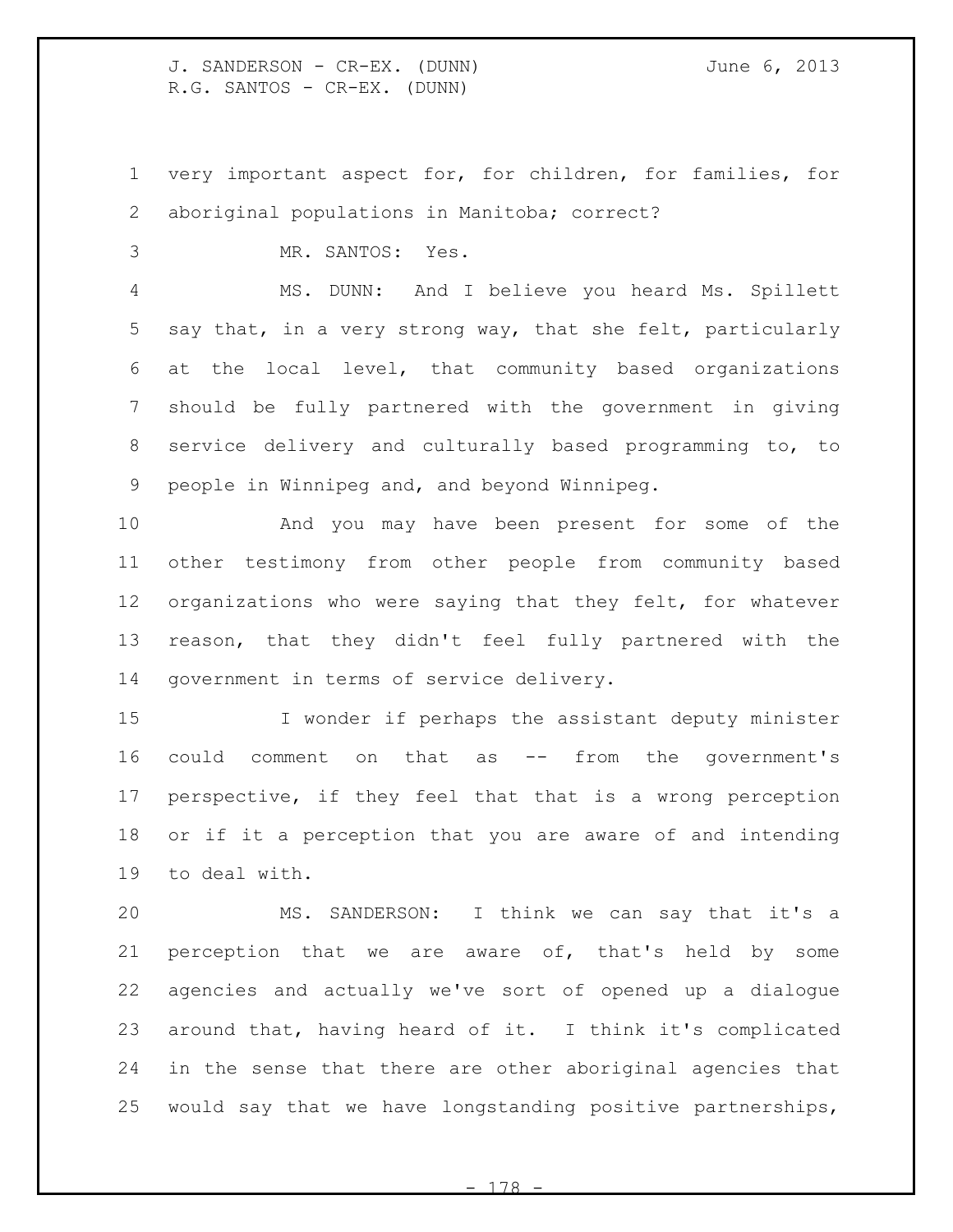J. SANDERSON - CR-EX. (DUNN) June 6, 2013 R.G. SANTOS - CR-EX. (DUNN)

 as well, but I think what is not in dispute is that the closer the delivery system can be to the families that need it the better and so we are willing and do partner with a lot of agencies.

 I am not sure that we would transfer the whole -- we can't transfer the whole responsibility for the public policy making but we can certainly do even more in terms of seeking input into that policy making and that is a principle that Healthy Child is, is founded on. So the involvement of community, not only in program delivery but in, in policy influence and input. So we remain committed to that.

 MS. DUNN: And the, and the last question, I guess, was Ms. Spillett's observation that in her view she felt that there should be more aboriginals delivering community based services, not just community based services delivering to the public or including the aboriginal population but a much heavier number of aboriginals actually inputting those services to their people in, in, in Winnipeg. So I would like you to comment on that.

 MS. SANDERSON: I think that's a sound principle, that we, we can work towards and are working towards. I think the devolution of the, the CFS system was, in fact, founded on that principle as well so it, it is something that government is cognitive of and working towards.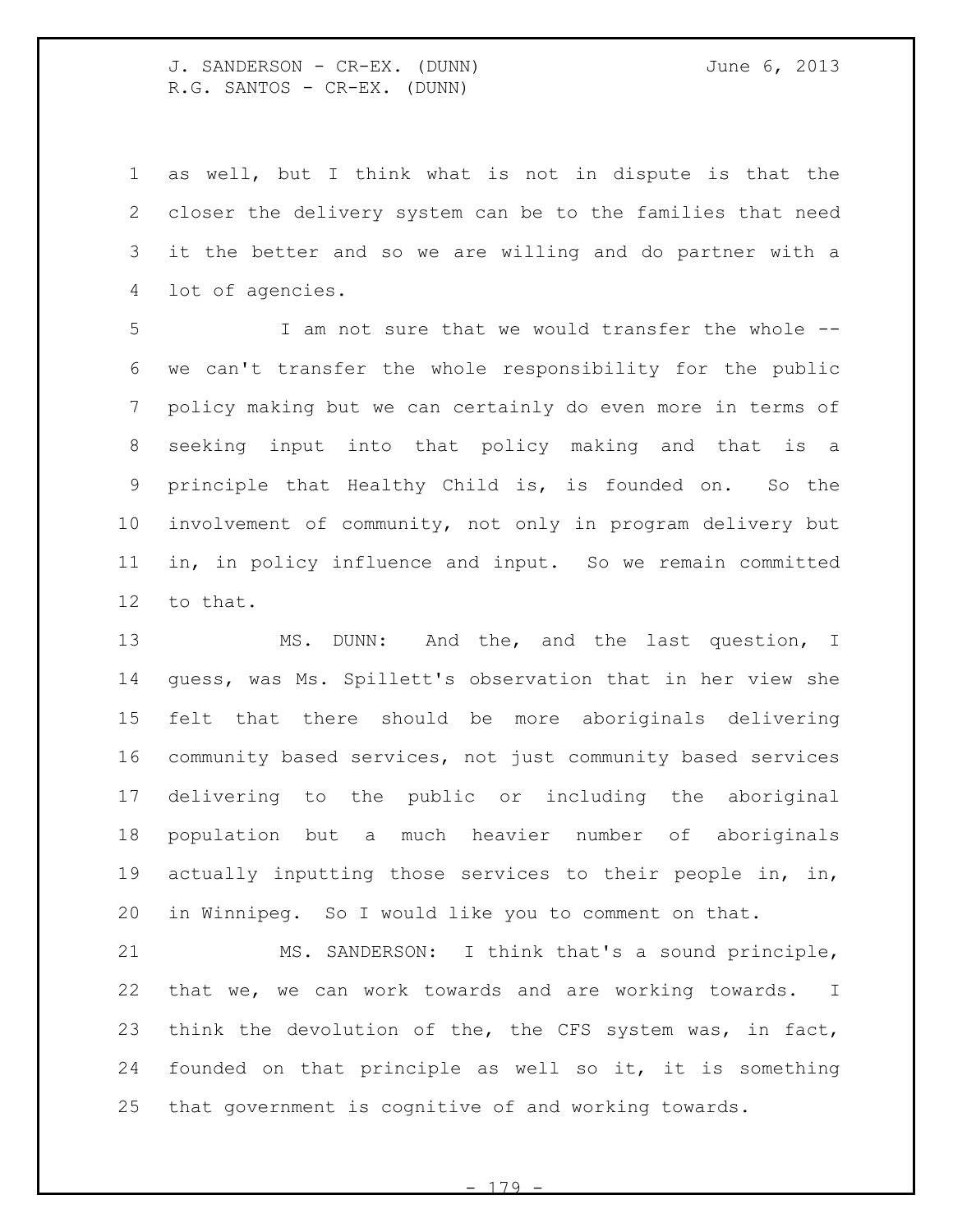J. SANDERSON - CR-EX. (DUNN) June 6, 2013 R.G. SANTOS - CR-EX. (DUNN)

1 MS. DUNN: Okay. Thank you very much, those are my questions. Thank you, Mr. Commissioner. THE COMMISSIONER: Thank you. I take it there's no others? Ms. Walsh then any re-examination? MS. WALSH: I do not. Mr. McFetridge? 7 THE COMMISSIONER: So pardon me, I ... 8 MS. WALSH: Hiding behind his monitor? 9 THE COMMISSIONER: Yes. MS. WALSH: I have no further questions. 11 THE COMMISSIONER: All right. You're completed and I thank you very much for your contribution you've made 13 and I know you were here most of the last 10 days, getting ready for today, to have the background of what had been said on this phase and that -- your contribution and time given to this is appreciated. MS. SANDERSON: Thank you, we appreciate the opportunity. 19 MR. SANTOS: Thank you. MS. SANDERSON: Thanks. (WITNESSES EXCUSED) THE COMMISSIONER: Well, we're finished. MS. WALSH: Mr. Commissioner, subject to future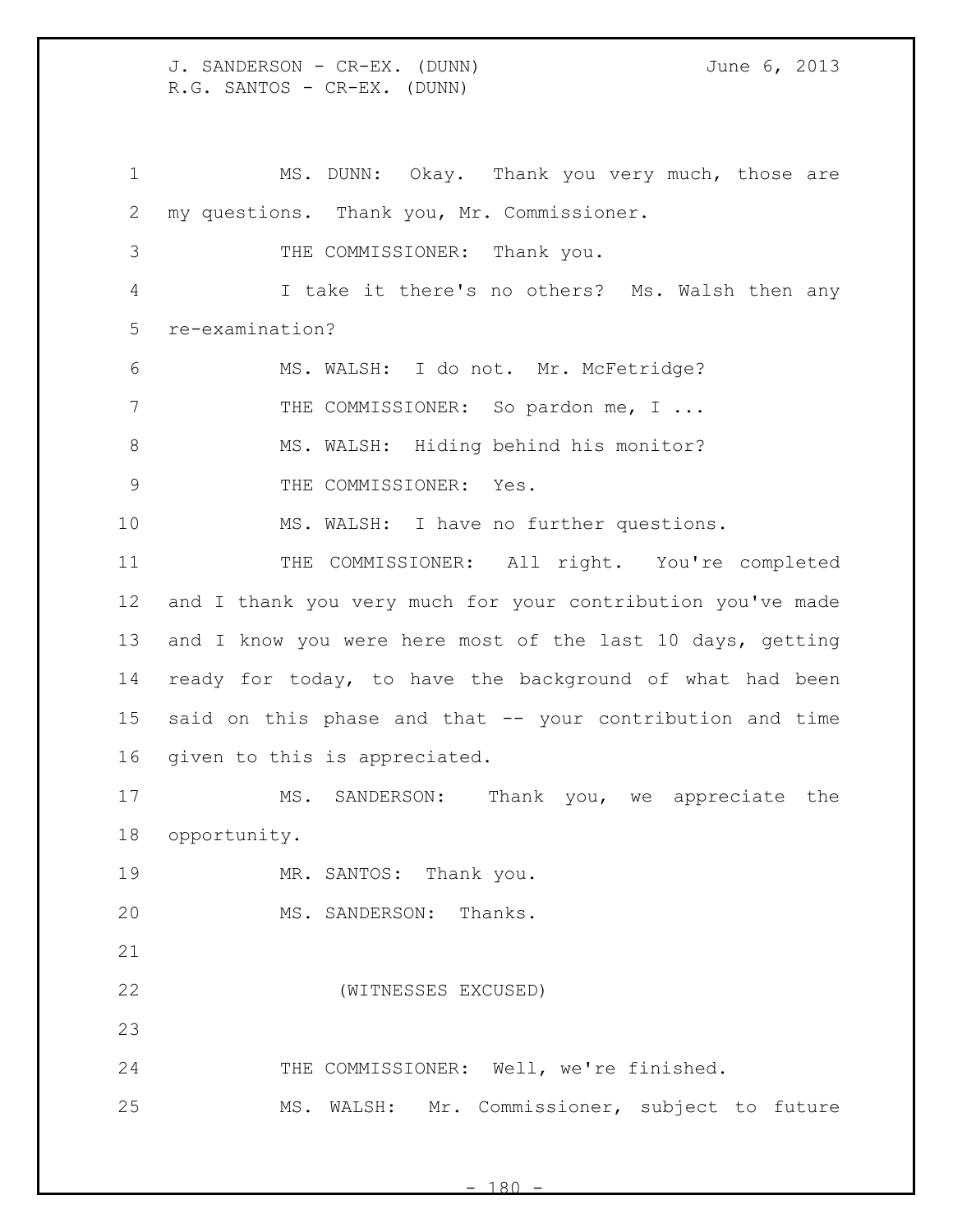PROCEEDINGS June 6, 2013

 advice from counsel, I am pleased to say that after hearing from 126 witnesses over the course of 85 days of hearings, that completes the evidence of this inquiry. THE COMMISSIONER: Mr. Funke, wants to correct you perhaps. MS. WALSH: Oh, no. MR. FUNKE: Not, not to correct, Ms. Walsh, Mr. Commissioner, earlier last week you asked me for some updated information from Mr. Whitford. 10 THE COMMISSIONER: Yes. MR. FUNKE: Who testified on behalf of the Eagle Urban Transition Centre. He is attempting to get that information to me, I hoped to have it today so that it could be formally presented to you while the inquiry was still in session. He hasn't been successful in getting all of the information to me but we will be providing to it in due course. I will provide it to Ms. Walsh and forward it to counsel for all the other parties and intervenors and trust that it will still be provided to for your consideration. 21 THE COMMISSIONER: That will be, that will be satisfactory. 23 MS. WALSH: And -- MR. FUNKE: Thank you. MS. WALSH: -- it's precisely for reasons like